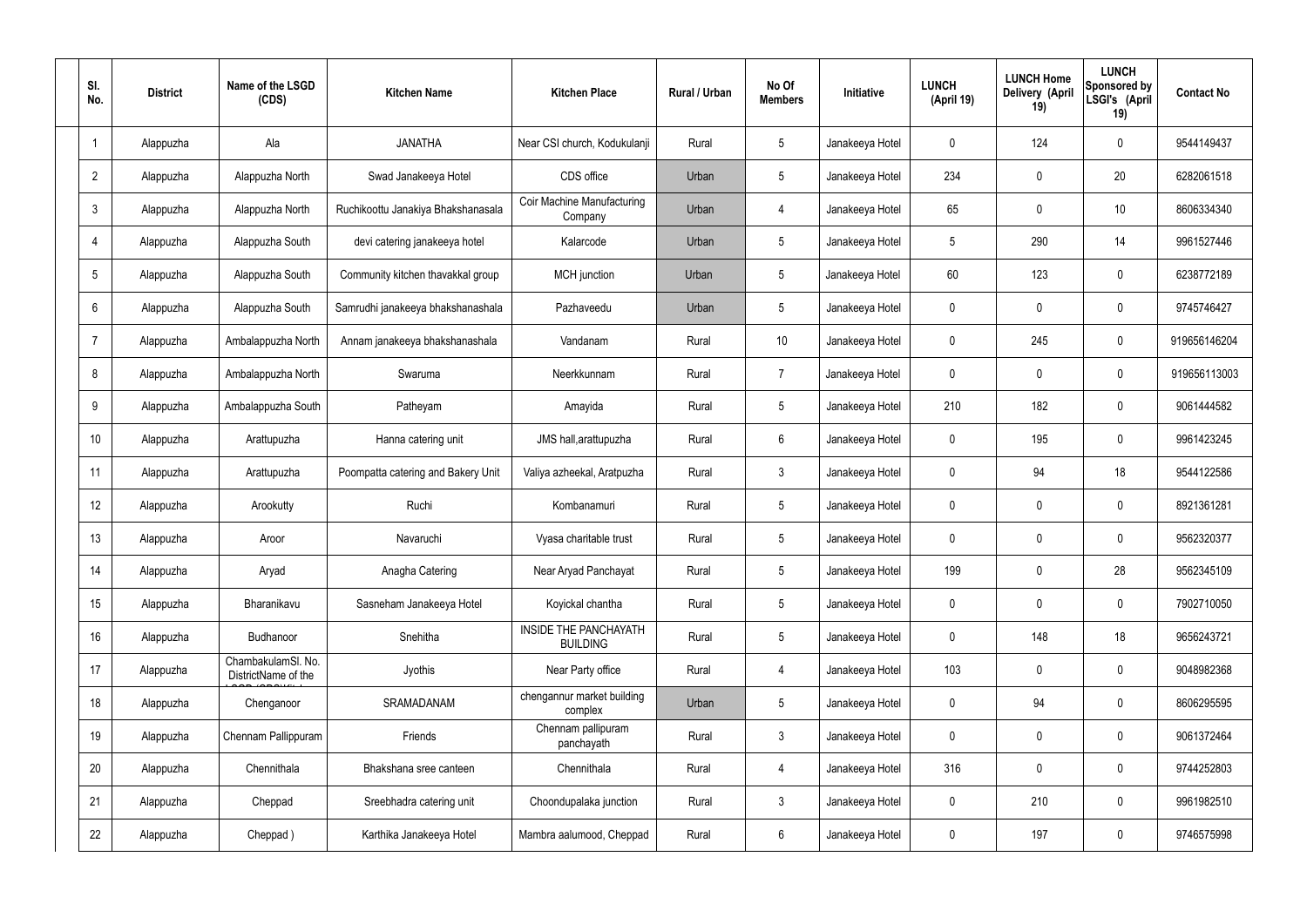|    | SI.<br>No. | <b>District</b> | Name of the LSGD<br>(CDS) | <b>Kitchen Name</b>           | <b>Kitchen Place</b>                    | <b>Rural / Urban</b> | No Of<br><b>Members</b> | Initiative      | <b>LUNCH</b><br>(April 19) | <b>LUNCH Home</b><br><b>Delivery (April</b><br>19) | <b>LUNCH</b><br>Sponsored by<br>LSGI's (April<br>19) | <b>Contact No</b> |
|----|------------|-----------------|---------------------------|-------------------------------|-----------------------------------------|----------------------|-------------------------|-----------------|----------------------------|----------------------------------------------------|------------------------------------------------------|-------------------|
|    | 23         | Alappuzha       | Cheriyanad                | <b>DARSANA</b>                | Near GOLDEN PALACE<br><b>AUDITORIUM</b> | Rural                | 5                       | Janakeeya Hotel | 0                          | 125                                                | $\mathbf 0$                                          | 9747958424        |
|    | 24         | Alappuzha       | Cherthala Municipality    | Santwanam                     | Ward 10                                 | Urban                | 5                       | Janakeeya Hotel | 0                          | 0                                                  | $\boldsymbol{0}$                                     | 8848178001        |
|    | 25         | Alappuzha       | Cherthala Municipality    | NULM canteen                  | Cherthala Municipality                  | Urban                | 5                       | Janakeeya Hotel | 0                          | 0                                                  | $\mathbf 0$                                          | 6282870356        |
|    | 26         | Alappuzha       | Cherthala South           | Kashinandana                  | Cherthala S                             | Rural                | 10                      | Janakeeya Hotel | 0                          | $\mathbf 0$                                        | 25                                                   | 9745940057        |
|    | 27         | Alappuzha       | Cheruthana                | Sreedurga janakeeya hotel     | Near govt HSS aayaparambu               | Rural                | 4                       | Janakeeya Hotel | 207                        | 0                                                  | $\mathbf 0$                                          | 9961178936        |
|    | 28         | Alappuzha       | Chettikulangara           | SREE VINAYAKA JANAKEEYA HOTEL | <b>KARIPUZHA</b>                        | Rural                | $\mathbf{3}$            | Janakeeya Hotel | 125                        | 0                                                  | $\mathbf 0$                                          | 9656810109        |
|    | 29         | Alappuzha       | Chingoli                  | souhridam unit                | karthikappally I p school               | Rural-:-             | $\mathbf{3}$            | Janakeeya Hotel | 0                          | 185                                                | $\mathbf 0$                                          | 7559808470        |
|    | 30         | Alappuzha       | Chunakkara                | Vanitha Canteen               | Chunakkara                              | Rural                | $\mathfrak{Z}$          | Janakeeya Hotel | 0                          | $\mathbf 0$                                        | $\mathbf 0$                                          | 9400509985        |
|    | 31         | Alappuzha       | Devikulangara             | $Thripthi--++$                | Buds school, devikulangara              | Rural                | $\overline{4}$          | Janakeeya Hotel | 0                          | 111                                                | $\mathbf 0$                                          | 9746712528        |
|    | 32         | Alappuzha       | Edathua                   | Theertham-                    | Edathua market                          | Rural                | 3                       | Janakeeya Hotel | 111                        | $\mathbf 0$                                        | $\mathbf 0$                                          | 9544351169        |
|    | 33         | Alappuzha       | Ezhupunna                 | Neethipeedam                  | Eramalloor                              | Rural                | 8                       | Janakeeya Hotel | 0                          | 0                                                  | $\mathbf 0$                                          | 9946790986        |
|    | 34         | Alappuzha       | Harippad                  | Swad------:--:                | A private Hotel's Kitchen               | Urban                | $\overline{4}$          | Janakeeya Hotel | 0                          | $\mathbf 0$                                        | $\mathbf 0$                                          | 9562373933        |
|    | 35         | Alappuzha       | Kadakkarappally           | Soorya                        | Kandamangalam temple<br>auditorium      | Rural                | 5                       | Janakeeya Hotel | 0                          | $\mathbf 0$                                        | $\mathbf 0$                                          | 9895266763        |
|    | 36         | Alappuzha       | Kainakary                 | Sivakashi                     | Near Panchayath                         | Rural                | 5                       | Janakeeya Hotel | 116                        | $\mathbf 0$                                        | $\mathbf 0$                                          | 8111821552        |
|    | 37         | Alappuzha       | Kandalloor                | Annapoorna Hotel              | Near Velanchira junction                | Rural                | $\overline{4}$          | Janakeeya Hotel | 0                          | $\pmb{0}$                                          | $\pmb{0}$                                            | -9747600181       |
|    | 38         | Alappuzha       | Kanjikuzhy                | Santhwanam                    | Opposite NSS college                    | Rural                | 5                       | Janakeeya Hotel | 0                          | $\pmb{0}$                                          | $\pmb{0}$                                            | 9605307328        |
|    | 39         | Alappuzha       | Karthikappally            | Ruchi                         | Community hall                          | Rural                | $6\overline{6}$         | Janakeeya Hotel | 286                        | $\mathbf 0$                                        | $\mathbf 0$                                          | 9747607478        |
|    | 40         | Alappuzha       | Karuvatta                 | Karunya janakeeya hotel       | Near Aashramam junction                 | Rural                | $6\overline{6}$         | Janakeeya Hotel | 652                        | $\pmb{0}$                                          | $\pmb{0}$                                            | 916282508791      |
|    | 41         | Alappuzha       | Kavalam                   | Koottukari Janakeeya Hotel    | <b>Near Permanent Outlet</b>            | Rural                | 5                       | Janakeeya Hotel | 0                          | $\pmb{0}$                                          | $\pmb{0}$                                            | 9744173219        |
|    | 42         | Alappuzha       | Kayamkulam West           | palazhy catering unit         | Kallummood junction                     | Urban                | $5\phantom{.0}$         | Janakeeya Hotel | 0                          | 228                                                | $\pmb{0}$                                            | 9388819110        |
|    | 43         | Alappuzha       | Kodamthurath              | <b>MATRUSAKTHI</b>            | <b>KUTHIYATHODE</b>                     | Rural                | 5                       | Janakeeya Hotel | 0                          | $\overline{0}$                                     | $\pmb{0}$                                            | 8281687439        |
| ՋQ | 44         | Alappuzha       | Krishnapuram              | Kanivu catering unit          | Near SCB, kappil                        | Rural                | $\overline{4}$          | Janakeeya Hotel | 0                          | $\mathbf 0$                                        | $\pmb{0}$                                            | 9544047480        |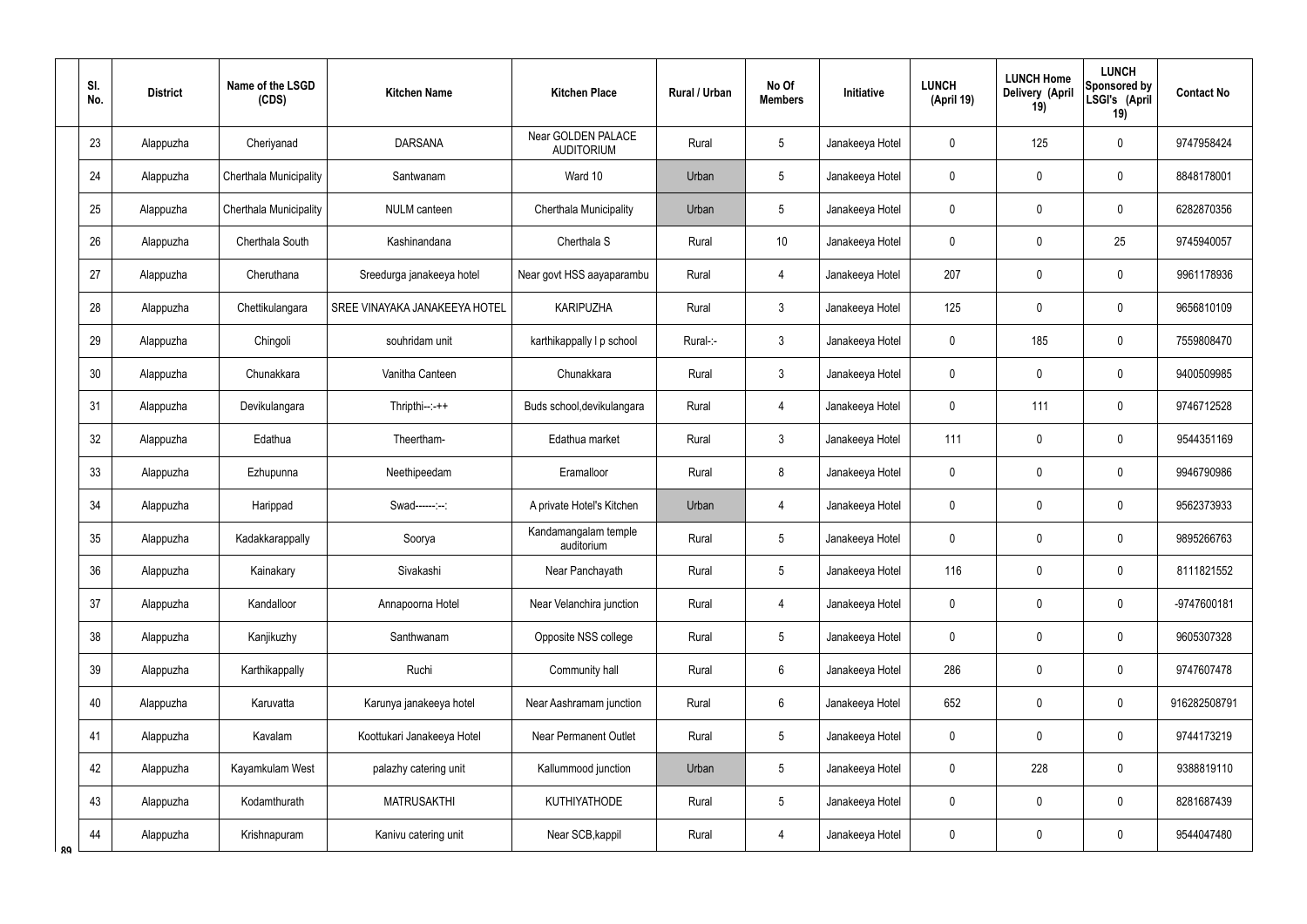|   | SI.<br>No. | <b>District</b> | Name of the LSGD<br>(CDS)   | <b>Kitchen Name</b>             | <b>Kitchen Place</b>                        | Rural / Urban | No Of<br><b>Members</b> | Initiative      | <b>LUNCH</b><br>(April 19) | <b>LUNCH Home</b><br>Delivery (April<br>19) | <b>LUNCH</b><br>Sponsored by<br>LSGI's (April<br>19) | <b>Contact No</b> |
|---|------------|-----------------|-----------------------------|---------------------------------|---------------------------------------------|---------------|-------------------------|-----------------|----------------------------|---------------------------------------------|------------------------------------------------------|-------------------|
| ಾ | 45         | Alappuzha       | Kumarapuram                 | Mahadeva jankeeya hotel         | Near kavarattu temple                       | Rural         | $\mathbf{3}$            | Janakeeya Hotel | 757                        | $\mathbf 0$                                 | $\mathbf 0$                                          | 918606736168      |
|   | 46         | Alappuzha       | Kumarapuram                 | Navodhaya janakeeya hotel       | Kumarapuram                                 | Rural         | $\mathbf{3}$            | Janakeeya Hotel | 344                        | $\mathbf 0$                                 | $\mathbf 0$                                          | 9037499871        |
|   | 47         | Alappuzha       | Kuthiyathode                | Ruchi Janakeeya Hotel           | Near kuthiyathode panchayath<br>office      | Rural         | $5\overline{)}$         | Janakeeya Hotel | $\mathbf 0$                | $\mathbf 0$                                 | $\mathbf 0$                                          | 9249269374        |
|   | 48         | Alappuzha       | Mannanchery                 | Snehitha                        | Panchayat building                          | Rural         | 4                       | Janakeeya Hotel | 56                         | 30                                          | $\mathbf 0$                                          | 9544461740        |
|   | 49         | Alappuzha       | Mannar                      | Snehadhara                      | Kunnathur devasom                           | Rural         | $5\phantom{.0}$         | Janakeeya Hotel | 347                        | $\mathbf 0$                                 | $\mathbf 0$                                          | 9567853570        |
|   | 50         | Alappuzha       | Mararikulam North           | Ruchisree                       | Kanichukulangara                            | Rural         | $5\phantom{.0}$         | Janakeeya Hotel | $\mathbf 0$                | $\mathbf 0$                                 | $\mathbf 0$                                          |                   |
|   | 51         | Alappuzha       | Mararikulam South           | Snehasparsham                   | Kattoor                                     | Rural         | $\overline{4}$          | Janakeeya Hotel | $\mathbf 0$                | 86                                          | $\mathbf 0$                                          | 9747881642        |
|   | 52         | Alappuzha       | Mavelikkara<br>Thamarakulam | Thripthi Catering               | Thamarakulam                                | Rural         | $5\phantom{.0}$         | Janakeeya Hotel | $\mathbf 0$                | $\mathbf 0$                                 | $\mathbf 0$                                          | 8281558036        |
|   | 53         | Alappuzha       | Mavelikkara<br>Thekkekara   | Bhai catering                   | Pallarimangalam                             | Rural         | $5\phantom{.0}$         | Janakeeya Hotel | 314                        | $\mathbf 0$                                 | $\mathbf 0$                                          | 9539851155        |
|   | 54         | Alappuzha       | Mavelikkara<br>Thekkekara   | Snehatheeram                    | Kurathikkadu                                | Rural         | $5\phantom{.0}$         | Janakeeya Hotel | 136                        | $\mathbf 0$                                 | $\mathbf 0$                                          | 9656960190        |
|   | 55         | Alappuzha       | Muhamma                     | <b>SNV Catering</b>             | Near Community Health<br>Centre             | Rural         | $5\phantom{.0}$         | Janakeeya Hotel | 180                        | $\mathbf 0$                                 | $\mathbf 0$                                          | 9605388763        |
|   | 56         | Alappuzha       | Mulakkuzha                  | Snehathanal                     | Mulakkuzha                                  | Rural         | $5\phantom{.0}$         | Janakeeya Hotel | $\mathbf 0$                | 170                                         | $\mathbf 0$                                          | 9037085079        |
|   | 57         | Alappuzha       | Muttar                      | Ruchi Catering Unit             | Panchayat Building                          | Rural         |                         | Janakeeya Hotel | $\mathbf 0$                | 0                                           | $\mathbf 0$                                          | 9072276826        |
|   | 58         | Alappuzha       | Nedumudy                    | Oruma                           | Champakulam                                 | Rural         | $5\phantom{.0}$         | Janakeeya Hotel | 150                        | $\mathbf 0$                                 | $\mathbf 0$                                          | 9188536147        |
|   | 59         | Alappuzha       | Neelamperoor                | Amrutha Janakeeya Bhakshanasala | Panchayat Building                          | Rural         | $\mathbf{3}$            | Janakeeya Hotel | $\mathbf 0$                | $\mathbf 0$                                 | $\mathbf 0$                                          | 9656167060        |
|   | 60         | Alappuzha       | Nooranad                    | Amma Canteen                    | Inside market place, Noornad                | Rural         | $5\overline{)}$         | Janakeeya Hotel | $\pmb{0}$                  | $\pmb{0}$                                   | $\mathbf 0$                                          | 7034377340        |
|   | 61         | Alappuzha       | Palamel                     | Arogya Canteen                  | Panchayat office compound                   | Rural         | $\overline{4}$          | Janakeeya Hotel | $\pmb{0}$                  | $\pmb{0}$                                   | $\mathbf 0$                                          | 9497107651        |
|   | 62         | Alappuzha       | Pallippad                   | Annapoorneswari catering unit   | Irattakulangara junction                    | Rural         | $5\phantom{.0}$         | Janakeeya Hotel | 165                        | $\pmb{0}$                                   | $\mathbf 0$                                          | 9562318624        |
|   | 63         | Alappuzha       | Panavally                   | Harikrishnan                    | near nalpatheneswaram<br>temple             | Rural         | $\mathbf{1}$            | Janakeeya Hotel | $\pmb{0}$                  | $\pmb{0}$                                   | $\mathbf 0$                                          | 9961774363        |
|   | 64         | Alappuzha       | Pandanad                    | Sreebhadra                      | Muthavazhi                                  | Rural         | $5\phantom{.0}$         | Janakeeya Hotel | $\pmb{0}$                  | 95                                          | $\mathbf 0$                                          | 9947120239        |
|   | 65         | Alappuzha       | Pathiyoor                   | Dakshina catering unit          | Mahalekshmi auditorium,<br>kareelakulangara | Rural         | $5\phantom{.0}$         | Janakeeya Hotel | $\pmb{0}$                  | 144                                         | $\mathbf 0$                                          | 9048200655        |
|   | 66         | Alappuzha       | Pattanakkad                 | Aparna                          | Opposite of pattanakkad<br>gramapanchayath  | Rural         | $5\phantom{.0}$         | Janakeeya Hotel | 0                          | $\pmb{0}$                                   | $\boldsymbol{0}$                                     | 9037450634        |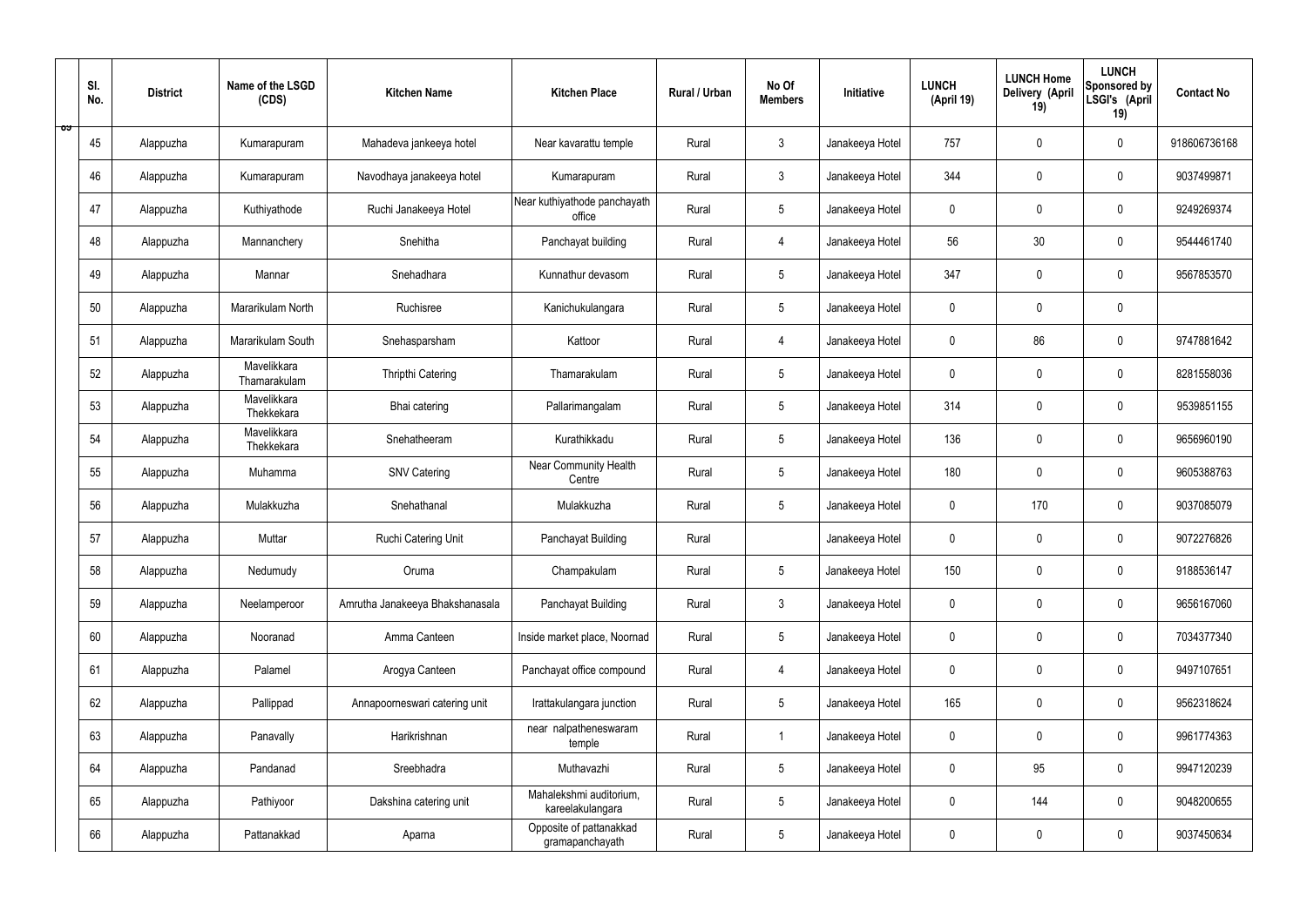| SI.<br>No. | <b>District</b> | Name of the LSGD<br>(CDS) | <b>Kitchen Name</b>         | <b>Kitchen Place</b>                                        | Rural / Urban | No Of<br><b>Members</b> | Initiative      | <b>LUNCH</b><br>(April 19) | <b>LUNCH Home</b><br>Delivery (April<br>19) | <b>LUNCH</b><br>Sponsored by<br>LSGI's (April<br>19) | <b>Contact No</b> |
|------------|-----------------|---------------------------|-----------------------------|-------------------------------------------------------------|---------------|-------------------------|-----------------|----------------------------|---------------------------------------------|------------------------------------------------------|-------------------|
| 67         | Alappuzha       | Perumbalam                | Amritham                    | Near by govt hospital                                       | Rural         | $\overline{4}$          | Janakeeya Hotel | $\mathbf 0$                | $\mathbf 0$                                 | $\pmb{0}$                                            | 8592809257        |
| 68         | Alappuzha       | Pulincunnu                | Nanma Janakeeya Hotel       | Near Krishi Bhavan                                          | Rural         | $5\phantom{.0}$         | Janakeeya Hotel | $\mathbf 0$                | $\mathbf 0$                                 | $\pmb{0}$                                            | 9544752465        |
| 69         | Alappuzha       | Puliyoor                  | <b>UPPUM MULAKUM</b>        | <b>INSIDE PANCHAYATH</b><br>COMPOUND                        | Rural         | $5\phantom{.0}$         | Janakeeya Hotel | $\mathbf 0$                | 224                                         | $\pmb{0}$                                            | 6238836314        |
| 70         | Alappuzha       | Punnapra North            | Annapoorneshwary            | Janajagrithi                                                | Rural         | $\overline{4}$          | Janakeeya Hotel | 63                         | 98                                          | $\pmb{0}$                                            | 8129450136        |
| 71         | Alappuzha       | Punnapra South            | Thripthy janakeeya hotel    | Punnapra south                                              | Rural         | 9                       | Janakeeya Hotel | $\mathbf 0$                | $\mathbf 0$                                 | $\pmb{0}$                                            | 9846179646        |
| 72         | Alappuzha       | Purakad                   | Pulari                      | Purakkad gp                                                 | Rural         | $5\phantom{.0}$         | Janakeeya Hotel | 42                         | 113                                         | $\pmb{0}$                                            | 7034494313        |
| 73         | Alappuzha       | Purakad                   | Thiruvonam catering service | Thottappally                                                | Rural         | $\overline{4}$          | Janakeeya Hotel | $\mathbf 0$                | $\mathbf 0$                                 | $\pmb{0}$                                            |                   |
| 74         | Alappuzha       | Ramankary                 | Kudumbashree Vanitha Hotel  | Ramankary Town, Opposite<br>Judicial First Class Magistrate | Rural         | 4                       | Janakeeya Hotel | $\mathbf 0$                | $\mathbf 0$                                 | $\pmb{0}$                                            | 8281314746        |
| 75         | Alappuzha       | Thaicattussery            | Unarv                       | Thyakattusheri junction                                     | Rural         | 4                       | Janakeeya Hotel | $\mathbf 0$                | $\mathbf 0$                                 | $\pmb{0}$                                            | 9605897567        |
| 76         | Alappuzha       | Thakazhy                  | Thripthi Thakazhy           | <b>GBHSS Thakazhy</b>                                       | Rural         | $6\phantom{.}6$         | Janakeeya Hotel | 133                        | $\mathbf 0$                                 | $\pmb{0}$                                            | 9747405368        |
| 77         | Alappuzha       | Thalavady                 | Snehitha                    | Vellakinar                                                  | Rural         | $5\phantom{.0}$         | Janakeeya Hotel | 80                         | $\pmb{0}$                                   | $\pmb{0}$                                            |                   |
| 78         | Alappuzha       | Thannermukkom             | Patheyam                    | Panchayath office                                           | Rural         | 4                       | Janakeeya Hotel | $\mathbf 0$                | $\mathbf 0$                                 | $\pmb{0}$                                            | 9633933288        |
| 79         | Alappuzha       | Thazhakkara               | Akshaya catering            | Building at glassfactory<br>junction                        | Rural         | 5                       | Janakeeya Hotel | 243                        | $\mathbf 0$                                 | $\mathbf 0$                                          | 9847177930        |
| 80         | Alappuzha       | Thiruvanvandoor           | <b>SREE KRISHNA</b>         | Near pravinkoodu junction,                                  | Rural         | 5 <sub>5</sub>          | Janakeeya Hotel | $\pmb{0}$                  | 140                                         | $\pmb{0}$                                            | 9446627175        |
| 81         | Alappuzha       | Thrikkunnappuzha          | Akshara janakeeya hotel     | KV jetty road                                               | Rural         | 5 <sup>5</sup>          | Janakeeya Hotel | 250                        | $\pmb{0}$                                   | $\mathbf 0$                                          | 918891921223      |
| 82         | Alappuzha       | Thuravoor                 | RUCHI JANAKEEYA HOTEL       | Near alakkaparambu                                          | Rural         | 5 <sup>5</sup>          | Janakeeya Hotel | $\pmb{0}$                  | $\pmb{0}$                                   | $\mathbf 0$                                          | 8157934346        |
| 83         | Alappuzha       | Vallikunnam               | Samthripthi                 | Padayanivattom temple<br>Auditorium                         | Rural         | $\overline{4}$          | Janakeeya Hotel | $\mathbf 0$                | $\pmb{0}$                                   | $\mathbf 0$                                          | 8078962129        |
| 84         | Alappuzha       | Vayalar                   | Five star                   | Near Nagamkulangara Market                                  | Rural         | 5 <sup>5</sup>          | Janakeeya Hotel | $\pmb{0}$                  | $\pmb{0}$                                   | $\mathbf 0$                                          | 8606081847        |
| 85         | Alappuzha       | Veeyapuram                | Swad 2                      | Veeyapuram jn                                               | Rural         | 5 <sup>5</sup>          | Janakeeya Hotel | 552                        | $\pmb{0}$                                   | $\mathbf 0$                                          |                   |
| 86         | Alappuzha       | Veeyapuram                | Karuthal                    | Payippad LPS                                                | Rural         | 5 <sub>5</sub>          | Janakeeya Hotel | 315                        | $\pmb{0}$                                   | $\mathbf 0$                                          | 8606846513        |
| 87         | Alappuzha       | Veliyanad                 | Manus Janakeeya Hotel       | Kurishmoodu, Near Veliyanadu<br>Grama Panchayat             | Rural         | $\mathbf{3}$            | Janakeeya Hotel | $\mathbf 0$                | $\pmb{0}$                                   | $\mathbf 0$                                          | 8086782924        |
| 88         | Alappuzha       | Venmoney                  | Annapoorna                  | Poyka                                                       | Rural         | 5 <sub>5</sub>          | Janakeeya Hotel | 0                          | 185                                         | $\pmb{0}$                                            |                   |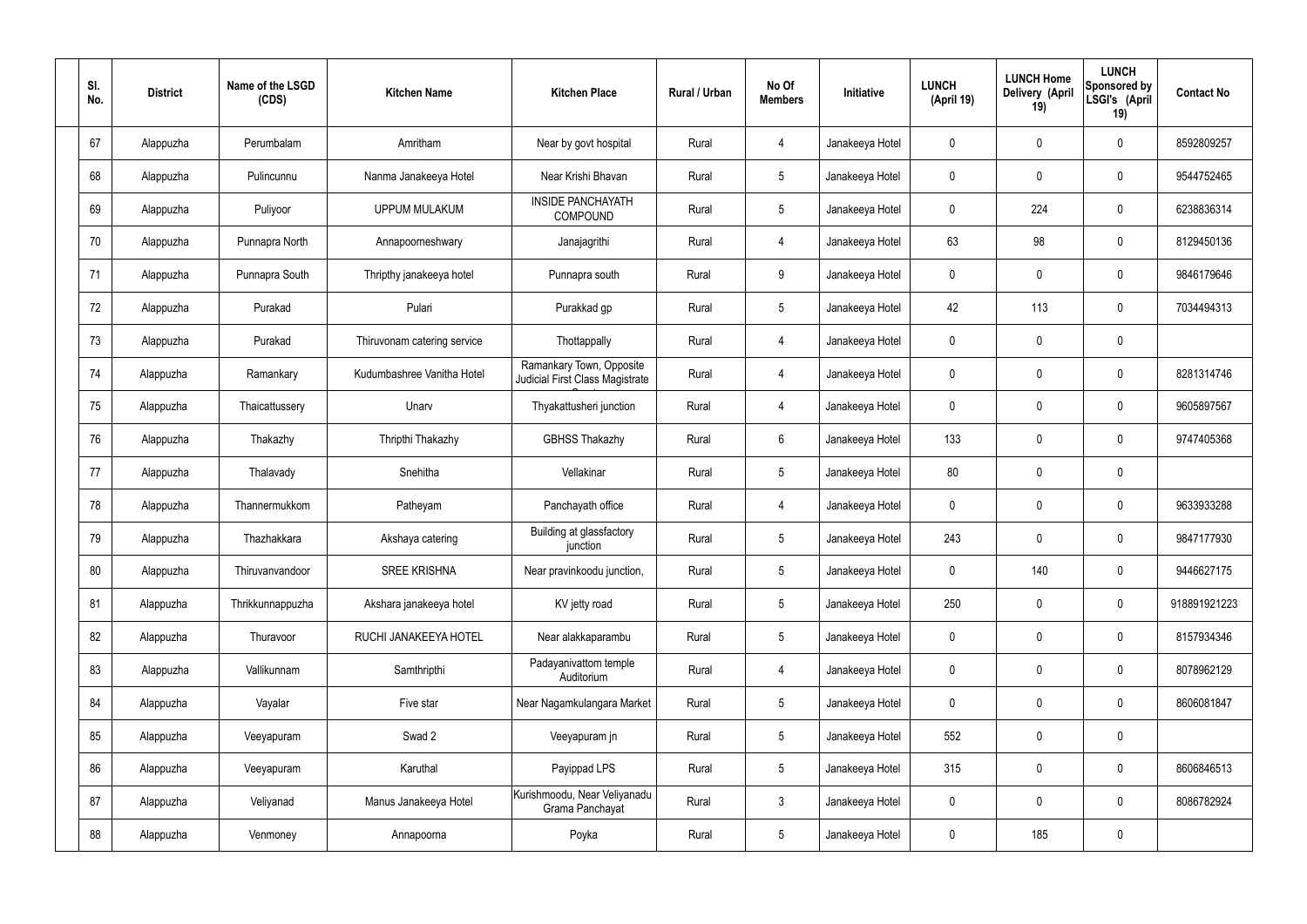|    | SI.<br>No.      | <b>District</b> | Name of the LSGD<br>(CDS) | <b>Kitchen Name</b>              | <b>Kitchen Place</b>         | Rural / Urban | No Of<br><b>Members</b> | Initiative      | <b>LUNCH</b><br>(April 19) | <b>LUNCH Home</b><br>Delivery (April<br>19) | <b>LUNCH</b><br>Sponsored by<br>LSGI's (April<br>19) | <b>Contact No</b> |
|----|-----------------|-----------------|---------------------------|----------------------------------|------------------------------|---------------|-------------------------|-----------------|----------------------------|---------------------------------------------|------------------------------------------------------|-------------------|
| 89 |                 |                 |                           |                                  |                              |               | 415                     |                 | 6816                       | 3836                                        | 133                                                  |                   |
|    | $\overline{1}$  | Ernakulam       | Aikkaranad                | Subiksha Janakeeya Hotel         | Kolancherry                  | Rural         | 4                       | Janakeeya Hotel | 527                        | 0                                           | $\boldsymbol{0}$                                     | 9074033529        |
|    | $\overline{2}$  | Ernakulam       | Alengade                  | Kasthurba kitchen                | Neerikkode                   | Rural         | $\mathbf{3}$            | Janakeeya Hotel | 91                         | 0                                           | $\boldsymbol{0}$                                     | 9388462558        |
|    | $\mathbf{3}$    | Ernakulam       | Alengade                  | Thanima foods                    | Koduvazhanga                 | Rural         | $\mathfrak{Z}$          | Janakeeya Hotel | 73                         | 0                                           | $\boldsymbol{0}$                                     | 9349013322        |
|    | $\overline{4}$  | Ernakulam       | Alengade                  | Mr.Bakers                        | Malikam peedika              | Rural         | $\mathbf{3}$            | Janakeeya Hotel | 10 <sup>°</sup>            | 0                                           | $\boldsymbol{0}$                                     | 9633887779        |
|    | $5\phantom{.0}$ | Ernakulam       | Aluva                     | Ruchi janakeeya hotel            | Aluva                        | Urban         | 4                       | Janakeeya Hotel | 89                         | 0                                           | $\boldsymbol{0}$                                     | 9947236080        |
|    | 6               | Ernakulam       | Amballoor                 | Dhanshree catering               | St.ignatius schools Amballur | Rural         | $5\phantom{.0}$         | Janakeeya Hotel | 115                        | 0                                           | $\boldsymbol{0}$                                     | 8330081552        |
|    | $\overline{7}$  | Ernakulam       | Angamaly                  | Cafe Shree Canteen               | <b>Municipality Canteen</b>  | Urban         | $5\phantom{.0}$         | Janakeeya Hotel | 418                        | 0                                           | $\boldsymbol{0}$                                     | 9656619614        |
|    | 8               | Ernakulam       | Angamaly                  | Cafe Kudumbashree                | T B Junction                 | Urban         | $\mathfrak{Z}$          | Janakeeya Hotel | 84                         | 0                                           | $\boldsymbol{0}$                                     | 9447924974        |
|    | 9               | Ernakulam       | Arakuzha                  | Ruchi Janakeeya hotel, Arakkuzha | Pandappilly                  | Rural         | $5\phantom{.0}$         | Janakeeya Hotel | 120                        | 0                                           | $\mathbf 0$                                          | 9744864225        |
|    | 10              | Ernakulam       | Assamannoor               | New Life kudumbasree Hotel       | Cherukunnam                  | Rural         | $\mathfrak{Z}$          | Janakeeya Hotel | 0                          | 0                                           | $\boldsymbol{0}$                                     | 9656729450        |
|    | 11              | Ernakulam       | Avoly                     | Janakeeya Hotel, Avoli           | Hostel Junction, Avoli       | Rural         | $\mathfrak{Z}$          | Janakeeya Hotel | 0                          | 0                                           | $\mathbf 0$                                          | 9847983621        |
|    | 12              | Ernakulam       | Ayavana                   | Keralashree Janakeeya hotel      | Ayavana                      | Rural         | $5\phantom{.0}$         | Janakeeya Hotel | 24                         | 0                                           | $\mathbf 0$                                          | 9744864210        |
|    | 13              | Ernakulam       | Ayyampuzha                | Sneha Janakeeya Hotel            | Ayyamppuzha                  | Rural         | $\overline{4}$          | Janakeeya Hotel | 0                          | 0                                           | $\mathbf 0$                                          | 8590753551        |
|    | 14              | Ernakulam       | Ayyampuzha                | Five Star Hotel and Catering     | Panchayat Junction           | Rural         | 4                       | Janakeeya Hotel | 140                        | 0                                           | $\mathbf 0$                                          | 9744836324        |
|    | 15              | Ernakulam       | Chendamangalam            | Anugraha Kudumbashree hotel      | Vadakkumpuram                | Rural         | $5\,$                   | Janakeeya Hotel | 0                          | 0                                           | $\mathbf 0$                                          | 9061419729        |
|    | 16              | Ernakulam       | Chengamanade              | Mythri janakeeya hotel           | Purayar                      | Rural         | $5\,$                   | Janakeeya Hotel | 150                        | 0                                           | $\mathbf 0$                                          | 9496818865        |
|    | 17              | Ernakulam       | Cheranalloor              | Chaithanya Janakeeya hotel       | Vishnupuram                  | Rural         | $5\,$                   | Janakeeya Hotel | 0                          | 0                                           | $\mathbf 0$                                          | 9747411465        |
|    | 18              | Ernakulam       | Cheranalloor              | Adukkala                         | Chittoor                     | Rural         | $5\,$                   | Janakeeya Hotel | 0                          | 0                                           | $\mathbf 0$                                          | 9846423001        |
|    | 19              | Ernakulam       | Chittattukara             | Swadh Janakeeya Hotel            | Neendoor                     | Rural         | $5\,$                   | Janakeeya Hotel | 0                          | 0                                           | $\mathbf 0$                                          | 9447812788        |
|    | 20              | Ernakulam       | Choornikkara              | Metro hotel                      | Ambattukavu                  | Rural         | $\mathfrak{Z}$          | Janakeeya Hotel | 303                        | 0                                           | $\mathbf 0$                                          | 9605319455        |
|    | 21              | Ernakulam       | Chottanikkara             | Ahalya Cafe                      | Kottayatthupara              | Rural         | $6\overline{6}$         | Janakeeya Hotel | 70                         | 0                                           | $\boldsymbol{0}$                                     | 9567512337        |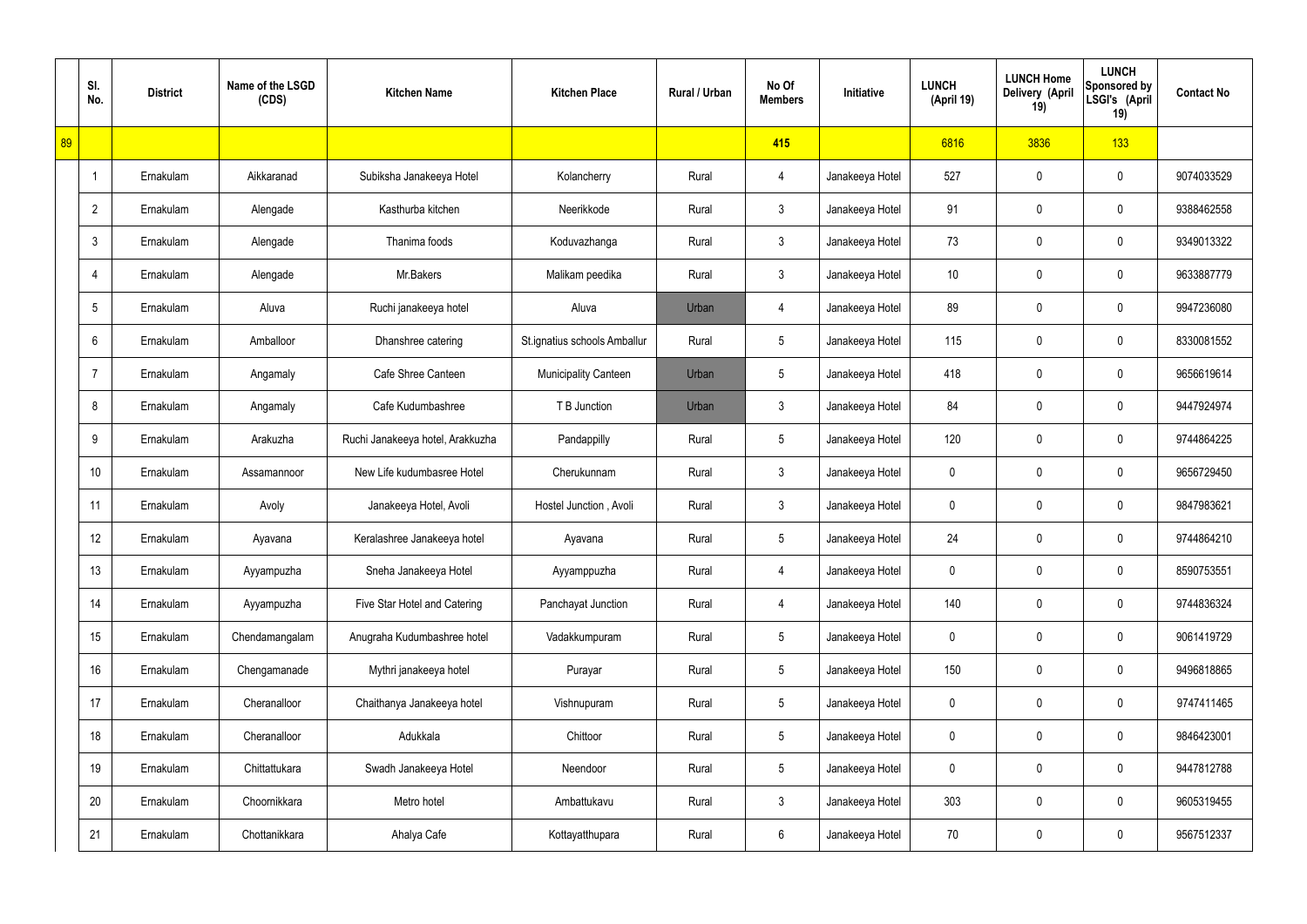| SI.<br>No. | <b>District</b> | Name of the LSGD<br>(CDS) | <b>Kitchen Name</b>                | <b>Kitchen Place</b>                 | Rural / Urban | No Of<br><b>Members</b> | Initiative      | <b>LUNCH</b><br>(April 19) | <b>LUNCH Home</b><br>Delivery (April<br>19) | <b>LUNCH</b><br>Sponsored by<br>LSGI's (April<br>19) | <b>Contact No</b> |
|------------|-----------------|---------------------------|------------------------------------|--------------------------------------|---------------|-------------------------|-----------------|----------------------------|---------------------------------------------|------------------------------------------------------|-------------------|
| 22         | Ernakulam       | Edakkattuvayal            | SANDHVANAM JANAKEEYA HOTEL         | <b>PEPPATHI</b>                      | Rural         | $\mathbf{3}$            | Janakeeya Hotel | 0                          | 0                                           | 0                                                    | 9447047980        |
| 23         | Ernakulam       | Edathala                  | Veetiloru oonne                    | Manalimukke                          | Rural         | $\mathbf{3}$            | Janakeeya Hotel | 192                        | 0                                           | $\mathbf 0$                                          |                   |
| 24         | Ernakulam       | Edathala                  | Souhridam Kudumbashree canteen     | Edathala                             | Rural         | $\mathbf{3}$            | Janakeeya Hotel | 260                        | 0                                           | $\mathbf 0$                                          | 7593057378        |
| 25         | Ernakulam       | Edavanakkad               | Royal Hotel                        | Edavanakad                           | Rural         | $\mathbf{3}$            | Janakeeya Hotel | $\mathbf 0$                | 0                                           | $\boldsymbol{0}$                                     | 9446742863        |
| 26         | Ernakulam       | Elanji                    | janakiya hotel elanji              | elanji punjayathu junction           | Rural         | $5\phantom{.0}$         | Janakeeya Hotel | 20                         | 0                                           | $\mathbf 0$                                          | 8921266850        |
| 27         | Ernakulam       | Eloor                     | Nalanandhana janakeeya hotel       | Eloor                                | Urban         | $\mathbf{3}$            | Janakeeya Hotel | 260                        | 0                                           | $\mathbf 0$                                          | 8848524108        |
| 28         | Ernakulam       | Ezhikkara                 | Sree Rajarajeswari Janakeeya Hotel | Ezhikkara                            | Rural         | $5\phantom{.0}$         | Janakeeya Hotel | 145                        | 0                                           | $\mathbf 0$                                          | 7558020438        |
| 29         | Ernakulam       | Kadungalloor              | Snehitha janakeeya hotel           | Kadungalloor                         | Rural         | $\mathbf{3}$            | Janakeeya Hotel | 188                        | 0                                           | $\boldsymbol{0}$                                     | $9.20E+11$        |
| 30         | Ernakulam       | Kalady                    | Jyothi Vanitha Canteen             | Kalady                               | Rural         | $5\phantom{.0}$         | Janakeeya Hotel | 250                        | 0                                           | $\mathbf 0$                                          | 9544624439        |
| 31         | Ernakulam       | <b>Kalamassery East</b>   | Thanima Janakeeya Hotel            | Kangarappady Medical college<br>Road | Urban         | $\mathbf{3}$            | Janakeeya Hotel | 338                        | 0                                           | $\mathbf 0$                                          | 9745481742        |
| 32         | Ernakulam       | <b>Kalamassery East</b>   | Nanma janakeeya hotel              | HMT, kalammassery                    | Urban         | $\mathbf{3}$            | Janakeeya Hotel | 368                        | $\boldsymbol{0}$                            | $\mathbf 0$                                          | 9061986861        |
| 33         | Ernakulam       | <b>Kalamassery West</b>   | Pulari janakeeya hotel             | Kunamthai                            | Urban         | $\mathbf{3}$            | Janakeeya Hotel | 437                        | 0                                           | $\mathbf 0$                                          | 7736594305        |
| 34         | Ernakulam       | <b>Kalamassery West</b>   | Kismath janakeeya hotel            | Vattekkunnam                         | Urban         | $\mathbf{3}$            | Janakeeya Hotel | 290                        | $\boldsymbol{0}$                            | 0                                                    | 9895049873        |
| 35         | Ernakulam       | Kalloorkkad               | Puthuma Janakeeya Hotel            | Kallorkkad                           | Rural         | $\mathbf{3}$            | Janakeeya Hotel | 247                        | $\mathbf 0$                                 | $\pmb{0}$                                            | 7558091353        |
| 36         | Ernakulam       | Kanjoor                   | Ammachiyude Adukkala               | Parappuram                           | Rural         | 3 <sup>1</sup>          | Janakeeya Hotel | 123                        | 0                                           | $\mathbf 0$                                          | 8547064578        |
| 37         | Ernakulam       | Karukutty                 | Anugraha Janakeeya Hotel           | Pallissery                           | Rural         | $5\phantom{.0}$         | Janakeeya Hotel | 70                         | 0                                           | $\mathbf 0$                                          | 8943838295        |
| 38         | Ernakulam       | Karumalloor               | Koottayma janakeeya hotel          | Kariyachira                          | Rural         | $\overline{4}$          | Janakeeya Hotel | 101                        | 0                                           | $\mathbf 0$                                          | 8281548828        |
| 39         | Ernakulam       | Kavalangad                | Five star Janakeeya Hotel          | Nellimattom                          | Rural         | $5\phantom{.0}$         | Janakeeya Hotel | 220                        | 0                                           | $\mathbf 0$                                          | 9744705648        |
| 40         | Ernakulam       | Keerampara                | Abhaya Janakeeya Hotel             | Punnekkad                            | Rural         | $\overline{4}$          | Janakeeya Hotel | 75                         | 0                                           | $\mathbf 0$                                          | 9074528135        |
| 41         | Ernakulam       | Keezhmad                  | Sadyalayam janakeeya hotel         | Keezhmad                             | Rural         | $5\phantom{.0}$         | Janakeeya Hotel | 0                          | 0                                           | $\mathbf 0$                                          | 7012778281        |
| 42         | Ernakulam       | Kochi East                | ANNAPOORNA JANAKEEYA HOTEL         | ALINCHUVADU                          | Urban         | $5\phantom{.0}$         | Janakeeya Hotel | 240                        | 0                                           | $\mathbf 0$                                          | 9567529849        |
| 43         | Ernakulam       | Kochi East                | YUMMEES KITCHEN                    | VADUTHALA                            | Urban         | $5\phantom{.0}$         | Janakeeya Hotel | 0                          | 0                                           | $\boldsymbol{0}$                                     | 9497680558        |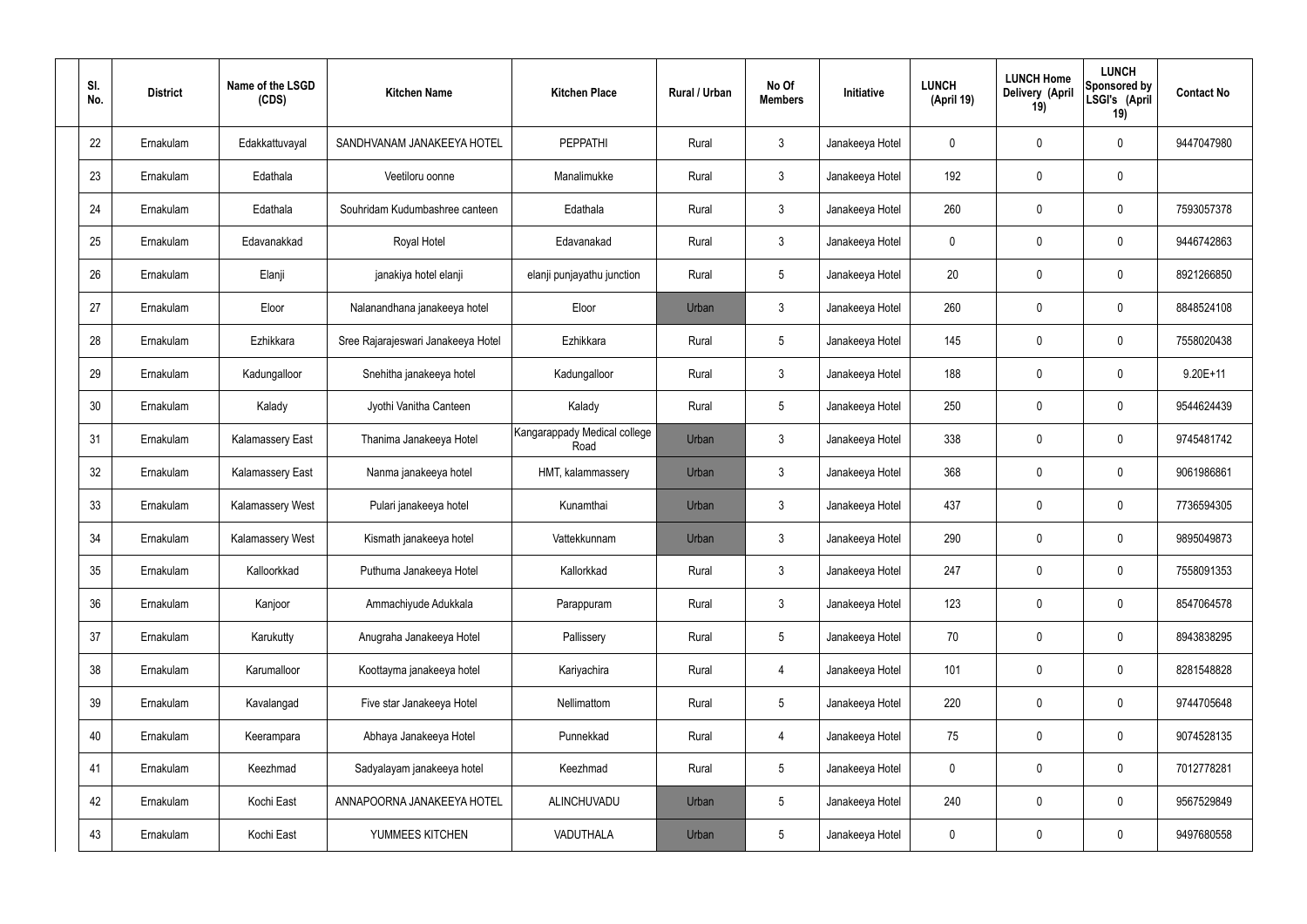|     | SI.<br>No. | <b>District</b> | Name of the LSGD<br>(CDS) | <b>Kitchen Name</b>              | <b>Kitchen Place</b>                      | <b>Rural / Urban</b> | No Of<br><b>Members</b> | Initiative      | <b>LUNCH</b><br>(April 19) | <b>LUNCH Home</b><br>Delivery (April<br>19) | <b>LUNCH</b><br><b>Sponsored by</b><br>LSGI's (April<br>19) | <b>Contact No</b> |
|-----|------------|-----------------|---------------------------|----------------------------------|-------------------------------------------|----------------------|-------------------------|-----------------|----------------------------|---------------------------------------------|-------------------------------------------------------------|-------------------|
|     | 44         | Ernakulam       | Kochi East                | ORUMA KITCHEN                    | <b>PACHALAM</b>                           | Urban                | $\mathbf{3}$            | Janakeeya Hotel | 195                        | 0                                           | $\mathbf 0$                                                 | 9497680558        |
|     | 45         | Ernakulam       | Kochi East                | <b>PONPULARI</b>                 | <b>KEERHI NAGAR,</b><br><b>ELAMAKKARA</b> | Urban                | $\mathfrak{Z}$          | Janakeeya Hotel | 346                        | 0                                           | $\boldsymbol{0}$                                            | 9446607548        |
|     | 46         | Ernakulam       | Kochi East                | <b>RUCHI CATERING</b>            | PUNNACKAL                                 | Urban                | 5                       | Janakeeya Hotel | 318                        | 0                                           | $\mathbf 0$                                                 | 9947080022        |
|     | 47         | Ernakulam       | Kochi East                | Samrudhi @ Kochi                 | Ernakulam North                           | Urban                | 14                      | Janakeeya Hotel | 2104                       | 846                                         | $\pmb{0}$                                                   | 9048609615        |
|     | 48         | Ernakulam       | Kochi South               | NEW AKSHAYA HOTEL                | <b>PONNURUNNI</b>                         | Urban                | 5                       | Janakeeya Hotel | 317                        | 0                                           | $\mathbf 0$                                                 | 8547855284        |
|     | 49         | Ernakulam       | Kochi South               | <b>AMMAS KITCHEN</b>             | <b>THEVARA</b>                            | Urban                | $\overline{4}$          | Janakeeya Hotel | 0                          | 0                                           | $\mathbf 0$                                                 | 8547855284        |
|     | 50         | Ernakulam       | Kochi South               | <b>FRIENDS</b>                   | <b>MINI PARK</b>                          | Urban                | 5                       | Janakeeya Hotel | 130                        | 0                                           | $\mathbf 0$                                                 | 9567127064        |
|     | 51         | Ernakulam       | Kochi West                | NAMMUDE ADUKKALA                 | <b>ERAVELI COLONY</b>                     | Urban                | 5                       | Janakeeya Hotel | 321                        | 0                                           | $\mathbf 0$                                                 | 9496025576        |
|     | 52         | Ernakulam       | Kochi West                | PUTHUMA KUDUMBASHREE HOTEL       | PALLURUTHY NADA                           | Urban                | 5                       | Janakeeya Hotel | 200                        | 0                                           | $\mathbf 0$                                                 | 9496025576        |
|     | 53         | Ernakulam       | Kochi West                | USHUS KUDUMBASHREE HOTEL         | <b>FORT KOCHI</b>                         | Urban                | $\overline{4}$          | Janakeeya Hotel | 234                        | 0                                           | $\pmb{0}$                                                   | 9847866090        |
|     | 54         | Ernakulam       | Koothattukulam            | Niravu janakeeya hotel           | Near ksrtc bus stand<br>koothattukulam    | Urban                | $\mathfrak{Z}$          | Janakeeya Hotel | 169                        | 0                                           | $\pmb{0}$                                                   | 9656619614        |
|     | 55         | Ernakulam       | Koovappady                | Kaipunyam Janakeeya hotel        | Koovappady                                | Rural                | 5                       | Janakeeya Hotel | 98                         | 0                                           | $\boldsymbol{0}$                                            | 9526628158        |
|     | 56         | Ernakulam       | Kothamangalam             | P.K Janakeeya hotel              | Kothamangalam                             | Urban                | $\mathbf{3}$            | Janakeeya Hotel | 0                          | 0                                           | $\mathbf 0$                                                 | 8156869114        |
|     | 57         | Ernakulam       | Kothamangalam             | Thanima catering unit            | Kothamangalam                             | Urban                | $\mathbf{3}$            | Janakeeya Hotel | 0                          | 0                                           | $\mathbf 0$                                                 | 9846664377        |
| 114 | 58         | Ernakulam       | Kottapady                 | Janakeeya Hotel                  | Kottappady junction                       | Rural                | $\mathbf{3}$            | Janakeeya Hotel | 166                        | 0                                           | $\mathbf 0$                                                 | 9497406993        |
|     | 59         | Ernakulam       | Kottuvally                | Amritha Janakeeya Hotel          | kottuvally                                | Rural                | 5                       | Janakeeya Hotel | 70                         | 0                                           | $\mathbf 0$                                                 | 8590034196        |
|     | 60         | Ernakulam       | Kumbalam                  | JANAKEEYA HOTEL KUMBALAM         | <b>MADAVANA</b>                           | Rural                | 5                       | Janakeeya Hotel | 340                        | 0                                           | $\pmb{0}$                                                   | 9746652717        |
|     | 61         | Ernakulam       | Kumbalangy                | St Antoneys kudumbashree         | OLD POST OFFICE                           | Rural                | $\mathbf{3}$            | Janakeeya Hotel | 140                        | 0                                           | $\pmb{0}$                                                   | 8138860764        |
|     | 62         | Ernakulam       | Kunnathunad               | Thripthi Janakeeya Hotel         | Pallikkara                                | Rural                | 6                       | Janakeeya Hotel | 110                        | 0                                           | $\pmb{0}$                                                   | 9744561425        |
|     | 63         | Ernakulam       | Kunnukara                 | Greenchilly cafe                 | Kunnukara                                 | Rural                | $\mathfrak{Z}$          | Janakeeya Hotel | 35 <sub>5</sub>            | 0                                           | $\pmb{0}$                                                   | 9496852989        |
|     | 64         | Ernakulam       | Kunnukara                 | Thanima canteen                  | North aduvassery                          | Rural                | $5\phantom{.0}$         | Janakeeya Hotel | 104                        | 0                                           | $\pmb{0}$                                                   | 9744200583        |
|     | 65         | Ernakulam       | Kuttampuzha               | Nila kudumbashree janakiya hotel | Mini stadium, vadattupara                 | Rural                | $6\phantom{.}$          | Janakeeya Hotel | 79                         | 0                                           | $\pmb{0}$                                                   | 9496754018        |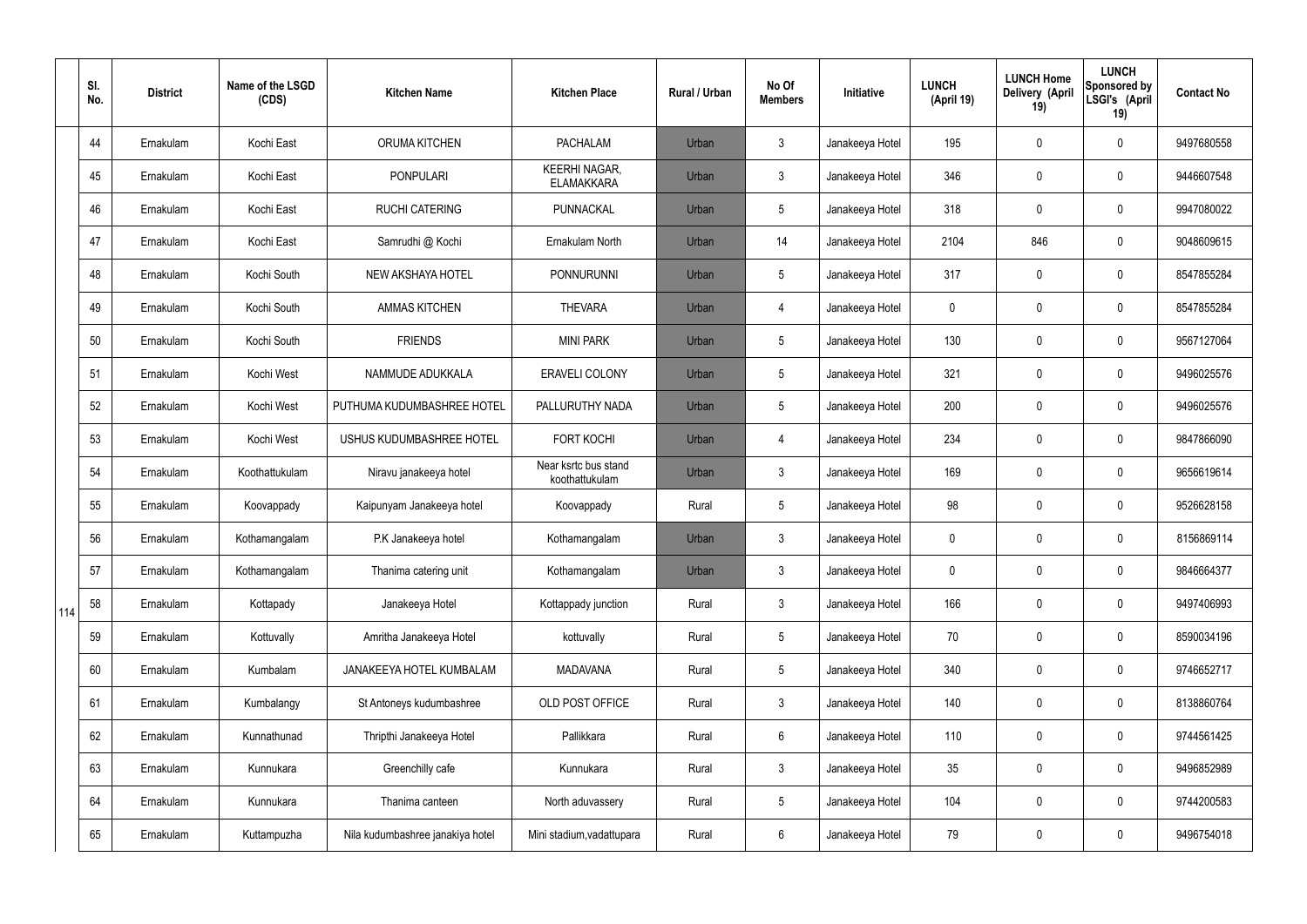| SI.<br>No. | <b>District</b> | Name of the LSGD<br>(CDS) | <b>Kitchen Name</b>            | <b>Kitchen Place</b>        | Rural / Urban | No Of<br><b>Members</b> | Initiative      | <b>LUNCH</b><br>(April 19) | <b>LUNCH Home</b><br>Delivery (April<br>19) | <b>LUNCH</b><br>Sponsored by<br>LSGI's (April<br>19) | <b>Contact No</b> |
|------------|-----------------|---------------------------|--------------------------------|-----------------------------|---------------|-------------------------|-----------------|----------------------------|---------------------------------------------|------------------------------------------------------|-------------------|
| 66         | Ernakulam       | Kuzhippilly               | Janakeeya hotel                | Kuzhupilli                  | Rural         | $\mathbf 0$             | Janakeeya Hotel | 0                          | 0                                           | $\mathbf 0$                                          | 9744631998        |
| 67         | Ernakulam       | Malayattoor               | Whats app Janakeeya Hotel      | Thottuva                    | Rural         | $\mathbf{3}$            | Janakeeya Hotel | 256                        | 0                                           | $\mathbf 0$                                          | 9.19E+11          |
| 68         | Ernakulam       | Malayattoor               | Natturuchi Janakeeya Hotel     | Ettakkadavu                 | Rural         | $\mathbf{3}$            | Janakeeya Hotel | 236                        | 0                                           | $\mathbf 0$                                          | 9745470234        |
| 69         | Ernakulam       | Maneed                    | Coral Island                   | Maneed                      | Rural         | $\overline{4}$          | Janakeeya Hotel | 108                        | 0                                           | $\mathbf 0$                                          | 7012652495        |
| 70         | Ernakulam       | Manjalloor                | Thanima Kudumbashree hotel     | Vazhakkulam                 | Rural         | $5\phantom{.0}$         | Janakeeya Hotel | 302                        | $\boldsymbol{0}$                            | $\mathbf 0$                                          | 7306907918        |
| 71         | Ernakulam       | Manjapra                  | Sara's Kitchen                 | Puthenpalli                 | Rural         | $\mathbf{3}$            | Janakeeya Hotel | $\mathbf 0$                | 0                                           | $\mathbf 0$                                          | 8547392730        |
| 72         | Ernakulam       | Maradu                    | <b>VANITHA HOTEL</b>           | <b>KUNDANNOR JN</b>         | Urban         | $\overline{4}$          | Janakeeya Hotel | $\mathbf 0$                | 0                                           | $\mathbf 0$                                          | 9349505008        |
| 73         | Ernakulam       | Marady                    | Janakeeya hotel, Marady        | Unnakkuppa                  | Rural         | $\overline{4}$          | Janakeeya Hotel | 100                        | 0                                           | $\mathbf 0$                                          | 9947943177        |
| 74         | Ernakulam       | Mazhuvannoor              | Sruthi Janakeeya Hotel         | Valayanchirangara           | Rural         | $\mathbf{3}$            | Janakeeya Hotel | 201                        | $\boldsymbol{0}$                            | $\mathbf 0$                                          | 9747924485        |
| 75         | Ernakulam       | Mookkannoor               | Mammaks Kitchen                | Mookkannoor                 | Rural         | $\mathfrak{Z}$          | Janakeeya Hotel | 198                        | 0                                           | $\mathbf 0$                                          | $9.19E + 11$      |
| 76         | Ernakulam       | Mudakkuzha                | Janakeeya Hotel                | Mudakkuzha                  | Rural         | $\mathbf{3}$            | Janakeeya Hotel | $\mathbf 0$                | 0                                           | $\boldsymbol{0}$                                     | $9.19E + 11$      |
| 77         | Ernakulam       | Mulanthuruthy             | Sulabha                        | karikode, mulanthuruthy     | Rural         | $\mathbf 0$             | Janakeeya Hotel | 217                        | 0                                           | $\boldsymbol{0}$                                     | 9633427553        |
| 78         | Ernakulam       | Mulavukad                 | Kudumbashree Veetile bakshanam | Mulavukad                   | Rural         | $5\phantom{.0}$         | Janakeeya Hotel | 0                          | 68                                          | $\boldsymbol{0}$                                     | 9061339557        |
| 79         | Ernakulam       | Muvattupuzha              | Oottupura                      | Muvattupuzha                | Urban         | 3                       | Janakeeya Hotel | 259                        | $\mathsf{0}$                                | $\pmb{0}$                                            |                   |
| 80         | Ernakulam       | Nayarambalam              | Four star cafe                 | Nayarambalam                | Rural         | $\mathbf{3}$            | Janakeeya Hotel | $\mathbf 0$                | $\mathsf{0}$                                | $\mathbf 0$                                          | 8891755948        |
| 81         | Ernakulam       | Nedumbassery              | Thani Nadan                    | Athani                      | Rural         | $5\phantom{.0}$         | Janakeeya Hotel | 171                        | $\mathbf 0$                                 | $\mathbf 0$                                          | 8138917514        |
| 82         | Ernakulam       | Nellikuzhy                | Janakeeya Hotel                | Nellikkuzhi                 | Rural         | $\mathbf{3}$            | Janakeeya Hotel | $\mathbf 0$                | $\mathsf{0}$                                | $\mathbf 0$                                          | 9562713076        |
| 83         | Ernakulam       | Njarakkal                 | Kripa Catering Unit            | Njarakkal                   | Rural         | $\mathbf{3}$            | Janakeeya Hotel | 97                         | $\mathbf 0$                                 | $\mathbf 0$                                          | 9567534006        |
| 84         | Ernakulam       | Okkal                     | Manna Janakeeya Hotel          | Edavoor                     | Rural         | $\overline{4}$          | Janakeeya Hotel | $\mathbf 0$                | $\mathsf{0}$                                | $\mathbf 0$                                          | 9539507674        |
| 85         | Ernakulam       | Paingottoor               | Janakeeya hotel                | Paingottoor                 | Rural         | $\overline{7}$          | Janakeeya Hotel | $\mathbf 0$                | $\mathbf 0$                                 | $\mathbf 0$                                          | 9656855730        |
| 86         | Ernakulam       | Paipra                    | Nanma Janakeeya Hotel          | Pezhakkappilly              | Rural         | $\mathfrak{Z}$          | Janakeeya Hotel | 176                        | 0                                           | $\mathbf 0$                                          | 9567747725        |
| 87         | Ernakulam       | Pallarimangalam           | Janakeeya Hotel                | Janakeeya Hotel, Koovalloor | Rural         | 4                       | Janakeeya Hotel | 126                        | $\pmb{0}$                                   | $\boldsymbol{0}$                                     | 7025992310        |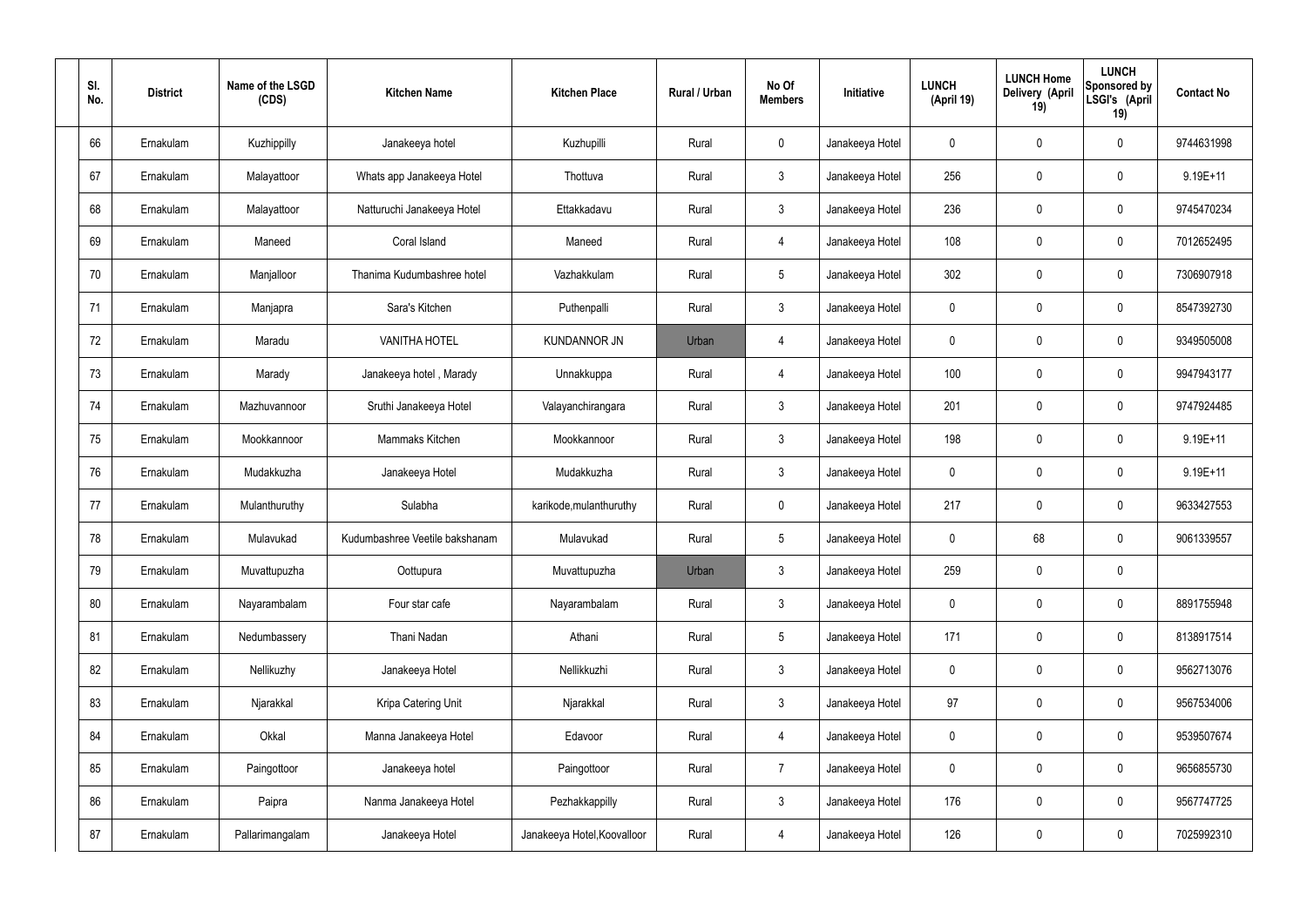| SI.<br>No. | <b>District</b> | Name of the LSGD<br>(CDS) | <b>Kitchen Name</b>                                      | <b>Kitchen Place</b>                        | Rural / Urban | No Of<br><b>Members</b> | Initiative      | <b>LUNCH</b><br>(April 19) | <b>LUNCH Home</b><br><b>Delivery (April</b><br>19) | <b>LUNCH</b><br>Sponsored by<br>LSGI's (April<br>19) | <b>Contact No</b> |
|------------|-----------------|---------------------------|----------------------------------------------------------|---------------------------------------------|---------------|-------------------------|-----------------|----------------------------|----------------------------------------------------|------------------------------------------------------|-------------------|
| 88         | Ernakulam       | Pallipuram                | SANTHWANAM Janakeeyahotel                                | Pothen valav                                | Rural         | $5\phantom{.0}$         | Janakeeya Hotel | 228                        | 0                                                  | $\mathbf 0$                                          | 9747525176        |
| 89         | Ernakulam       | Pambakkuda                | viswastha catering unit                                  | pambakkuda block punjayathu<br>building     | Rural         | $\overline{4}$          | Janakeeya Hotel | 360                        | 0                                                  | $\pmb{0}$                                            | 9946404045        |
| 90         | Ernakulam       | Parakkadave               | Thejus catering unit                                     | Moozhikkulam                                | Rural         | 10                      | Janakeeya Hotel | 94                         | 0                                                  | $\mathbf 0$                                          | 9847936303        |
| 91         | Ernakulam       | Paravoor                  | sree vigneswara sc cafe                                  | Govt.boys' HSS, N.Paravur                   | Urban         | 4                       | Janakeeya Hotel | 95                         | 0                                                  | $\pmb{0}$                                            |                   |
| 92         | Ernakulam       | Perumbavoor               | <b>JANAKEEYA HOTEL MINI CIVIL</b><br>STATION PERUMBAVOOR | <b>CIVIL STATION</b>                        | Urban         | $\mathfrak{Z}$          | Janakeeya Hotel | 398                        | 0                                                  | $\mathbf 0$                                          | 9847008734        |
| 93         | Ernakulam       | Perumbayoor               | Swath kudumbashree canteen                               | Perumbavoor                                 | Urban         | $\mathbf{3}$            | Janakeeya Hotel | 304                        | 0                                                  | $\pmb{0}$                                            | 9847015470        |
| 94         | Ernakulam       | Perumbavoor               | Janakeeya Hotel                                          | Kanjirakkad pallippady                      | Urban         | $\mathfrak{Z}$          | Janakeeya Hotel | 398                        | 0                                                  | $\mathbf 0$                                          | 9847015470        |
| 95         | Ernakulam       | Pindimana                 | Janakeeya hotel                                          | Muthamkuzhi                                 | Rural         | $\overline{4}$          | Janakeeya Hotel | 160                        | 0                                                  | $\pmb{0}$                                            | 9656297799        |
| 96         | Ernakulam       | Piravam                   | sneha canteen                                            | municipality building base floor<br>piravom | Urban         | 4                       | Janakeeya Hotel | 200                        | 0                                                  | $\mathbf 0$                                          | 8075376906        |
| 97         | Ernakulam       | Pootrikka                 | <b>GRANDMA JANAKEEYA HOTEL</b>                           | <b>CHOONDI</b>                              | Rural         | $\mathfrak{Z}$          | Janakeeya Hotel | 0                          | 0                                                  | $\mathbf 0$                                          | 9400550287        |
| 98         | Ernakulam       | Pothanikkad               | Taj hotel                                                | Pothanikkad                                 | Rural         | $\mathbf{3}$            | Janakeeya Hotel | 65                         | 0                                                  | $\mathbf 0$                                          | 9645079573        |
| 99         | Ernakulam       | Puthanvelikkara           | Panjami cafe kudumbashree                                | Near panjayath office                       | Rural         | $5\phantom{.0}$         | Janakeeya Hotel | 118                        | 0                                                  | $\mathbf 0$                                          | 9645530669        |
| 100        | Ernakulam       | Ramamangalam              | Kalavara janakeeya hotel                                 | ramamngalam                                 | Rural         | 4                       | Janakeeya Hotel | 217                        | 0                                                  | $\mathbf 0$                                          | 9961344346        |
| 101        | Ernakulam       | Rayamangalam              | Arya canteen                                             | Kuruppampady                                | Rural         | $\mathfrak{Z}$          | Janakeeya Hotel | 93                         | $\mathbf 0$                                        | $\pmb{0}$                                            | 8281825730        |
| 102        | Ernakulam       | Thirumarady               | janakiya hotel thirumarady                               | edappara jn.                                | Rural         | $\mathbf{3}$            | Janakeeya Hotel | 60                         | $\mathbf 0$                                        | $\pmb{0}$                                            | 7594811868        |
| 103        | Ernakulam       | Thiruvaniyoor             | Thanima                                                  | Thiruvaniyoor                               | Rural         | $\mathbf 0$             | Janakeeya Hotel | 105                        | 0                                                  | $\pmb{0}$                                            | 9061239698        |
| 104        | Ernakulam       | Thrikkakkara East         | Thanima Janakeeya Hotel                                  | Kakkanad                                    | Urban         | 8                       | Janakeeya Hotel | 0                          | 0                                                  | $\pmb{0}$                                            | 9207134763        |
| 105        | Ernakulam       | Thrikkakkara west         | Janakeeya hotel                                          | Chembumukku                                 | Urban         | $5\phantom{.0}$         | Janakeeya Hotel | 79                         | 0                                                  | $\pmb{0}$                                            | 9496530576        |
| 106        | Ernakulam       | Thrikkakara East          | Kalavara janakeeya hotel                                 | Kusumagiri kakkanadu                        | Urban         | $5\phantom{.0}$         | Janakeeya Hotel | 52                         | $\mathbf 0$                                        | $\pmb{0}$                                            | 8921205134        |
| 107        | Ernakulam       | Thuravoor                 | e-grill Janakeeya Hotel                                  | Yudapuram                                   | Rural         | $\overline{4}$          | Janakeeya Hotel | 430                        | $\pmb{0}$                                          | $\pmb{0}$                                            | 9526845935        |
| 108        | Ernakulam       | Tripunithura              | Janakeeya Hotel Tripunithura                             | Eroor                                       | Urban         | $\mathfrak{Z}$          | Janakeeya Hotel | 119                        | 0                                                  | $\pmb{0}$                                            | 8137977644        |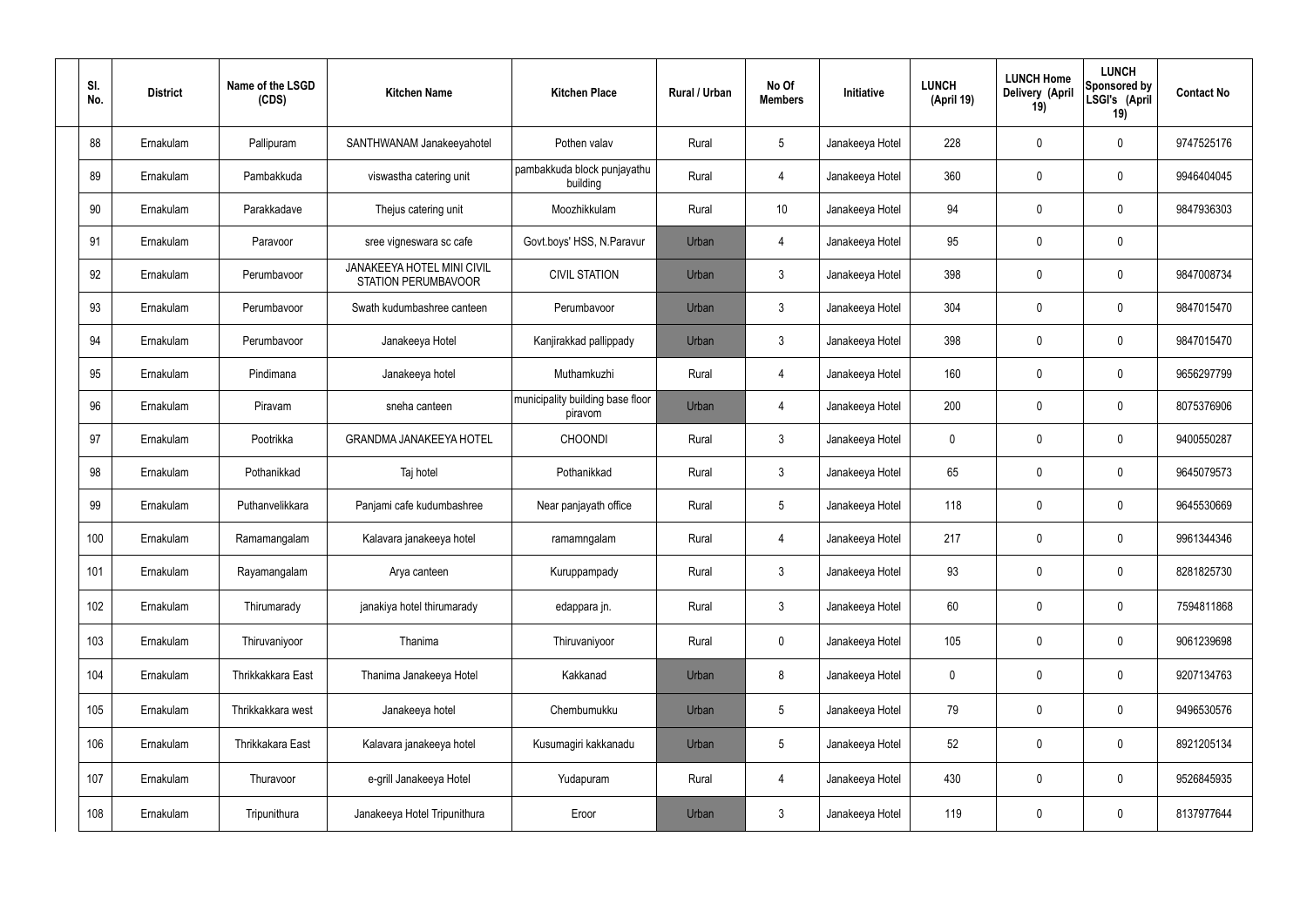|            | SI.<br>No.      | <b>District</b> | Name of the LSGD<br>(CDS) | <b>Kitchen Name</b>                         | <b>Kitchen Place</b>                              | Rural / Urban | No Of<br><b>Members</b> | Initiative      | <b>LUNCH</b><br>(April 19) | <b>LUNCH Home</b><br>Delivery (April<br>19) | <b>LUNCH</b><br>Sponsored by<br>LSGI's (April<br>19) | <b>Contact No</b> |
|------------|-----------------|-----------------|---------------------------|---------------------------------------------|---------------------------------------------------|---------------|-------------------------|-----------------|----------------------------|---------------------------------------------|------------------------------------------------------|-------------------|
|            | 109             | Ernakulam       | Vadakkekkara              | vadakkekkara kudumbasree janakeeya<br>hotel | Madaplathuruth                                    | Rural         | 4                       | Janakeeya Hotel | 0                          | 0                                           | 0                                                    | 8301806778        |
|            | 110             | Ernakulam       | Vadavukode<br>Puthancruz  | <b>JANAKEEYA HOTEL</b>                      | Puthencruz                                        | Rural         | 3                       | Janakeeya Hotel | 160                        | 0                                           | 0                                                    | $9.19E + 11$      |
|            | 111             | Ernakulam       | Valakom                   | Ruchi                                       | Valakom                                           | Rural         | $5\phantom{.0}$         | Janakeeya Hotel | 85                         | 0                                           | $\pmb{0}$                                            | 9074232700        |
|            | 112             | Ernakulam       | Varapuzha                 | <b>DURGA ACTIVITY</b>                       | <b>CHETTIBHAGAM</b>                               | Rural         | 8                       | Janakeeya Hotel | 136                        | 0                                           | $\pmb{0}$                                            | 9496160074        |
|            | 113             | Ernakulam       | Vazhakulam                | Three Star Hotel                            | Marampally                                        | Rural         | $\mathfrak{Z}$          | Janakeeya Hotel | 303                        | $\mathbf 0$                                 | $\pmb{0}$                                            | 6282644893        |
|            | 114             | Ernakulam       | Vengola                   | Janakeeya Hotel                             | Pathipalam                                        | Rural         | $5\phantom{.0}$         | Janakeeya Hotel | 51                         | $\mathbf 0$                                 | $\pmb{0}$                                            | 8137887455        |
|            | 115             | Ernakulam       | Vengoor                   | <b>JANAKEEYA HOTEL</b>                      | Choorathod                                        | Rural         | 4                       | Janakeeya Hotel | $\mathbf 0$                | $\mathbf 0$                                 | $\pmb{0}$                                            | 9656904682        |
| <b>114</b> |                 |                 |                           |                                             |                                                   |               | 449                     |                 | 18271                      | 914                                         | $\overline{0}$                                       |                   |
|            | $\overline{1}$  | Idukki          | Adimaly                   | Friends Janakeeya Hotel                     | Adimaly                                           | Rural         | 4                       | Janakeeya Hotel | 154                        | $\mathbf 0$                                 | $\pmb{0}$                                            | 9961635779        |
|            | $\overline{2}$  | Idukki          | Alackode                  | Five Star Canteen                           | Elamdesham Block<br>Panchayath Building, Alakode  | Rural         | $5\phantom{.0}$         | Janakeeya Hotel | 50                         | $\mathbf 0$                                 | $\pmb{0}$                                            | 9961482164        |
|            | $\mathbf{3}$    | Idukki          | Arakkulam                 | Sabhalyam                                   | Moolamattom                                       | Rural         | 4                       | Janakeeya Hotel | 192                        | $\mathbf 0$                                 | $\pmb{0}$                                            | 8848124921        |
|            | $\overline{4}$  | Idukki          | Ayyappancovil             | Maria Janakeeya Hotel                       | Parappu                                           | Rural         | $\mathfrak{Z}$          | Janakeeya Hotel | 83                         | 0                                           | $\pmb{0}$                                            | 9544622096        |
|            | 5               | Idukki          | Bysonvalley               | Famous Janakiya Hotel                       | Pottankad                                         | Rural         | 4                       | Janakeeya Hotel | 78                         | $\mathbf 0$                                 | $\pmb{0}$                                            | 9744566398        |
|            | $6\,$           | Idukki          | Chakkupallam              | Vanithasree Janakeeya Hotel                 | Anakkara                                          | Rural         | $\mathbf{3}$            | Janakeeya Hotel | 229                        | $\pmb{0}$                                   | $\pmb{0}$                                            | 8075143547        |
|            | $\overline{7}$  | Idukki          | Devikulam                 | Kudumbashree Janakeeya Hotel                | Echo point                                        | Rural         | $\mathfrak{Z}$          | Janakeeya Hotel | 65                         | $\mathbf 0$                                 | $\mathbf 0$                                          | 8281640208        |
|            | 8               | Idukki          | Edavetty                  | Kudumbashree Janakeeya Hotel                | Edavetty                                          | Rural         | $\mathbf{3}$            | Janakeeya Hotel | $\mathbf 0$                | $\pmb{0}$                                   | $\mathbf 0$                                          | 6238694173        |
|            | 9               | Idukki          | Erattayar                 | Vanitha Janakeeya Hotel                     | Erattayar                                         | Rural         | 4                       | Janakeeya Hotel | 117                        | $\mathbf 0$                                 | $\mathbf 0$                                          | 9188166929        |
|            | 10 <sup>°</sup> | Idukki          | Kamakshi                  | Kripa Catering                              | Thankamani                                        | Rural         | $5\phantom{.0}$         | Janakeeya Hotel | 245                        | $\pmb{0}$                                   | $\mathbf 0$                                          | 9544021398        |
|            | 11              | Idukki          | Kanchiyar                 | Swadh Janakeeya Hotel                       | Kanchiyar                                         | Rural         | $5\phantom{.0}$         | Janakeeya Hotel | 136                        | $\mathbf 0$                                 | $\mathbf 0$                                          | 8606856496        |
|            | 12              | Idukki          | Kanjikkuzhi               | Samarppanam                                 | Kanjikkuzhi                                       | Rural         | 4                       | Janakeeya Hotel | 152                        | $\pmb{0}$                                   | $\mathbf{1}$                                         | 9447169262        |
|            | 13              | Idukki          | Kanthaloor                | Morningstar Janakeeya Hotel                 | Sahayagiri complex, near<br>Kanthalloor Bus stand | Rural         | 4                       | Janakeeya Hotel | 105                        | $\mathbf 0$                                 | $\mathbf 0$                                          | 9447941632        |
|            | 14              | Idukki          | Karimannoor               | Rujiya Catering Unit                        | Karimannoor                                       | Rural         | $\overline{5}$          | Janakeeya Hotel | 265                        | 0                                           | $\pmb{0}$                                            | 9497454952        |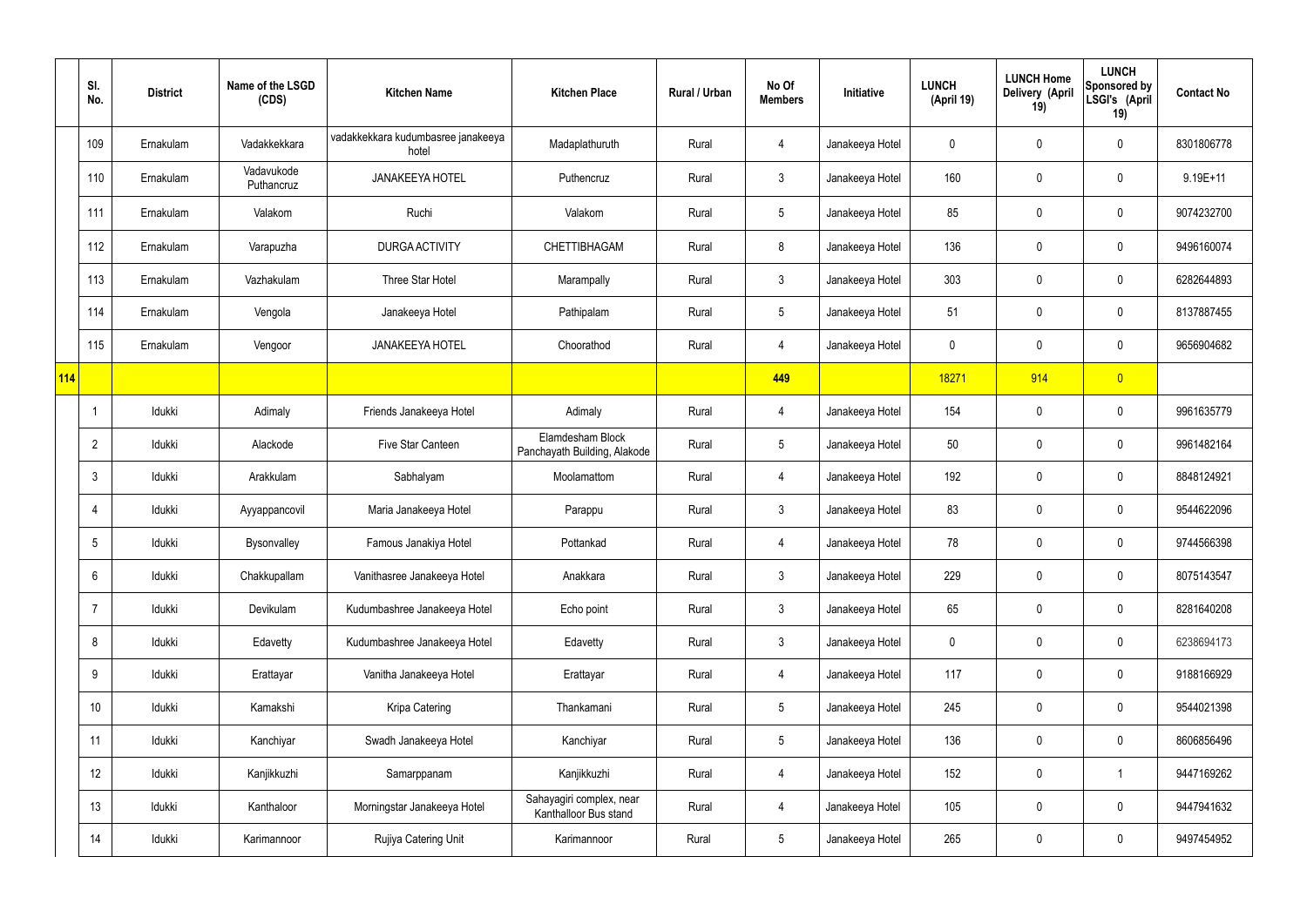|    | SI.<br>No. | <b>District</b> | Name of the LSGD<br>(CDS) | <b>Kitchen Name</b>                | <b>Kitchen Place</b>          | <b>Rural / Urban</b> | No Of<br><b>Members</b> | Initiative      | <b>LUNCH</b><br>(April 19) | <b>LUNCH Home</b><br>Delivery (April<br>19) | <b>LUNCH</b><br>Sponsored by<br>LSGI's (April<br>19) | <b>Contact No</b> |
|----|------------|-----------------|---------------------------|------------------------------------|-------------------------------|----------------------|-------------------------|-----------------|----------------------------|---------------------------------------------|------------------------------------------------------|-------------------|
|    | 15         | Idukki          | Karunapuram               | Karuna Hotel                       | Panchayathu complex           | Rural                | 4                       | Janakeeya Hotel | 228                        | $\mathbf 0$                                 | $\mathbf 0$                                          | 9961152820        |
|    | 16         | Idukki          | Kattappana                | Karunya Janakeeya Hotel            | Kattappana                    | Urban                | 5                       | Janakeeya Hotel | 275                        | $\pmb{0}$                                   | $\pmb{0}$                                            | 9497684477        |
|    | 17         | Idukki          | Kodikkulam                | Kulirma Janakiya Hotel             | Kodikkulam                    | Rural                | $6\phantom{.}$          | Janakeeya Hotel | 44                         | 0                                           | $\pmb{0}$                                            | 9605111852        |
|    | 18         | Idukki          | Kokkayar                  | Sevana Janakeeya hotel             | 35th Mile                     | Rural                | $\mathfrak{Z}$          | Janakeeya Hotel | 18                         | $\pmb{0}$                                   | $\pmb{0}$                                            | 9562067674        |
|    | 19         | Idukki          | Konnathadi                | Friends Janakeeya Hotel            | Panickankudi                  | Rural                | $6\overline{6}$         | Janakeeya Hotel | 0                          | 0                                           | $\pmb{0}$                                            | 9544048878        |
|    | 20         | Idukki          | Konnathadi                | Janapriya Janakeeya Hotel          | Konnathadi                    | Rural                | $\mathbf{3}$            | Janakeeya Hotel | 195                        | $\pmb{0}$                                   | $\pmb{0}$                                            | 9895147074        |
|    | 21         | Idukki          | Kudayathoor               | Kudumbashree Janakeeya Hotel       | Kanjar                        | Rural                | $\mathbf{3}$            | Janakeeya Hotel | 115                        | $\mathbf 0$                                 | $\pmb{0}$                                            | 9526762560        |
|    | 22         | Idukki          | Kumaramangalam            | Kumaramangalam Janakeeya Hotel     | Kumaramangalam                | Rural                | 4                       | Janakeeya Hotel | 160                        | $\mathbf 0$                                 | $\pmb{0}$                                            | 9745633509        |
|    | 23         | Idukki          | Kumili                    | Ruchi Hotel                        | Kumili                        | Rural                | 4                       | Janakeeya Hotel | 126                        | $\mathbf 0$                                 | $\mathbf 0$                                          | 9447980637        |
|    | 24         | Idukki          | Manakkadu                 | Vanitha Hotel                      | Chittoor                      | Rural                | $\mathbf{3}$            | Janakeeya Hotel | 72                         | $\pmb{0}$                                   | $\pmb{0}$                                            | 8330097933        |
| 50 | 25         | Idukki          | Mankulam                  | Jeevanam Catering Janakeeya Hotel  | Panchayathu Building          | Rural                | 4                       | Janakeeya Hotel | 64                         | 0                                           | $\pmb{0}$                                            | 9495060505        |
|    | 26         | Idukki          | Mankulam                  | Happy Janakéeya Hotel              | Aanakkulam                    | Rural                | 3                       | Janakeeya Hotel | 58                         | $\mathbf 0$                                 | $\pmb{0}$                                            | 9496251027        |
|    | 27         | Idukki          | Marayoor                  | Malabar food court Janakeeya Hotel | Marayoor Near IDCB bank       | Rural                | 4                       | Janakeeya Hotel | 152                        | $\mathbf 0$                                 | $\mathbf 0$                                          | 9446925610        |
|    | 28         | Idukki          | Mariyapuram               | Anaswara Hotel & Catering          | Idukki                        | Rural                | 4                       | Janakeeya Hotel | 163                        | $\mathbf 0$                                 | $\overline{1}$                                       | 9526329438        |
|    | 29         | Idukki          | Munnar                    | Annapoorna catering                | Lorry stand, old munnar       | Rural                | 5 <sub>5</sub>          | Janakeeya Hotel | 225                        | $\mathbf 0$                                 | $\mathbf 0$                                          | 8281009478        |
|    | 30         | Idukki          | Muttom                    | Nila Janakeeya Hotel               | Muttom                        | Rural                | $\mathbf{3}$            | Janakeeya hotel | 265                        | $\mathbf 0$                                 | $\mathbf 0$                                          | 9961104818        |
|    | 31         | Idukki          | Nedumkandam               | Annus catering                     | Nedumkandam<br>Kizhakkekavala | Rural                | 4                       | Janakeeya Hotel | 270                        | $\mathbf 0$                                 | $\mathbf 0$                                          | 9747458576        |
|    | 32         | Idukki          | Pallivasal                | <b>Blessing Janakeeya Hotel</b>    | Pallivasal                    | Rural                | 4                       | Janakeeya Hotel | 72                         | $\mathbf 0$                                 | $\mathbf 0$                                          | 9947981574        |
|    | 33         | Idukki          | Pampadumpara              | Thripthy Janakeeya Hotel           | Pampadumpara                  | Rural                | $\mathbf{3}$            | Janakeeya Hotel | 190                        | $\mathbf 0$                                 | $\mathbf 0$                                          | 9207150558        |
|    | 34         | Idukki          | Peermedu                  | Thripthy Janakeeya Hotel           | Peermedu                      | Rural                | $3\phantom{.0}$         | Janakeeya Hotel | 108                        | $\mathbf 0$                                 | $\mathbf 0$                                          | 9633311267        |
|    | 35         | Idukki          | Peruvanthanam             | Janakeeya Hotel                    | Peruvanthanam                 | Rural                | $5\phantom{.0}$         | Janakeeya Hotel | 42                         | $\mathbf 0$                                 | $\pmb{0}$                                            | 9562274720        |
|    | 36         | Idukki          | Purappuzha                | Ammas Janakeeya Hotel              | Purappuzha                    | Rural                | $\mathfrak{Z}$          | Janakeeya Hotel | 60                         | 0                                           | $\pmb{0}$                                            | 9744954032        |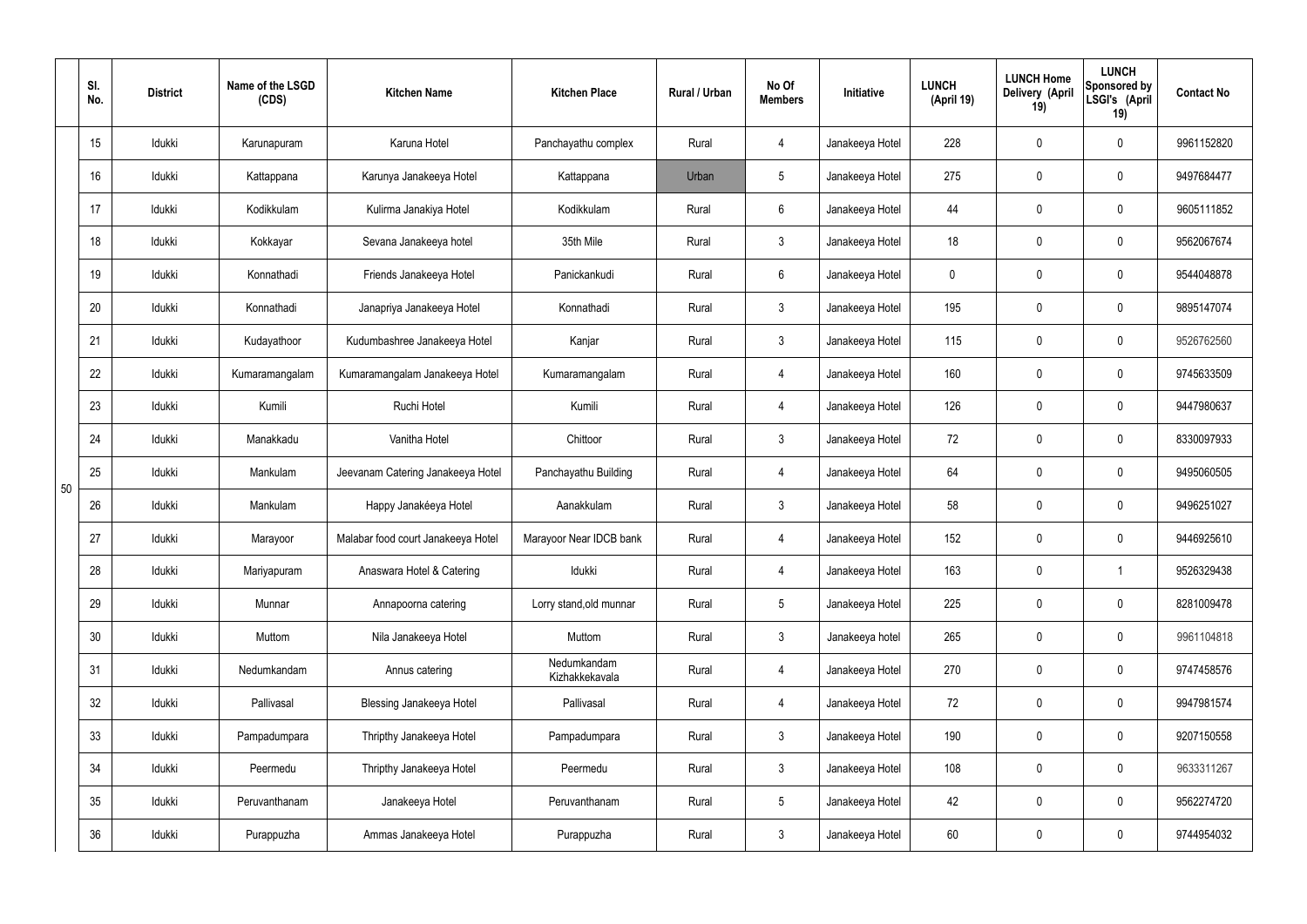|    | SI.<br>No.      | <b>District</b> | Name of the LSGD<br>(CDS) | <b>Kitchen Name</b>                       | <b>Kitchen Place</b>                      | Rural / Urban | No Of<br><b>Members</b> | Initiative      | <b>LUNCH</b><br>(April 19) | <b>LUNCH Home</b><br>Delivery (April<br>19) | <b>LUNCH</b><br>Sponsored by<br>LSGI's (April<br>19) | <b>Contact No</b> |
|----|-----------------|-----------------|---------------------------|-------------------------------------------|-------------------------------------------|---------------|-------------------------|-----------------|----------------------------|---------------------------------------------|------------------------------------------------------|-------------------|
|    | 37              | Idukki          | Rajakkadu                 | Janakeeya Hotel                           | Rajakkadu Town                            | Rural         | $\mathbf{3}$            | Janakeeya Hotel | 447                        | $\mathbf 0$                                 | $\mathbf 0$                                          | 9446766999        |
|    | 38              | Idukki          | Rajakumari                | Aiswarya Vanitha Restaurent               | Rajakumari South                          | Rural         | $\overline{4}$          | Janakeeya Hotel | 380                        | $\mathbf 0$                                 | $\mathbf 0$                                          | 9526570410        |
|    | 39              | Idukki          | Santhanpara               | Janakeeya Hotel                           | Santhanpara                               | Rural         | $\overline{4}$          | Janakeeya Hotel | 180                        | $\mathbf 0$                                 | $\mathbf 0$                                          | 9526174553        |
|    | 40              | Idukki          | Senapathy                 | Ammoose Hotel                             | Mangathotty                               | Rural         | $\mathbf{3}$            | Janakeeya Hotel | 100                        | $\mathbf 0$                                 | $\mathbf 0$                                          | 9539396626        |
|    | 41              | Idukki          | Udumbannoor               | Kudumbashree Janakeeya Hotel              | Udumbannor                                | Rural         | $\mathbf{3}$            | Janakeeya Hotel | 274                        | $\mathbf 0$                                 | $\mathbf 0$                                          | 9633678438        |
|    | 42              | Idukki          | Upputhara                 | Samarppitha Janakeeya hotel               | Upputhara                                 | Rural         | $5\phantom{.0}$         | Janakeeya Hotel | 109                        | $\mathbf 0$                                 | $\mathbf 0$                                          | 9526590710        |
|    | 43              | Idukki          | Vandanmedu                | Dharshana Janakeeya Hotel                 | Vandanmedu                                | Rural         | $\overline{4}$          | Janakeeya Hotel | 148                        | $\mathbf 0$                                 | $\mathbf 0$                                          | 9744038737        |
|    | 44              | Idukki          | Vandiperiyar              | Vandiperiyar Janakeeya Hotel              | Vandiperiyar                              | Rural         | $5\overline{)}$         | Janakeeya Hotel | 251                        | $\mathbf 0$                                 | $\mathbf 0$                                          | 8086863254        |
|    | 45              | Idukki          | Vannappuram               | Souhrudham Janakeeya Hotel                | Vannappuram                               | Rural         | $5\overline{)}$         | Janakeeya Hotel | 49                         | $\mathbf 0$                                 | $\mathbf 0$                                          | 8113054492        |
|    | 46              | Idukki          | Vathikudy                 | Mahima                                    | Murickassery                              | Rural         | $\mathbf{3}$            | Janakeeya Hotel | 175                        | $\mathbf 0$                                 | $\mathbf 0$                                          | 8289945652        |
|    | 47              | Idukki          | Vattavada                 | Vattavada Kudumbashree Janakeeya<br>Hotel | Keekkara, Kovilur                         | Rural         | $\overline{4}$          | Janakeeya Hotel | 180                        | $\pmb{0}$                                   | $\mathbf 0$                                          | 9497790469        |
|    | 48              | Idukki          | Vazhathoppu               | Grahalakshmi Hotel & Catering             | Cheruthoni                                | Rural         | $\overline{4}$          | Janakeeya Hotel | 170                        | $\mathbf 0$                                 | $\overline{2}$                                       | 9496178884        |
|    | 49              | Idukki          | Vellathooval              | Flowers Janakeeya Hotel                   | Vellathooval                              | Rural         | $\overline{4}$          | Janakeeya Hotel | 53                         | $\mathbf 0$                                 | $\mathbf 0$                                          | 9961419892        |
|    | 50              | Idukki          | Velliyamattam             | Padhayam Kudumbashree Janakeeya<br>Hotel  | Velliyamattam                             | Rural         | $\overline{4}$          | Janakeeya Hotel | 32 <sub>2</sub>            | $\pmb{0}$                                   | $\mathbf 0$                                          | 7902854627        |
| 50 |                 |                 |                           |                                           |                                           |               | 197                     |                 | 7321                       | $\pmb{0}$                                   | $\overline{4}$                                       |                   |
|    |                 | Kannur          | Maloor                    | Maloor Janakeeya Hotel                    | Thrikandaripoyil, PO-<br>Thrikandaripoyil | Rural         | $\mathbf{3}$            | Janakeeya Hotel | 162                        | $\pmb{0}$                                   | $\mathbf 0$                                          | 9656132294        |
|    | $\overline{2}$  | Kannur          | Kolachery                 | Janakeeya Hotel                           | Kolachery Paramba, PO-<br>Kolacheri       | Rural         | $5\overline{)}$         | Janakeeya Hotel | 244                        | $\pmb{0}$                                   | $5\phantom{.0}$                                      | 9895324699        |
|    | $\mathfrak{Z}$  | Kannur          | Pinarayi                  | Janakeeya hotel, Pinarayi                 | Pinarayi                                  | Rural         | $6\overline{6}$         | Janakeeya Hotel | 178                        | $\pmb{0}$                                   | $\mathbf 0$                                          | 9447215211        |
|    | 4               | Kannur          | Muzhakunnu                | Thripthy Janakeeya Hotel                  | Kakkayangad, Muzhakkunnu                  | Rural         | $5\phantom{.0}$         | Janakeeya Hotel | 296                        | $\pmb{0}$                                   | $\overline{2}$                                       | 9526047538        |
|    | $5\phantom{.0}$ | Kannur          | Chapparappadavu           | Kudumbasree janakeeya hotel               | Near village office,<br>Chapparappadav    | Rural         | $\mathbf{3}$            | Janakeeya Hotel | 140                        | $\pmb{0}$                                   | $\mathbf 0$                                          | 9605413324        |
|    | $6\phantom{.}$  | Kannur          | Iritty                    | Roopasree Kudumbashree hotel              | Koolichembra                              | Urban         | 8                       | Janakeeya Hotel | $\mathbf 0$                | $\pmb{0}$                                   | $\mathbf 0$                                          | 8589921533        |
|    | $\overline{7}$  | Kannur          | Dharmadam                 | Dharmadam Janakeeya hotel                 | Near Andalloor kav,<br>Dharmadam          | Rural         | $3\overline{3}$         | Janakeeya Hotel | 94                         | $\pmb{0}$                                   | $\boldsymbol{0}$                                     | 9526975778        |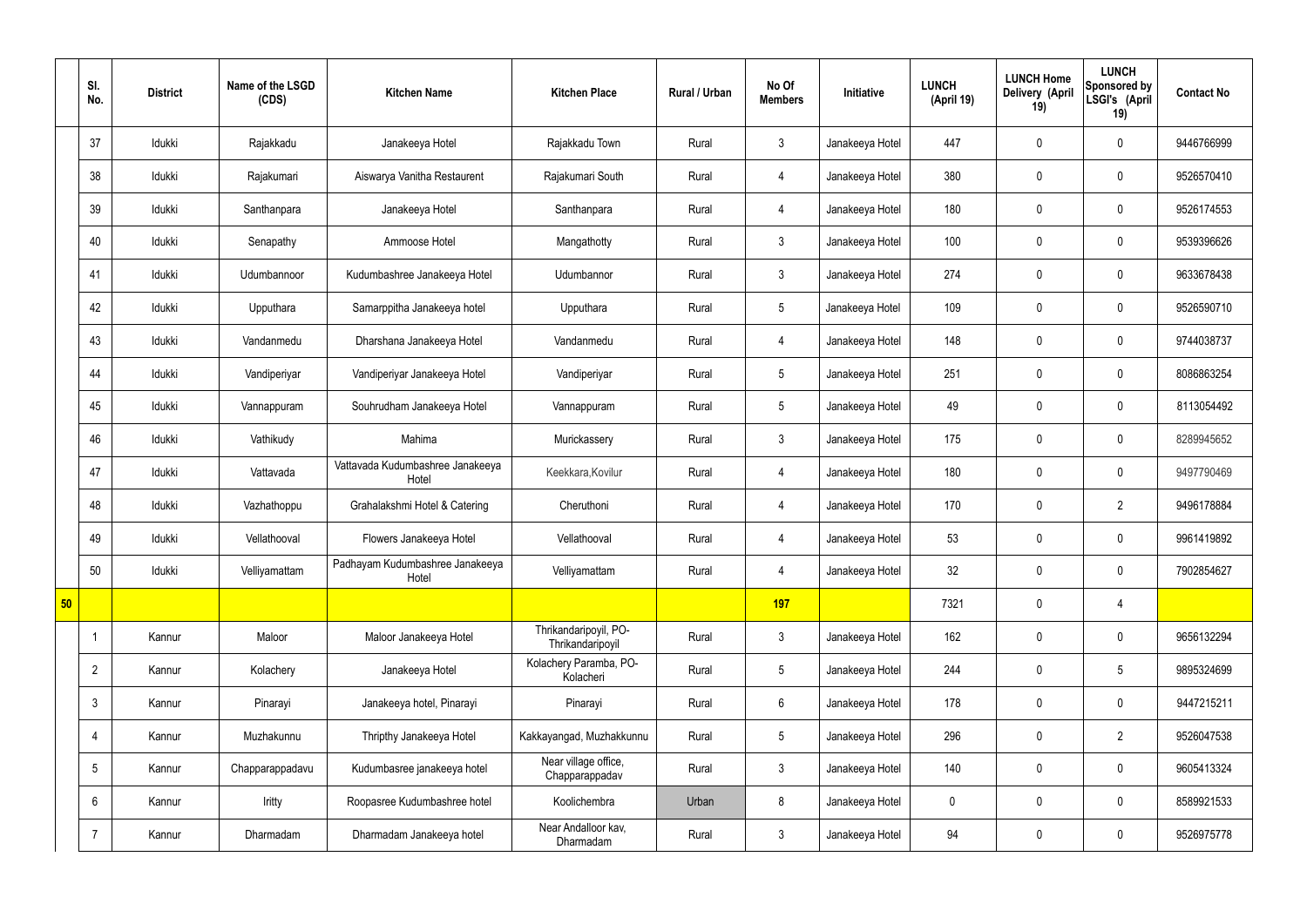| SI.<br>No. | <b>District</b> | Name of the LSGD<br>(CDS)   | <b>Kitchen Name</b>                                | <b>Kitchen Place</b>                           | Rural / Urban | No Of<br><b>Members</b> | Initiative      | <b>LUNCH</b><br>(April 19) | <b>LUNCH Home</b><br>Delivery (April<br>19) | <b>LUNCH</b><br>Sponsored by<br>LSGI's (April<br>19) | <b>Contact No</b> |
|------------|-----------------|-----------------------------|----------------------------------------------------|------------------------------------------------|---------------|-------------------------|-----------------|----------------------------|---------------------------------------------|------------------------------------------------------|-------------------|
| 8          | Kannur          | Peralassery                 | Janakeeya Hotel                                    | Peralassery Town, PO -<br>Mundallur            | Rural         | 9                       | Janakeeya Hotel | 441                        | 0                                           | $\mathbf 0$                                          | 70256213909       |
| 9          | Kannur          | Kadannappalli<br>Panappuzha | Kudumbasree janakeeya hotel                        | Chanthappura                                   | Rural         | $\overline{4}$          | Janakeeya Hotel | 118                        | 0                                           | $\mathbf 0$                                          | 9961089935        |
| 10         | Kannur          | Anthur                      | Janakeeya hotel                                    | Dharmasala                                     | Urban         | $5\phantom{.0}$         | Janakeeya Hotel | 257                        | 0                                           | $\mathbf 0$                                          | 9544138650        |
| 11         | Kannur          | Cheruthazham                | Janakeeya Hotel (Thripthi<br>Kudumbashree Canteen) | Pilathara                                      | Rural         | $\mathbf{3}$            | Janakeeya Hotel | 202                        | 0                                           | $\mathbf 0$                                          | 9947540361        |
| 12         | Kannur          | Peravoor                    | Kudumbashree Janakeeya Hotel                       | Peravoor Bus stand, Peravoor<br>P <sub>O</sub> | Rural         | $\mathbf{3}$            | Janakeeya Hotel | 204                        | 0                                           | $\mathbf 0$                                          | 9947567857        |
| 13         | Kannur          | Kalliassery                 | Janakeeya Hotel                                    | Irinav Road, Payyattam, PO-<br>Irinav          | Rural         | $\overline{4}$          | Janakeeya Hotel | 244                        | 0                                           | $5\phantom{.0}$                                      | 8848330570        |
| 14         | Kannur          | Panniyannur                 | Janakeeya Hotel                                    | Panoor Block office compound                   | Rural         | $6\phantom{.}6$         | Janakeeya Hotel | 358                        | 0                                           | $\mathbf 0$                                          | 9447449875        |
| 15         | Kannur          | Kannapuram                  | Janakeeya Hotel                                    | Chynaclay road, Kannapuram                     | Rural         | $5\phantom{.0}$         | Janakeeya Hotel | 143                        | 0                                           | $\overline{2}$                                       | 8089127045        |
| 16         | Kannur          | Sreekandapuram              | Janakeeya Hotel                                    | Sreekandapuram, near bus<br>stand              | Urban         | $5\phantom{.0}$         | Janakeeya Hotel | 234                        | 0                                           | $\mathbf 0$                                          | 7591948757        |
| 17         | Kannur          | Thalasseri                  | Janakeeya Hotel                                    | New bus stand, Thalasseri                      | Urban         | $6\phantom{.}6$         | Janakeeya Hotel | 482                        | 0                                           | $\mathbf 0$                                          | 9446263864        |
| 18         | Kannur          | Chokli                      | Janakeeya Hotel                                    | Olavilam, Chokli                               | Rural         | $5\,$                   | Janakeeya Hotel | 130                        | $\boldsymbol{0}$                            | $\mathbf 0$                                          | 9846892821        |
| 19         | Kannur          | Udayagiri                   | Janakeeya Hotel                                    | Karthikapuram                                  | Rural         | 4                       | Janakeeya Hotel | 285                        | 0                                           | $\mathbf 0$                                          | 9562375342        |
| 20         | Kannur          | Karivellur Peralam          | Janakeeya Hotel                                    | Panchayah building,<br>Onakkunnu               | Rural         | 4                       | Janakeeya Hotel | 251                        | 0                                           | 0                                                    | 7025519714        |
| 21         | Kannur          | Muzhappilangad              | Janakeeya Hotel                                    | Near FCI godown,<br>Muzhappilangad             | Rural         | $5\phantom{.0}$         | Janakeeya Hotel | 156                        | 0                                           | $\mathbf 0$                                          | 7306005267        |
| 22         | Kannur          | Narath                      | Janakeeya Hotel                                    | Janakeeya Hotel, Kambil,<br>Narath             | Rural         | $\overline{7}$          | Janakeeya Hotel | 162                        | $\pmb{0}$                                   | $\mathbf{1}$                                         | 9747441162        |
| 23         | Kannur          | Payyannur                   | Janakeeya Hotel                                    | Municipality compoud,<br>Payyannur             | Urban         | $\mathbf{3}$            | Janakeeya Hotel | 350                        | 0                                           | $\mathbf 0$                                          | 9526620805        |
| 24         | Kannur          | Kangol Alappadamba          | Janakeeya Hotel                                    | Mathil, Near Kangol<br>Alappadamba Panchayath  | Rural         | $\overline{4}$          | Janakeeya Hotel | 107                        | 0                                           | $\mathbf 0$                                          | 9495296142        |
| 25         | Kannur          | Naduvil                     | Janakeeya Hotel                                    | Panchayath compound,<br>Naduvil town           | Rural         | $\overline{4}$          | Janakeeya Hotel | 240                        | 0                                           | $\mathbf 0$                                          | 7902902490        |
| 26         | Kannur          | Koothuparamba               | Janakeeya Hotel                                    | Manghad Vayal, Near HSS<br>Koothuparamba, PO-  | Urban         | 8                       | Janakeeya Hotel | 327                        | 0                                           | $\mathbf 0$                                          | 9645608253        |
| 27         | Kannur          | Kuttiatoor                  | Janakeeya Hotel                                    | Near Panchayath office,<br>Chattukappara       | Rural         | $5\phantom{.0}$         | Janakeeya Hotel | 66                         | 0                                           | $\mathbf 0$                                          | 9544644195        |
| 28         | Kannur          | Kathirur                    | Janakeeya Hotel                                    | Panchayath office building,<br>Kathirur        | Rural         | $5\phantom{.0}$         | Janakeeya Hotel | 275                        | 0                                           | $\overline{1}$                                       | 8129404833        |
| 29         | Kannur          | Panoor                      | Janakeeya Hotel                                    | Elangode, Panoor                               | Urban         | $5\phantom{.0}$         | Janakeeya Hotel | 175                        | $\pmb{0}$                                   | $\bm{0}$                                             | 9605852157        |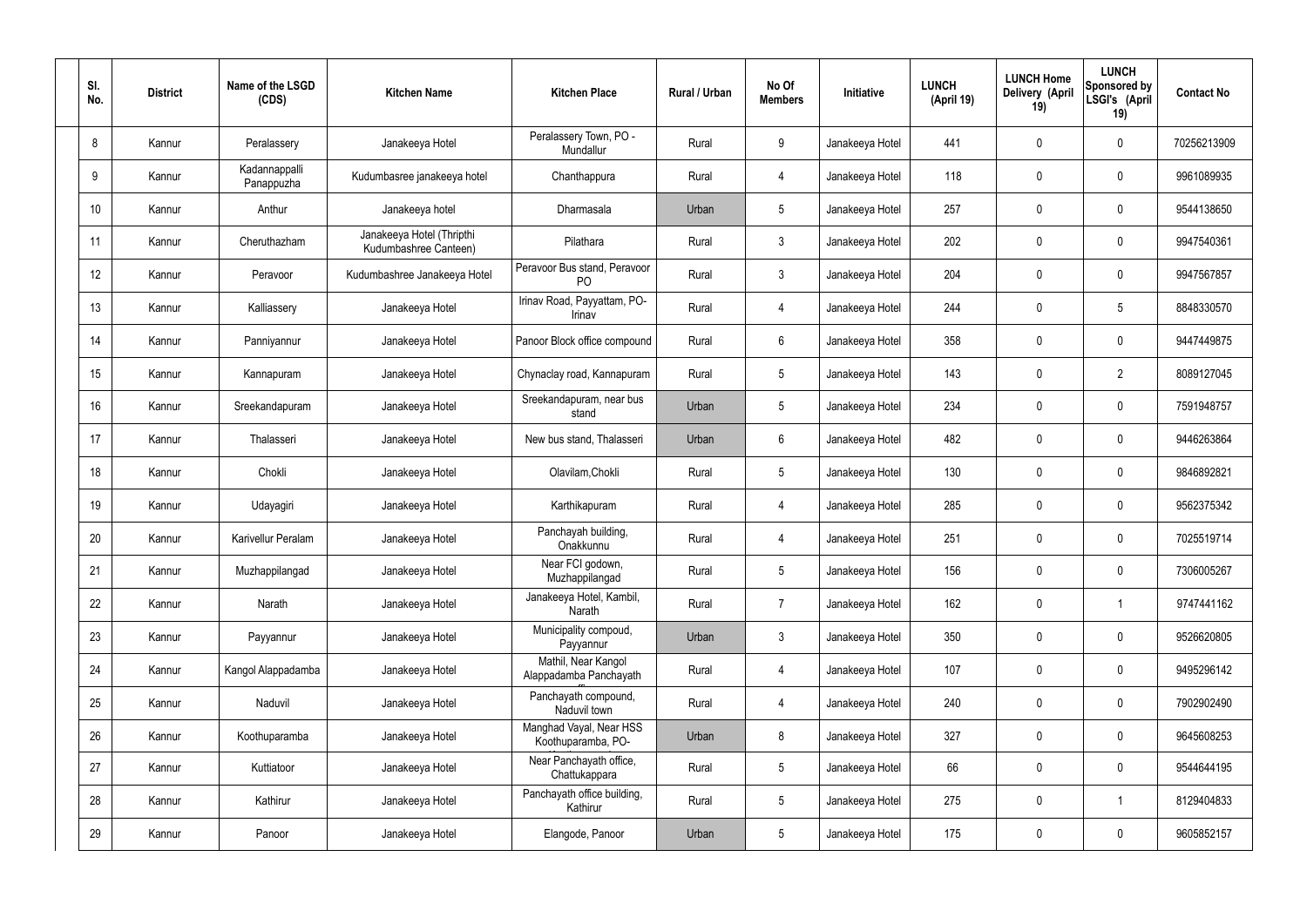|    | SI.<br>No. | <b>District</b> | Name of the LSGD<br>(CDS) | <b>Kitchen Name</b> | <b>Kitchen Place</b>                                           | Rural / Urban | No Of<br><b>Members</b> | Initiative      | <b>LUNCH</b><br>(April 19) | <b>LUNCH Home</b><br>Delivery (April<br>19) | <b>LUNCH</b><br>Sponsored by<br>LSGI's (April<br>19) | <b>Contact No</b> |
|----|------------|-----------------|---------------------------|---------------------|----------------------------------------------------------------|---------------|-------------------------|-----------------|----------------------------|---------------------------------------------|------------------------------------------------------|-------------------|
|    | 30         | Kannur          | Chirakkal                 | Janakeeya Hotel     | Chirakkal weavers,<br>Puthiyatheru                             | Rural         | $5\overline{)}$         | Janakeeya Hotel | 291                        | 0                                           | $\mathbf 0$                                          | 9895854873        |
|    | 31         | Kannur          | Eranjoli                  | Janakeeya Hotel     | Near Thalassery RTO office,<br>Chungam                         | Rural         | $5\overline{)}$         | Janakeeya Hotel | 233                        | $\mathbf 0$                                 | $\mathbf 0$                                          | 9656368808        |
|    | 32         | Kannur          | Payam                     | Janakeeya Hotel     | Near Panchayath office,<br>Madathil                            | Rural         | 4                       | Janakeeya Hotel | 184                        | 0                                           | $\mathbf 0$                                          | 9496554678        |
|    | 33         | Kannur          | Eramam Kuttoor            | Janakeeya Hotel     | Mathamangalam, Near CDS<br>office                              | Rural         | 4                       | Janakeeya Hotel | 106                        | 0                                           | $\mathbf 0$                                          | 9562473576        |
|    | 34         | Kannur          | Ramanthally               | Janakeeya hotel     | Ramanthally                                                    | Rural         | 4                       | Janakeeya Hotel | 192                        | 0                                           | $\mathbf 0$                                          | 9496705429        |
|    | 35         | Kannur          | Thripangottur             | Janakeeya Hotel     | Kallikkandy, Thripangottur                                     | Rural         | $\mathbf{3}$            | Janakeeya Hotel | $\mathbf 0$                | 0                                           | $\mathbf 0$                                          | 9495191659        |
|    | 36         | Kannur          | Madayi                    | Janakeeya Hotel     | Eripuram, Near Vrindhavan<br>Residency, PO Pazhayangadi        | Rural         | $\mathfrak{Z}$          | Janakeeya Hotel | 117                        | $\pmb{0}$                                   |                                                      | 7561006271        |
|    | 37         | Kannur          | Kelakam                   | Janakeeya Hotel     | Kelakam PO                                                     | Rural         | $\mathbf{3}$            | Janakeeya Hotel | 124                        | 0                                           | $\mathbf 0$                                          | 8113866296        |
|    | 38         | Kannur          | Kurumathoor               | Janakeeya Hotel     | Near GVHSS, Kurumathoor                                        | Rural         | $\mathbf{3}$            | Janakeeya Hotel | 114                        | 0                                           | $\mathbf 0$                                          | 9633816470        |
|    | 39         | Kannur          | Peringome Vayakkara       | Janakeeya Hotel     | Peringome, Near Police station                                 | Rural         | $5\phantom{.0}$         | Janakeeya Hotel | 140                        | 0                                           | $\mathbf 0$                                          | 9961413726        |
|    | 40         | Kannur          | Munderi                   | Janakeeya Hotel     | Kanjirode Karakkadu, Munderi                                   | Rural         | 4                       | Janakeeya Hotel | 296                        | 0                                           | $\mathbf 0$                                          | 8547609196        |
|    | 41         | Kannur          | Anjarakandy               | Janakeeya Hotel     | Panayatham Paramba,<br>Anjarankandy                            | Rural         | 4                       | Janakeeya Hotel | 153                        | 0                                           | $\mathbf 0$                                          | 9496900755        |
| 91 | 42         | Kannur          | Ayyankkunnu               | Janakeeya Hotel     | Ayyankunnu Panchayth<br>Anghadikkadavu                         | Rural         | 4                       | Janakeeya Hotel | 240                        | 0                                           | $\Omega$                                             | 9946734976        |
|    | 43         | Kannur          | Padiyoor                  | Janakeeya Hotel     | Padiyoor PO                                                    | Rural         | $\overline{4}$          | Janakeeya Hotel | 70                         | 0                                           | $\mathbf 0$                                          | 9539028498        |
|    | 44         | Kannur          | Ezhome                    | Janakeeya Hotel     | Pazhayangadi bus stand,<br>Ezhom                               | Rural         | $5\phantom{.0}$         | Janakeeya Hotel | 244                        | 0                                           | $\mathbf 0$                                          | 8086910862        |
|    | 45         | Kannur          | Koodali                   | Janakeeya Hotel     | Near Koodali Panchayath<br>Office, Kololam, PO -<br>Edavannoor | Rural         | $\overline{4}$          | Janakeeya Hotel | 121                        | $\pmb{0}$                                   | $\mathbf 0$                                          | 9526524230        |
|    | 46         | Kannur          | Pappinisseri              | Janakeeya Hotel     | Near EMS Smaraka Govt.<br>Higher secondary school,             | Rural         | $\overline{4}$          | Janakeeya Hotel | 180                        | $\pmb{0}$                                   | $\mathbf 0$                                          | 9605727307        |
|    | 47         | Kannur          | Mattannur                 | Janakeeya Hotel     | Near Municipality office,<br>Mattannur                         | Urban         | $5\phantom{.0}$         | Janakeeya Hotel | 168                        | 0                                           | $\mathbf 0$                                          | 7510706897        |
|    | 48         | Kannur          | Chenghalayi               | Janakeeya Hotel     | Valakai, Chenghalayi                                           | Rural         | $\mathbf{3}$            | Janakeeya Hotel | 122                        | $\pmb{0}$                                   | $\mathbf 0$                                          | 8547696233        |
|    | 49         | Kannur          | Pattiam                   | Janakeeya Hotel     | Cheruvancheri PO,<br>Cheruvancheri                             | Rural         | $\overline{4}$          | Janakeeya Hotel | 254                        | 0                                           | $\mathbf 0$                                          | 7025025275        |
|    | 50         | Kannur          | Thaliparamba              | Janakeeya Hotel     | Municipality compoud,<br>Thaliparamba                          | Urban         | 4                       | Janakeeya Hotel | 174                        | 0                                           | $\boldsymbol{0}$                                     | 8547849019        |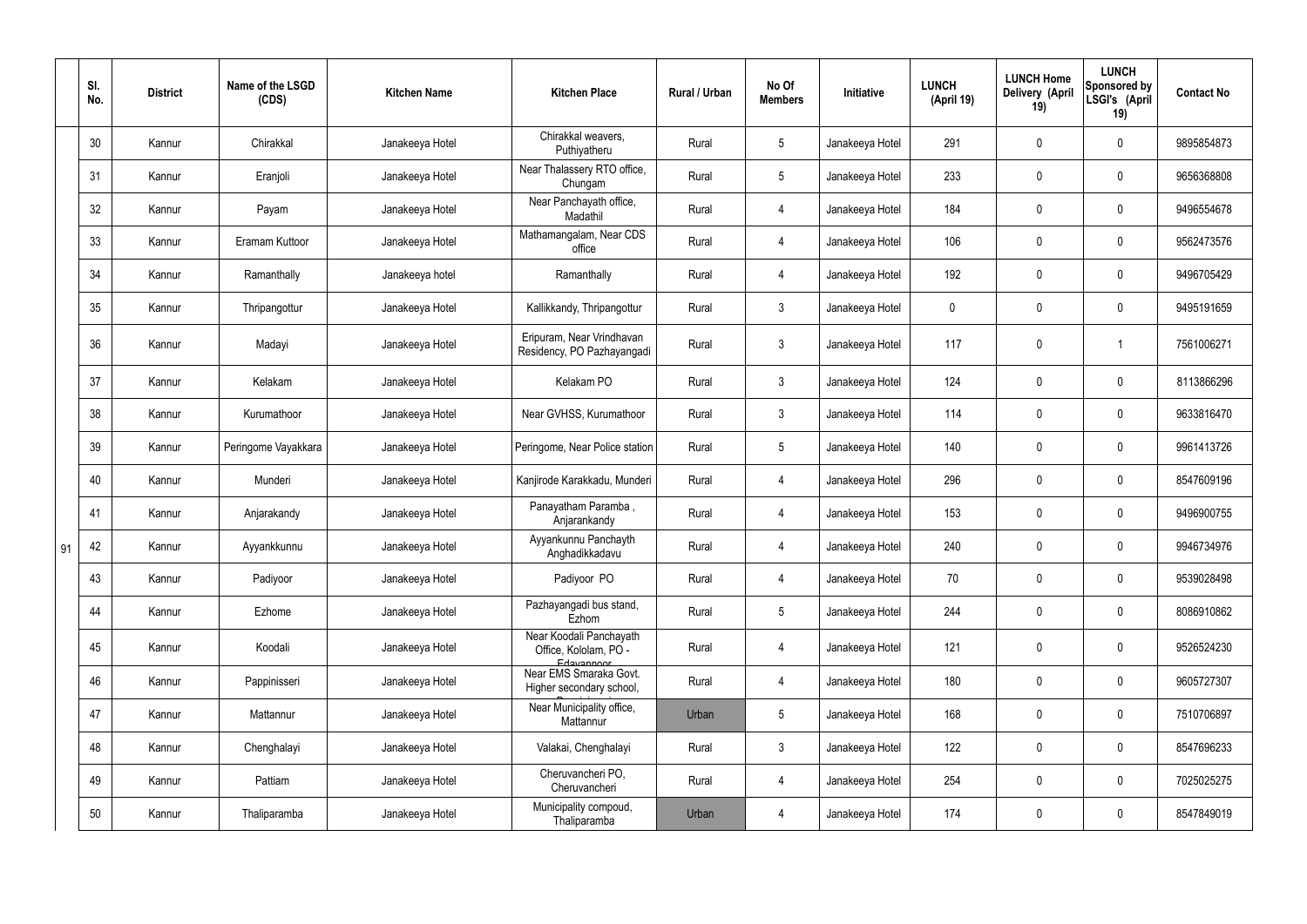| SI.<br>No. | <b>District</b> | Name of the LSGD<br>(CDS) | <b>Kitchen Name</b>                          | <b>Kitchen Place</b>                                    | Rural / Urban | No Of<br><b>Members</b> | Initiative      | <b>LUNCH</b><br>(April 19) | <b>LUNCH Home</b><br>Delivery (April<br>19) | <b>LUNCH</b><br>Sponsored by<br>LSGI's (April<br>19) | <b>Contact No</b> |
|------------|-----------------|---------------------------|----------------------------------------------|---------------------------------------------------------|---------------|-------------------------|-----------------|----------------------------|---------------------------------------------|------------------------------------------------------|-------------------|
| 51         | Kannur          | Payyavoor                 | Janakeeya Hotel                              | Payyavoor - PO, Payyavoor                               | Rural         | $5\phantom{.0}$         | Janakeeya Hotel | 325                        | $\mathbf 0$                                 | $\mathbf 0$                                          | 9495311608        |
| 52         | Kannur          | Kottiyoor                 | Janakeeya Hotel                              | Neendunokki, Kottiyoor - PO                             | Rural         | $5\overline{)}$         | Janakeeya Hotel | 98                         | $\mathbf 0$                                 | $\mathbf 0$                                          | 6282565854        |
| 53         | Kannur          | Kunnothparamba            | Janakeeya Hotel                              | Kunnothparamba PO,<br>Kunnothparamba                    | Rural         | $\mathbf{3}$            | Janakeeya Hotel | 290                        | $\mathbf 0$                                 | $\mathbf 0$                                          | 8156840487        |
| 54         | Kannur          | Pariyaram                 | Janakeeya Hotel                              | Near Panchayath Office,<br>Chithappile poyil, Pariyaram | Rural         | 4                       | Janakeeya Hotel | 86                         | 0                                           | $\mathbf 0$                                          | 9744385083        |
| 55         | Kannur          | Kunjimangalam             | Janakeeya Hotel                              | Old Post office building,<br>Andamkovil, Kunjimangalam  | Rural         | $\overline{4}$          | Janakeeya Hotel | $\mathbf 0$                | 0                                           | $\mathbf 0$                                          | 9526981326        |
| 56         | Kannur          | Thillenkeri               | Janakeeya Hotel                              | Thekkam poyil, Near Uliyil<br>Town                      | Rural         | $\mathbf{3}$            | Janakeeya Hotel | 311                        | $\pmb{0}$                                   | $\mathbf 0$                                          | 9745059451        |
| 57         | Kannur          | Chittariparamba           | Janakeeya Hotel                              | Poovathinkeezhil, PO-<br>Chittariparamba                | Rural         | $6\overline{6}$         | Janakeeya Hotel | 165                        | 0                                           | $\mathbf 0$                                          | 8943506825        |
| 58         | Kannur          | Mayyil                    | Janakeeya Hotel                              | Near Mayyil Panchayath office,<br>Mayyil                | Rural         | $\overline{4}$          | Janakeeya Hotel | 110                        | 0                                           | $\mathbf 0$                                          | 9526072638        |
| 59         | Kannur          | Cherukunnu                | Janakeeya Hotel                              | Pallichal, PO - Cherukunnu,<br>Pin -670301              | Rural         | 4                       | Janakeeya Hotel | 116                        | 0                                           | $\mathbf 0$                                          | 8547361298        |
| 60         | Kannur          | Aaralam                   | Janakeeya Hotel                              | Athikkal, PO - Keezhpally                               | Rural         | $5\phantom{.0}$         | Janakeeya Hotel | 271                        | 0                                           | $\mathbf 0$                                          | 9961285762        |
| 61         | Kannur          | Alakkode                  | Janakeeya Hotel                              | Therthally, Therthally PO,<br>Alakkode                  | Rural         | $5\overline{)}$         | Janakeeya Hotel | 235                        | 0                                           | $\mathbf 0$                                          | 8547045070        |
| 62         | Kannur          | Malappattam               | Janakeeya Hotel                              | Near Malappattam<br>panchayath, Malappattam             | Rural         | $\mathbf{3}$            | Janakeeya Hotel | 172                        | 0                                           | $\mathbf 0$                                          | 9400571842        |
| 63         | Kannur          | Kanichar                  | Janakeeya Hotel                              | Kanichar PO, Kanichar                                   | Rural         | 3                       | Janakeeya Hotel | 172                        | 0                                           | 0                                                    | 9526167667        |
| 64         | Kannur          | Mokeri                    | Kudumbashree Janakeeya Hotel,<br>Mokeri      | Vallangad, Mokeri                                       | Rural         | $5\phantom{.0}$         | Janakeeya Hotel | 230                        | 0                                           | $\mathbf 0$                                          | 9947037223        |
| 65         | Kannur          | Anjarakandy 2             | Kudumbashree Janakeeya Hotel,<br>Anjarakandy | Kavinmoola, Anjarakandy                                 | Rural         | $5\phantom{.0}$         | Janakeeya Hotel | 123                        | 0                                           | $\mathbf 0$                                          | 9446657510        |
| 66         | Kannur          | Newmahi                   | Kudumbashree Janakeeya Hotel                 | Newmahi bridge, Newmahi                                 | Rural         | $\mathbf{3}$            | Janakeeya Hotel | 206\$                      | 0\$                                         | 0\$                                                  | 9946056862        |
| 67         | Kannur          | Keezhallur                | Janakeeya Hotel                              | Kummanam, Elambara                                      | Rural         | $\mathbf{3}$            | Janakeeya Hotel | 217                        | 0                                           | $\overline{0}$                                       | 9947648580        |
| 68         | Kannur          | Chembilode                | Janakeeya hotel                              | Chakkarakal bus stand,<br>mowanchery                    | Rural         | $5\overline{)}$         | Janakeeya Hotel | 506                        | 0                                           | $\overline{0}$                                       | 9847951631        |
| 69         | Kannur          | vengad                    | Janakeeya hotel                              | mambaram                                                | Rural         | 6                       | Janakeeya Hotel | 204                        | 0                                           | $\overline{0}$                                       | 7902970902        |
| 70         | Kannur          | Azhikode                  | Janakeeya hotel                              | vankulathvayayal                                        | Rural         | 4                       | Janakeeya Hotel | 136                        | 0                                           | $\overline{0}$                                       | 9895910633        |
| 71         | Kannur          | Kolayad                   | Janakeeya hotel                              | kolayad                                                 | rural         | $\mathbf{3}$            | janakeeya hotel | 150                        | 0                                           | $\overline{0}$                                       | 8592065431        |
| 72         | Kannur          | valapattanam              | janakeeya hotel                              | mill road, valapattanam                                 | rural         | $\mathbf{3}$            | janakeeya hotel | $\mathbf 0$                | 0                                           | $\overline{0}$                                       | 9061345312        |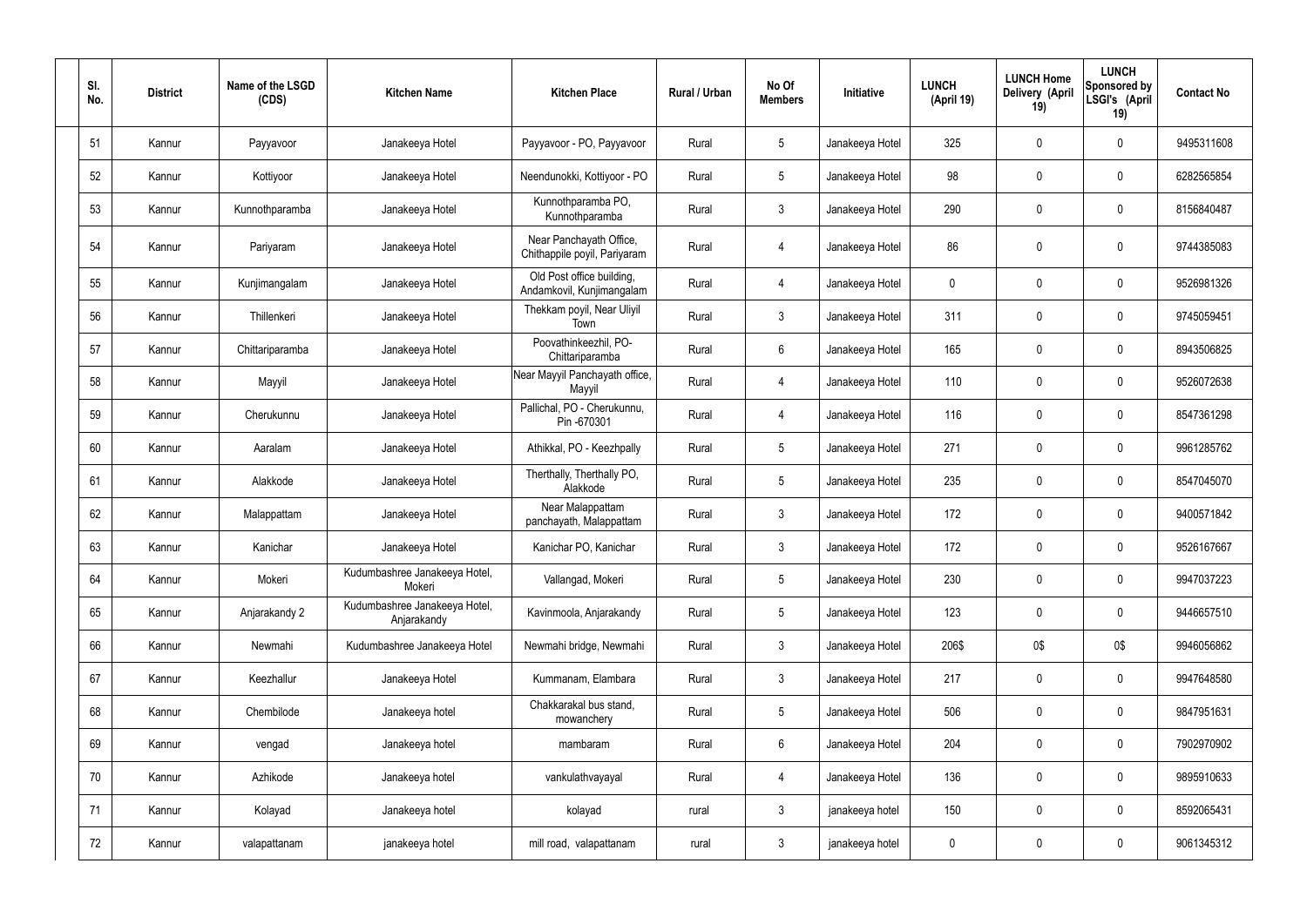|    | SI.<br>No.     | <b>District</b> | Name of the LSGD<br>(CDS) | <b>Kitchen Name</b>        | <b>Kitchen Place</b>                                        | <b>Rural / Urban</b> | No Of<br><b>Members</b> | Initiative      | <b>LUNCH</b><br>(April 19) | <b>LUNCH Home</b><br>Delivery (April<br>19) | <b>LUNCH</b><br>Sponsored by<br>LSGI's (April<br>19) | <b>Contact No</b> |
|----|----------------|-----------------|---------------------------|----------------------------|-------------------------------------------------------------|----------------------|-------------------------|-----------------|----------------------------|---------------------------------------------|------------------------------------------------------|-------------------|
|    | 73             | Kannur          | Anthur 2                  | annapoorna janakeeya hotel | paliyath valapp, po morazha                                 | urban                | 3                       | janakeeya hotel | 144                        | $\mathbf 0$                                 | $\mathbf 0$                                          | 9526183004        |
|    | 74             | Kannur          | payyannur 2               | janakeeya hotel            | kaniyeri, po vellur                                         | urban                | $\mathbf{3}$            | janakeeya hotel | 48                         | $\mathbf 0$                                 | $\mathbf 0$                                          | 8301817232        |
|    | 75             | Kannur          | cherupuzha                | janakeeya hotel            | near panjayath office,<br>cherupuzha, 670511                | rural                | 4                       | janakeeya hotel | 357                        | $\mathbf 0$                                 | $\mathbf 0$                                          | 8547114024        |
|    | 76             | Kannur          | Eruvessy                  | Janakeeya hotel            | Panchayath office road,<br>Chemberi                         | Rural                | 4                       | Janakeeya hotel | 268                        | $\mathbf 0$                                 | $\mathbf 0$                                          | 9544893463        |
|    | 77             | Kannur          | Pattuvam                  | Janakeeya Hotel            | Near Pattuvam panchayath<br>office, Pattuvam                | Rural                | 5                       | Janakeeya hotel | 175                        | $\mathbf 0$                                 | $\mathbf 0$                                          | 9539731430        |
|    | 78             | Kannur          | Mangattidom               | Janakeeya Hotel            | Kaitheri idam, Nirmalagiri PO,<br>Mangattidom               | Rural                | $\overline{7}$          | Janakeeya hotel | 159                        | $\mathbf 0$                                 | $\mathbf 0$                                          | 9207253934        |
|    | 79             | Kannur          | Panoor                    | Janakeeya Hotel            | Thundayi peedika, Pukkom,<br>Panoor PO                      | Urban                | 5                       | Janakeeya hotel | 208                        | $\mathbf 0$                                 | $\mathbf 0$                                          | 9605852157        |
|    | 80             | Kannur          | Kottayam                  | Janakeeya hotel            | Kottayam malabar, Kottayam<br>panchayath building, Kottayam | Rural                | 5                       | Janakeeya hotel | 161                        | $\mathbf 0$                                 | $\mathbf 0$                                          | 9656672187        |
|    | 81             | Kannur          | Ulikkal                   | Janakeeya hotel            | Vattiyam thodu (po) Mattara,<br>Ulikkal, 670705             | Rural                | 5                       | Janakeeya hotel | 69                         | $\mathbf 0$                                 | $\mathbf 0$                                          | 8086777517        |
|    | 82             | Kannur          | Kadambur                  | Janakeeya hotel            | Kadachira, Kadambur                                         | Rural                | 5                       | Janakeeya hotel | 144                        | $\mathbf 0$                                 | $\mathbf 0$                                          | 9847178332        |
|    | 83             | Kannur          | Irikkoor                  | Janakeeya hotel            | Peruvalathuparambu, PO -<br>Irikkoor                        | Rural                | $\overline{4}$          | Janakeeya hotel | 90                         | $\mathbf 0$                                 | $\mathbf 0$                                          | 9746864255        |
|    | 84             | Kannur          | Mattool                   | Janakeeya hotel            | Mattool central, Mattool                                    | Rural                | 5                       | Janakeeya hotel | $\boldsymbol{0}$           | $\mathbf 0$                                 | $\mathbf 0$                                          | 9895321842        |
|    | 85             | Kannur          | Thalasseri -2             | Janakeeya hotel            | Thalayi harbour, Thalasseri                                 | Urban                | 5                       | Janakeeya hotel | 186                        | $\mathbf 0$                                 | $\mathbf 0$                                          | 9605745402        |
|    | 86             | Kannur          | Kannur                    | Janakeeya hotel            | Pallipoyil division, Kannur<br>corporation                  | Urban                | $\mathfrak{Z}$          | Janakeeya hotel | 158                        | $\pmb{0}$                                   | $\mathbf 0$                                          | 9745243643        |
|    | 87             | Kannur          | Ulikkal                   | Janakeeya hotel            | Manikkadavu PO,<br>Manikkadadavu - 670705                   | Rural                | 5                       | Janakeeya hotel | 219                        | $\pmb{0}$                                   | $\mathbf 0$                                          | 8547972988        |
|    | 88             | Kannur          | payam                     | Janakeeya hotel            | vallithod, Kiliyanthara po<br>670706                        | Rural                | 5                       | Janakeeya Hotel | 205                        | $\pmb{0}$                                   | $\mathbf 0$                                          | 8848760234        |
|    | 89             | Kannur          | Naduvil                   | Janakeeya Hotel            | karuvanchal                                                 | Rural                | $6\overline{6}$         | janakeeya hotel | 206                        | $\pmb{0}$                                   | $\mathbf 0$                                          | 9495191934        |
|    | 90             | Kannur          | Mattanur-2                | Janakeeya Hotel            | Uruvachal                                                   | Urban                |                         | Janakeeya Hotel | 205                        | $\pmb{0}$                                   | $\mathbf 0$                                          | 9400477400        |
|    | 91             | Kannur          | Peringome -2              | Janakeeya Hotel            | Padiyottuchal                                               | Rural                | $5\overline{)}$         | Janakeeya Hotel | 104                        | $\pmb{0}$                                   | $\mathbf 0$                                          |                   |
| 91 |                |                 |                           |                            |                                                             |                      | 396                     |                 | 16969                      | $\pmb{0}$                                   | 17                                                   |                   |
|    |                | kasaragod       | kayyur cheemeni           | janakeeya hotel cheemeni   | cheemeni                                                    | Rural                | 4                       | janakeeya hotel | 150                        |                                             |                                                      |                   |
|    | $\overline{2}$ | Kasaragod       | Pilicode                  | Janakeeya Hotel, Pilicode  | Kalikkadavu                                                 | Rural                | 4                       | Janakeeya Hotel | 140                        | $\pmb{0}$                                   | $\mathbf 0$                                          | 9944087661        |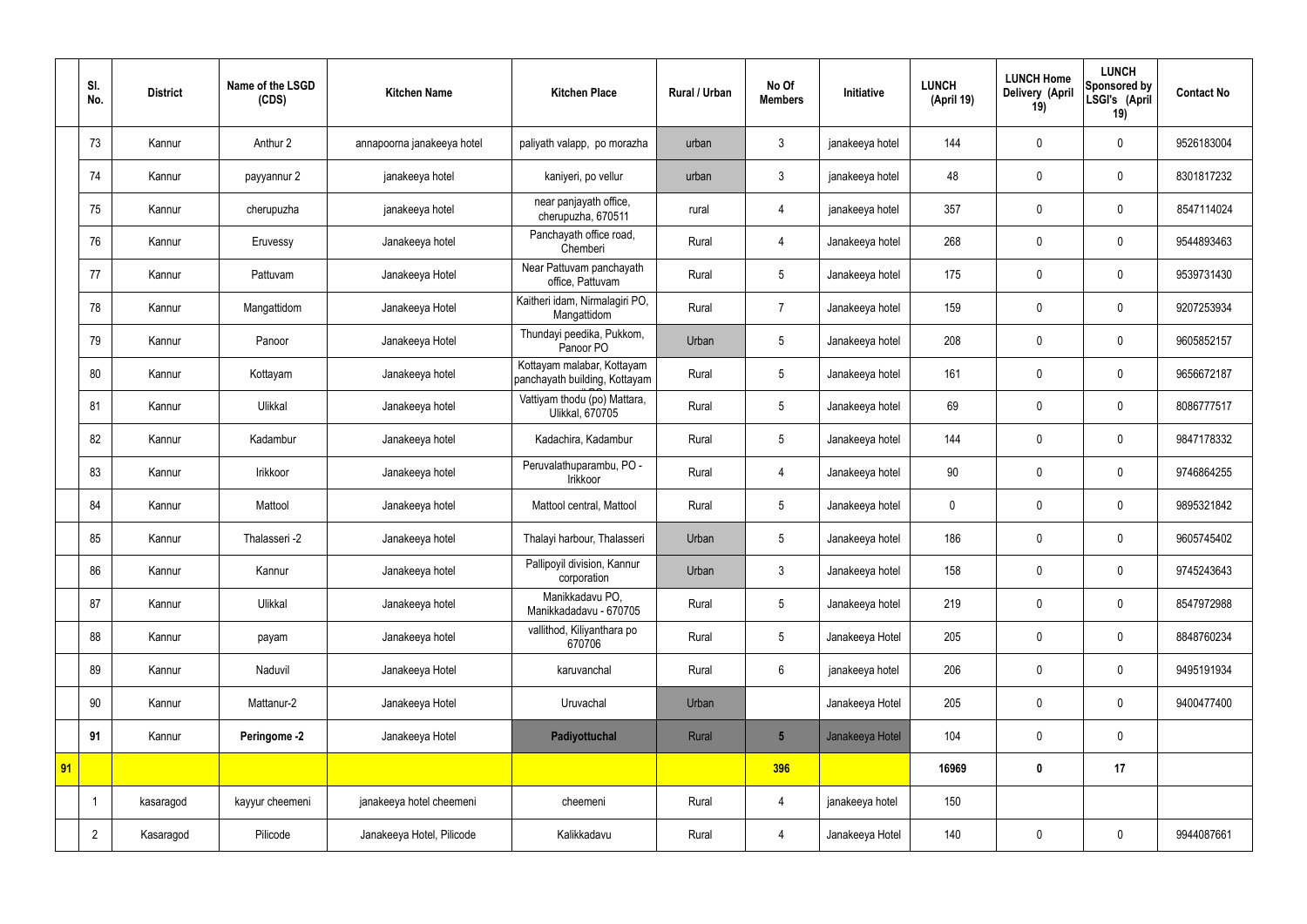| SI.<br>No.      | <b>District</b> | Name of the LSGD<br>(CDS) | <b>Kitchen Name</b>             | <b>Kitchen Place</b>  | <b>Rural / Urban</b> | No Of<br><b>Members</b> | Initiative      | <b>LUNCH</b><br>(April 19) | <b>LUNCH Home</b><br>Delivery (April<br>19) | <b>LUNCH</b><br>Sponsored by<br>LSGI's (April<br>19) | <b>Contact No</b> |
|-----------------|-----------------|---------------------------|---------------------------------|-----------------------|----------------------|-------------------------|-----------------|----------------------------|---------------------------------------------|------------------------------------------------------|-------------------|
| $\mathbf{3}$    | Kasaragod       | Kodom belur               | janakeeya hotel kalichanadukkam | Kalichanadukkam       | Rural                | $\overline{4}$          | Janakeeya Hotel | 116                        | $\mathbf 0$                                 | $\mathbf 0$                                          | 9562820280        |
| $\overline{4}$  | Kasaragod       | Chemnad                   | Oruma janakeeya hotel           | Koliyadkam            | Rural                | 5                       | Janakeeya Hotel | 250                        | $\mathbf 0$                                 | $\mathbf 0$                                          | 9567660603        |
| $5\phantom{.0}$ | Kasaragod       | Trikarpur                 | Janakeeya Hotel                 | Trikaripur            | Rural                | $5\phantom{.0}$         | Janakeeya Hotel | 280                        | $\mathbf 0$                                 | $\mathbf 0$                                          | 8086392698        |
| 6               | Kasaragod       | Panathady                 | janakeeya hotel panthoor        | Panathoor             | Rural                | $\overline{4}$          | Janakeeya Hotel | 102                        | $\mathbf 0$                                 | $\mathbf 0$                                          | 8943109804        |
| 7               | Kasaragod       | West eleri                | Thripthi Janakeeya hotel        | Bheemanadi            | Rural                | $\overline{4}$          | Janakeeya Hotel | 268                        | $\mathbf 0$                                 | $\mathbf 0$                                          | 9497847040        |
| 8               | Kasaragod       | Madikai                   | Salkara Janakeeya hotel         | Madikai               | Rural                | $\mathbf{3}$            | Janakeeya Hotel | 107                        | $\pmb{0}$                                   | $\mathbf 0$                                          | 8281850733        |
| 9               | Kasaragod       | Valiyaparamba             | Janakeeya hotel                 | Valiyaparamba         | Rural                | $\mathbf{3}$            | Janakeeya Hotel | 50                         | $\mathbf 0$                                 | $\mathbf 0$                                          | 9745962447        |
| 10              | Kasaragod       | Ajanur                    | Janakeeya hotel                 | Vellikkoth            | Rural                | $\mathbf{3}$            | Janakeeya Hotel | 391                        | $\mathbf 0$                                 | $\mathbf 0$                                          | 7558068272        |
| 11              | Kasaragod       | Badiadka                  | Janakeeya hotel                 | Badiadka              | Rural                | $\overline{4}$          | Janakeeya Hotel | $\mathbf 0$                | $\mathbf 0$                                 | $\mathbf 0$                                          | 9539359291        |
| 12              | Kasaragod       | Kuttikkol                 | Janakeeya hotel                 | Kuttikkol             | Rural                | $\overline{4}$          | Janakeeya Hotel | 100                        | $\mathbf 0$                                 | $\mathbf 0$                                          | 8547062480        |
| 13              | Kasaragod       | Delampadi                 | Janakeeya hotel                 | Delampadi             | Rural                | $\overline{4}$          | Janakeeya hotel | 82                         | $\pmb{0}$                                   | $\mathbf 0$                                          | 9496702505        |
| 14              | Kasaragod       | Meenja                    | Janakeeya hotel                 | Miyapadav             | Rural                | 4                       | Janakeeya Hotel | 52                         | $\mathbf 0$                                 | $\mathbf 0$                                          | 9497161960        |
| 15              | Kasaragod       | Puthige                   | Janakeeya hotel                 | Puthige               | Rural                | 3 <sup>1</sup>          | Janakeeya hotel | 0                          | $\mathbf 0$                                 | $\mathbf 0$                                          | 8592071686        |
| 16              | Kasaragod       | Bedaduka                  | Janakeeya hotel                 | Kundamkuzhi           | Rural                | $\mathbf{3}$            | Janakeeya hotel | 130                        | $\pmb{0}$                                   | $\mathbf 0$                                          | 8281092860        |
| 17              | Kasaragod       | muliyar                   | Janakeeya Hotel                 | Bovikanam             | Rural                | 9                       | Janakeeya Hotel | 168                        | $\pmb{0}$                                   | $\mathbf 0$                                          | 7034632654        |
| 18              | Kasaragod       | Pallikara                 | Janakeeya Hotel                 | Pallikara             | Rural                | $\overline{4}$          | Janakeeya Hotel | 290                        | $\pmb{0}$                                   | $\mathbf 0$                                          | 7034016505        |
| 19              | Kasaragod       | Kinanoor karinthalam      | Janakeeya Hotel                 | Parappa               | Rural                | $5\phantom{.0}$         | Janakeeya hotel | 195                        | $\pmb{0}$                                   | $\mathbf 0$                                          | 9526063885        |
| 20              | Kasaragod       | Nileswaram                | Janakeeya Hotel                 | Nileswaram market     | Urban                | 5                       | Janakeeya hotel | 280                        | $\pmb{0}$                                   | $\mathbf 0$                                          | 6235177323        |
| 21              | Kasaragod       | Kanhangad 1               | Janakeeya hotel                 | Kanhangad town        | Urban                | 5                       | Janakeeya hotel | \$563                      | $\pmb{0}$                                   | $\mathbf 0$                                          | 8111858204        |
| 22              | Kasaragod       | Kanhangad 1               | Janakeeya hotel                 | Nr.Mini civil station | Urban                | $\mathbf{3}$            | Janakeeya hotel | 198                        | 125                                         | $\mathbf 0$                                          | 9495561250        |
| 23              | Kasaragod       | Paivalige                 | Janakeeya hotel                 | Paivalige             | Rural                | $\overline{4}$          | Janakeeya hotel | 50                         | $\pmb{0}$                                   | $\mathbf 0$                                          | 7356491447        |
| 24              | Kasaragod       | Manjeswaram               | Janakeeya Hotel                 | Manjeswaram           | Rural                | 4                       | Janakeeya Hotel | 82                         | $\pmb{0}$                                   | $\mathbf 0$                                          | 9562867549        |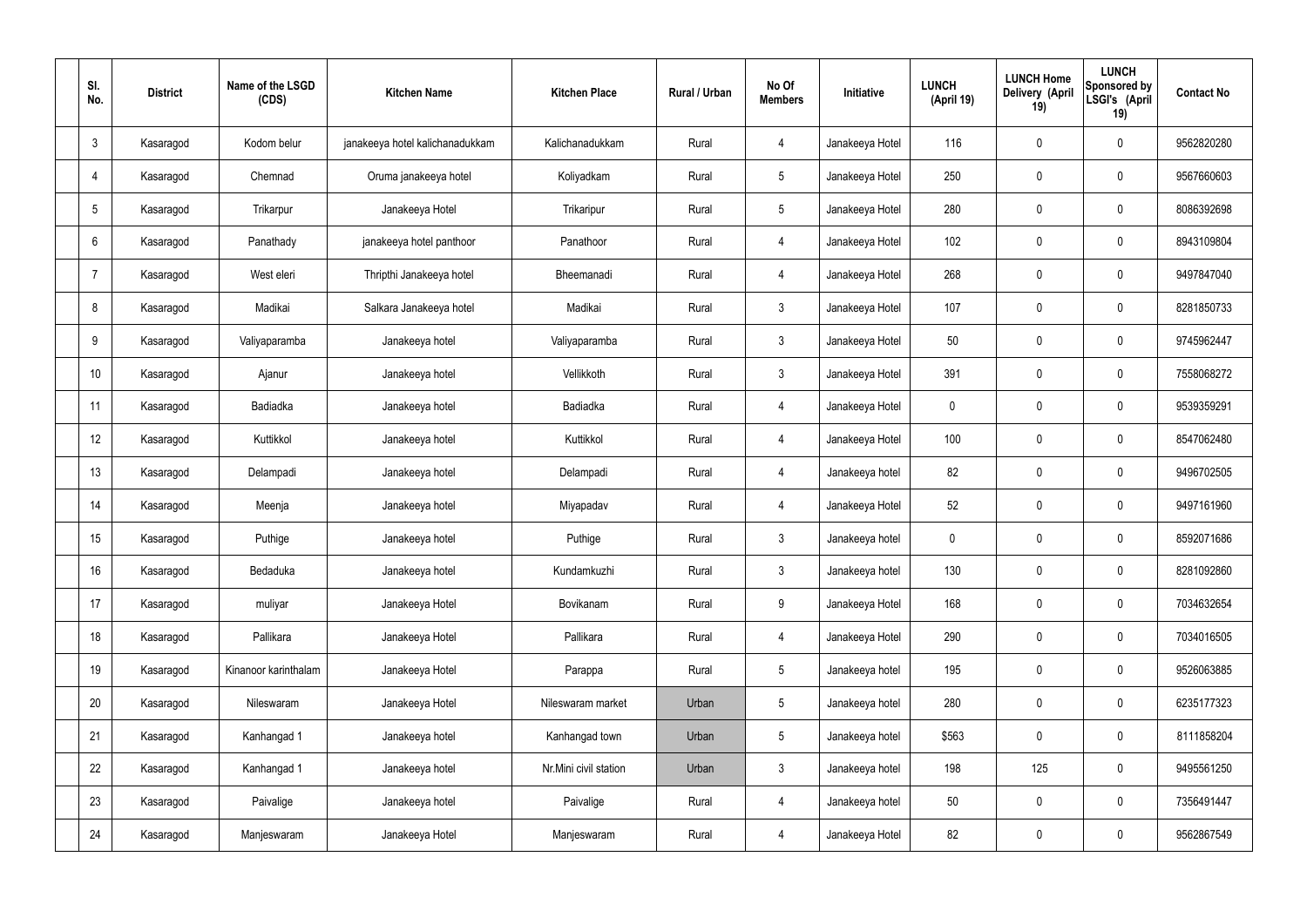|    | SI.<br>No. | <b>District</b> | Name of the LSGD<br>(CDS) | <b>Kitchen Name</b>     | <b>Kitchen Place</b> | <b>Rural / Urban</b> | No Of<br><b>Members</b> | Initiative      | <b>LUNCH</b><br>(April 19) | <b>LUNCH Home</b><br><b>Delivery (April</b><br>19) | <b>LUNCH</b><br>Sponsored by<br>LSGI's (April<br>19) | <b>Contact No</b> |
|----|------------|-----------------|---------------------------|-------------------------|----------------------|----------------------|-------------------------|-----------------|----------------------------|----------------------------------------------------|------------------------------------------------------|-------------------|
|    | 25         | Kasaragod       | Kanhangad 2               | Janakeeya Hotel         | Kottrachal           | Urban                | $\mathbf{3}$            | Janakeeya Hotel | 113                        | $\pmb{0}$                                          | $\mathbf 0$                                          | 7025961094        |
|    | 26         | Kasaragod       | Cheruvathur               | Janakeeya hotel         | Kavumchira           | Rural                | 5                       | Janakeeya Hotel | 210                        | $\mathbf 0$                                        | $\mathbf 0$                                          | 9562358039        |
|    | 27         | Kasaragod       | Padne                     | Janakeeya Hotel         | Nadakkavu            | Rural                | $\mathbf{3}$            | Janakeeya Hotel | 215                        | $\pmb{0}$                                          | $\mathbf 0$                                          | 9744087661        |
|    | 28         | Kasaragod       | Kasaragod                 | Janakeeya Hotel         | Kasaragod            | Urban                | $\overline{4}$          | Janakeeya Hotel | 150                        | $\pmb{0}$                                          | $\pmb{0}$                                            | 9633400269        |
|    | 29         | Kasarkode       | Pallikkara                | Janakeeya Hotel         | Perladukkam          | Rural                | $\overline{4}$          | Janakeeya Hotel | 212                        | $\pmb{0}$                                          | $\mathbf 0$                                          | 9544582935        |
|    | 30         | Kasargode       | Kumbala                   | Janakeeya Hotel         | Kumbala              | Rural                | $\mathfrak{Z}$          | Janakeeya Hotel | 41                         | $\pmb{0}$                                          | $\pmb{0}$                                            | 7012142329        |
|    | 31         | Kasargode       | Karadka                   | Janakeeya Hotel         | Mulleria             | Rural                | $\overline{7}$          | Janakeeya Hotel | 160                        | $\pmb{0}$                                          | $\mathbf 0$                                          | 8281395910        |
|    | 32         | Kasaragode      | Vorkady                   | Janakeeya Hotel         | Vorkady              | Rural                | $\mathbf{3}$            | Janakeeya Hotel | $\mathbf 0$                | $\mathbf 0$                                        | $\mathbf 0$                                          | 8547223339        |
|    | 33         | Kasaragode      | Balal                     | Janakeeya hotel         | Balal                | Rural                | $\mathbf{3}$            | Janakeeya hotel | 90                         | $\pmb{0}$                                          | $\mathbf 0$                                          | 7510839676        |
|    | 34         | Kasaragod       | Nileswaram                | mahima janakeeya hotel  | kanichira            | urban                | $\overline{4}$          | janakeeya hotel | 141                        | $\pmb{0}$                                          | $\pmb{0}$                                            | 8590121681        |
|    | 35         | Kasaragode      | Kallar                    | janakeeya hotel         | kallar               | rural                | $\overline{4}$          | janakeeya hotel | 154                        | $\pmb{0}$                                          | $\pmb{0}$                                            | 9562820280        |
|    | 36         | Kasaragode      | Mangalpady                | janakeeya hotel         | mangalpady           | rural                | $\overline{4}$          | janakeeya hotel | $\mathbf 0$                | $\pmb{0}$                                          | $\pmb{0}$                                            | 9633488309        |
|    | 37         | kasaragod       | Uduma                     | granma janakeeya hotel  | palakkunnu           | Rural                | $\overline{4}$          | janakeeya hotel | $\mathbf 0$                | $\mathbf 0$                                        | $\mathbf 0$                                          | 8129957159        |
|    | 38         | Kasaragod       | pullur periya             | Salkara Janakeeya hotel | periya               | Rural                | 5                       | janakeeya hotel | 280                        | $\pmb{0}$                                          | $\mathbf 0$                                          | 8547309266        |
|    | 39         | kasaragod       | kumbadaje                 | janakeeya hotel         | kumbadaje            | Rural                | $\mathfrak{Z}$          | janakeeya hotel | 36                         | $\pmb{0}$                                          | $\pmb{0}$                                            | 8593848698        |
|    | 40         | Kasaragod       | Chengala                  | Janakeeya Hotel         | Cherkkala            | Rural                | $\mathfrak{Z}$          | Janakeeya Hotel | 97                         | $\pmb{0}$                                          | $\pmb{0}$                                            |                   |
|    | 41         | kasaragod       | East eleri                | janakeeya hotel         | east eleri           | Rural                | $\mathfrak{Z}$          | janakeeya hotel | 155                        | $\pmb{0}$                                          | $\pmb{0}$                                            |                   |
|    | 42         | kasaragod       | karadka                   | janakeeya hotel         | karmam thody         | Rural                | $10$                    | janakeeya hotel | 80                         | $\boldsymbol{0}$                                   | $\pmb{0}$                                            |                   |
|    | 43         | kasargod        | madhur                    | janakeeya hotel         | madhur               | Rural                |                         | janakeeya hotel | 162                        |                                                    |                                                      |                   |
|    | 44         | kasargod        | Cheruvathur               | janakeeya hotel         | cheruvathur          | Rural                |                         | janakeeya hotel | 262                        |                                                    |                                                      |                   |
| 43 |            |                 |                           |                         |                      |                      | 175                     |                 | 6602                       | $\pmb{0}$                                          | $\pmb{0}$                                            |                   |
|    |            | Kollam          | Chathannur                | Memsahib                | Sheemaaty junction   | Rural                | $5\phantom{.0}$         | Janakeeya Hotel | 315                        | $\pmb{0}$                                          | $\pmb{0}$                                            | 9446246685        |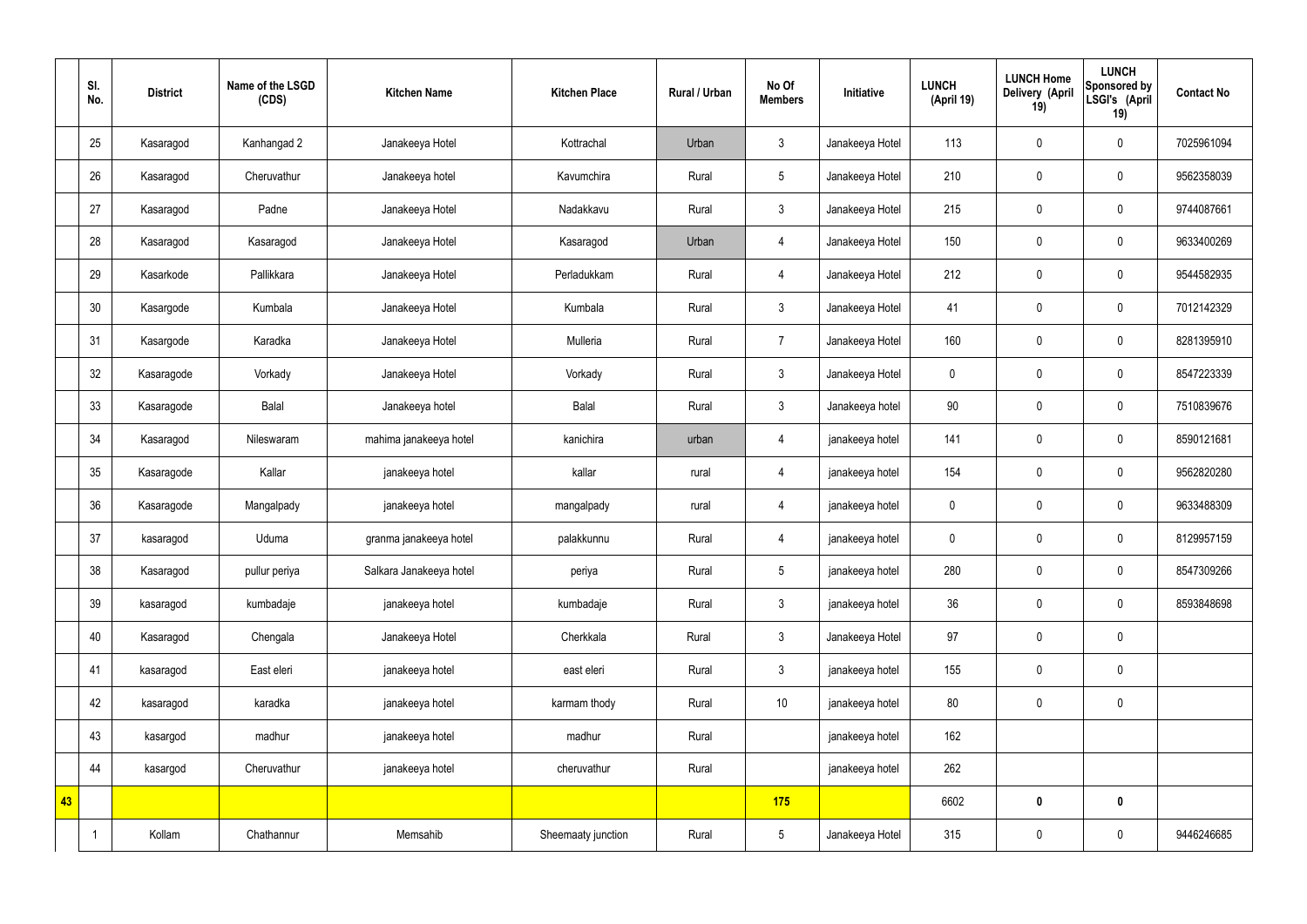| SI.<br>No.     | <b>District</b> | Name of the LSGD<br>(CDS) | <b>Kitchen Name</b>              | <b>Kitchen Place</b>                 | Rural / Urban | No Of<br><b>Members</b> | Initiative      | <b>LUNCH</b><br>(April 19) | <b>LUNCH Home</b><br>Delivery (April<br>19) | <b>LUNCH</b><br>Sponsored by<br>LSGI's (April<br>19) | <b>Contact No</b> |
|----------------|-----------------|---------------------------|----------------------------------|--------------------------------------|---------------|-------------------------|-----------------|----------------------------|---------------------------------------------|------------------------------------------------------|-------------------|
| $\overline{2}$ | Kollam          | Melila                    | <b>Atham Unit</b>                | Melila                               | Rural         | $\overline{7}$          | Janakeeya Hotel | 285                        | $\mathbf 0$                                 | $\mathbf 0$                                          | 9961178040        |
| 3              | Kollam          | Kulakkada                 | Ruchi Snacks & Catering Unit     | Poovattoor                           | Rural         | $\overline{4}$          | Janakeeya Hotel | 190                        | $\mathbf 0$                                 | $\mathbf 0$                                          | 7907941183        |
| $\overline{4}$ | Kollam          | Ittiva                    | Nanma Janakeeya hotel            | Kattampally                          | Rural         | $5\overline{)}$         | Janakeeya Hotel | 0                          | $\mathbf 0$                                 | $\mathbf 0$                                          | 9809171887        |
| 5              | Kollam          | Sooranad North            | Nanma catering unit              | Sooranadu higher secondary<br>school | Rural         | $5\overline{)}$         | Janakeeya Hotel | 213                        | $\mathbf 0$                                 | $\mathbf 0$                                          | 9846082469        |
| 6              | Kollam          | Clappana                  | Bismi catering                   | Palakulangara                        | Rural         | $5\overline{)}$         | Janakeeya Hotel | 123                        | $\mathbf 0$                                 | $\mathbf 0$                                          | 9847901413        |
| $\overline{7}$ | Kollam          | Mayyanad                  | Krishnas Janakeeya hotel         | Eravipuram                           | Rural         | $\mathbf{3}$            | Janakeeya Hotel | 143                        | $\mathbf 0$                                 | $\mathbf 0$                                          | 9656477455        |
| 8              | Kollam          | Mayyanad                  | Souhridha Janakeeya hotel        | Pattarumukku,                        | Rural         | 9                       | Janakeeya Hotel | 210                        | $\mathbf 0$                                 | $\mathbf 0$                                          | 7902645448        |
| 9              | Kollam          | Kulasekharapuram          | adi sakthi                       | Puthentheruvu.                       | Rural         | $5\overline{)}$         | Janakeeya Hotel | 212                        | $\mathbf 0$                                 | $\mathbf 0$                                          | 9656890790        |
| 10             | Kollam          | Thekkumbhagam             | Krishna hotel                    | Nadakavu junction                    | Rural         | $\overline{4}$          | Janakeeya Hotel | 38                         | $\mathbf 0$                                 | $\mathbf 0$                                          | 9961070031        |
| 11             | Kollam          | Oachira                   | Parabhramam catering             | near oachira , ITI canteen,          | Rural         | 4                       | Janakeeya Hotel | 0                          | $\mathbf 0$                                 | $\mathbf 0$                                          | 9562283927        |
| 12             | Kollam          | Thodiyoor                 | Samridhi activity group          | Lpschool thodiyoor                   | Rural         | $5\overline{)}$         | Janakeeya Hotel | 157                        | 0                                           | $\mathbf 0$                                          | 9895703572        |
| 13             | Kollam          | Thrikkovilvattom          | Murari catering, janakeeya hotel | Mukhathala                           | Rural         | 4                       | Janakeeya Hotel | 147                        | $\mathbf 0$                                 | $\mathbf 0$                                          | 9847072544        |
| 14             | Kollam          | Sasthamcotta              | Sreedurgha catering              | Jemini hotel sasthamcotta            | Rural         | $\overline{7}$          | Janakeeya Hotel | 288                        | 0                                           | $\mathbf 0$                                          | 9744368496        |
| 15             | Kollam          | Kollam                    | Athulya catering                 | Thirumullavaram                      | Urban         | $\overline{4}$          | Janakeeya Hotel | 255                        | $\mathbf 0$                                 | $\mathbf 0$                                          | 9048646080        |
| 16             | Kollam          | West Kallada              | Keerthi catering                 | Karalimukku                          | Rural         | $5\phantom{.0}$         | Janakeeya Hotel | $\mathbf 0$                | 0                                           | $\mathbf 0$                                          | 9605206907        |
| 17             | Kollam          | Thazhava                  | Pavizham                         | Karutheri junction                   | Rural         | $5\overline{)}$         | Janakeeya Hotel | 147                        | 0                                           | $\mathbf 0$                                          | 8086704216        |
| 18             | Kollam          | Kollam                    | Niravu catering                  | Chinnakkada                          | Urban         | $5\overline{)}$         | Janakeeya Hotel | 296                        | 0                                           | $\mathbf 0$                                          | 9633073613        |
| 19             | Kollam          | Perinad                   | janakeeya Bhakshanashala         | Panchayat canteen                    | Rural         | $5\overline{)}$         | Janakeeya Hotel | 129                        | 0                                           | $\mathbf 0$                                          | 9526402667        |
| 20             | Kollam          | Kundara                   | Ammu Catering unit               | Mulavana LP school                   | Rural         | $\overline{4}$          | Janakeeya Hotel | 167                        | 0                                           | $\mathbf 0$                                          | 9633518572        |
| 21             | Kollam          | Neduvathur                | Pooja hotel                      | Thevalappuram                        | Rural         | $\mathbf{3}$            | Janakeeya Hotel | 46                         | 0                                           | $\mathbf 0$                                          | 9745376675        |
| 22             | Kollam          | Punalur                   | Jyothi Catering                  | Punalur                              | Urban         | $\overline{4}$          | Janakeeya Hotel | 200                        | 0                                           | $\mathbf 0$                                          | 9961249345        |
| 23             | Kollam          | Punalur                   | Mahima Catering                  | Punalur                              | Urban         | $5\phantom{.0}$         | Janakeeya Hotel | 268                        | 0                                           | $\overline{0}$                                       | 9496112957        |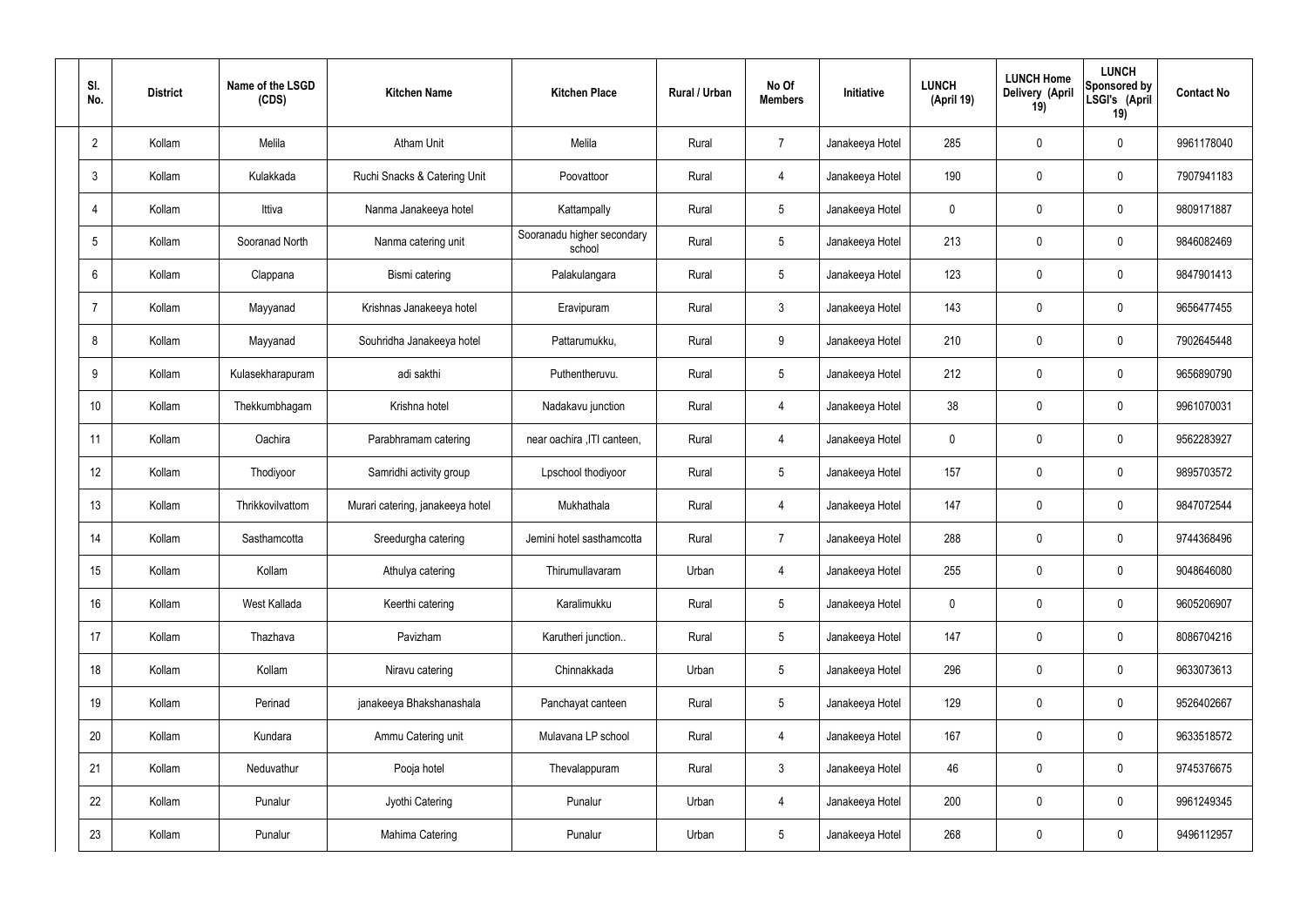|    | SI.<br>No. | <b>District</b> | Name of the LSGD<br>(CDS) | <b>Kitchen Name</b>      | <b>Kitchen Place</b>              | Rural / Urban | No Of<br><b>Members</b> | Initiative      | <b>LUNCH</b><br>(April 19) | <b>LUNCH Home</b><br>Delivery (April<br>19) | <b>LUNCH</b><br>Sponsored by<br>LSGI's (April<br>19) | <b>Contact No</b> |
|----|------------|-----------------|---------------------------|--------------------------|-----------------------------------|---------------|-------------------------|-----------------|----------------------------|---------------------------------------------|------------------------------------------------------|-------------------|
|    | 24         | Kollam          | Punalur                   | Safalyam Catering        | Punalur                           | Urban         | $5\phantom{.0}$         | Janakeeya Hotel | 348                        | $\mathbf 0$                                 | $\mathbf 0$                                          | 9495476197        |
|    | 25         | Kollam          | Thrikkaruva               | Janakeeya Bhakshanashala | Thinavila Junction Kanjaveli      | Rural         | 4                       | Janakeeya Hotel | 88                         | $\mathbf 0$                                 | $\mathbf 0$                                          | 9645069880        |
|    | 26         | Kollam          | Chithara                  | AKG Janakeeya Hotel      | Kizhakkumbagom                    | Rural         | $5\phantom{.0}$         | Janakeeya Hotel | 116                        | $\mathbf 0$                                 | $\mathbf 0$                                          | 9495701987        |
|    | 27         | Kollam          | South Paravur             | Kshree janakeeya hotel   | Busstand , paravur                | Urban         | $5\phantom{.0}$         | Janakeeya Hotel | 155                        | $\mathbf 0$                                 | $5\phantom{.0}$                                      | 8606179380        |
|    | 28         | Kollam          | Mynagappally              | Anugraha hotel           | Kadappa                           | Rural         | $5\overline{)}$         | Janakeeya Hotel | 242                        | $\mathbf 0$                                 | $\mathbf 0$                                          | 9995085705        |
|    | 29         | Kollam          | Mandrothuruthu            | Janakeeya Bhakshanashala | Thoombummukham                    | Rural         | 4                       | Janakeeya Hotel | 76                         | $\mathbf 0$                                 | $\mathbf 0$                                          | 9526648057        |
|    | 30         | Kollam          | Karungappally             | Bagya catering           | Muncipality                       | Urban         | 4                       | Janakeeya Hotel | $\mathbf 0$                | $\mathbf 0$                                 | $\mathbf 0$                                          | 9947702130        |
|    | 31         | Kollam          | Kollam East               | Bharathlekshmi           | Vadakkevila                       | Urban         | $\mathbf{3}$            | Janakeeya Hotel | 345                        | $\mathbf 0$                                 | $\mathbf 0$                                          | 9744300901        |
|    | 32         | Kollam          | Chavara                   | Harisree janakeya hotel  | Panchayath                        | Rural         | $\mathbf{3}$            | Janakeeya Hotel | 68                         | 0                                           | $\mathbf 0$                                          | 9995166343        |
|    | 33         | Kollam          | Pavithreswaram            | Kairali                  | Pavithreswaram                    | Rural         | 4                       | Janakeeya Hotel | 227                        | $\mathbf 0$                                 | $\mathbf 0$                                          | 9605836414        |
|    | 34         | Kollam          | Veliyam                   | Kantharees               | Panchayathu building              | Rural         | $5\overline{)}$         | Janakeeya Hotel | 194                        | 0                                           | $\mathbf 0$                                          | 9562111715        |
|    | 35         | Kollam          | Velinalloor               | Quality Janakeeya hotel  | Alummod, Velinalloor              | Rural         | 4                       | Janakeeya Hotel | 112                        | $\mathbf 0$                                 | $\mathbf 0$                                          | 9605896303        |
|    | 36         | Kollam          | Elamadu                   | Swaruma janakeeya hotel  | Near cooperative bank,<br>Elamadu | Rural         | $\mathbf{3}$            | Janakeeya Hotel | 158                        | 0                                           |                                                      | 8129611321        |
|    | 37         | Kollam          | Kadakkal                  | Nanma janakeeya hotel    | Kadakkal                          | Rural         | $\overline{4}$          | Janakeeya Hotel | 250                        | $\pmb{0}$                                   | $\mathbf 0$                                          | 9847936390        |
|    | 38         | Kollam          | Perayam                   | Janakeeya hotel          | Onambalam                         | Rural         | $\overline{4}$          | Janakeeya Hotel | $\mathbf 0$                | $\pmb{0}$                                   | $\mathbf 0$                                          | 9446855866        |
| 80 | 39         | Kollam          | Ezhukone                  | Ezhukone janakeeya hotel | Near panchayathu office           | Rural         | $5\phantom{.0}$         | Janakeeya Hotel | 200                        | 0                                           | $\mathbf 0$                                          | 8086757275        |
|    | 40         | Kollam          | Adichanalloor             | Ruchikkoottu             | Mylakkaadu                        | Rural         | $\overline{4}$          | Janakeeya Hotel | 119                        | $\pmb{0}$                                   | $\mathbf 0$                                          | 8136954461        |
|    | 41         | Kollam          | Poruvazhi                 | Amma janakeeya hotel     | Poruvaxhy                         | Rural         | $5\phantom{.0}$         | Janakeeya Hotel | 231                        | 0                                           | $\mathbf 0$                                          | 9656421272        |
|    | 42         | Kollam          | Nilamel                   | Vanitha Janakeeya Hotel  | Nilamel                           | Rural         | $\overline{4}$          | Janakeeya Hotel | 103                        | $\pmb{0}$                                   | $\mathbf 0$                                          | 9447407264        |
|    | 43         | Kollam          | Panmana                   | SV janakeeya hotel       | Kollaka CN junction               | Rural         | 3                       | Janakeeya Hotel | 147                        | 0                                           | $\mathbf 0$                                          | 8113020216        |
|    | 44         | Kollam          | Ummannoor                 | Thanal                   | Nellikunnam                       | Rural         | $\overline{4}$          | Janakeeya Hotel | 182                        | 0                                           | $\mathbf 0$                                          | 9656194614        |
|    | 45         | Kollam          | Kulathupuzha              | Karunya Janakeeya Hotel  | Thinkal karikkam                  | Rural         | $\overline{4}$          | Janakeeya Hotel | 160                        | $\pmb{0}$                                   | $\boldsymbol{0}$                                     | 9048034267        |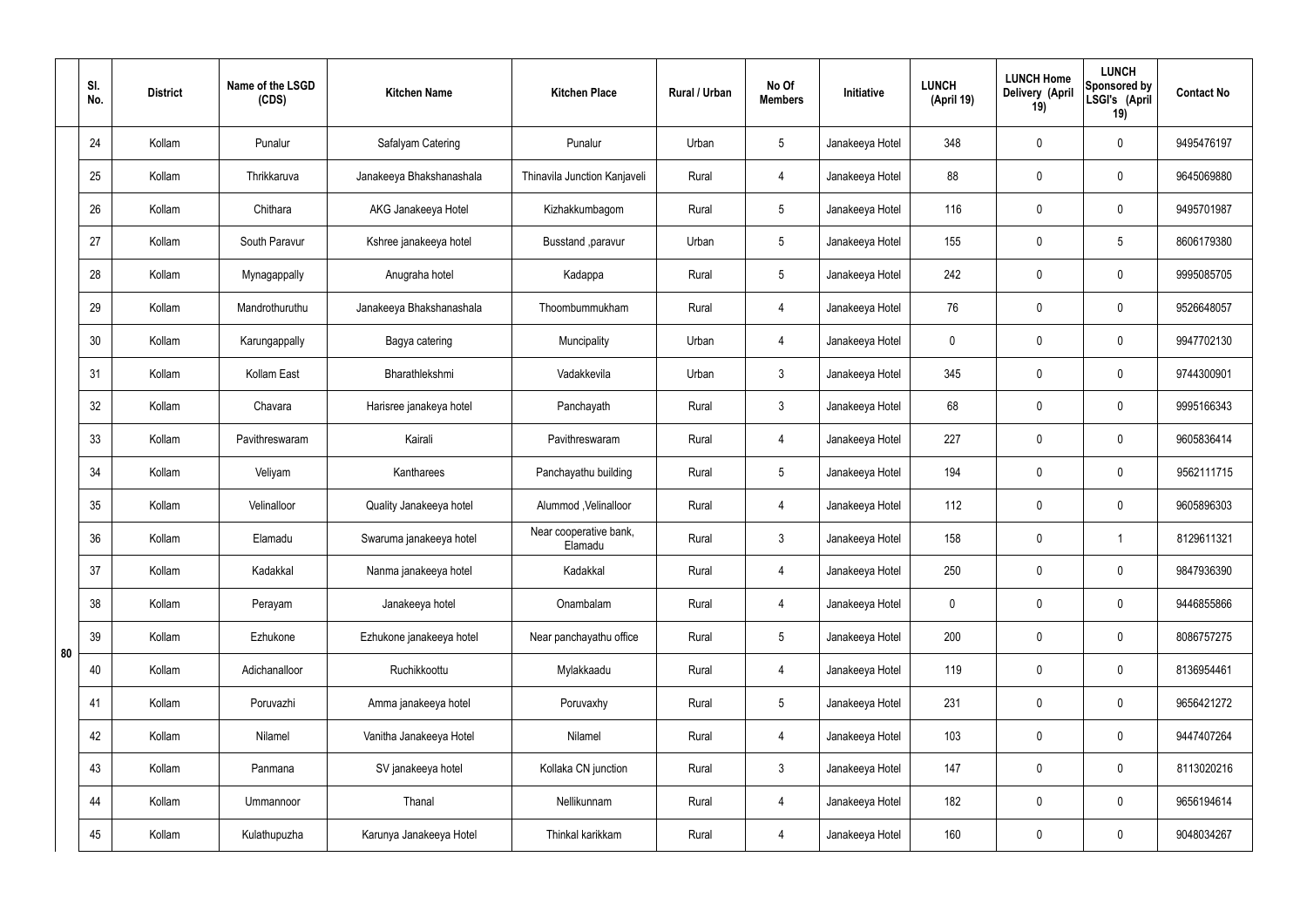| SI.<br>No. | <b>District</b> | Name of the LSGD<br>(CDS) | <b>Kitchen Name</b>                              | <b>Kitchen Place</b>                                 | Rural / Urban | No Of<br><b>Members</b> | Initiative      | <b>LUNCH</b><br>(April 19) | <b>LUNCH Home</b><br>Delivery (April<br>19) | <b>LUNCH</b><br>Sponsored by<br>LSGI's (April<br>19) | <b>Contact No</b> |
|------------|-----------------|---------------------------|--------------------------------------------------|------------------------------------------------------|---------------|-------------------------|-----------------|----------------------------|---------------------------------------------|------------------------------------------------------|-------------------|
| 46         | Kollam          | Kareepra                  | Kareepra janakeeya hotel                         | Panchayathu office junction                          | Rural         | $5\phantom{.0}$         | Janakeeya Hotel | 0                          | 0                                           | $\mathbf 0$                                          | 9656783244        |
| 47         | Kollam          | Piravanthur               | Thanima catering unit                            | Piravanthoor                                         | Rural         | $5\phantom{.0}$         | Janakeeya Hotel | 131                        | 0                                           | $\mathbf 0$                                          | 9207907284        |
| 48         | Kollam          | Karavaloor                | Sreelekshmi Janakeeya Hotel                      | Karavalur                                            | Rural         | $5\phantom{.0}$         | Janakeeya Hotel | 203                        | 0                                           | $\mathbf 0$                                          | 9745719860        |
| 49         | Kollam          | Alayaman                  | Sreelakam Janakeeya Hotel                        | Karukone                                             | Rural         | $\overline{4}$          | Janakeeya Hotel | 200                        | 0                                           | $\mathbf 0$                                          | 8592858448        |
| 50         | Kollam          | Kottarakkara              | Ruchi                                            | Kottarakkara christuraj hospital<br>hospital canteen | Urban         | $5\phantom{.0}$         | Janakeeya Hotel | 195                        | 0                                           | $\mathbf 0$                                          | 9447997809        |
| 51         | Kollam          | Chirakkara                | Bhoomika Jh                                      | Bhajanamadam mukku                                   | Rural         | $5\phantom{.0}$         | Janakeeya Hotel | 140                        | 0                                           | $\mathbf 0$                                          | 9567024263        |
| 52         | Kollam          | Kalluvathukkal            | Deepam Jh                                        | Parippally                                           | Rural         | $\overline{4}$          | Janakeeya Hotel | $\mathbf 0$                | 0                                           | $\mathbf 0$                                          | 8593984144        |
| 53         | Kollam          | Chirakkara                | Niram Jh                                         | Vadakkemukku ,chirakkara                             | Rural         | $\overline{4}$          | Janakeeya Hotel | 187                        | 0                                           | $\mathbf 0$                                          | 9847286593        |
| 54         | Kollam          | Velinalloor               | Mathrika janakeeya hotel                         | Govt PHC canteen                                     | Rural         | $\overline{4}$          | Janakeeya Hotel | 142                        | $\boldsymbol{0}$                            | $\mathbf 0$                                          | 7592859804        |
| 55         | Kollam          | East Kallada              | kudumbashree janakeeya hotel                     | marthandapuram                                       | Rural         | $5\phantom{.0}$         | Janakeeya Hotel | 227                        | 0                                           | $\mathbf 0$                                          | 9746964557        |
| 56         | Kollam          | Anchal                    | Malu janakeeya hotel                             | Anchal, Town ward                                    | Rural         | $\mathbf{3}$            | Janakeeya Hotel | 289                        | 0                                           | $\boldsymbol{0}$                                     | 9656920091        |
| 57         | Kollam          | Kummil                    | Sreebhadra janakeeya hotel                       | Thachonam                                            | Rural         | $\mathfrak{Z}$          | Janakeeya Hotel | $\mathbf 0$                | 0                                           | $\boldsymbol{0}$                                     | 9846327312        |
| 58         | Kollam          | Yeroor                    | Oottupura janakeeya hotel                        | yeroor                                               | Rural         | $6\phantom{.}$          | Janakeeya Hotel | 168                        | 0                                           | 0                                                    | 9526031467        |
| 59         | Kollam          | Nedumpana                 | Samthripthy janakeeya hotel                      | Pallimon                                             | Rural         | $\overline{4}$          | Janakeeya Hotel | $\mathbf 0$                | 0                                           | $\mathbf 0$                                          | 9539780119        |
| 60         | Kollam          | Kollam                    | Ishwarya janakeeya hotel                         | Near collectorate, Thevally<br>division              | Urban         | $\mathbf{3}$            | Janakeeya Hotel | 276                        | $\mathbf 0$                                 | $\mathbf 0$                                          | 8848893882        |
| 61         | Kollam          | Edamulakkal               | Sahya janakeeya hotel                            | Edamulackal                                          | Rural         | $\overline{4}$          | Janakeeya Hotel | 148                        | $\mathbf 0$                                 | $\mathbf 0$                                          | 7025532998        |
| 62         | Kollam          | Mylom                     | Amrutha                                          | Inchakkadu                                           | Rural         | $5\phantom{.0}$         | Janakeeya Hotel | 80                         | $\mathbf 0$                                 | $\mathbf 0$                                          | 9539780965        |
| 63         | Kollam          | Thevalakkara              | Kerala Janakeeya Hotel                           | Thevalakkara                                         | Rural         | $\mathbf{3}$            | Janakeeya Hotel | 145                        | $\mathbf 0$                                 | $\mathbf 0$                                          | 9847291089        |
| 64         | Kollam          | Thalavoor                 | Kudumbasheree Nadan<br>Bhakshanashala            | Pidavoor                                             | Rural         | $\overline{4}$          | Janakeeya Hotel | 107                        | $\mathbf 0$                                 | $\mathbf 0$                                          | 9747324839        |
| 65         | Kollam          | Vilakkudy                 | vadhanam                                         | <b>KUNNICODU</b>                                     | Rural         | $5\phantom{.0}$         | Janakeeya Hotel | 165                        | 0                                           | $\mathbf 0$                                          | 9526354689        |
| 66         | Kollam          | Poothakkulam              | Avani catering                                   | Poothakkulam gp                                      | Rural         | $\overline{4}$          | Janakeeya Hotel | 85                         | 0                                           | $\mathbf 0$                                          | 9562782082        |
| 67         | Kollam          | Pathanapuram              | Pathanapuram Grama Panchayath<br>Janakeeya Hotel | Pathanapuram                                         | Rural         | 4                       | Janakeeya Hotel | 99                         | 0                                           | $\boldsymbol{0}$                                     | 9061291033        |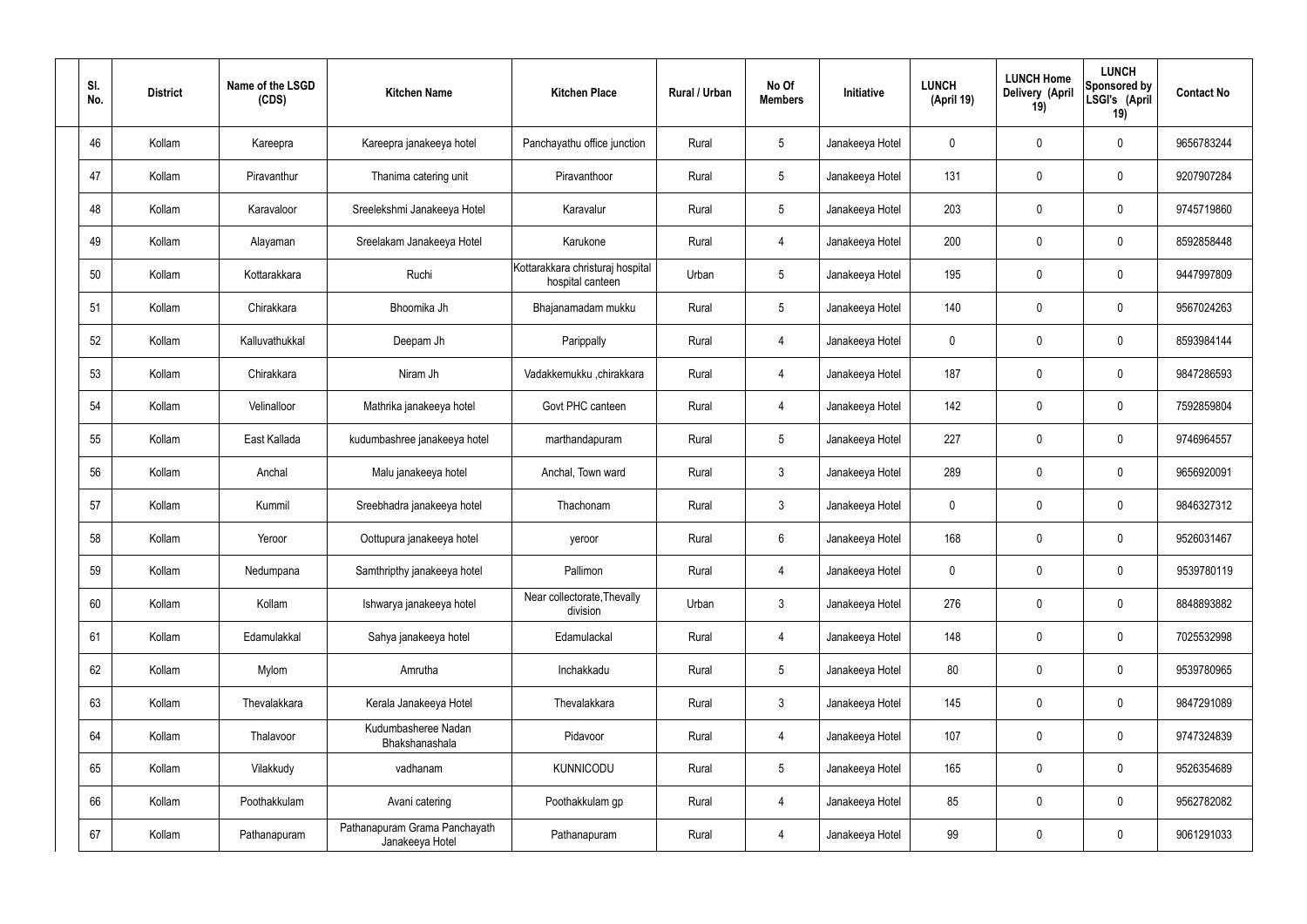|    | SI.<br>No.      | <b>District</b> | Name of the LSGD<br>(CDS) | <b>Kitchen Name</b>        | <b>Kitchen Place</b>      | <b>Rural / Urban</b> | No Of<br><b>Members</b> | Initiative      | <b>LUNCH</b><br>(April 19) | <b>LUNCH Home</b><br>Delivery (April<br>19) | <b>LUNCH</b><br>Sponsored by<br>LSGI's (April<br>19) | <b>Contact No</b> |
|----|-----------------|-----------------|---------------------------|----------------------------|---------------------------|----------------------|-------------------------|-----------------|----------------------------|---------------------------------------------|------------------------------------------------------|-------------------|
|    | 68              | Kollam          | Chadayamangalam           | Real janakeeya hotel       | Chadayamangalam           | Rural                | $\mathbf{3}$            | Janakeeya Hotel | 65                         | $\mathbf 0$                                 | $\mathbf 0$                                          | 9562123039        |
|    | 69              | Kollam          | Elampalloor               | Kalavara janakeeya hotel   | Ashupathri mukku, Kundara | Rural                | $5\overline{)}$         | Janakeeya Hotel | 379                        | $\mathbf 0$                                 | $\mathbf 0$                                          | 8943182967        |
|    | 70              | Kollam          | Kottamkara                | Ishwarya janakeeya hotel   | Keralapuram               | Rural                | $5\phantom{.0}$         | Janakeeya Hotel | $\mathbf 0$                | $\mathbf 0$                                 | $\mathbf 0$                                          | 9747765979        |
|    | 71              | Kollam          | Vettikavala               | Nanma                      | Vettikkavala              | Rural                | $\mathbf{3}$            | Janakeeya Hotel | 192                        | $\mathbf 0$                                 | $\mathbf 0$                                          | 9645070430        |
|    | 72              | Kollam          | Pooyappally               | Anaswara janakeeya hotel   | Maruthamanpally           | Rural                | $5\phantom{.0}$         | Janakeeya Hotel | 165                        | $\mathbf 0$                                 | $\mathbf 0$                                          | 9947289476        |
|    | 73              | Kollam          | Thenmala                  | Nanma janakeeya hotel      | Thennala                  | Rural                | 4                       | Janakeeya Hotel | 270                        | $\mathbf 0$                                 | $\mathbf 0$                                          | 9446274943        |
|    | 74              | Kollam          | Pattazhi                  | Suprabhatham Catering Unit | pattazhy                  | Rural                | $\overline{4}$          | Janakeeya Hotel | 67                         | $\mathbf 0$                                 | $\mathbf 0$                                          | 9495195796        |
|    | 75              | Kollam          | Neendakara                | Darshana Janakeeya Hotel   | Puthenthura Junction      | Rural                | $\mathbf{3}$            | Janakeeya Hotel | 197                        | $\mathbf 0$                                 | $\mathbf 0$                                          | 9633106463        |
|    | 76              | Kollam          | Clappana                  | Vijayasree                 | Near alumpeedika junction | Rural                | $5\overline{)}$         | Janakeeya Hotel | 231                        | $\mathbf 0$                                 | $\mathbf 0$                                          | 9567797660        |
|    | 77              | Kollam          | Sooranad South            | Akshaya janakeeya hotel    | Patharam                  | Rural                | 4                       | Janakeeya Hotel | 282                        | $\mathbf 0$                                 | $\mathbf 0$                                          | 9746919825        |
|    | 78              | Kollam          | Edamulakkal               | Deepam janakeeya hotel     | Edamulackal               | Rural                | $\mathbf{3}$            | Janakeeya Hotel | 272                        | $\mathbf 0$                                 | $\mathbf 0$                                          | 9400684494        |
|    | 79              | Kollam          | Aryankavu                 | Sevana janakeeya hotel     | Kazhuthurutty             | Rural                | $\mathbf{3}$            | Janakeeya Hotel | 178                        | $\mathbf 0$                                 | $\mathbf 0$                                          | 8921381398        |
|    | 80              | Kollam          | Pattazhi Vadakkekara      | Annapoorna                 | Kaduvathode               | Rural                | 4                       | Janakeeya Hotel | 103                        | $\mathbf 0$                                 | $\mathbf 0$                                          | 7561013776        |
|    | 81              | Kollam          | Kulasekharapuram          | Vinayaka                   | Puthiyakav                | Rural                | $\overline{4}$          | Janakeeya Hotel | 189                        | $\mathbf 0$                                 | $\mathbf 0$                                          | 9947499053        |
|    | 82              | Kollam          | Kunnathur                 | sudha's Janakeeya Hotel    | kunnathur                 | Rural                | $6\phantom{.}6$         | Janakeeya Hotel | 272                        | $\mathbf 0$                                 | $\mathbf 0$                                          | 9496270029        |
| 82 |                 |                 |                           |                            |                           |                      | 358                     |                 | 13199                      | $\bullet$                                   | 6                                                    |                   |
|    | -1              | Kottayam        | Akalakkunnam              | Navaruchi                  | Chengalam                 | Rural                | $5\phantom{.0}$         | Janakeeya Hotel | 105                        | $\mathbf 0$                                 | $\mathbf 0$                                          | 9188362235        |
|    | $\overline{2}$  | kottayam        | Akalakunnam               | Janakeeya Hotel            | Akalakunnam               | Rural                | $5\phantom{.0}$         | Janakeeya Hotel | 147                        | $\pmb{0}$                                   | $\mathbf 0$                                          | 8086245950        |
|    | $\mathbf{3}$    | Kottayam        | Arpookkara                | Niravu                     | <b>Medical College</b>    | Rural                | 8                       | Janakeeya Hotel | 220                        | $\pmb{0}$                                   | $\mathbf 0$                                          | 9744719092        |
|    | 4               | Kottayam        | Arpookkara                | Ruchi Janakeeya Hotel      | Kaippuzha mutt            | Rural                | $\overline{4}$          | Janakeeya Hotel | 115                        | $\pmb{0}$                                   | $\mathbf 0$                                          | 9847147156        |
|    | $5\phantom{.0}$ | Kottayam        | Athirampuzha              | Hannas                     | Mannanam                  | Rural                | 4                       | Janakeeya Hotel | 92                         | $\pmb{0}$                                   | $\mathbf 0$                                          | 9496136682        |
|    | 6               | Kottayam        | Ayarkunnam                | Panchami Unit              | Near PHC Ayarkunnam       | Rural                | $5\phantom{.0}$         | Janakeeya Hotel | $\boldsymbol{0}$           | $\pmb{0}$                                   | $\boldsymbol{0}$                                     | 9744560994        |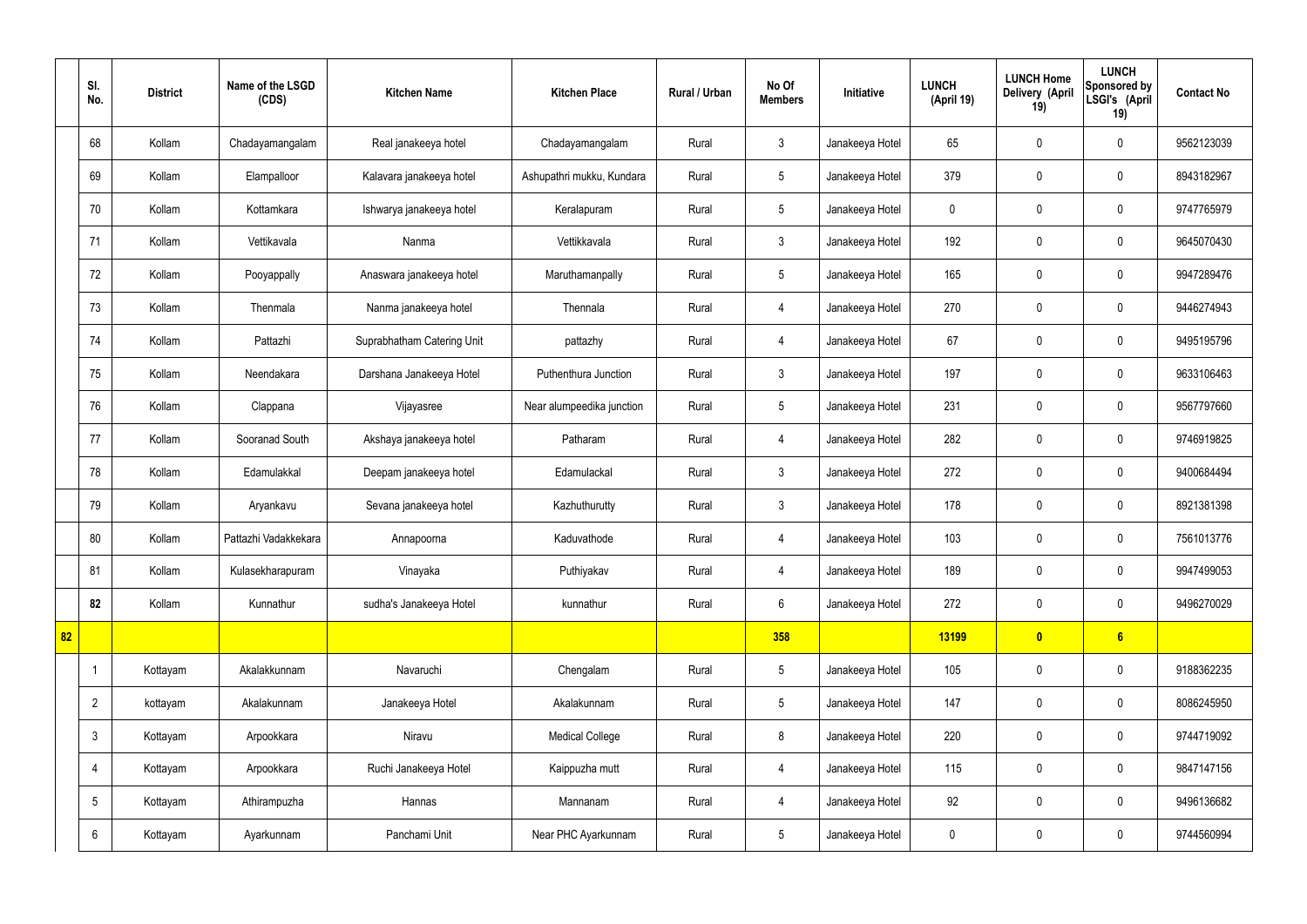| SI.<br>No.     | <b>District</b> | Name of the LSGD<br>(CDS) | <b>Kitchen Name</b>             | <b>Kitchen Place</b>                   | Rural / Urban | No Of<br><b>Members</b> | <b>Initiative</b> | <b>LUNCH</b><br>(April 19) | <b>LUNCH Home</b><br>Delivery (April<br>19) | <b>LUNCH</b><br>Sponsored by<br>LSGI's (April<br>19) | <b>Contact No</b> |
|----------------|-----------------|---------------------------|---------------------------------|----------------------------------------|---------------|-------------------------|-------------------|----------------------------|---------------------------------------------|------------------------------------------------------|-------------------|
| $\overline{7}$ | Kottayam        | Aymanam                   | Bisiya                          | Aymanam panchayath hall                | Rural         | $\mathbf{3}$            | Janakeeya Hotel   | 24                         | $\mathbf 0$                                 | $\mathbf 0$                                          | 9544560606        |
| 8              | Kottayam        | Bharananganam             | Kudumbshree nadan bhakshanasala | Bharananganam                          | Rural         | $\mathbf{3}$            | Janakeeya Hotel   | 158                        | $\mathbf 0$                                 | $\mathbf 0$                                          | 8113827680        |
| 9              | Kottayam        | Changanassery             | Janakeeya Hotel                 | Near Railway station                   | Urban         | $\mathbf{3}$            | Janakeeya Hotel   | 235                        | $\mathbf 0$                                 | $\mathbf 0$                                          | 7560866821        |
| 10             | Kottayam        | Chemp                     | Thanima                         | Chemp                                  | Rural         | $\overline{4}$          | Janakeeya Hotel   | $\mathbf 0$                | 0                                           | $\mathbf 0$                                          | 9809940907        |
| 11             | Kottayam        | Chirakkadav               | <b>Udaya Catering Unit</b>      | Mahatma Gandhi Town Hall,<br>Ponkunnam | Rural         | $5\phantom{.0}$         | Janakeeya Hotel   | 126                        | $\mathbf 0$                                 | $\mathbf 0$                                          | 6282479410        |
| 12             | Kottayam        | Chirakkadav               | Sargam                          | Thekkethu Kavala                       | Rural         | $\mathbf{3}$            | Janakeeya Hotel   | 114                        | $\mathbf 0$                                 | $\mathbf 0$                                          | 9656087110        |
| 13             | Kottayam        | Elikulam                  | Janakeeya Hotel Elikkulam       | Manchakuzhy                            | Rural         | $\mathbf{3}$            | Janakeeya Hotel   | 117                        | $\mathbf 0$                                 | $\mathbf 0$                                          | 9074768314        |
| 14             | Kottayam        | Erumeli                   | Janakeeya Hotel Erumeli         | Erumeli                                | Rural         | $\overline{4}$          | Janakeeya Hotel   | 132                        | 0                                           | $\mathbf 0$                                          | 8078201554        |
| 15             | Kottayam        | Ettumanoor                | Gramashree cafe kudumbasree     | Nandanam auditorium,<br>Ettumanoor     | Urban         | $5\phantom{.0}$         | Janakeeya Hotel   | 168                        | $\mathbf 0$                                 | $\mathbf 0$                                          | 9847334071        |
| 16             | Kottayam        | Kadanad                   | Thanal catering                 | Kadanad                                | Rural         | $5\phantom{.0}$         | Janakeeya Hotel   | 76                         | 0                                           | $\mathbf 0$                                          | 9048099040        |
| 17             | Kottayam        | Kadaplamattam             | Salt &pepper                    | Near Kadaplamattom CDS                 | Rural         | 4                       | Janakeeya Hotel   | 37                         | 0                                           | $\mathbf 0$                                          | 9645400860        |
| 18             | Kottayam        | Kadaplamattam             | Kadaplamattam Janakeeya Hotel   | Vayala                                 | Rural         | 4                       | Janakeeya Hotel   | 79                         | 63                                          | $\mathbf 0$                                          | 9446804954        |
| 19             | Kottayam        | Kaduthuruthy              | Janakeeya Hotel                 | Panchayath premise                     | Rural         | $6\phantom{.}6$         | Janakeeya Hotel   | 92                         | 0                                           | $\mathbf 0$                                          | 9847166464        |
| 20             | Kottayam        | Kallara                   | Vasuki Janakeeya hotel          | Kallara                                | Rural         | $\mathbf{3}$            | Janakeeya Hotel   | 88                         | $\mathbf 0$                                 | $\mathbf 0$                                          | 9846103478        |
| 21             | Kottayam        | Kanakkari                 | Jesus                           | Pattithanam                            | Rural         | $5\overline{)}$         | Janakeeya Hotel   | 151                        | 0                                           | $\mathbf 0$                                          | 9447192439        |
| 22             | Kottayam        | Kangazha                  | Sulabha                         | Pathanadu                              | Rural         | $5\overline{)}$         | Janakeeya Hotel   | 81                         | 0                                           | $\mathbf 0$                                          | 9847438293        |
| 23             | Kottayam        | Kanjirapally              | Vanitha canteen                 | Panchayath premise                     | Rural         | $\mathfrak{Z}$          | Janakeeya Hotel   | 142                        | 0                                           | $\mathbf 0$                                          | 9605391868        |
| 24             | Kottayam        | Karoor                    | Unarvu janakeeya hotel          | Valavoor                               | Rural         | $5\phantom{.0}$         | Janakeeya Hotel   | 102                        | 0                                           | $\mathbf 0$                                          | 8304903250        |
| 25             | Kottayam        | Karukachal                | Sukrutham Catering Unit         | Karukachal                             | Rural         | $5\phantom{.0}$         | Janakeeya Hotel   | 80                         | 0                                           | $\mathbf 0$                                          | 9847766843        |
| 26             | Kottayam        | Kidangoor                 | Janakeeya hotel                 | Kidangoor Panchayath                   | Rural         | $\mathfrak{Z}$          | Janakeeya Hotel   | 155                        | 0                                           | $\mathbf 0$                                          | 9048080292        |
| 27             | Kottayam        | Kooroppada                | Achus Janakeeya Hotel           | Panchayath                             | Rural         | $\mathfrak{Z}$          | Janakeeya Hotel   | 108                        | 0                                           | $\mathbf 0$                                          | 9778121989        |
| 28             | Kottayam        | Koottickal                | Janakeeya hotel                 | Koottickal                             | Rural         | $5\,$                   | Janakeeya Hotel   | 107                        | 0                                           | $\mathbf 0$                                          | 9645219929        |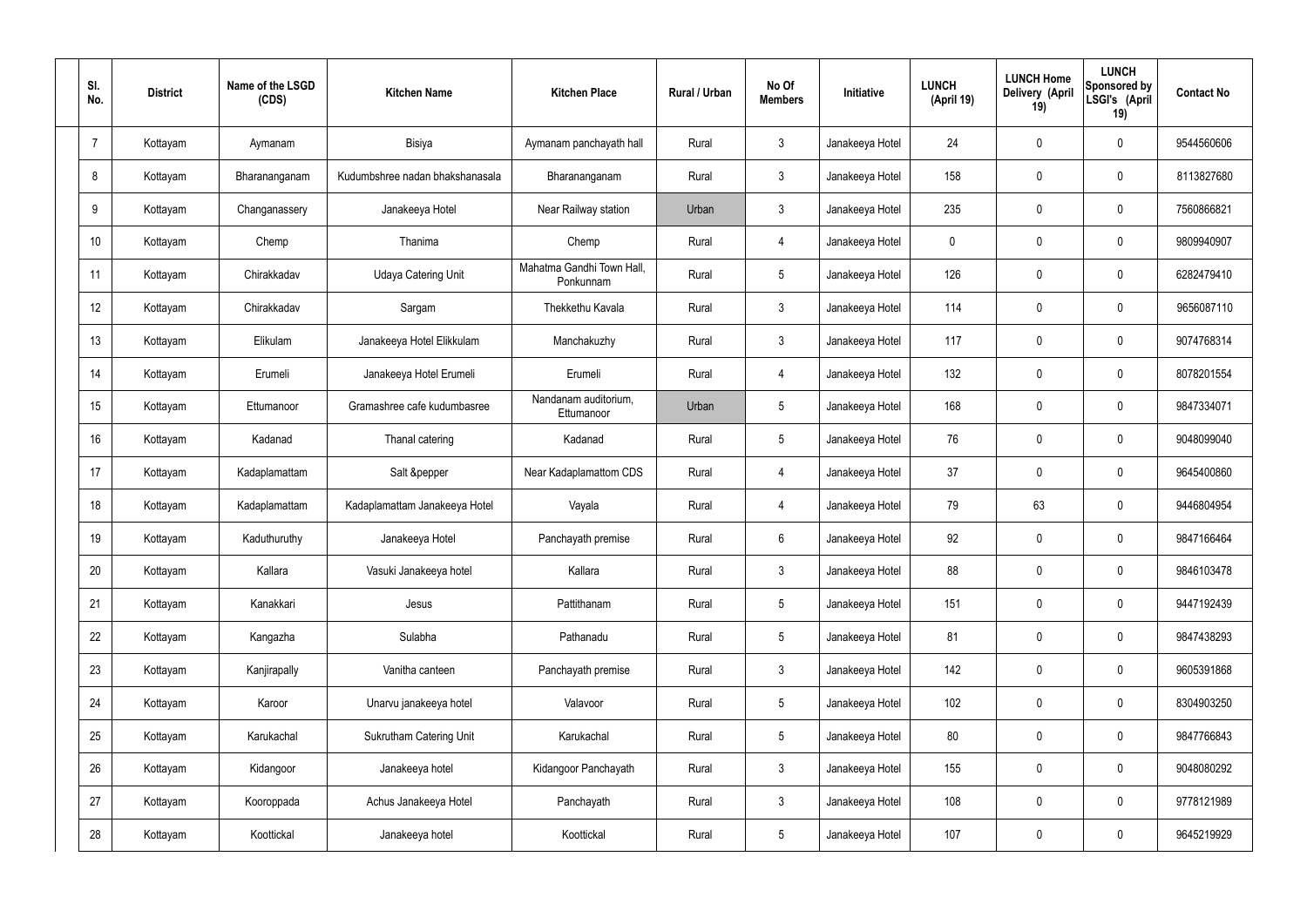|    | SI.<br>No. | <b>District</b> | Name of the LSGD<br>(CDS) | <b>Kitchen Name</b>             | <b>Kitchen Place</b>           | Rural / Urban | No Of<br><b>Members</b> | Initiative      | <b>LUNCH</b><br>(April 19) | <b>LUNCH Home</b><br>Delivery (April<br>19) | <b>LUNCH</b><br>Sponsored by<br>LSGI's (April<br>19) | <b>Contact No</b> |
|----|------------|-----------------|---------------------------|---------------------------------|--------------------------------|---------------|-------------------------|-----------------|----------------------------|---------------------------------------------|------------------------------------------------------|-------------------|
|    | 29         | Kottayam        | Koruthodu                 | Koruthodu Janakeeya Hotel       | Koruthodu                      | Rural         | $6\overline{6}$         | Janakeeya Hotel | 98                         | $\mathbf 0$                                 | $\mathbf 0$                                          | 7510770418        |
|    | 30         | Kottayam        | KottayamNorth             | Alfa Canteen                    | Municipality Kottayam          | Urban         | $5\phantom{.0}$         | Janakeeya Hotel | 145                        | $\mathbf 0$                                 | $\mathbf 0$                                          | 9846571923        |
|    | 31         | Kottayam        | KottayamNorth             | Kerala cafe janakeeya hotel     | Choottuveli                    | Urban         | $\mathbf{3}$            | Janakeeya Hotel | 387                        | $\mathbf 0$                                 | $\mathbf 0$                                          | 8129337294        |
|    | 32         | Kottayam        | KottayamNorth             | Maria Janakeeya Hotel           | Chungam                        | Urban         | $5\phantom{.0}$         | Janakeeya Hotel | 234                        | $\mathbf 0$                                 | $\mathbf 0$                                          | 9744843928        |
|    | 33         | Kottayam        | Kuravilangadu             | kudumbashree janakeeya hotel    | kuravilangady by pass junction | Rural         | $5\phantom{.0}$         | Janakeeya Hotel | 220                        | $\mathbf 0$                                 | $\mathbf 0$                                          | 7559022364        |
|    | 34         | Kottayam        | Kurichi                   | <b>Swad Catering</b>            | Cheruvelippadi                 | Rural         | $\overline{4}$          | Janakeeya Hotel | 311                        | $\mathbf 0$                                 | $\mathbf 0$                                          | 9847891917        |
|    | 35         | Kottayam        | Madappally                | SR catering                     | Mammoodu                       | Rural         | $\mathbf{3}$            | Janakeeya Hotel | $\mathbf 0$                | $\mathbf 0$                                 | $\mathbf 0$                                          | 9747702203        |
|    | 36         | Kottayam        | Manimala                  | Vanitha canteen                 | Manimala                       | Rural         | $\mathbf{3}$            | Janakeeya Hotel | 93                         | $\mathbf 0$                                 | $\mathbf 0$                                          | 9946318069        |
|    | 37         | Kottayam        | Manjoor                   | Oruma catering unit             | Kuruppanthara                  | Rural         | $5\phantom{.0}$         | Janakeeya Hotel | 72                         | 70                                          | $\mathbf 0$                                          | 9349189590        |
|    | 38         | Kottayam        | Marangattupilly           | Marangattupilly Janakeeya Hotel | Marangattupilly                | Rural         | 4                       | Janakeeya Hotel | 145                        | $\mathbf 0$                                 | $\mathbf 0$                                          | 9544416772        |
|    | 39         | Kottayam        | Maravanthuruth            | Changathi                       | Maravanthuruth                 | Rural         | 4                       | Janakeeya Hotel | 58                         | 0                                           | $\mathbf 0$                                          | 9744598169        |
|    | 40         | Kottayam        | Meenachil                 | Akshaya Janakeeya hotel         | Idamattam                      | Rural         | 4                       | Janakeeya Hotel | 128                        | $\mathbf 0$                                 | $\mathbf{3}$                                         | 9747190979        |
|    | 41         | Kottayam        | Meenachil                 | Archana janakeeya Hotel         | Paika                          | Rural         | $5\overline{)}$         | Janakeeya Hotel | 192                        | $\mathbf 0$                                 | $\mathbf 0$                                          | 9048759539        |
| 82 | 42         | Kottayam        | Meenadom                  | Nainus                          | Meenadom                       | Rural         | $\mathbf{3}$            | Janakeeya Hotel | 83                         | $\pmb{0}$                                   | $\mathbf 0$                                          | 9539752801        |
|    | 43         | Kottayam        | Melukavu                  | Seenayi Cafe centre             | Melukavumattam                 | Rural         | $5\overline{)}$         | Janakeeya Hotel | $\mathbf 0$                | $\pmb{0}$                                   | $\mathbf 0$                                          | 9744546703        |
|    | 44         | Kottayam        | Moonnilav                 | Aiswarya                        | Moonnilav                      | Rural         | 3                       | Janakeeya Hotel | 146                        | 0                                           | $\mathbf 0$                                          | 8281227689        |
|    | 45         | Kottayam        | Mulakkulam                | Janakeeya Hotel                 | Moorkkattilpadi                | Rural         | $\overline{4}$          | Janakeeya Hotel | 123                        | 0                                           | $\mathbf 0$                                          | 9747856382        |
|    | 46         | Kottayam        | Mundakkayam               | Janakeeya Hotel Mundakkayam     | Mundakkayam                    | Rural         | $6\overline{6}$         | Janakeeya Hotel | 163                        | 0                                           | $\mathbf 0$                                          | 9495314979        |
|    | 47         | Kottayam        | Nedumkunnam               | Nanma Kudumbashree Unit         | Nedumkunnam                    | Rural         | $5\phantom{.0}$         | Janakeeya Hotel | 46                         | $\pmb{0}$                                   | $\mathbf{1}$                                         | 7306791612        |
|    | 48         | Kottayam        | Neendoor                  | Gruhasree ME Unit               | Panchayath                     | Rural         | $\mathbf{3}$            | Janakeeya Hotel | 67                         | 0                                           | $\mathbf 0$                                          | 9847756958        |
|    | 49         | Kottayam        | Njeezhoor                 | Annapoorna Janakeeya Hotel      | Panchayath                     | Rural         | $\overline{4}$          | Janakeeya Hotel | 82                         | 0                                           | $\mathbf 0$                                          | 9745246839        |
|    | 50         | Kottayam        | Pala                      | Angel Janakeeya Hotel           | Pala Municipality              | Urban         | 4                       | Janakeeya Hotel | 217                        | 0                                           | $\overline{0}$                                       | 9745963125        |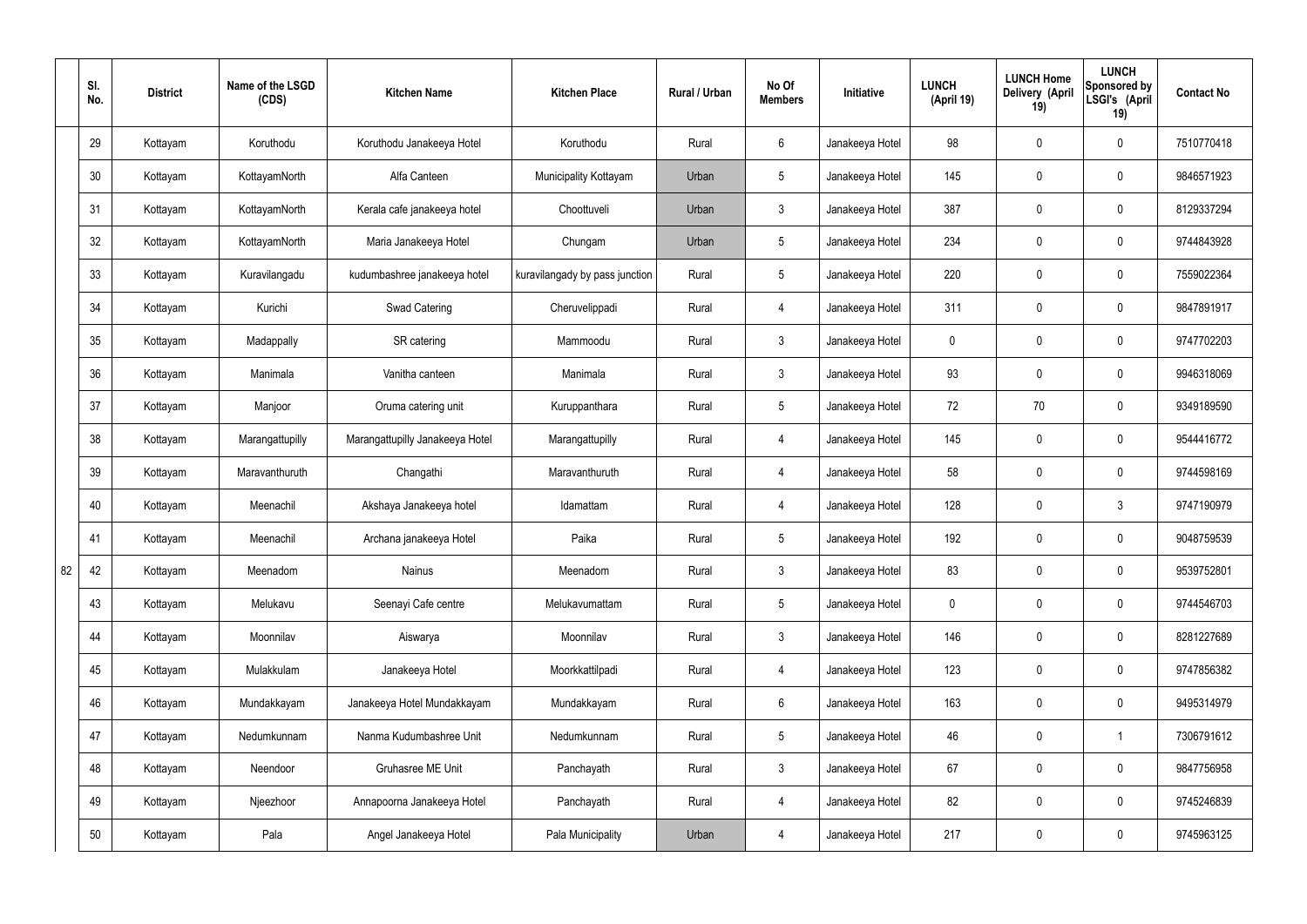| SI.<br>No. | <b>District</b> | Name of the LSGD<br>(CDS) | <b>Kitchen Name</b>          | <b>Kitchen Place</b>     | Rural / Urban | No Of<br><b>Members</b> | Initiative      | <b>LUNCH</b><br>(April 19) | <b>LUNCH Home</b><br>Delivery (April<br>19) | <b>LUNCH</b><br>Sponsored by<br>LSGI's (April<br>19) | <b>Contact No</b> |
|------------|-----------------|---------------------------|------------------------------|--------------------------|---------------|-------------------------|-----------------|----------------------------|---------------------------------------------|------------------------------------------------------|-------------------|
| 51         | Kottayam        | Pala                      | Harithasree catering         | Chethimattam             | Urban         | $5\phantom{.0}$         | Janakeeya Hotel | 243                        | $\mathbf 0$                                 | $\mathbf 0$                                          | 9895154240        |
| 52         | Kottayam        | Pallickathodu             | Sangeetha                    | Pallickathodu Bus stand  | Rural         | $\mathbf{3}$            | Janakeeya Hotel | 94                         | $\mathbf 0$                                 | $\mathbf 0$                                          | 9633814381        |
| 53         | Kottayam        | Pampady                   | Thrupthi                     | Pampady Town             | Rural         | $5\overline{)}$         | Janakeeya Hotel | 0                          | $\mathbf 0$                                 | $\mathbf 0$                                          | 9633013622        |
| 54         | Kottayam        | Panachikkadu              | Ruchi Canteen                | Paruthumpara             | Rural         | $5\phantom{.0}$         | Janakeeya Hotel | 115                        | $\mathbf 0$                                 | $\mathbf 0$                                          | 9656411494        |
| 55         | Kottayam        | Parathodu                 | Janakeeya Hotel Parathodu    | Panchayath               | Rural         | 4                       | Janakeeya Hotel | 114                        | $\boldsymbol{0}$                            | $\mathbf 0$                                          | 7907455541        |
| 56         | Kottayam        | Paippadu                  | Thejus                       | Paippadu                 | Rural         | $5\overline{)}$         | Janakeeya Hotel | 267                        | $\mathbf 0$                                 | $\pmb{0}$                                            | 7034621426        |
| 57         | Kottayam        | Poonjar                   | Haritham                     | Poonjar                  | Rural         | $5\overline{)}$         | Janakeeya Hotel | 104                        | $\boldsymbol{0}$                            | $\mathbf 0$                                          | 9495235348        |
| 58         | Kottayam        | poonjar south             | Sowbhagya Janakeeya Hotel    | poonjar south            | Rural         | $\overline{4}$          | Janakeeya Hotel | 238                        | $\mathbf 0$                                 | $\mathbf 0$                                          | 9495151799        |
| 59         | Kottayam        | Puthuppalli               | Ammaveedu                    | Puthuppally bus stand    | Rural         | $5\phantom{.0}$         | Janakeeya Hotel | 108                        | $\mathbf 0$                                 | $\mathbf 0$                                          | 9947156548        |
| 60         | Kottayam        | Ramapuram                 | Ruchi                        | Ramapuram                | Rural         | $\overline{4}$          | Janakeeya Hotel | 165                        | 29                                          | $\mathbf 0$                                          | 9495107277        |
| 61         | Kottayam        | T.V.Puram                 | Vijaya Janakeeya Hotel       | TV Puram                 | Rural         | $\mathbf{3}$            | Janakeeya Hotel | $\mathbf 0$                | $\boldsymbol{0}$                            | $\mathbf 0$                                          | 9847614136        |
| 62         | Kottayam        | Teekkoy                   | Kairali                      | Vagamattom, Kallambhagam | Rural         | $\mathbf{3}$            | Janakeeya Hotel | 176                        | $\mathbf 0$                                 | $\boldsymbol{0}$                                     | 7025702768        |
| 63         | Kottayam        | Thalanad                  | Nanma                        | Muttambhagam Kavala      | Rural         | $\mathbf{3}$            | Janakeeya Hotel | $\mathbf 0$                | $\mathbf 0$                                 | $\mathbf 0$                                          | 9961289547        |
| 64         | Kottayam        | Thalappalam               | Ameya                        | Thalappalam              | Rural         | $\overline{4}$          | Janakeeya Hotel | 190                        | $\mathbf 0$                                 | $\mathbf 0$                                          | 7025932626        |
| 65         | Kottayam        | Thalayolaparambu          | kudumbashree janakeeya hotel | Thalayolaparambu         | Rural         | $\mathbf{3}$            | Janakeeya Hotel | 107                        | $\mathbf 0$                                 | $\pmb{0}$                                            | 7994830570        |
| 66         | Kottayam        | Thidanadu                 | Janani                       | Chemmlamattam            | Rural         | $6\overline{6}$         | Janakeeya Hotel | 117                        | $\mathbf 0$                                 | 0\$                                                  | 9562695545        |
| 67         | Kottayam        | Thidanadu                 | Krishna                      | Near Panchayath          | Rural         | $\overline{4}$          | Janakeeya Hotel | 189                        | $\mathbf 0$                                 | $\mathsf{0}$                                         | 9605565960        |
| 68         | Kottayam        | Thiruvarppu               | Sreeparvathy food products   | Illickal                 | Rural         | $\mathbf{3}$            | Janakeeya Hotel | 156                        | $\pmb{0}$                                   | $\pmb{0}$                                            | 9747289846        |
| 69         | Kottayam        | Thrikkodithanam           | Swanthanam                   | Thrikkodithanam          | Rural         | $5\overline{)}$         | Janakeeya Hotel | 140                        | $\mathbf 0$                                 | $\pmb{0}$                                            | 7902729237        |
| 70         | Kottayam        | Udayanapuram              | Uppum Mulakum                | Nerekadavu               | Rural         | $\mathbf{3}$            | Janakeeya Hotel | 63                         | $\mathbf 0$                                 | $\mathbf 0$                                          | 8111850728        |
| 71         | Kottayam        | Udayanapuram              | Aiswarya Activity Group      | Vaikom Block Panchayath  | Rural         | $5\phantom{.0}$         | Janakeeya Hotel | 98                         | $\mathbf 0$                                 | $\pmb{0}$                                            | 9847437286        |
| 72         | Kottayam        | Uzhavoor                  | Uzhavoor Janakeeya Hotel     | Uzhavoor Town            | Rural         | $8\,$                   | Janakeeya Hotel | 219                        | $\boldsymbol{0}$                            | $\pmb{0}$                                            | 9746074266        |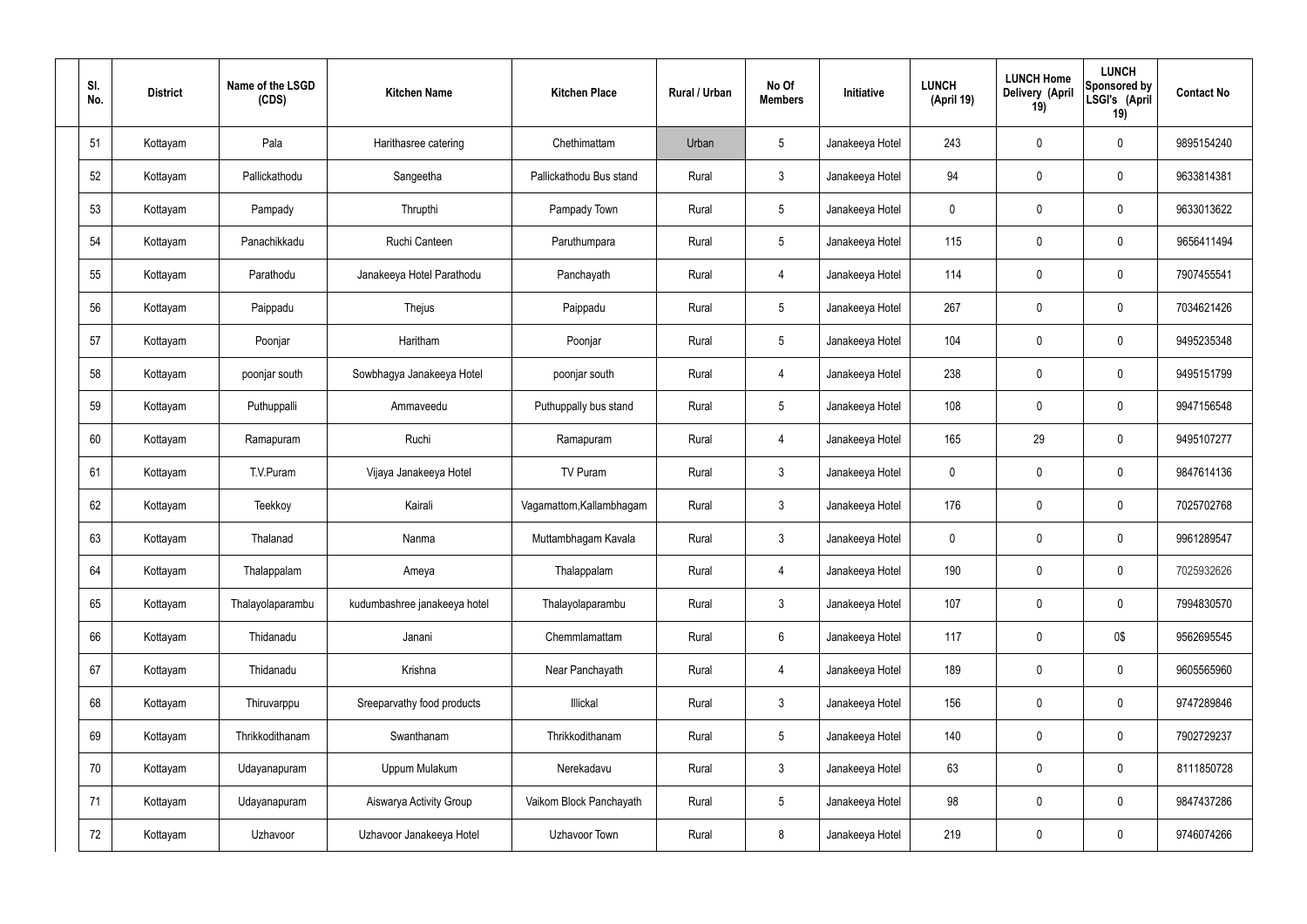|    | SI.<br>No.      | <b>District</b> | Name of the LSGD<br>(CDS) | <b>Kitchen Name</b>                                      | <b>Kitchen Place</b>                        | Rural / Urban | No Of<br><b>Members</b> | Initiative      | <b>LUNCH</b><br>(April 19) | <b>LUNCH Home</b><br><b>Delivery (April</b><br>19) | <b>LUNCH</b><br>Sponsored by<br>LSGI's (April<br>19) | <b>Contact No</b> |
|----|-----------------|-----------------|---------------------------|----------------------------------------------------------|---------------------------------------------|---------------|-------------------------|-----------------|----------------------------|----------------------------------------------------|------------------------------------------------------|-------------------|
|    | 73              | Kottayam        | Vaikom                    | <b>Chanees Eats</b>                                      | Chalapparambu                               | Urban         | 4                       | Janakeeya Hotel | 109                        | $\mathbf 0$                                        | $\mathbf 0$                                          | 9446467389        |
|    | 74              | Kottayam        | Vakathanam                | Padheyam                                                 | Njaliakuzhi                                 | Rural         | $6\overline{6}$         | Janakeeya Hotel | 258                        | $\mathbf 0$                                        | $\mathbf 0$                                          | 9495010073        |
|    | 75              | Kottayam        | Vazhappally               | Udayam                                                   | Vazhappally                                 | Rural         | $\overline{4}$          | Janakeeya Hotel | 268                        | $\mathbf 0$                                        | $\mathbf 0$                                          | 9562267564        |
|    | 76              | Kottayam        | Vazhoor                   | Kudumbashree Canteen Unit At<br>Vazhoor Grama Panchayath | Vazhoor Grama Panchayath<br><b>Building</b> | Rural         | $5\phantom{.0}$         | Janakeeya Hotel | 128                        | $\mathbf 0$                                        | $\mathbf 0$                                          | 9544717796        |
|    | 77              | Kottayam        | Vazhoor                   | New India                                                | Nedumavu                                    | Rural         | $\mathbf{3}$            | Janakeeya Hotel | $\mathbf 0$                | $\mathbf 0$                                        | $\mathbf 0$                                          | 9744581242        |
|    | 78              | Kottayam        | Vechoor                   | Treeland Annapoorna                                      | <b>Bund Road</b>                            | Rural         | $\mathbf{3}$            | Janakeeya Hotel | $\mathbf 0$                | $\mathbf 0$                                        | $\mathbf 0$                                          | 8606814487        |
|    | 79              | Kottayam        | Veliyannoor               | Thanima foods                                            | Veliyannoor                                 | Rural         | $\mathbf{3}$            | Janakeeya Hotel | 155                        | $\mathbf 0$                                        | $\mathbf 0$                                          | 9744392147        |
|    | 80              | Kottayam        | Vellavoor                 | Uppum Mulakum Janakeeya Hotel                            | Panchayath premise                          | Rural         | $5\phantom{.0}$         | Janakeeya Hotel | 267                        | $\mathbf 0$                                        | $\mathbf 0$                                          | 9188317288        |
|    | 81              | Kottayam        | Velloor                   | Puzhayoram catering                                      | Near Velloor cds office                     | Rural         | $\overline{4}$          | Janakeeya Hotel | 190                        | $\mathbf 0$                                        | $\mathbf 0$                                          | 9895522286        |
|    | 82              | Kottayam        | Vijayapuram               | Niravu                                                   | Iranjal                                     | Rural         | $\mathbf{3}$            | Janakeeya Hotel | 104                        | $\mathbf 0$                                        | $\mathbf 0$                                          | 9495245895        |
|    | 83              | Kottayam        | Vijayapuram               | Renown Janakeeya Hotel                                   | Vadavathoor                                 | Rural         | 5                       |                 | 216                        | $\pmb{0}$                                          | $\mathbf 0$                                          | 8606536302        |
| 82 |                 |                 |                           |                                                          |                                             |               | 336                     |                 | 75                         | $\mathbf 0$                                        | $\mathbf 0$                                          |                   |
|    |                 |                 |                           |                                                          |                                             |               |                         |                 | 10734                      | 162                                                | 4                                                    |                   |
|    |                 | Kozhikode       | Balussery                 | Unarvu Janakeeya Hotel                                   | Balussery                                   | Rural         | 5 <sub>5</sub>          | Janakeeya Hotel | 189                        | $\pmb{0}$                                          | $\mathbf 0$                                          | 95440 03929       |
|    | $\overline{2}$  | Kozhikode       | Panangad                  | Kairali Janakeeya Hotel                                  | Balussery mukku at KK<br>hospital           | Rural         | $\mathbf{3}$            | Janakeeya Hotel | 388                        | $\pmb{0}$                                          | $\mathbf 0$                                          | 97450 85782       |
|    | $\mathbf{3}$    | Kozhikode       | Koorachundu               | Swad Nirmmal Janakeeya hotel                             | Koorachundu                                 | Rural         | $\overline{4}$          | Janakeeya Hotel | 290                        | $\pmb{0}$                                          | $\mathbf 0$                                          | 94967 07886       |
|    | 4               | Kozhikode       | Koorachundu               | Koottayma Janakeeya Hotel                                | Kallanode                                   | Rural         | $5\phantom{.0}$         | Janakeeya Hotel | 360                        | $\pmb{0}$                                          | $\mathbf 0$                                          | 94967 26850       |
|    | $5\phantom{.0}$ | Kozhikode       | Kottur                    | Kudumbashree Janakeeya Hotel Kottur                      | Kottur                                      | Rural         | $10$                    | Janakeeya Hotel | 113                        | $\pmb{0}$                                          | $\mathbf 0$                                          | 97456 72101       |
|    | 6               | Kozhikode       | Naduvannur                | Naduvannur Janakeeya Hotel                               | Naduvannur                                  | Rural         | $5\phantom{.0}$         | Janakeeya Hotel | 252                        | $\pmb{0}$                                          | $\mathbf 0$                                          | 8592-031802       |
|    | $\overline{7}$  | Kozhikode       | Naduvannur                | FriendsJanakeeya Hotel                                   | Anjolimukku                                 | Rural         | $\mathbf{3}$            | Janakeeya Hotel | 331                        | $\pmb{0}$                                          | $\mathbf 0$                                          | 9995947043        |
|    | 8               | Kozhikode       | Ulliyeri                  | Ruchi Janakeeya Hotel                                    | Ulliyeri                                    | Rural         | 4                       | Janakeeya Hotel | 365                        | $\pmb{0}$                                          | $\mathbf 0$                                          | 89434 06681       |
|    | 9               | Kozhikode       | Unnikulam                 | Swad Janakeeya Hotel                                     | Ekarool Kaappil Road                        | Rural         | $\mathbf{3}$            | Janakeeya Hotel | 568                        | $\pmb{0}$                                          | $\boldsymbol{0}$                                     | 85475 75474       |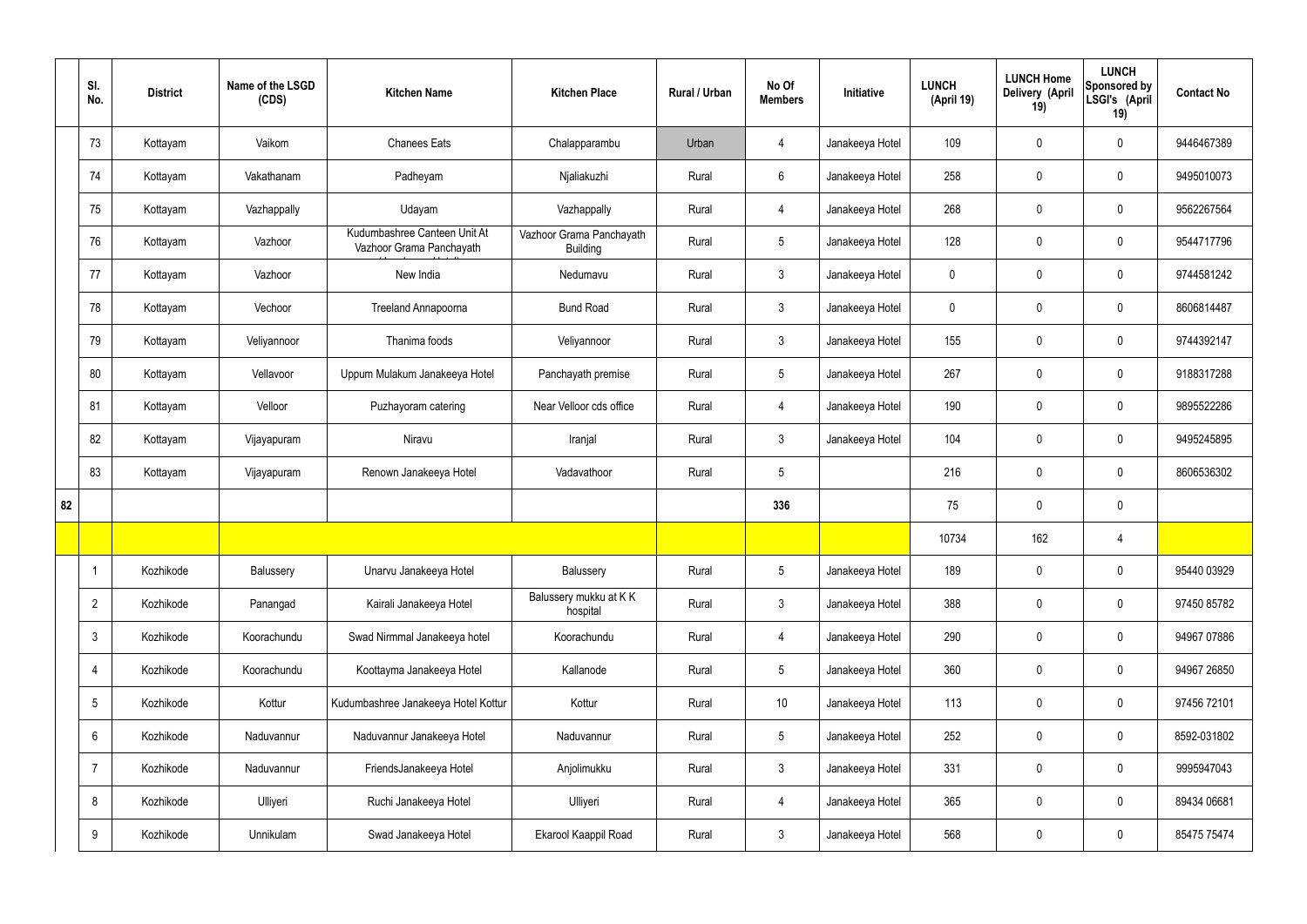| SI.<br>No. | <b>District</b> | Name of the LSGD<br>(CDS) | <b>Kitchen Name</b>            | <b>Kitchen Place</b>                  | Rural / Urban | No Of<br><b>Members</b> | <b>Initiative</b> | <b>LUNCH</b><br>(April 19) | <b>LUNCH Home</b><br>Delivery (April<br>19) | <b>LUNCH</b><br>Sponsored by<br>LSGI's (April<br>19) | <b>Contact No</b> |
|------------|-----------------|---------------------------|--------------------------------|---------------------------------------|---------------|-------------------------|-------------------|----------------------------|---------------------------------------------|------------------------------------------------------|-------------------|
| 10         | Kozhikode       | Unnikulam                 | Chaithanya Janakeeya Hotel     | Opposite unnikulam<br>gramapanchayath | Rural         | $\mathbf{3}$            | Janakeeya Hotel   | 559                        | 0                                           | $\mathbf 0$                                          | 87141 31460       |
| 11         | Kozhikode       | Nanminda                  | Akshaya vanitha hotel          | Nanminda panchayath building          | Rural         | $5\phantom{.0}$         | Janakeeya Hotel   | 133                        | 0                                           | $\mathbf 0$                                          | 9961184212        |
| 12         | Kozhikode       | Thalakkulathur            | Thalakkulathur Janakeeya Hotel | Parambath                             | Rural         | $5\phantom{.0}$         | Janakeeya Hotel   | 205                        | 0                                           | $\mathbf 0$                                          | 7593067511        |
| 13         | Kozhikode       | Kakkodi                   | Kakkodi Janakeeya Hotel        | Kakkodi Bazar                         | Rural         | $\overline{7}$          | Janakeeya Hotel   | 317                        | 0                                           | $\mathbf 0$                                          | 8943123615        |
| 14         | Kozhikode       | Chelannur                 | Oottupura Janakeeya Hotel      | Ambalathukulangara                    | Rural         | $\overline{7}$          | Janakeeya Hotel   | 120                        | 0                                           | $\overline{2}$                                       | 9846010528        |
| 15         | Kozhikode       | Narikkuni                 | Amma Janakeeya Hotel           | Narikkuni                             | Rural         | 4                       | Janakeeya Hotel   | 119                        | 0                                           | $\mathbf 0$                                          | 9645606562        |
| 16         | Kozhikode       | Kakkoor                   | Janakeeya Hotel Kakkoor        | Kakkoor                               | Rural         | $5\phantom{.0}$         | Janakeeya Hotel   | 131                        | $\mathbf 0$                                 | $\mathbf 0$                                          | 8592050112        |
| 17         | Kozhikode       | Koduvally                 | Sadhya Janakeeya Hotel         | G M L P School, Koduvally             | Urban         | $5\phantom{.0}$         | Janakeeya Hotel   | 398                        | 0                                           | $\mathbf 0$                                          | 8593898831        |
| 18         | Kozhikode       | Koduvally                 | KKN Janakeeya Hotel Koduvally  | Nellamkandi                           | Urban         | $\mathbf{3}$            | Janakeeya Hotel   | $\mathbf 0$                | 0                                           | $\mathbf 0$                                          | 9847650894        |
| 19         | Kozhikode       | Koduvally                 | Swad Janakeeya Hotel           | Manipuram                             | Urban         | $5\phantom{.0}$         | Janakeeya Hotel   | 349                        | 0                                           | $\mathbf 0$                                          | 9946991995        |
| 20         | Kozhikode       | Madavoor                  | Madavoor Janakeeya Hotel       | Near madavoor panchayath              | Rural         | $5\phantom{.0}$         | Janakeeya Hotel   | 98                         | 0                                           | $\mathbf 0$                                          | 8547590842        |
| 21         | Kozhikode       | Omasseri                  | Annapoornna Janakeeya Hotel    | Omasseri                              | Rural         | 4                       | Janakeeya Hotel   | $\mathbf 0$                | 0                                           | $\mathbf 0$                                          | 9605102599        |
| 22         | Kozhikode       | Puthuppadi                | Ruchi Janakeeya Hotel          | Puthupadi                             | Rural         | $5\phantom{.0}$         | Janakeeya Hotel   | 264                        | 0                                           | 0                                                    | 7909113114        |
| 23         | Kozhikode       | Kizhakkoth                | Swad Janakeeya Hotel           | Mariveettilthazham                    | Rural         | $\overline{4}$          | Janakeeya Hotel   | 110                        | $\mathbf 0$                                 | $\mathbf 0$                                          | 9847086665        |
| 24         | Kozhikode       | Thamarassery              | Pavithram Janakeeya hotel      | Thamarassery old stand                | Rural         | $6\overline{6}$         | Janakeeya Hotel   | 321                        | $\mathbf 0$                                 | $\mathbf 0$                                          | 9048389661        |
| 25         | Kozhikode       | Kodenchery                | Kairali Janakeeya Hotel        | Kodenchery                            | Rural         | $\overline{4}$          | Janakeeya Hotel   | 175                        | 0                                           | $\mathbf 0$                                          | 9446037829        |
| 26         | Kozhikode       | Koodaranji                | Ruchikkoot Janakeeya Hotel     | Koodaranji                            | Rural         | $6\overline{6}$         | Janakeeya Hotel   | 197                        | 0                                           | $\mathbf 0$                                          | 9496439278        |
| 27         | Kozhikode       | Thiruvambadi              | Pulari Janakeeya Hotel         | Thondimmal                            | Rural         | $5\phantom{.0}$         | Janakeeya Hotel   | 159                        | 0                                           | $\mathbf 0$                                          | 7034264232        |
| 28         | Kozhikode       | Kattippara                | Ruchi Janakeeya Hotel          | Chamal                                | Rural         | $6\,$                   | Janakeeya Hotel   | $\mathbf 0$                | 0                                           | $\mathbf 0$                                          | 7591974045        |
| 29         | Kozhikode       | Koyilandy North           | Naveena canteen                | Near new bus stand                    | Urban         | $\overline{7}$          | Janakeeya Hotel   | 612                        | 0                                           | $\overline{4}$                                       | 9544185262        |
| 30         | Kozhikode       | Koyilandy North           | Kulirma Janakeeya Hotel        | Near Kollamchira                      | Urban         | 10 <sup>°</sup>         | Janakeeya Hotel   | 397                        | 0                                           | $\mathbf 1$                                          | 8943191728        |
| 31         | Kozhikode       | Koyilandi South           | Snehadeepam Janakeeya Hotel    | Muthambi                              | Urban         | $6\,$                   | Janakeeya Hotel   | 135                        | 0                                           | $\mathbf 0$                                          | 9188198658        |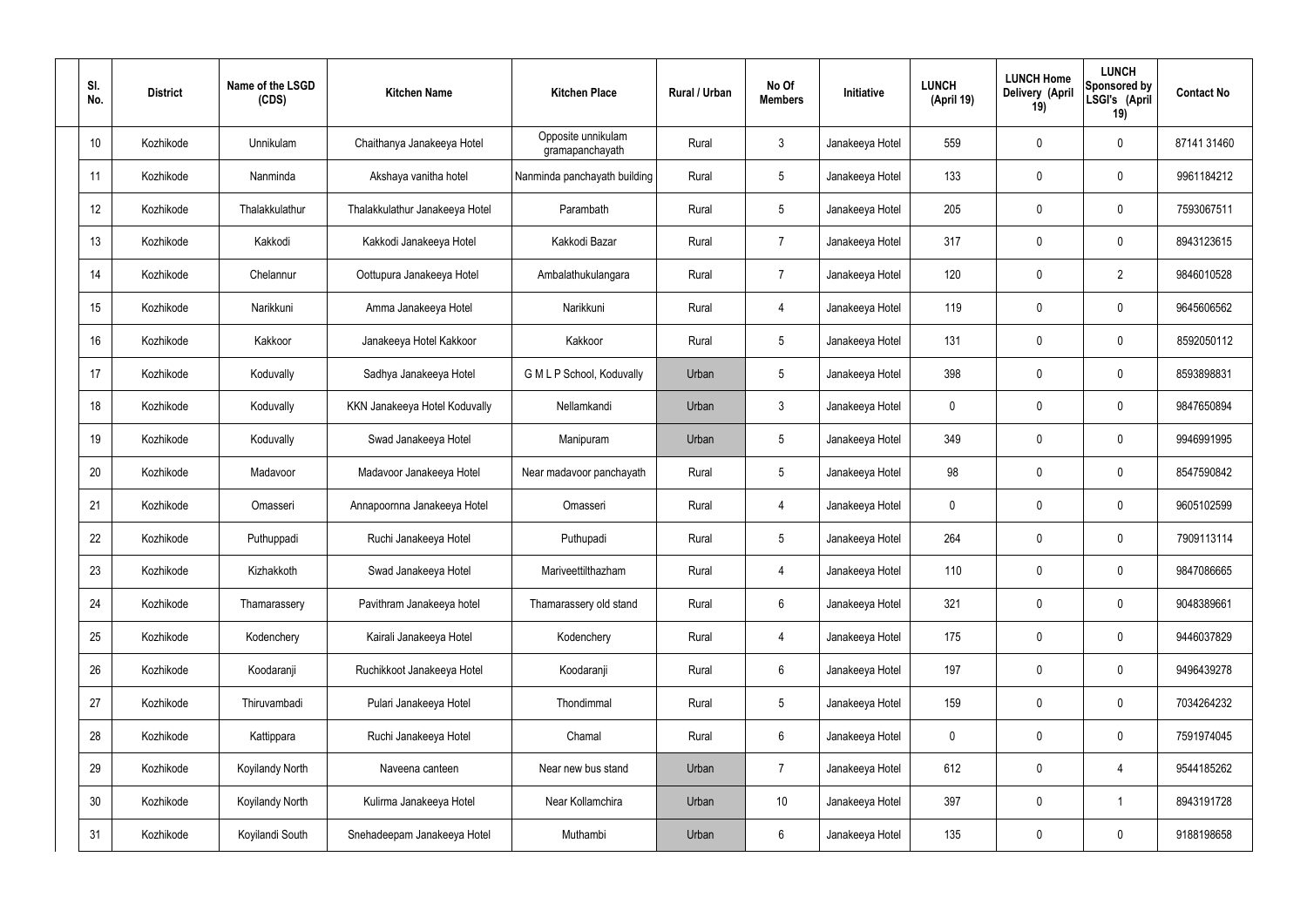| SI.<br>No. | <b>District</b> | Name of the LSGD<br>(CDS) | <b>Kitchen Name</b>         | <b>Kitchen Place</b>                        | <b>Rural / Urban</b> | No Of<br><b>Members</b> | Initiative      | <b>LUNCH</b><br>(April 19) | <b>LUNCH Home</b><br>Delivery (April<br>19) | <b>LUNCH</b><br>Sponsored by<br>LSGI's (April<br>19) | <b>Contact No</b> |
|------------|-----------------|---------------------------|-----------------------------|---------------------------------------------|----------------------|-------------------------|-----------------|----------------------------|---------------------------------------------|------------------------------------------------------|-------------------|
| 32         | Kozhikode       | Koyilandi South           | Sanam Janakeeya Hotel       | Koyilandi Market                            | Urban                | $\mathbf{3}$            | Janakeeya Hotel | 255                        | 0                                           | 0                                                    | 9544185262        |
| 33         | Kozhikode       | Chengottukavu             | Amma Janakeeya Hotel        | Edakkulam                                   | Rural                | $5\phantom{.0}$         | Janakeeya Hotel | 128                        | 0                                           | $\boldsymbol{0}$                                     | 9048235785        |
| 34         | Kozhikode       | Atholi                    | Atholi Janakeeya Hotel      | Kodassery                                   | Rural                | $\overline{4}$          | Janakeeya Hotel | 0                          | 0                                           | $\boldsymbol{0}$                                     | 9072499251        |
| 35         | Kozhikode       | Moodadi                   | Ruchi Janakeeya Hotel       | Moodadi                                     | Rural                | $5\phantom{.0}$         | Janakeeya Hotel | 275                        | 0                                           | $\overline{2}$                                       | 8281226403        |
| 36         | Kozhikode       | Chemancheri               | Annapoornna Janakeeya Hotel | Pookkad                                     | Rural                | $5\phantom{.0}$         | Janakeeya Hotel | 198                        | 0                                           | $\boldsymbol{0}$                                     | 9048235785        |
| 37         | Kozhikode       | Arikkulam                 | Thanima Janakeeya Hotel     | Kurudimukku                                 | Rural                | $\overline{4}$          | Janakeeya Hotel | 215                        | 0                                           | $\boldsymbol{0}$                                     | 9645137125        |
| 38         | Kozhikode       | Arikkulam                 | Ruchiyidam Janakeeya Hotel  | Arikkulam                                   | Rural                | $\overline{4}$          | Janakeeya Hotel | 87                         | 0                                           | -1                                                   | 9048410803        |
| 39         | Kozhikode       | Kozhikode Central.        | Ruchikkoott                 | <b>District Veterinary Hospital</b>         | Urban                | 3                       | Janakeeya Hotel | 763                        | 100                                         | $\boldsymbol{0}$                                     | 7025774213        |
| 40         | Kozhikode       | Kozhikode Central         | Sneha Ruchikkoott           | Mankavu                                     | Urban                | 4                       | Janakeeya Hotel | 299                        | 38                                          | $\boldsymbol{0}$                                     | 8921995031        |
| 41         | Kozhikode       | Kozhikode Central         | Tripthi Janakeeya Hotel     | Near AMLP School,<br>Moozhikkal             | Urban                | $\mathbf{3}$            | Janakeeya Hotel | 481                        | 114                                         | $\boldsymbol{0}$                                     | 8129200288        |
| 42         | Kozhikode       | Kozhikode Central         | New Ganesh                  | Kovoor, near library                        | Urban                | $5\phantom{.0}$         | Janakeeya Hotel | 980                        | $\boldsymbol{0}$                            | $\boldsymbol{0}$                                     | 9349123701        |
| 43         | Kozhikode       | Kozhikode Central         | Ruchippura Janakeeya Hotel  | Near Focus mall, New bus<br>stand Kozhikode | Urban                | 3                       | Janakeeya Hotel | 894                        | 0                                           | $\boldsymbol{0}$                                     | 9605602806        |
| 44         | Kozhikode       | Kozhikode Central         | Souparnika Janakeeya Hotel  | Medical college near chest<br>hospital      | Urban                | $6\phantom{1}$          | Janakeeya Hotel | 402                        | 0                                           | 0                                                    | 8281709784        |
| 45         | Kozhikode       | Kozhikode North           | Udayam kudumbasree canteen  | Thadambattuthazham                          | Urban                | $5\phantom{.0}$         | Janakeeya Hotel | 500                        | 40                                          | $\pmb{0}$                                            | 7736850096        |
| 46         | Kozhikode       | Kozhikode North           | Ruchi                       | Elathoor, Chettikulam                       | Urban                | 4                       | Janakeeya Hotel | $\pmb{0}$                  | 0                                           | $\pmb{0}$                                            | 9947743713        |
| 47         | Kozhikode       | Kozhikode North           | Tasty Janakeeya Hotel       | Butt road                                   | Urban                | $5\phantom{.0}$         | Janakeeya Hotel | 614                        | 65                                          | $\pmb{0}$                                            | 9074462795        |
| 48         | Kozhikode       | Kozhikode North           | Oruma                       | Eranjikkal                                  | Urban                | 4                       | Janakeeya Hotel | 411                        | 9                                           | $\pmb{0}$                                            | 9497754632        |
| 49         | Kozhikode       | Feroke                    | Ruchi vanitha mess          | <b>Feroke Muncipality</b>                   | Urban                | $\overline{7}$          | Janakeeya Hotel | 298                        | $\pmb{0}$                                   | $\pmb{0}$                                            | 9544468026        |
| 50         | Kozhikode       | Feroke                    | Mithra Janakeeya Hotel      | Ambalangadi                                 | Urban                | $5\,$                   | Janakeeya Hotel | 339                        | $\pmb{0}$                                   | $\pmb{0}$                                            | 9847657229        |
| 51         | Kozhikode       | Feroke                    | Chemmeen Janakeeya Hotel    | Karuvanthuruthi                             | Urban                | 4                       | Janakeeya Hotel | 278                        | $\pmb{0}$                                   | $\pmb{0}$                                            | 9747265293        |
| 52         | Kozhikode       | Ramanattukara             | Tasty catering unit         | Ramanattukara                               | Urban                | $6\phantom{.0}$         | Janakeeya Hotel | 522                        | 0                                           | $\pmb{0}$                                            | 9961004004        |
| 53         | Kozhikode       | KozhikodeSouth            | Ushass cattering            | Meenchantha school                          | Urban                | $\sqrt{5}$              | Janakeeya Hotel | 568                        | $\pmb{0}$                                   | $\boldsymbol{0}$                                     | 9645629224        |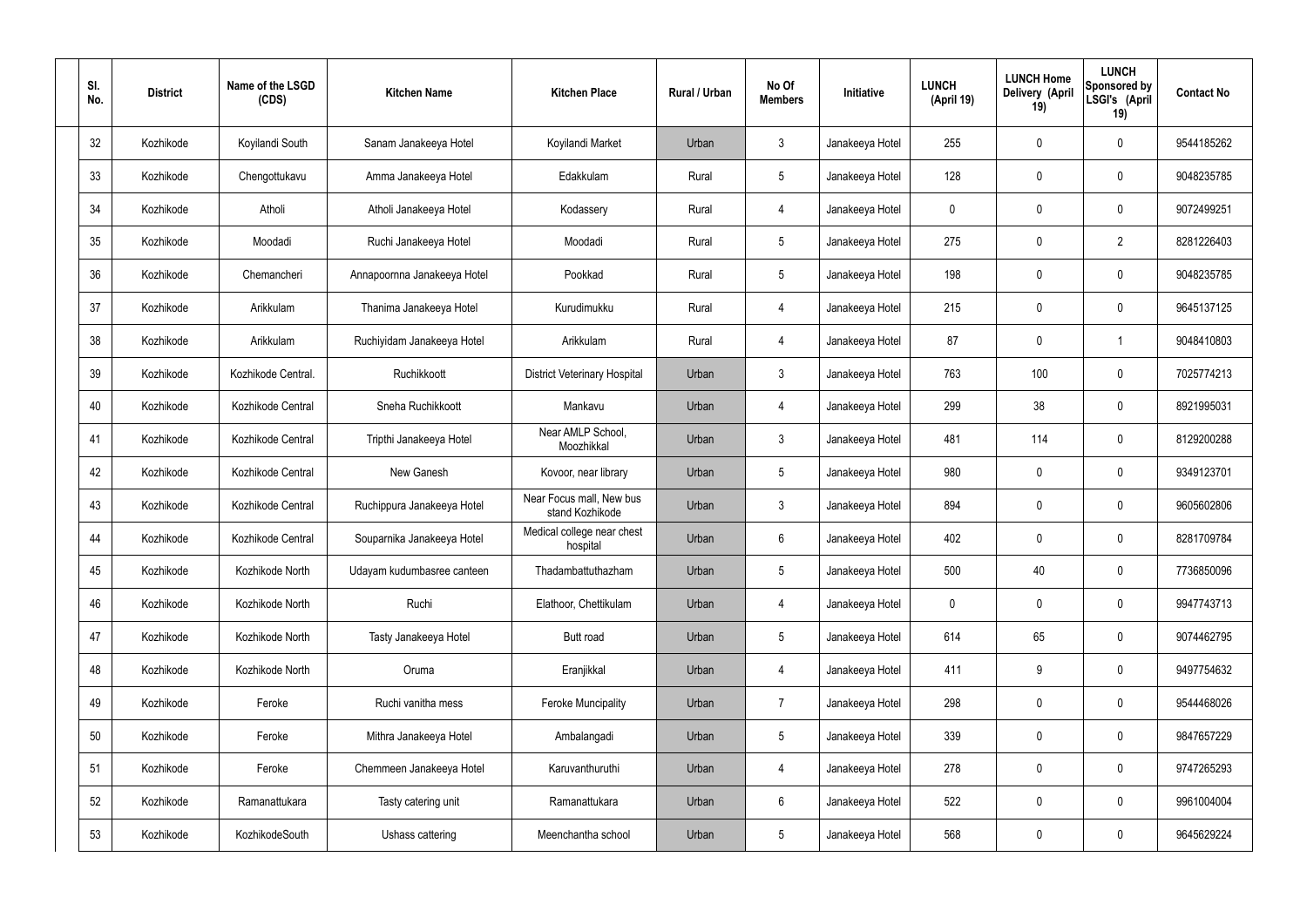|     | SI.<br>No. | <b>District</b> | Name of the LSGD<br>(CDS) | <b>Kitchen Name</b>                       | <b>Kitchen Place</b>               | <b>Rural / Urban</b> | No Of<br><b>Members</b> | Initiative      | <b>LUNCH</b><br>(April 19) | <b>LUNCH Home</b><br>Delivery (April<br>19) | <b>LUNCH</b><br>Sponsored by<br>LSGI's (April<br>19) | <b>Contact No</b> |
|-----|------------|-----------------|---------------------------|-------------------------------------------|------------------------------------|----------------------|-------------------------|-----------------|----------------------------|---------------------------------------------|------------------------------------------------------|-------------------|
| 107 | 54         | Kozhikode       | Kozhikode South           | Oruma                                     | Naduvattam                         | Urban                | 4                       | Janakeeya Hotel | 300                        | $\mathbf 0$                                 | $\mathbf 0$                                          | 9747405960        |
|     | 55         | Kozhikode       | Kozhikode South           | Ruchi Janakeeya Hotel                     | Kundayithode                       | Urban                | $5\phantom{.0}$         | Janakeeya Hotel | 547                        | $\mathbf 0$                                 | $\mathbf 0$                                          | 9526521036        |
|     | 56         | Kozhikode       | Kozhikode South           | Five star                                 | Palayam                            | Urban                | 4                       | Janakeeya Hotel | 468                        | $\mathbf 0$                                 | $\mathbf 0$                                          | 9744307041        |
|     | 57         | Kozhikode       | Olavanna                  | Kailamadam Janakeeya Hotel                | Pantheerankavu bypass              | Rural                | $6\phantom{.}6$         | Janakeeya Hotel | 322                        | 115                                         | $\mathbf 0$                                          | 9526123535        |
|     | 58         | Kozhikode       | Olavanna                  | Snehitha Janakeeya Hotel                  | Kunnathupalam                      | Rural                | $6\overline{6}$         | Janakeeya Hotel | 257                        | 144                                         | $\mathbf 0$                                          | 9072771905        |
|     | 59         | Kozhikode       | Kadalundi                 | Kadambhari Janakeeya Hotel                | Mannoor valavil                    | Rural                | $6\phantom{.}6$         | Janakeeya Hotel | 126                        | 34                                          | $\mathbf 0$                                          | 9349923675        |
|     | 60         | Kozhikode       | Mukkam                    | Mukkam Friends Janakeeya hotel            | Mukkam                             | Urban                | $\overline{4}$          | Janakeeya Hotel | 457                        | $\mathbf 0$                                 | $\mathbf 0$                                          | 9497215604        |
|     | 61         | Kozhikode       | Mukkam                    | Oottupura Janakeeya Hotel                 | Manassery                          | Urban                | 4                       | Janakeeya Hotel | 298                        | $\mathbf 0$                                 | $\mathbf 0$                                          | 9645563417        |
|     | 62         | Kozhikode       | Chathamangalam            | Prakruthi                                 | Chathamangalam vipanana<br>kendram | Rural                | $5\overline{)}$         | Janakeeya Hotel | 80                         | $\mathbf 0$                                 | $\mathbf 0$                                          | 9745828787        |
|     | 63         | Kozhikode       | Chathamangalam            | Oruma                                     | Milk society                       | Rural                | $5\phantom{.0}$         | Janakeeya Hotel | 76                         | 0                                           | $\mathbf 0$                                          | 9847872378        |
|     | 64         | Kozhikode       | Perumanna                 | Thushara Janakeeya Hotel                  | Vallikkunnu                        | Rural                | $5\phantom{.0}$         | Janakeeya Hotel | 123                        | 0                                           | $\mathbf 0$                                          | 8113873612        |
|     | 65         | Kozhikode       | Kodiyathur                | Kanivu                                    | Eranjimavu                         | Rural                | 4                       | Janakeeya Hotel | 0                          | 0                                           | $\mathbf 0$                                          | 9048094053        |
|     | 66         | Kozhikode       | Karassery                 | Karassery CDS Janakeeya Hotel             | Near karassery panchayath          | Rural                | 4                       | Janakeeya Hotel | 292                        | 0                                           | $\mathbf 0$                                          | 9645120636        |
|     | 67         | Kozhikode       | Kuruvattoor               | Nanma Janakeeya Hotel                     | Payambra                           | Rural                | $\overline{4}$          | Janakeeya Hotel | 165                        | $\mathbf 0$                                 | $\mathbf 0$                                          | 8547413299        |
|     | 68         | Kozhikode       | Mavoor                    | Koottayma Janakeeya Hotel                 | Mavoor                             | Rural                | $\overline{4}$          | Janakeeya Hotel | 290                        | $\mathbf 0$                                 | $\mathbf 0$                                          | 9961856227        |
|     | 69         | Kozhikode       | Peruvayal                 | Tripthi Janakeeya Hotel                   | Velliparambu                       | Rural                | $5\overline{)}$         | Janakeeya Hotel | 116                        | 0                                           | $\mathbf 0$                                          | 6238723687        |
|     | 70         | Kozhikode       | Kuttiadi                  | Janakeeya Hotel                           | Kuttiadi Town                      | Rural                | 9                       | Janakeeya Hotel | 327                        | 0                                           | $\mathbf 0$                                          | 8606099575        |
|     | 71         | Kozhikode       | Kavilumpara               | Kavilumpara panchayath Janakeeya<br>Hotel | Thottilpalam                       | Rural                | $\overline{4}$          | Janakeeya Hotel | 300                        | 0                                           | $\mathbf 0$                                          | 8157900256        |
|     | 72         | Kozhikode       | Maruthonkara              | Thanima Janakeeya Hotel                   | Adukkath                           | Rural                | $5\overline{)}$         | Janakeeya Hotel | 302                        | 0                                           | $\mathbf 0$                                          | 9846974198        |
|     | 73         | Kozhikode       | Velom                     | Samridhi                                  | Kallumpuram - Theekkuni            | Rural                | $5\overline{)}$         | Janakeeya Hotel | 180                        | 0                                           | $\mathbf 0$                                          | 9846813401        |
|     | 74         | Kozhikode       | Kunnummal                 | Ruchi Janakeeya Hotel                     | Kakkattil                          | Rural                | $5\phantom{.0}$         | Janakeeya Hotel | 302                        | 0                                           | $\mathbf 0$                                          | 9605800608        |
|     | 75         | Kozhikode       | Naripatta                 | Sthree sakthi Janakeeya Hotel             | Kaiveli                            | Rural                | $5\phantom{.0}$         | Janakeeya Hotel | 0                          | 0                                           | $\overline{0}$                                       | 9645339232        |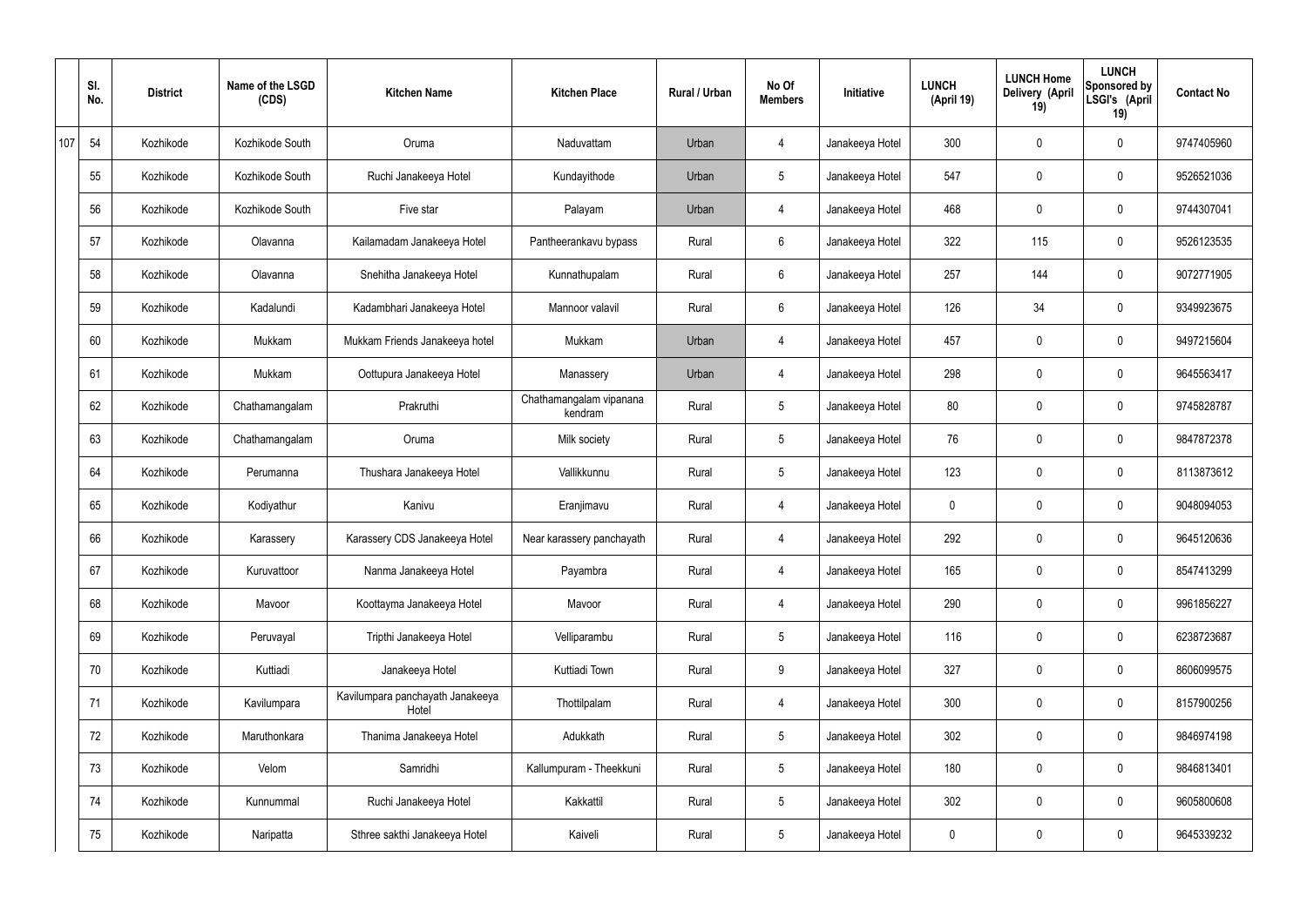| SI.<br>No. | <b>District</b> | Name of the LSGD<br>(CDS) | <b>Kitchen Name</b>                                  | <b>Kitchen Place</b>                               | Rural / Urban | No Of<br><b>Members</b> | Initiative      | <b>LUNCH</b><br>(April 19) | <b>LUNCH Home</b><br>Delivery (April<br>19) | <b>LUNCH</b><br>Sponsored by<br>LSGI's (April<br>19) | <b>Contact No</b> |
|------------|-----------------|---------------------------|------------------------------------------------------|----------------------------------------------------|---------------|-------------------------|-----------------|----------------------------|---------------------------------------------|------------------------------------------------------|-------------------|
| 76         | Kozhikode       | Kayakkodi                 | Samridhi Janakeeya Hotel                             | Kayakkodi                                          | Rural         | $5\phantom{.0}$         | Janakeeya Hotel | 212                        | $\mathbf 0$                                 | $\mathbf 0$                                          | 9495587551        |
| 77         | Kozhikode       | Thurayur                  | Cds coffee house                                     | Thurayur                                           | Rural         | $5\phantom{.0}$         | Janakeeya Hotel | 169                        | $\mathbf 0$                                 | $\mathbf 0$                                          | 9048028293        |
| 78         | Kozhikode       | Payyoli                   | Lady fingers janakeeya hotel                         | Payyoli Municipality                               | Urban         | $\overline{4}$          | Janakeeya Hotel | 190                        | 0                                           | $\mathbf 0$                                          | 8606505900        |
| 79         | Kozhikode       | Meppayur                  | Ruchi canteen                                        | Meppayur                                           | Rural         | $5\phantom{.0}$         | Janakeeya Hotel | 310                        | $\mathbf 0$                                 | $\mathbf 0$                                          | 9447469729        |
| 80         | Kozhikode       | Thikkodi                  | Kaippunnyam Janakeeya Hotel                          | Thikkodi                                           | Rural         | $5\phantom{.0}$         | Janakeeya Hotel | 155                        | 0                                           | $\mathbf 0$                                          | 9526071250        |
| 81         | Kozhikode       | Keezhariyur               | Tripthi Janakeeya Hotel                              | Arayanattu para                                    | Rural         | 8                       | Janakeeya Hotel | 274                        | $\mathbf 0$                                 | $\mathbf 0$                                          | 8592834034        |
| 82         | Kozhikode       | Chakkittappara            | Chakkittapara cds Hotel                              | Chakkittapara CDS                                  | Rural         | $\mathbf{3}$            | Janakeeya Hotel | 257                        | 0                                           | $\mathbf 0$                                          | 9526881089        |
| 83         | Kozhikode       | Cheruvannur               | Vanitha canteen                                      | near cheruvannur panchayath<br>office, Cheruvannur | Rural         | $5\phantom{.0}$         | Janakeeya Hotel | 155                        | 0                                           | $\mathbf 0$                                          | 9400676505        |
| 84         | Kozhikode       | Koothali                  | Salkara stationary cum Coffee house<br>and photostat | Near Koothali panchayath<br>office                 | Rural         | $6\phantom{.}6$         | Janakeeya Hotel | 183                        | $\boldsymbol{0}$                            | $\mathbf 0$                                          | 9847642496        |
| 85         | Kozhikode       | Changaroth                | Changorath Janakeeya Hotel                           | Near Vadakkumbad HSS                               | Rural         | $5\phantom{.0}$         | Janakeeya Hotel | 110                        | 0                                           | $\mathbf 0$                                          | 9747353283        |
| 86         | Kozhikode       | Perambra                  | Perambra Janakeeya Hotel                             | Perambra                                           | Rural         | $\overline{4}$          | Janakeeya Hotel | 295                        | $\mathbf 0$                                 | $\boldsymbol{0}$                                     | 6238677483        |
| 87         | Kozhikode       | Kayanna                   | Kudumbashree Janakeeya Hotel<br>Kayanna              | Kayanna Bazar                                      | Rural         | $\mathfrak{Z}$          | Janakeeya Hotel | 100                        | 0                                           | $\boldsymbol{0}$                                     | 9496130121        |
| 88         | Kozhikode       | Kayanna                   | Soorya janakeeya Hotel                               | Para Muthu Kayanna                                 | Rural         | $\mathbf{3}$            | Janakeeya Hotel | 126                        | 0                                           | 0                                                    | 95396 14209       |
| 89         | Kozhikode       | Nochad                    | Kudumbashree Janakeeya Hotel                         | Muliyangal                                         | Rural         | $5\phantom{.0}$         | Janakeeya Hotel | 257                        | 0                                           | $\mathbf 0$                                          | 7034944936        |
| 90         | Kozhikode       | Nochad                    | Ruchi Janakeeya Hotel                                | Kalpathur                                          | Rural         | $5\phantom{.0}$         | Janakeeya Hotel | 150                        | $\mathsf{0}$                                | $\mathbf 0$                                          | 9946006742        |
| 91         | Kozhikode       | Ayenchery                 | Janakeeya Hotel Ayanchery                            | Ayanchery                                          | Rural         | $\overline{4}$          | Janakeeya Hotel | 203                        | $\mathbf 0$                                 | $\mathbf 0$                                          | 8078369520        |
| 92         | Kozhikode       | Maniyur                   | Ruchikoott Vanitha Hotel                             | Near maniyur panchayath<br>office, Navodaya stop   | Rural         | 4                       | Janakeeya Hotel | 130                        | $\mathsf{0}$                                | $\mathbf 0$                                          | 9400097895        |
| 93         | Kozhikode       | Villiappally              | Janakeeya Hotel Villiappally                         | Keezhal Mukku                                      | Rural         | $\overline{4}$          | Janakeeya Hotel | 226                        | $\mathbf 0$                                 | $\mathbf 0$                                          | 8086472039        |
| 94         | Kozhikode       | Thiruvallur               | Ruchi Janakeeya Hotel                                | Thiruvallur                                        | Rural         | $5\phantom{.0}$         | Janakeeya Hotel | 224                        | $\mathbf 0$                                 | $\mathbf 0$                                          | 9400723619        |
| 95         | Kozhikode       | Edachery                  | Kudumbasree cafe and helpdesk                        | Edachery                                           | Rural         | $\overline{4}$          | Janakeeya Hotel | 379                        | $\mathbf 0$                                 | $\mathbf 0$                                          | 7736287974        |
| 96         | Kozhikode       | Nadapuram                 | Uttupura canteen and catering                        | Kallachi                                           | Rural         | $6\,$                   | Janakeeya Hotel | 355                        | 0                                           | $\mathbf 0$                                          | 9946448011        |
| 97         | Kozhikode       | Chekkyad                  | Ruchi vanitha hotel                                  | Puliyav                                            | Rural         | 4                       | Janakeeya Hotel | 236                        | $\pmb{0}$                                   | $\bf{0}$                                             | 9048541152        |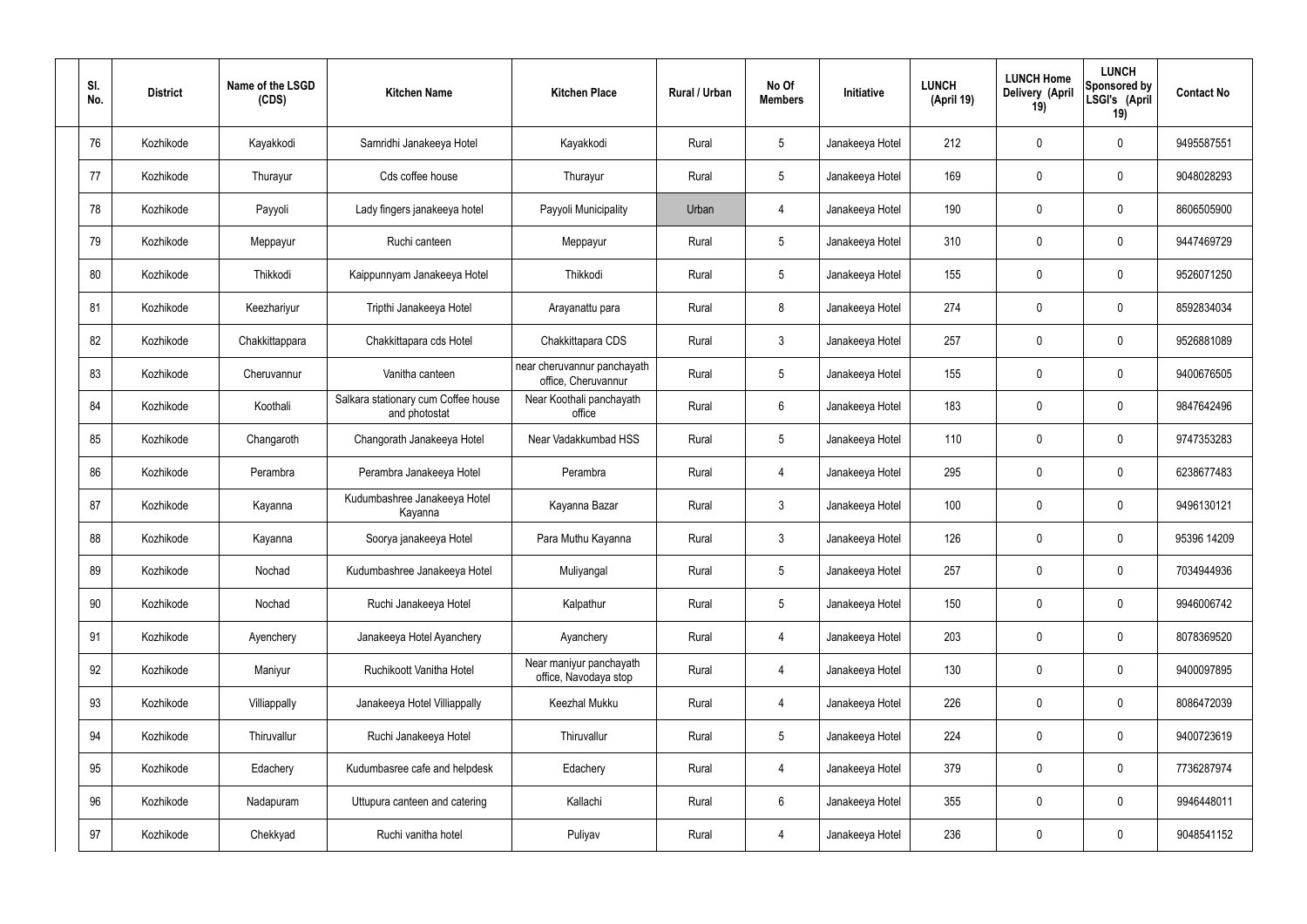|     | SI.<br>No.      | <b>District</b> | Name of the LSGD<br>(CDS) | <b>Kitchen Name</b>                   | <b>Kitchen Place</b>       | Rural / Urban | No Of<br><b>Members</b> | Initiative      | <b>LUNCH</b><br>(April 19) | <b>LUNCH Home</b><br>Delivery (April<br>19) | <b>LUNCH</b><br>Sponsored by<br>LSGI's (April<br>19) | <b>Contact No</b> |
|-----|-----------------|-----------------|---------------------------|---------------------------------------|----------------------------|---------------|-------------------------|-----------------|----------------------------|---------------------------------------------|------------------------------------------------------|-------------------|
|     | 98              | Kozhikode       | Valayam                   | Nanma Janakeeya Hotel                 | Valayam                    | Rural         | $5\phantom{.0}$         | Janakeeya Hotel | 142                        | $\mathbf 0$                                 | $\mathbf 0$                                          | 9207821783        |
|     | 99              | Kozhikode       | Purameri                  | Nanma Janakeeya Hotel                 | Purameri                   | Rural         | $6\overline{6}$         | Janakeeya Hotel | 165                        | $\mathbf 0$                                 | $\mathbf 0$                                          | 9745393164        |
|     | 100             | Kozhikode       | Vanimel                   | Vanimel Janakeeya Hotel               | Bhoomivathukkal            | Rural         | $5\phantom{.0}$         | Janakeeya Hotel | 152                        | $\mathbf 0$                                 | $\mathbf 0$                                          | 9048163049        |
|     | 101             | Kozhikode       | Tuneri                    | Menma Oottupura Janakeeya Hotel       | Tuneri                     | Rural         | $\mathbf{3}$            | Janakeeya Hotel | 178                        | $\mathbf 0$                                 | $\mathbf 0$                                          | 9745251928        |
|     | 102             | Kozhikode       | Onchiyam                  | Adukkala                              | Kannookkara                | Rural         | $\mathbf{3}$            | Janakeeya Hotel | 165                        | $\mathbf 0$                                 | $\mathbf 0$                                          | 8606115054        |
|     | 103             | Kozhikode       | Chorode                   | Janani Hotel and Catering Unit        | Chorode                    | Rural         | 4                       | Janakeeya Hotel | 254                        | $\mathbf 0$                                 | $\mathbf 0$                                          | 9645426343        |
|     | 104             | Kozhikode       | Eramala                   | Janakeeya Hotel - Eramala             | Orkkatteri                 | Rural         | 8                       | Janakeeya Hotel | 206                        | 0                                           | $\mathbf 0$                                          | 9645239675        |
|     | 105             | Kozhikode       | Vadakara West             | Chithra Janakeeya Hotel               | Vadakara New bus stand     | Urban         | $\mathbf{3}$            | Janakeeya Hotel | 361                        | $\mathbf 0$                                 | $\mathbf 0$                                          | 9387762939        |
|     | 106             | Kozhikode       | Vadakara East             | Janakeeya Hotel Vadakara Municipality | Edodi                      | Urban         | $6\overline{6}$         | Janakeeya Hotel | 458                        | 0                                           | $\mathbf 0$                                          | 9207604876        |
|     | 107             | Kozhikode       | Azhiyoor                  | Janakeeya Hotel Azhiyoor              | Chombala near Block Office | Rural         | $\mathbf{3}$            | Janakeeya Hotel | 150                        | $\mathbf 0$                                 | $\mathbf 0$                                          | 8086159250        |
| 107 |                 |                 |                           |                                       |                            |               | 514                     |                 | 28417                      | 659                                         | 10                                                   |                   |
|     | -1              | Malappuram      | Triprangode               | Vishista Vanitha Canteen              | Ottumpuram                 | Rural         | $5\overline{)}$         | Janakeeya Hotel | 191                        | 28                                          | $\mathbf 0$                                          | 9526951352        |
|     | $\overline{2}$  | Malappuram      | Kondotty-2                | Amrutham Janakeeya Hotel              | Kondotty busstand          | Urban         | 4                       | Janakeeya Hotel | 492                        | $\mathbf 0$                                 | 4                                                    | 7356582539        |
|     | $\mathbf{3}$    | Malappuram      | Ponmundam                 | Janakeeya hotel                       | Athanikkal                 | Rural         | $\overline{4}$          | Janakeeya Hotel | 263                        | $\pmb{0}$                                   | $\mathbf 0$                                          |                   |
|     | $\overline{4}$  | Malappuram      | Ponnani-1                 | Samridhi                              | Ponnani                    | Urban         | $5\phantom{.0}$         | Janakeeya Hotel | 77                         | $\pmb{0}$                                   | $\mathbf 0$                                          | 9526810552        |
|     | $5\overline{)}$ | Malappuram      | Parappanangadi            | Dithoos janakeeya hotel               | Parappanangadi             | Urban         | $\mathbf{3}$            | Janakeeya Hotel | 195                        | 179                                         | $\mathbf 0$                                          | 9895376975        |
|     | 6               | Malappuram      | Edayur                    | mathuraka vanita hotel                | vattaparamb                | Rural         | $3\phantom{a}$          | Janakeeya Hotel | 137                        | $\pmb{0}$                                   | $\mathbf 0$                                          |                   |
|     | $\overline{7}$  | Malappuram      | Kaladi                    | Thripthi Janakeeya Hotel              | Naripparamb                | Rural         | $\overline{4}$          | Janakeeya Hotel | 149                        | 0                                           | $\mathbf 0$                                          | 9048111134        |
|     | 8               | Malappuram      | Tavanur                   | Snehitha                              | Ayankalam                  | Rural         | $5\overline{)}$         | Janakeeya Hotel | 68                         | $\pmb{0}$                                   | $\mathbf 0$                                          | 9995887155        |
|     | 9               | Malappuram      | Karulai                   | Janakeeya Hotel                       | Karulayi Town              | Rural         | $\overline{4}$          | Janakeeya Hotel | 53                         | 22                                          | $\mathbf 0$                                          | 9388070564        |
|     | 10              | Malappuram      | Melattur                  | Melattur Janakeeya Hotel              | Melattur                   | Rural         | $5\phantom{.0}$         | Janakeeya Hotel | 295                        | 0                                           | $\mathbf 0$                                          | 9497644650        |
|     | 11              | Malappuram      | Vallikkunnu               | Ruchikootu                            | Anangadi                   | Rural         | 4                       | Janakeeya Hotel | 198                        | 117                                         | $\boldsymbol{0}$                                     | 9846828029        |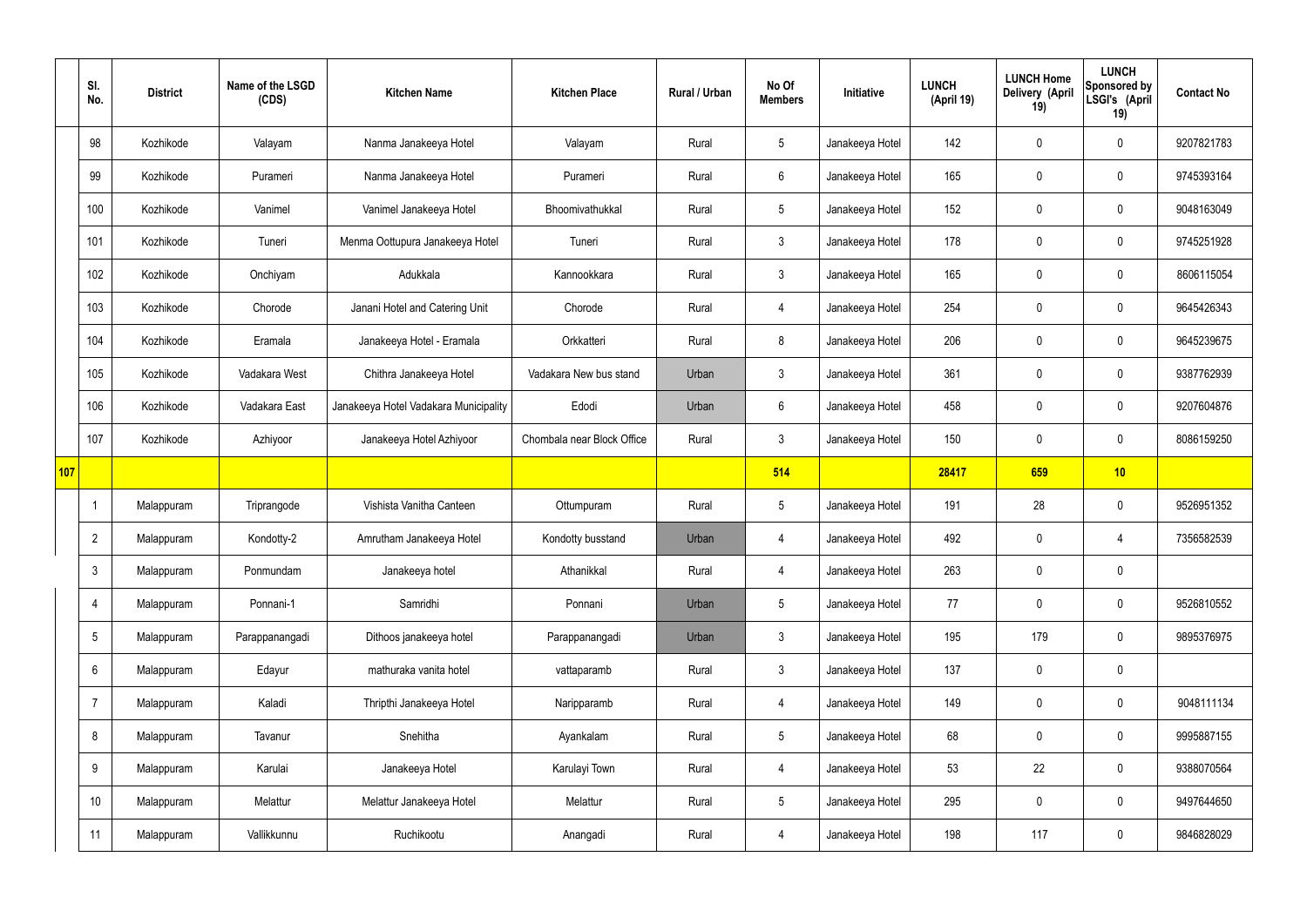| SI.<br>No. | <b>District</b> | Name of the LSGD<br>(CDS) | <b>Kitchen Name</b>         | <b>Kitchen Place</b>                     | Rural / Urban | No Of<br><b>Members</b> | Initiative      | <b>LUNCH</b><br>(April 19) | <b>LUNCH Home</b><br>Delivery (April<br>19) | <b>LUNCH</b><br>Sponsored by<br>LSGI's (April<br>19) | <b>Contact No</b> |
|------------|-----------------|---------------------------|-----------------------------|------------------------------------------|---------------|-------------------------|-----------------|----------------------------|---------------------------------------------|------------------------------------------------------|-------------------|
| 12         | Malappuram      | Parappanangadi            | Sobhika Janakeeya hotel     | Parappanangadi                           | Urban         | 5                       | Janakeeya Hotel | 489                        | 165                                         | $\boldsymbol{0}$                                     | 9048220552        |
| 13         | Malappuram      | Vazhakkad                 | Ruchi hotel vazhakkad       | Gup school vazhakkad                     | Rural         | $5\phantom{.0}$         | Janakeeya Hotel | 212                        | 264                                         | $\overline{2}$                                       | 9656316072        |
| 14         | Malappuram      | Amarambalam               | Janakeeya Hotel             | Opposite Federal Bank<br>Pookkottumpadam | Rural         | 4                       | Janakeeya Hotel | 85                         | $6\phantom{.}$                              | $\mathbf{3}$                                         | 8157060589        |
| 15         | Malappuram      | Marakkara                 | Famous Hotel                | marakkara                                | Rural         | $\mathfrak{Z}$          | Janakeeya Hotel | $\mathbf 0$                | 0                                           | $\mathbf 0$                                          | 6238909658        |
| 16         | Malappuram      | Ozhur                     | Archana Vanitha Canteen     | Pulparambu                               | Rural         | $2\overline{ }$         | Janakeeya Hotel | 105                        | 0                                           | $\mathbf 0$                                          | 9645906084        |
| 17         | Malappuram      | Keezhuparambu             | Sisiram hotel keezhuparambu | New bazar kuniyil                        | Rural         | $5\phantom{.0}$         | Janakeeya Hotel | 68                         | 52                                          | $\mathbf 0$                                          | 8086830582        |
| 18         | Malappuram      | Irimbiliyam               | nandanam vanita hotel       | kotappuram                               | Rural         | $5\phantom{.0}$         | janakeeya Hotel | $\mathbf 0$                | 0                                           | $\mathbf 0$                                          | 7306302029        |
| 19         | Malappuram      | Porur                     | Kudumbasree vanitha canteen | Cherukod                                 | Rural         | 4                       | Janakeeya Hotel | 210                        | 0                                           | $\mathbf 0$                                          | 9745425647        |
| 20         | Malappuram      | Tirunavaya                | Vibhava Cafesree            | Karathoor                                | Rural         | 4                       | Janakeeya Hotel | 130                        | 26                                          | $\mathbf 0$                                          | 9645414837        |
| 21         | Malappuram      | Moothedam                 | Moothedam janakeeya hotel   | Karappuram                               | Rural         | $\mathbf{3}$            | Janakeeya Hotel | 174                        | 0                                           | $\mathbf 0$                                          | 9447630154        |
| 22         | Malappuram      | Vazhayur                  | Three Star Janakeeya Hotel  | Karad                                    | Rural         | 4                       | Janakeeya Hotel | 312                        | 95                                          | $\mathbf 0$                                          | 9744305921        |
| 23         | Malappuram      | urngattiri                | Oottupura                   | Therattummal                             | Rural         | $5\phantom{.0}$         | Janakeeya Hotel | 128                        | 92                                          | $\boldsymbol{0}$                                     | 9562851125        |
| 24         | Malappuram      | Maranchery                | Janakeeya Hotel maranchey   | Panambad                                 | Rural         | $5\phantom{.0}$         | Janakeeya Hotel | 43                         | 84                                          | 0                                                    | 9048081621        |
| 25         | Malappuram      | Athavanad                 | Janakeeya Bhakshanasala     | Vettichira                               | Rural         | $5\,$                   | Janakeeya Hotel | $\mathbf 0$                | 0                                           | $\mathbf 0$                                          | 9495291580        |
| 26         | Malappuram      | Pothukal                  | Vanitha Canteen             | Nettikulam                               | Rural         | $6\overline{6}$         | Janakeeya Hotel | 165                        | 0                                           | $\mathbf 0$                                          | 9048501397        |
| 27         | Malappuram      | Mampad                    | Bismi Cafe                  | Mampad                                   | Rural         | $\mathbf{3}$            | Janakeeya Hotel | $\pmb{0}$                  | 0                                           | $\mathbf 0$                                          | 9961170251        |
| 28         | Malappuram      | Marakkara                 | Ruchikoottu                 | <b>AC Nirappu</b>                        | Rural         | $5\phantom{.0}$         | Janakeeya Hotel | 65                         | 0                                           | $\mathbf 0$                                          | 9745625415        |
| 29         | Malappuram      | Alipparambu               | Oottupura                   | Alipparambu                              | Rural         | $5\phantom{.0}$         | Janakeeya Hotel | 0                          | 0                                           | $\mathbf 0$                                          | 9847690941        |
| 30         | Malappuram      | Valanchery                | Janakkeeya Hotel            | Valanchery                               | Urban         | $5\,$                   | Janakeeya Hotel | 189                        | 0                                           | $\mathbf 0$                                          | 8593812408        |
| 31         | Malappuram      | Chaliyar                  | Chaliyar Janakeeya Hotel    | Akambaadam                               | Rural         | $\mathbf{3}$            | Janakeeya Hotel | 189                        | 55                                          | $\mathbf 0$                                          | 9605274841        |
| 32         | Malappuram      | Kalikavu                  | Friends Janakeeya Hotel     | Kalikavu                                 | Rural         | $\overline{4}$          | Janakeeya Hotel | 134                        | 18                                          | $\pmb{0}$                                            | 9745751684        |
| 33         | Malappuram      | Angadipuram               | Janakeeya Hotel             | Angadipuram                              | Rural         | $\overline{4}$          | Janakeeya Hotel | $\pmb{0}$                  | $\pmb{0}$                                   | $\pmb{0}$                                            | 7902314724        |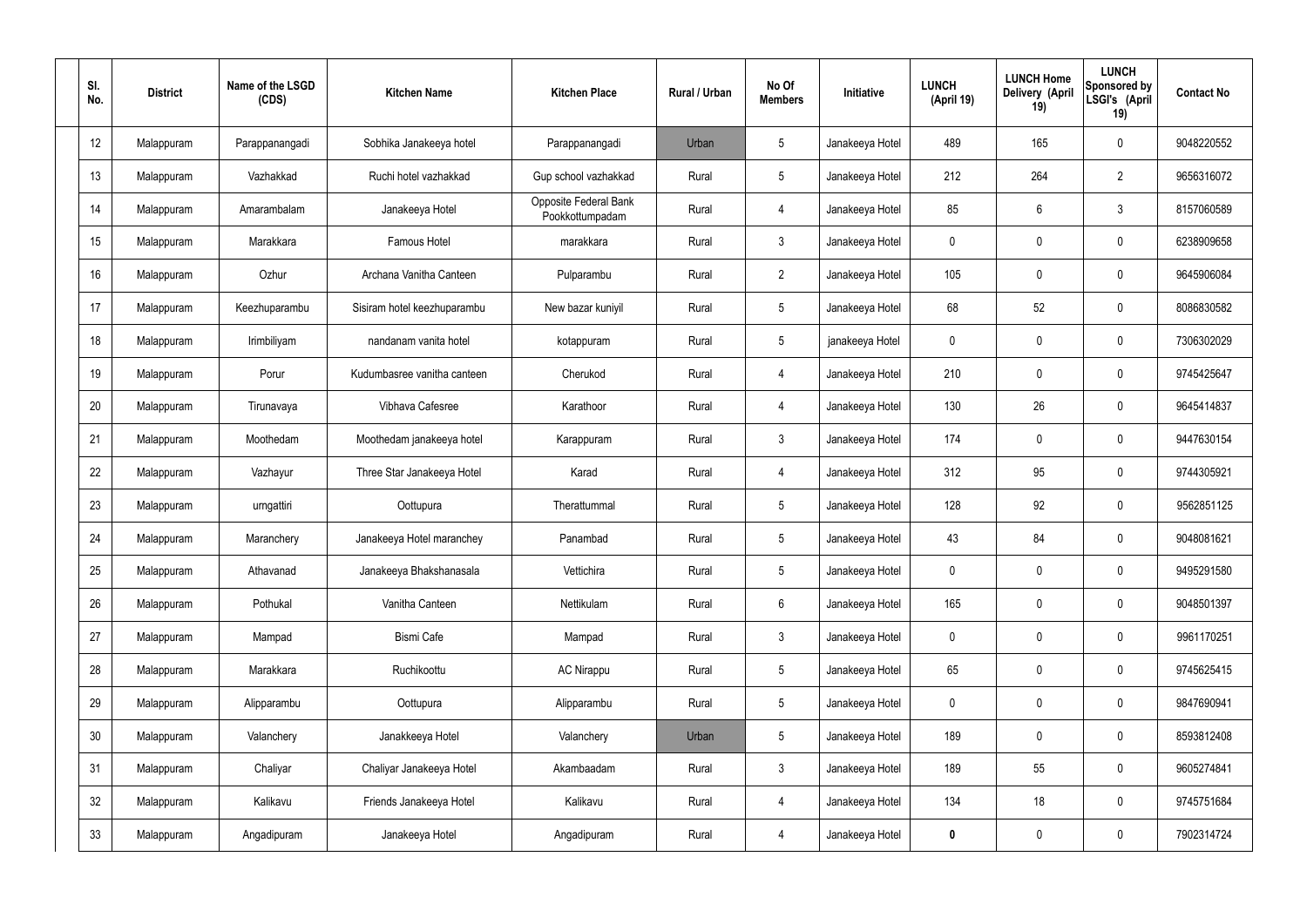| SI.<br>No. | <b>District</b> | Name of the LSGD<br>(CDS) | <b>Kitchen Name</b>                               | <b>Kitchen Place</b>   | Rural / Urban | No Of<br><b>Members</b> | Initiative      | <b>LUNCH</b><br>(April 19) | <b>LUNCH Home</b><br>Delivery (April<br>19) | <b>LUNCH</b><br>Sponsored by<br>LSGI's (April<br>19) | <b>Contact No</b> |
|------------|-----------------|---------------------------|---------------------------------------------------|------------------------|---------------|-------------------------|-----------------|----------------------------|---------------------------------------------|------------------------------------------------------|-------------------|
| 34         | Malappuram      | Puzhakkattri              | Jasmin                                            | Puzhakkattiri          | Rural         | $5\,$                   | Janakeeya Hotel | 92                         | 135                                         | $\mathbf 0$                                          | 9495497872        |
| 35         | Malappuram      | Nannamukku                | Tanima                                            | Nannamukku             | Rural         | $5\phantom{.0}$         | Janakeeya Hotel | 145                        | 65                                          | $\mathbf 0$                                          | 8943417885        |
| 36         | Malappuram      | Moorkkanad                | Oruma Janakeeya Hotel                             | Moorkkanad             | Rural         | $5\phantom{.0}$         | Janakeeya Hotel | 132                        | 73                                          |                                                      | 9605728248        |
| 37         | Malappuram      | Edavanna                  | Souhrtham Janakeeya Hotel                         | Edavanna               | Rural         | $5\phantom{.0}$         | Janakeeya Hotel | 301                        | 94                                          | $5\phantom{.0}$                                      | 9746986110        |
| 38         | Malappuram      | Tirur                     | Ruchi Janakeeya Hotel                             | Tirur                  | Urban         | 4                       | Janakeeya Hotel | 425                        | 60                                          | $\mathbf 0$                                          | 9895409528        |
| 39         | Malappuram      | Tirur                     | Amrutham Janakeeya Hotel                          | Tirur                  | Urban         | 4                       | Janakeeya Hotel | 288                        | $\mathbf 0$                                 | $\mathbf 0$                                          | 9745074259        |
| 40         | Malappuram      | Edappal                   | Daya Cafesree                                     | Edappal                | Rural         | $5\phantom{.0}$         | Janakeeya Hotel | 103                        | $\mathbf 0$                                 | $\mathbf 0$                                          | 9895439056        |
| 41         | Malappuram      | Koottilangadi             | Janakeeya Hotel                                   | Koottilangadi          | Rural         | $\overline{4}$          | Janakeeya Hotel | 55                         | 45                                          | $\overline{2}$                                       | 9539471939        |
| 42         | Malappuram      | Vattamkulam               | Vibhava Janakeeya Hotel                           | Edappal                | Rural         | $\overline{4}$          | Janakeeya Hotel | 197                        | $\mathbf 0$                                 | $\mathbf 0$                                          | 9744844512        |
| 43         | Malappuram      | Nilambur                  | Annapporna Janakeeya Hotel                        | Nilambur               | Urban         | 8                       | Janakeeya Hotel | 356                        | 93                                          | $\mathbf 0$                                          | 8547795364        |
| 44         | Malappuram      | Puzhakkattri              | PT Group                                          | Ramapuram              | Rural         | 4                       | Janakeeya Hotel | $\mathbf 0$                | 0                                           | $\mathbf 0$                                          | 9745108676        |
| 45         | Malappuram      | Vazhikkadavu              | Vanitha Janakeeya Hotel                           | Manimooli              | Rural         | 4                       | Janakeeya Hotel | 125                        | 58                                          | $\mathbf 0$                                          | 8943046755        |
| 46         | Malappuram      | Chungathara               | Chungathara Annapoorna Vanitha<br>Janakeeya Hotel | Chalikkulam            | Rural         | $\mathbf{3}$            | Janakeeya Hotel | 42                         | $\mathbf 0$                                 | 0                                                    | 9745674102        |
| 47         | Malappuram      | Vallikunnu                | Punathil Janakeeya Hotel                          | Vallikunnu             | Rural         | $\overline{4}$          | Janakeeya Hotel | 116                        | 282                                         | $\mathbf 0$                                          | 9946051042        |
| 48         | Malappuram      | Tirurangadi               | Nirmalyam Janakeeya Hotel                         | Chanthappadi           | Urban         | $5\phantom{.0}$         | Janakeeya Hotel | 192                        | 179                                         | $\mathbf 0$                                          | 9895168511        |
| 49         | Malappuram      | Purathur                  | Purathur Janakeeya Hotel                          | Kavilakkad             | Rural         | $\mathbf{3}$            | Janakeeya Hotel | 113                        | 78                                          | $\mathbf 0$                                          | 9645170119        |
| 50         | Malappuram      | Kuruva                    | Swad                                              | Ambalaparamb           | Rural         | $\overline{4}$          | Janakeeya Hotel | 76                         | 84                                          | $\mathbf 0$                                          | 9495993543        |
| 51         | Malappuram      | Perumanna Klari           | Perumanna Klari Janakeeya Hotel                   | Near Panjayathu office | Rural         | $\mathfrak{Z}$          | Janakeeya Hotel | 105                        | 0                                           | $\mathbf 0$                                          | 7306197556        |
| 52         | Malappuram      | Kuttippuram               | Janakeeya Hotel Kuttippurram                      | Kuttipuram             | Rural         | $5\phantom{.0}$         | Janakeeya Hotel | 288                        | 0                                           | $\pmb{0}$                                            | 8921459017        |
| 53         | Malappuram      | Niramaruthur              | Annapporna Janakeeya Hotel                        | Mangad                 | Rural         | $\mathfrak{Z}$          | Janakeeya Hotel | 117                        | 0                                           | $\mathbf 0$                                          | 9746334349        |
| 54         | Malappuram      | Veliyancode               | Cafe Kudumbashree                                 | Eramangalam            | Rural         | $\mathbf{3}$            | Janakeeya Hotel | 51                         | 62                                          | $\mathbf 0$                                          | 9567575145        |
| 55         | Malappuram      | Pulilkal                  | Ruchi Koottu Janakeeya Hotel                      | Pulikkal               | Rural         | $\overline{4}$          | Janakeeya Hotel | 108                        | 22                                          | $\pmb{0}$                                            | 9947039208        |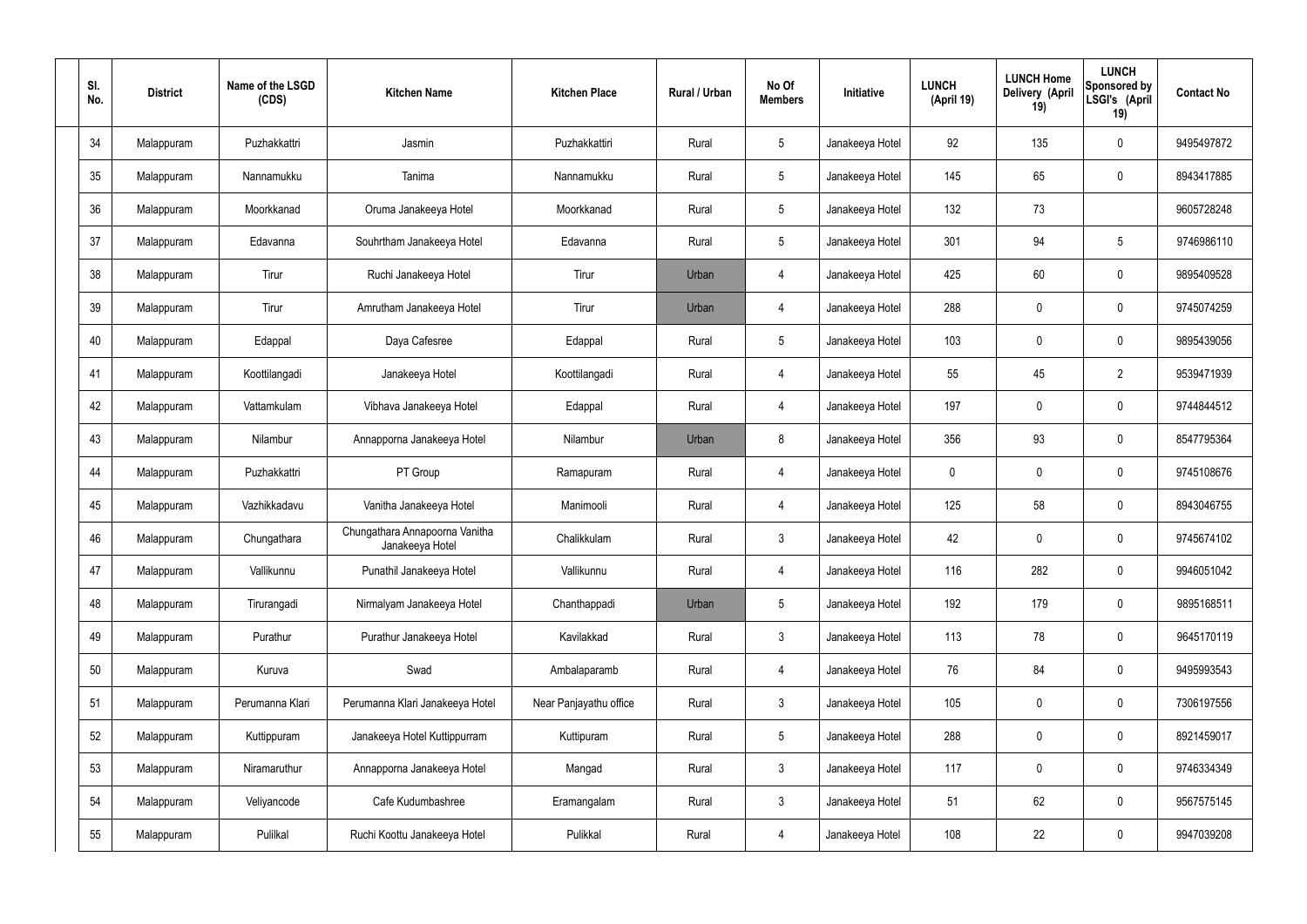| SI.<br>No. | <b>District</b> | Name of the LSGD<br>(CDS) | <b>Kitchen Name</b>          | <b>Kitchen Place</b> | Rural / Urban | No Of<br><b>Members</b> | Initiative      | <b>LUNCH</b><br>(April 19) | <b>LUNCH Home</b><br>Delivery (April<br>19) | <b>LUNCH</b><br>Sponsored by<br>LSGI's (April<br>19) | <b>Contact No</b> |
|------------|-----------------|---------------------------|------------------------------|----------------------|---------------|-------------------------|-----------------|----------------------------|---------------------------------------------|------------------------------------------------------|-------------------|
| 56         | Malappuram      | Karuvarakund              | Janakeeya Hotel              | Karuvarakund         | Rural         | 4                       | Janakeeya Hotel | 132                        | 10                                          | $\mathbf 0$                                          | 9562233316        |
| 57         | Malappuram      | Thuvvur                   | Janakeeya Hotel              | Thuvvur              | Rural         | $5\phantom{.0}$         | Janakeeya Hotel | $\mathbf 0$                | $\mathbf 0$                                 | $\mathbf 0$                                          | 8075365565        |
| 58         | Malappuram      | Kottakkal                 | Kottakkal Kitchen            | Kottakkal            | Urban         | $\mathbf{3}$            | Janakeeya Hotel | 230                        | 0                                           | $\mathbf 0$                                          | 9946216609        |
| 59         | Malappuram      | Kuzhimanna                | Mythri Janakkeeya Hotel      | Cheruparamb          | Rural         | $\overline{4}$          | Janakeeya Hotel | 65                         | $\mathbf 0$                                 | $\mathbf 0$                                          | 9961738543        |
| 60         | Malappuram      | Talakkad                  | Talakkad Janakeeya Hotel     | <b>BP</b> Angadi     | Rural         | $\overline{4}$          | Janakeeya Hotel | 180                        | 35                                          | $\mathbf 0$                                          | 9447824517        |
| 61         | Malappuram      | Areecode                  | Haritha sree Janakeeya Hotel | Pookottuchola        | Rural         | $\overline{4}$          | Janakeeya Hotel | 51                         | 131                                         | $\mathbf 0$                                          | 7025072558        |
| 62         | Malappuram      | Cherukkavu                | Kitchen Hut Janakeeya Hotel  | Chevayoor            | Rural         | $\overline{4}$          | Janakeeya Hoel  | 170                        | 95                                          | $\overline{2}$                                       | 9895195887        |
| 63         | Malappuram      | Thiruvali                 | Janakeeya hotel              | Thiruvali            | Rural         | $5\overline{)}$         | Janakeeya Hotel | 218                        | $\mathbf 0$                                 | $\mathbf 0$                                          | 9746385945        |
| 64         | Malappuram      | Alamcode                  | Janakeeya hotel              | Alamcode             | Rural         | $5\phantom{.0}$         | Janakeeya Hotel | 121                        | 79                                          | $\mathbf 0$                                          | 8129368109        |
| 65         | Malappuram      | Manjeri 1                 | Cafe Janakeeya hotel         | Manjeri              | Urban         | 6                       | Janakeeya Hotel | 172                        | 112                                         | $3\phantom{.0}$                                      | 7336671011        |
| 66         | Malappuram      | kalpakanchery             | Janakeeya HOTEL              | Kalpakanchery        | Rural         | $\overline{4}$          | Janakeeya Hotel | 145                        | 0                                           | $\mathbf 0$                                          | 9048929947        |
| 67         | Malappuram      | Kodur                     | Janakeeya hotel              | vadakkemanna         | Rural         | $\mathbf{3}$            | Janakeeya hotel | $\mathbf 0$                | $\mathbf 0$                                 | $\mathbf 0$                                          | 9605430938        |
| 68         | Malappuram      | Anakayam                  | janakeeya hotel              | Anakayam             | Rural         | $5\phantom{.0}$         | Janakeeya hotel | 188                        | 0                                           | $\boldsymbol{0}$                                     | 7025840671        |
| 69         | Malappuram      | Malappuram                | Janakeeya Hotel              | Malappuram           | Urban         | $\mathbf{3}$            | Janakeeya Hotel | 205                        | $\mathbf 0$                                 | $\mathbf 0$                                          | 8281125864        |
| 70         | Malappuram      | Tanur                     | Azhimukham Janakeeya hotel   | tanur                | Urba          | $3\phantom{a}$          | Janakeeya Hotel | 221                        | $\mathbf 0$                                 | $\mathbf 0$                                          | 7594914843        |
| 71         | Malappuram      | Elamkulam                 | Janapriya                    | Kunnakav             | Rural         | $\overline{\mathbf{4}}$ | Janakeeya Hotel | 198                        | 0                                           | $\mathbf 0$                                          | 9496725446        |
| 72         | Malappuram      | Wandoor                   | Janakeeya Hotel              | wandoor              | Rural         | 4                       | Janakeeya Hotel | 217                        | 0                                           | $\mathbf 0$                                          | 8086064498        |
| 73         | Malappuram      | Perinthalmanna            | samrthi janakeeya hotei      | Perinthalmanna       | Urban         | $5\phantom{.0}$         | Janakeeya hotel | 123                        | 0                                           | $\mathbf 0$                                          | 7994259773        |
| 74         | Malappuram      | Munniyur                  | Oottupura                    | Munniyur             | Rural         | $5\phantom{.0}$         | Janakeeya Hotel | 210                        | 170                                         | $\mathbf 0$                                          | 7025766318        |
| 75         | Malappuram      | AR Nagar                  | Aiswarya                     | AR Nagar             | Rural         | $3\phantom{a}$          | Janakeeya Hotel | 192                        | 0                                           | $\mathbf 0$                                          | 9745518722        |
| 76         | Malappuram      | Thenjippalam              | Nanma                        | Thenjippalam         | Rural         | 4                       | Janakeeya Hotel | 294                        | 82                                          | $\mathbf 0$                                          | 9645220615        |
| 77         | Malappuram      | Peruvallur                | Anugraha                     | Super bazar          | Rural         | $5\phantom{.0}$         | Jankeeya Hotel  | 60                         | 101                                         | $\overline{2}$                                       | 9747037665        |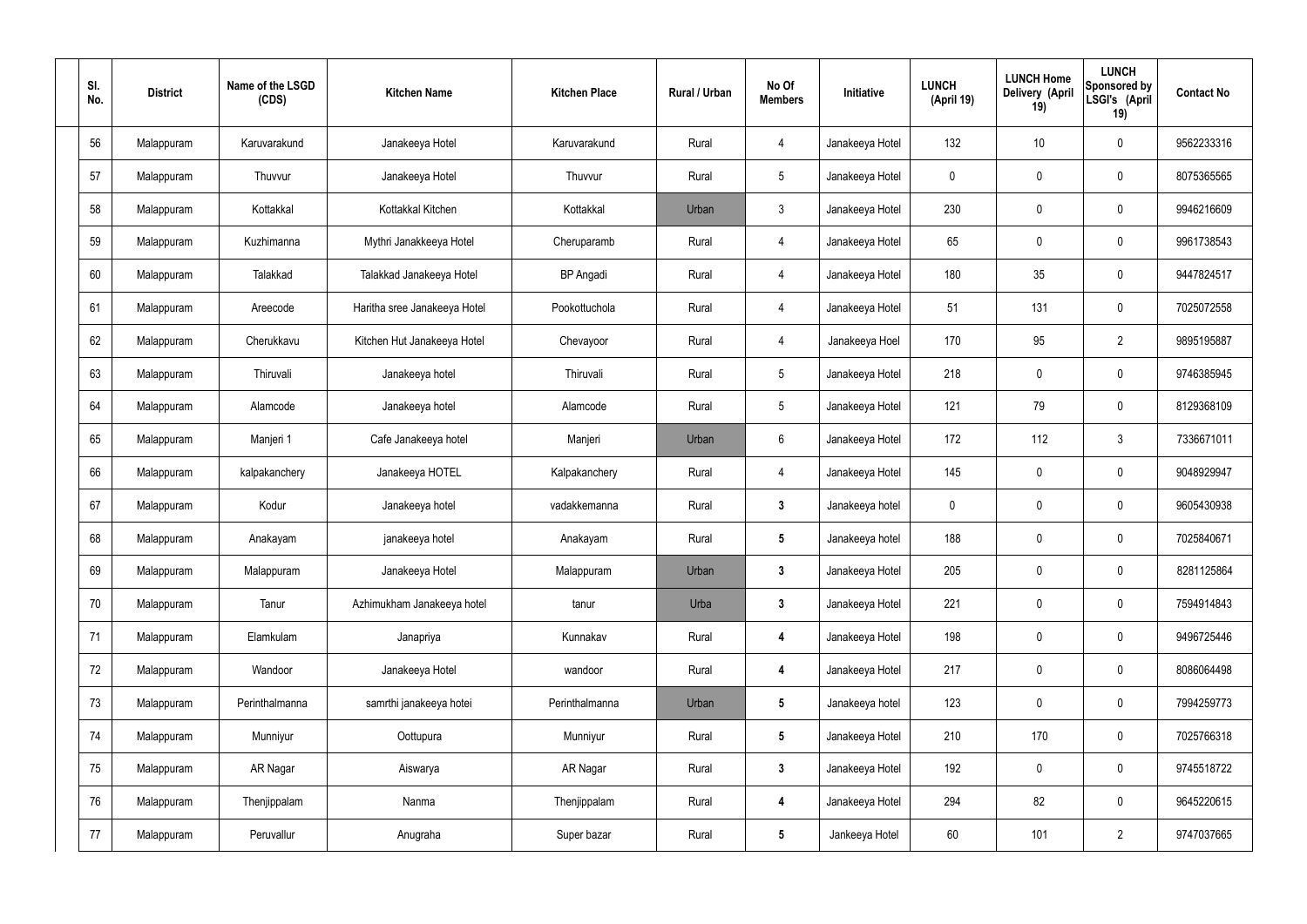| SI.<br>No. | <b>District</b> | Name of the LSGD<br>(CDS) | <b>Kitchen Name</b>        | <b>Kitchen Place</b> | Rural / Urban | No Of<br><b>Members</b> | Initiative      | <b>LUNCH</b><br>(April 19) | <b>LUNCH Home</b><br>Delivery (April<br>19) | <b>LUNCH</b><br>Sponsored by<br>LSGI's (April<br>19) | <b>Contact No</b> |
|------------|-----------------|---------------------------|----------------------------|----------------------|---------------|-------------------------|-----------------|----------------------------|---------------------------------------------|------------------------------------------------------|-------------------|
| 78         | Malappuram      | Muthuvallur               | Nanma janakeeya hotel      | Muthuparambu         | Rural         | $\mathbf{3}$            | Janakeeya hotel | 363                        | $\mathbf 0$                                 | $\pmb{0}$                                            | 9744406501        |
| 79         | Malappuram      | mankada                   | janakeeya hatel            | Aryiranazhipadi      | Rural         | $\mathbf{3}$            | janakeeya hotel | 0                          | $\mathbf 0$                                 | $\pmb{0}$                                            | 9539855520        |
| 80         | Malappuram      | Vengara                   | Ponnoos hotel              | Vengara              | Rural         | $\mathbf{3}$            | Janakeeya hotel | 335                        | $\mathbf 0$                                 | $\pmb{0}$                                            | 9947424618        |
| 81         | Malappuram      | Pulpatta                  | Santhwanam Janakeeya hotel | Padikkal parambil    | Rural         | $5\phantom{.0}$         | Janakeeya hotel | 109                        | 247                                         | $\mathbf 0$                                          | 9526367569        |
| 82         | Malappuram      | Keezhattur                | Keezhattur Janakeeya hotel | Keezhattur           | Rural         | $\overline{\mathbf{4}}$ | Janakeeya hotel | 0                          | $\mathbf 0$                                 | $\pmb{0}$                                            | 9539209640        |
| 83         | Malappuram      | Cheriyamundam             | Nanma janakeeya hotel      | Manchingapara        | Rural         | $\overline{4}$          | Janakeeya hotel | 45                         | $\mathbf 0$                                 | $\mathbf 0$                                          | 9496048689        |
| 84         | Malappuram      | Chelambre                 | Soorya Janakeeya hotel     | Pulluparamb          | Rural         | $\mathbf{3}$            | Janakeeya hotel | 71                         | 97                                          | $\pmb{0}$                                            | 7994179285        |
| 85         | Malappuram      | Ponmala                   | Janakeeya hotel            | Chappangadi          | Rural         | $\overline{\mathbf{4}}$ | Janakeeya hotel | 225                        | $\pmb{0}$                                   | $\mathbf 0$                                          | 9605811748        |
| 86         | Malappuram      | Thennala                  | <b>Bismi Hotel</b>         | Pookkiparamb         | Rural         | 4!                      | Jankeeya Hotel  | 135                        | $\mathbf 0$                                 | $\pmb{0}$                                            | 9995757092        |
| 87         | Malappuram      | Tanalur                   | Janakeeya Hotel            | Tanalur              | Rural         | $\mathbf{3}$            | Jankeeya Hotel  | 0                          | $\pmb{0}$                                   | $\pmb{0}$                                            |                   |
| 88         | Malappuram      | Parappur                  | Janakeeya Hotel            | Azad nagar           | Rural         | $5\phantom{.0}$         | Janakeeya Hotel | 221                        | $\pmb{0}$                                   | $\pmb{0}$                                            | 9961091317        |
| 89         | Malappuram      | Oorakam                   | Ammoos                     | Panchayath padi      | Rural         | $\mathbf{3}$            | Janakeeya Hotel | 285                        | $\mathbf 0$                                 | 0                                                    | 9526449294        |
| 90         | Malappuram      | Nannambra                 | Veeturuchi                 | Kundoor Athani       | Rural         | $\overline{4}$          | Janakeeya Hotel | 21                         | 171                                         | 5                                                    | 9400618659        |
| 91         | Malappuram      | Pandikkad                 | Janakeeya Hotel            | Pandikkad            | Rural         | $\overline{\mathbf{4}}$ | Janakeeya Hotel | 295                        | $\mathbf 0$                                 | $\pmb{0}$                                            | 9995504081        |
| 92         | Malappuram      | Chokkad                   | Natturuchi                 | Chokkad              | Rural         | $5\phantom{.0}$         | Janakeeya Hotel | $\mathbf 0$                | $\mathbf 0$                                 | $\mathbf 0$                                          |                   |
| 93         | Malappuram      | Cheekode                  | Cheekode Janakeeya Hotel   | Cheekode             | Rural         | $\overline{\mathbf{4}}$ | Janakeeya Hotel | $10$                       | 35                                          | $\pmb{0}$                                            |                   |
| 94         | Malappuram      | Makkarapparamb            | Subiksha                   | Makkarapparamb       | Rural         | $\mathbf{3}$            | Janakeeya Hotel | 67                         | 15                                          | $\pmb{0}$                                            | 8089003770        |
| 95         | Malappuram      | Ponnani-1                 | Devi Janakeeya Hotel       | Ponnani              | Urban         | $5\phantom{.0}$         | Janakeeya Hotel | 334                        | $\mathbf 0$                                 | $\mathbf 0$                                          | 9961919097        |
| 96         | malappuram      | Mangalam                  | Soubagya                   | mangalam             | Rural         | $5\phantom{.0}$         | janakeeya hotel | 130                        | 52                                          | $\pmb{0}$                                            | 7510235855        |
| 97         | Malappuram      | Trikkalangode             | janakeeya hotel            | karakkunnu           | Rural         | $6\phantom{.}6$         | Janakeeya Hotel | 236                        | $\mathbf 0$                                 | $\mathbf 0$                                          | 7994885461        |
| 98         | Malppuram       | Morayur                   | Janakeeya hotel            | Valanchery           | Rural         | $\mathbf{3}$            | Janakeeya hotel | 102                        | $\mathbf 0$                                 | $\mathbf 0$                                          |                   |
| 99         | Malappuram      | Perumbadapp               | Janakeeya hotel            | Perumbadapp          | Rural         | $\overline{\mathbf{4}}$ | Janakeeya hotel | 68                         | 30 <sub>o</sub>                             | $\pmb{0}$                                            |                   |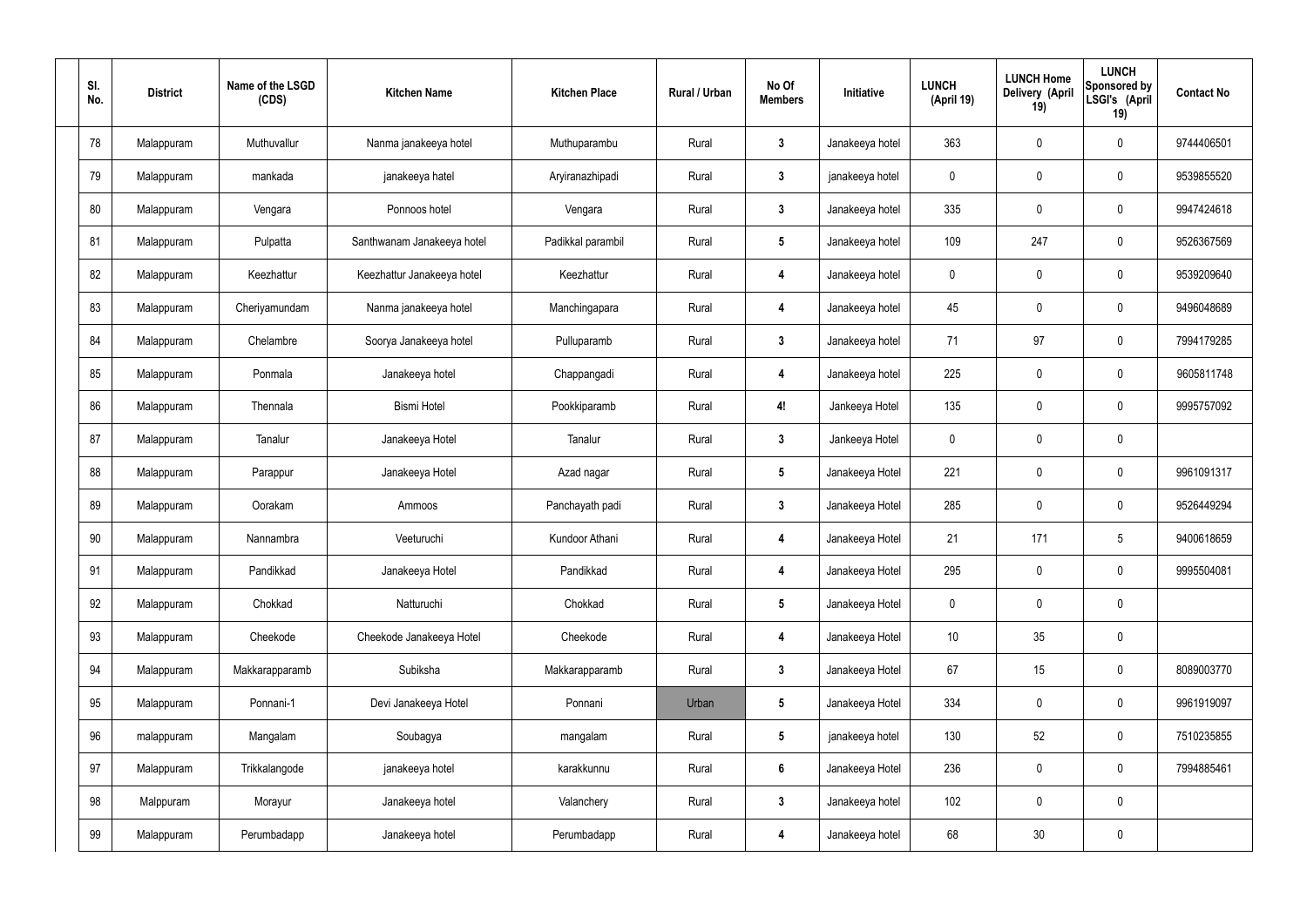| SI.<br>No. | <b>District</b> | Name of the LSGD<br>(CDS) | <b>Kitchen Name</b>        | <b>Kitchen Place</b> | Rural / Urban | No Of<br><b>Members</b> | Initiative      | <b>LUNCH</b><br>(April 19) | <b>LUNCH Home</b><br><b>Delivery (April</b><br>19) | <b>LUNCH</b><br><b>Sponsored by</b><br>LSGI's (April<br>19) | <b>Contact No</b> |
|------------|-----------------|---------------------------|----------------------------|----------------------|---------------|-------------------------|-----------------|----------------------------|----------------------------------------------------|-------------------------------------------------------------|-------------------|
| 100        | Malappuram      | Vettom                    | Samruthi Janakeeya Hotel   | Puthanpeedika        | Rural         | $\sqrt{5}$              | Janakeeya hotel | 109                        | 240                                                | 0                                                           | 9562419017        |
| 101        | Malappuram      | Kondotty                  | Janakeeya hotel            | vazhakad             | <b>RURAL</b>  | $\overline{4}$          | janakeeya hotel | 264                        | 237                                                | 0                                                           |                   |
| 102        | Malappuram      | Pulamanthol               | Janakeeya hotel            | pulamanthole         | <b>RURAL</b>  | $\overline{4}$          | Janakeeya hotel | 217                        | $\mathbf 0$                                        | 0                                                           |                   |
| 103        | Malappuram      | Valavannur                | Jankeeya hotel             | Valavannur           | <b>RURAL</b>  | $\sqrt{5}$              | Janakeeya hotel | 158                        | $\mathbf 0$                                        | 0                                                           |                   |
| 104        | Malappuram      | kottakkal                 | Subhiksha Janakeeya hotel  | kotakkal             | <b>URBAN</b>  | 4                       | Janakeeya hotel | 279                        | $\mathbf 0$                                        | 0                                                           | 9495913491        |
| 105        | Malappuram      | Vettom                    | Thripthi Janakeeya Hotel   | Vadikkal             | <b>RURAL</b>  | $\overline{4}$          | Janakeeya hotel | 315                        | 53                                                 | 0                                                           | 8943612862        |
| 106        | Malappuram      | Nilambur                  | Ajva Janakeeya hotel       | Minarvapadi          | <b>URBAN</b>  | 5                       | Janakeeya hotel | 0                          | $\mathbf 0$                                        | 0                                                           | 8086868912        |
| 107        | Malappuram      | Nilambur                  | Unity Janakeeya hotel      | nilambur             | <b>URBAN</b>  | 4                       | Janakeeya hotel | 537                        | $\mathbf 0$                                        | 0                                                           | 7034758053        |
| 108        | Malappuram      | Vallikkunn                | Rasakkut                   | Vallikunnu           | Rural         | $\overline{4}$          | janakeeyahotel  | 0                          | $\mathbf 0$                                        | 0                                                           | 7034945074        |
| 109        | Malappuram      | kuruva                    | Ruchi                      | Kurava               | Rural         | $\sqrt{5}$              | Janakeeyahotel  | 144                        | 35                                                 | 0                                                           | 9745414800        |
| 110        | Malappuram      | Kannamangalam             | Ruchikoott                 | Cheroor              | Rural         | $\mathbf{3}$            | Janakeeya Hotel | 205                        | $\mathbf 0$                                        | 0                                                           | 9747812113        |
| 111        | Malappuram      | Othukkungal               | janakeeya hotel            | Othukkungal          | Rural         | $\sqrt{5}$              | Janakeeya Hotel | 238                        | $\boldsymbol{0}$                                   | 0                                                           | 9656716066        |
| 112        | Malappuram      | Pookkottur                | janakeeya hotel            | valluvambram         | Rural         | $\overline{4}$          | Janakeeya Hotel | $\mathbf 0$                | $\mathbf 0$                                        | 0                                                           | 9447334084        |
| 113        | Malappuram      | Edakkara                  | Edakkara janakeeya hotel   | Edakkara             | Rural         | $\overline{4}$          | janakeeya hotel | 150                        | $\pmb{0}$                                          | 0                                                           | 9495232698        |
| 114        | Malappuram      | porur                     | Thanima Janakeeya Hotel    | Porur                | Rural         | $\mathbf{3}$            | janakeeya hotel | 50                         | $\pmb{0}$                                          | $\mathbf 0$                                                 | 9539928567        |
| 115        | Malappuram      | Pulikkal                  | al madeena Janakeeya Hotel | pulikkal             | Rural         | $\boldsymbol{4}$        | Janakeeya Hotel | 67                         | 40                                                 | 0                                                           |                   |
| 116        | malappuram      | Tanur                     | amma janakeeyahottel       | Tanur                | Urban         | $5\phantom{.0}$         | janakeeyahottel | 240                        | $\overline{0}$                                     | 0                                                           |                   |
| 117        | malappuram      | Pallikkal                 | padheyam janakeeyahottel   | Pallikkal            | Rural         | $5\phantom{.0}$         | janakeeyahotel  | 80                         | 75                                                 | 0                                                           |                   |
| 118        | Malappuram      | Chelembra                 | janakeeyahotel2            | Chelembra            | Rural         | $\boldsymbol{4}$        | janakeeyahotel  | 113                        | 154                                                | 0                                                           |                   |
| 119        | Malappuram      | Purathur                  | Safa Janakeeya Hotel       | Paravanna            | Rural         | $\boldsymbol{4}$        | Janakeeya Hotel | $\mathbf 0$                | $\pmb{0}$                                          | 0                                                           | 9544792994        |
| 120        | malappuram      | vazhayur                  | puthuma janakeeyahotel     | Vazhayur             | Rural         | $\boldsymbol{4}$        | janakeeyahotel  | 170                        | 26                                                 | 0                                                           |                   |
| 121        | malappuram      | Mangalam                  | Swathistam                 | Vadikkal             | Rural         | $\boldsymbol{4}$        | janakeeyahotel  | 0                          | $\pmb{0}$                                          | 0                                                           | 9061799096        |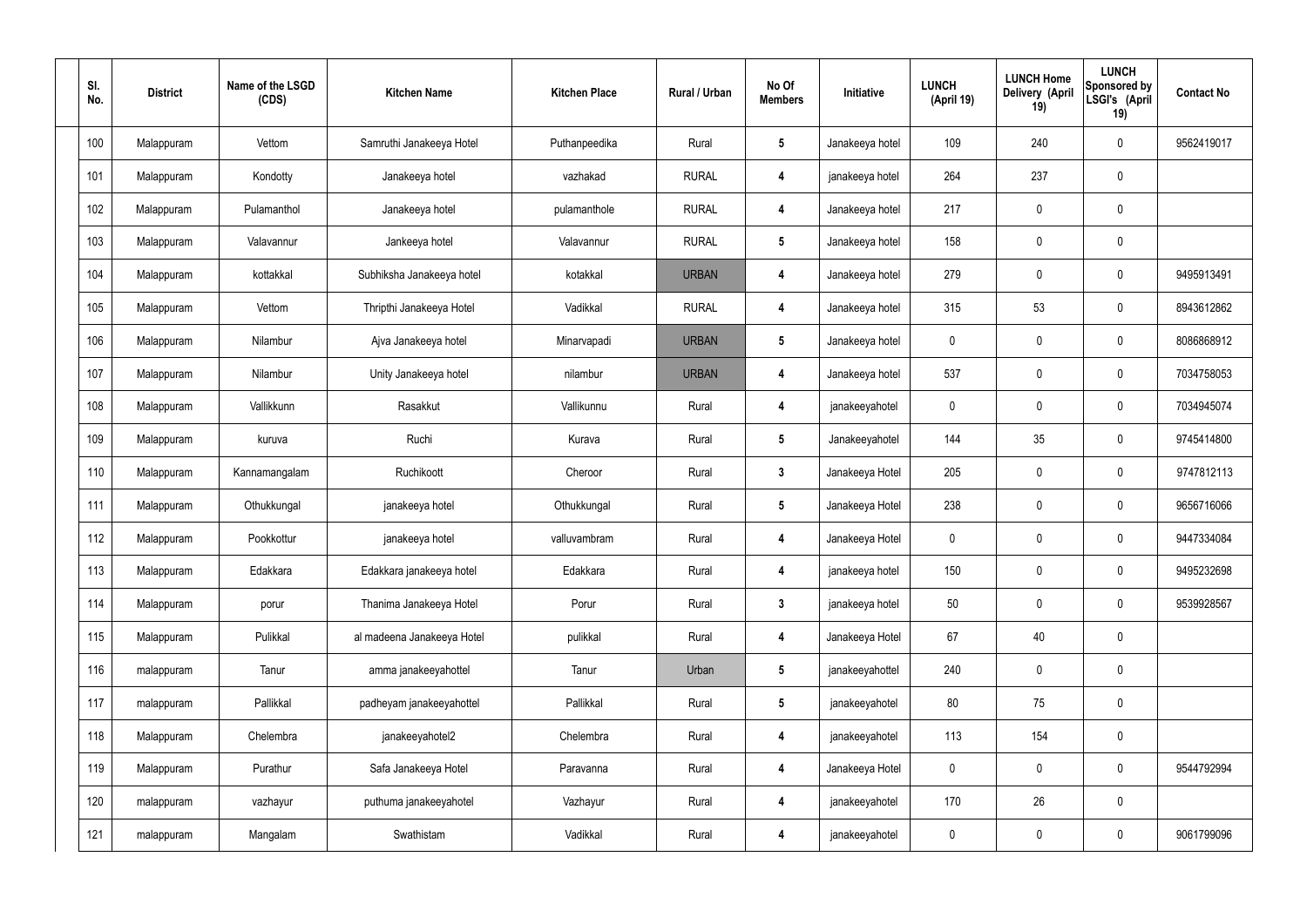|     | SI.<br>No.     | <b>District</b> | Name of the LSGD<br>(CDS) | <b>Kitchen Name</b>          | <b>Kitchen Place</b>                      | Rural / Urban | No Of<br><b>Members</b> | Initiative      | <b>LUNCH</b><br>(April 19) | <b>LUNCH Home</b><br>Delivery (April<br>19) | <b>LUNCH</b><br>Sponsored by<br>LSGI's (April<br>19) | <b>Contact No</b> |
|-----|----------------|-----------------|---------------------------|------------------------------|-------------------------------------------|---------------|-------------------------|-----------------|----------------------------|---------------------------------------------|------------------------------------------------------|-------------------|
|     | 122            | malappuram      | kuttippuram               | nilayoram janakeeya hotel    | Kuttipuram                                | Rural         | $\overline{\mathbf{4}}$ | janakeeyahotel  | 196                        | $\mathbf 0$                                 | $\mathbf 0$                                          |                   |
|     | 123            | malapluram      | thazhekode                | Thazhekode Janakeeya Hotel   | Thazhekode                                | Rural         | $\overline{\mathbf{4}}$ | Janakeeya Hotel | $\mathbf 0$                | $\mathbf 0$                                 | $\mathbf 0$                                          |                   |
|     | 124            | malappuram      | munniyur                  | my kitchen                   | Alinchuvad                                | Rural         | $5\phantom{.0}$         | janakeeya hotel | 29                         | 44                                          | $\mathbf 0$                                          | 8589809765        |
|     | 125            | Malappuram      | Mangalam                  | Ruchikkoottu                 | Mangalam                                  | Rural         | $\boldsymbol{4}$        | Janakeeya hotel | 122                        | 39                                          | $\mathbf 0$                                          | 6235095207        |
|     | 126            | Malappuram      | Ponnani                   | Thripthi                     | Ponnani                                   | Urban         | $5\phantom{.0}$         | Janakeeya Hotel | 156                        | $\mathbf 0$                                 | $\mathbf 0$                                          | 7994839506        |
|     | 127            | Malappuram      | Tanur                     | Krishna                      | Tanur                                     | Urban         | $5\phantom{.0}$         | janakeeya hotel | $\mathbf 0$                | $\mathbf 0$                                 | $\mathbf 0$                                          |                   |
|     | 128            | Malappuram      | Thazhekode                | ashraya                      | Maatrakkal                                | <b>RURAL</b>  | $6\phantom{.}6$         | janakeeya hotel | 216                        | 0                                           | $\mathbf 0$                                          | 9656135078        |
| 128 |                |                 |                           |                              |                                           |               | 535                     |                 | 18742                      | 4938                                        | 28                                                   |                   |
|     |                | Palakkad        | Elapully                  | Nakshathra Vanitha canteen   | Canteen                                   | Rural         | 4                       | Janakeeya Hotel | 191                        | 0                                           | $\mathbf 0$                                          | 18742             |
|     | $\overline{2}$ | Palakkad        | Nalleppilly               | Vanitha Canteen              | Canteen                                   | Rural         | 4                       | Janakeeya Hotel | 168                        | $\mathbf 0$                                 | $\mathbf 0$                                          | 9656232569        |
|     | 3              | Palakkad        | Chittur                   | Thanal vanitha Canteen       | Thathamangalam, Mettuvalavu               | Urban         | $\mathbf{3}$            | Janakeeya Hotel | 251                        | 0                                           | $\mathbf 0$                                          | 9447105400        |
|     | 4              | Palakkad        | chittur                   | urapp janakeeya hotel        | Anicode junction                          | urban         | $5\overline{)}$         | Janakeeya hotel | 170                        | $\mathbf 0$                                 | $\mathbf 0$                                          | 9349930549        |
|     | 5              | Palakkad        | polpully                  | subiksha janakeeya hotel     | kallootiyal                               | Rural         | $5\overline{)}$         | Janakeeya hotel | 155                        | $\mathbf 0$                                 | $\mathbf 0$                                          | 9495197498        |
|     | 6              | Palakkad        | Eruthenpathy              | Nila janakeeya hotel         | Mooniilmada muniyappan<br>kshethram near  | Rural         | $5\overline{)}$         | Janakeeya hotel | 125                        | $\pmb{0}$                                   | $\mathbf 0$                                          | 9037290925        |
|     | 7              | Palakkad        | Perumatty                 | Nanam Janakeeya hotel        | kannimari                                 | Rural         | $3\phantom{a}$          | Janakeeya hotel | 94                         | $\pmb{0}$                                   | $\mathbf 0$                                          | 9605529657        |
|     | 8              | Palakkad        | Vadakarapathy             | soubhagya janakeeya hotel    | vadakarapathy panchayath                  | Rural         | $5\phantom{.0}$         | Janakeeya hotel | 146                        | 0                                           | $\mathbf 0$                                          | 9633578756        |
|     | 9              | Palakkad        | Kozhinjampara             | Sreesakthi Janakeeya hotel   | Kozhinjampara<br>gramapanchayth, near bus | Rural         | $5\phantom{.0}$         | Janakeeya hotel | 125                        | $\pmb{0}$                                   | $\mathbf 0$                                          | 9847121105        |
|     | 10             | Palakkad        | Vadakkenchery             | Oottupura Vanitha Canteen    | Panchayath building,<br>Vadakkenchery     | Rural         | $\overline{4}$          | Janakeeya Hotel | 235                        | 0                                           | $\bf{0}$                                             | 9656360141        |
|     | 11             | Palakkad        | PKD North                 | Cafesree                     | opp. ksrtc bus stand,<br>Manjakulam road  | Urban         | $5\overline{)}$         | Janakeeya Hotel | $\mathbf 0$                | $\pmb{0}$                                   | $\mathbf 0$                                          | 9037332005        |
|     | 12             | Palakkad        | Ongallur                  | Amma canteen                 | Ongallur vipanana kendram                 | Rural         | $\overline{4}$          | Janakeeya Hotel | 93                         | $\mathbf 0$                                 | $\mathbf 0$                                          | 7560924507        |
|     | 13             | Palakkad        | Muthuthala                | Sreelakshmi vanitha canteen  | Muthuthala panchayath                     | Rural         | $\overline{4}$          | Janakeeya Hotel | 98                         | 0                                           | $\mathbf 0$                                          | 7558865485        |
|     | 14             | Palakkad        | Koppam                    | Natturuchi kudumbashree cafe | Near koppam village                       | Rural         | $5\phantom{.0}$         | Janakeeya Hotel | 56                         | 0                                           | $\boldsymbol{0}$                                     | 8075779172        |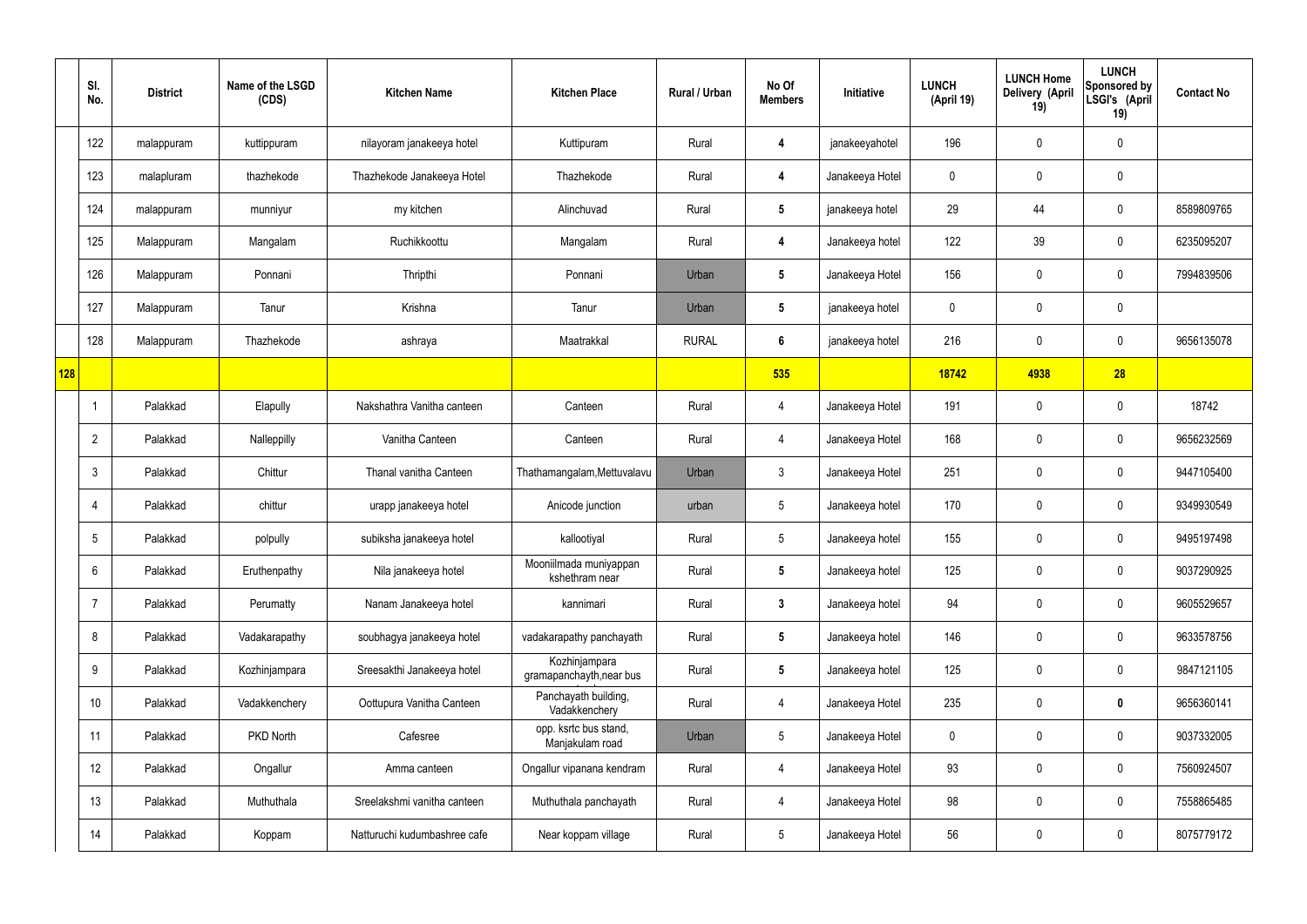| SI.<br>No. | <b>District</b> | Name of the LSGD<br>(CDS) | <b>Kitchen Name</b>             | <b>Kitchen Place</b>                      | Rural / Urban | No Of<br><b>Members</b> | Initiative       | <b>LUNCH</b><br>(April 19) | <b>LUNCH Home</b><br>Delivery (April<br>19) | <b>LUNCH</b><br>Sponsored by<br>LSGI's (April<br>19) | <b>Contact No</b> |
|------------|-----------------|---------------------------|---------------------------------|-------------------------------------------|---------------|-------------------------|------------------|----------------------------|---------------------------------------------|------------------------------------------------------|-------------------|
| 15         | Palakkad        | Paruthur                  | Mamatty vanitha canteen         | Near panchayath                           | Rural         | $5\,$                   | Janakeeya Hotel  | 85                         | 0                                           | 0                                                    | 9544847874        |
| 16         | Palakkad        | Vilayur                   | Souhritha caffesree (Ruchipura) | Near Vilayur Panchayath                   | Rural         | $6\phantom{.}6$         | Janakeeya Hotel  | 207                        | 0                                           | $\boldsymbol{0}$                                     | 9747342046        |
| 17         | palakkad        | Kulukkallur               | Snehitha Janakeeya hotel        | Kulukkallur panchayath                    | Rural         | $5\phantom{.0}$         | Janakeeya hotel  | 101                        | 0                                           | $\mathbf 0$                                          | 9746701454        |
| 18         | Palakkad        | Pattambi                  | Janakeeya hotel                 | near Govt samskritha college,<br>Pattambi | Urban         | 4                       | Janakeeya hotel  | $\mathbf 0$                | 0                                           | $\mathbf 0$                                          | 9562043428        |
| 19         | Palakkad        | Erimayur                  | Thanima Vanitha Canteen         | Panchayath building, Erimayur             | Rural         | $5\phantom{.0}$         | Janakeeya Hotel  | 56                         | 0                                           | $\overline{2}$                                       | 9746440633        |
| 20         | Palakkad        | Kizhekkencheri            | Vanitha Canteen                 | Panchayath Building,<br>Kizhakkenchery    | Rural         | $\overline{4}$          | Janakeeya Hotel  | 85                         | 0                                           | -1                                                   | 9747923418        |
| 21         | Palakkad        | Peringottukkurrissi       | Aiswarya Vanitha canteen        | Panchayth building                        | Rural         | $\mathbf{3}$            | Janakeeya Hotel  | 90                         | 0                                           | $\mathbf 0$                                          | 9048665884        |
| 22         | Palakkad        | Mundoor                   | Bharath vanitha canteen         | Panchayath building                       | Rural         | $\mathbf{3}$            | Janakeeya Hotel  | 138                        | 84                                          | $\mathbf 0$                                          | 8592830607        |
| 23         | Palakkad        | Kodumbu                   | kripa                           | kodumb panchayath                         | Rural         | 4                       | Janakeeya HoteL  | 35                         | 0                                           | $\mathbf 0$                                          | 9048682860        |
| 24         | Palakkad        | Thirumittakode            | Thirumuttam Janakeeya Hotel     | Karukaputhur                              | Rural         | $6\phantom{.}6$         | Janakeeya Hotel  | 117                        | 0                                           | $\mathbf 0$                                          | 9072841599        |
| 25         | Palakkad        | Akathethara               | Nanma canteen                   | kalyanamandapam                           | Rural         | $\mathbf{3}$            | Janakeeya Hotel  | 60                         | 0                                           | $\mathbf 0$                                          | 7025563510        |
| 26         | Palakkad        | Marutharoad               | flavours cantteen               | panchayath                                | Rural         | $5\phantom{.0}$         | Janakeeya Hotela | 123                        | 0                                           | $\mathbf 0$                                          | 9746227966        |
| 27         | Palakkad        | Trithala                  | Kairali Vanitha Hotel           | Thirthala                                 | Rural         | $5\overline{)}$         | Janakeeya Hotel  | 98                         | 0                                           | 0                                                    | 9048710155        |
| 28         | Palakkad        | Kongad                    | Annapoorna vanitha canteen      | Near Kongad village office                | Rural         | $5\,$                   | Janakeeya Hotel  | 225                        | 0                                           | $\mathbf 0$                                          | 9645425774        |
| 29         | Palakkad        | Sreekrishnapuram          | Subiksha canteen                | Near panchayath office                    | Rural         | $\mathfrak{Z}$          | Janakeeya Hotel  | 94                         | 0                                           | $\mathbf 0$                                          | 8086697226        |
| 30         | Palakkad        | Pallassana                | dhanalakshmi vanitha canteen    | pallassana panchayath<br>building         | Rural         | $5\phantom{.0}$         | Janakeeya Hotel  | 165                        | 0                                           | $\mathbf 0$                                          | 8943225892        |
| 31         | Palakkad        | Nenmmara                  | Nemmara Janakeeya hotel         | Nemmara junction                          | Rural         | $\overline{4}$          | Janakeeya hotel  | 293                        | 0                                           | $\mathbf 0$                                          | 8157850935        |
| 32         | Palakkad        | Ayilur                    | Janakeeya hotel                 | Thalavettanpara, Ayilur                   | Rural         | $\mathbf{3}$            | Janakeeya hotel  | 0                          | 0                                           | $\mathbf 0$                                          | 9539517856        |
| 33         | Palakkad        | Melarkode                 | Janakeeya Hotel                 | near Melarkode panchayath                 | Rural         | $\overline{4}$          | Janakeeya hotel  | 149                        | 0                                           | $\mathbf 0$                                          | 8606193918        |
| 34         | Palakkad        | Vandazhi                  | janakeeya hotel                 | Kaniyamangalam                            | Rural         | $\mathbf{3}$            | Janakeeya hotel  | 59                         | 0                                           | $\mathbf 0$                                          | 9645919937        |
| 35         | Palakkad        | Nelliayampathy            | Janakeeya hotel                 | near Panchayat, kaikaty                   | Rural         | 4                       | Janakeeya hotel  | 173                        | 0                                           | $\mathbf 0$                                          | 9497123529        |
| 36         | Palakkad        | Elavanchery               | Snehatheeram                    | Near GUPS, Vattekkad                      | Rural         | $5\phantom{.0}$         | Janakeeya Hotel  | 223                        | 0                                           | $\pmb{0}$                                            | 9744195274        |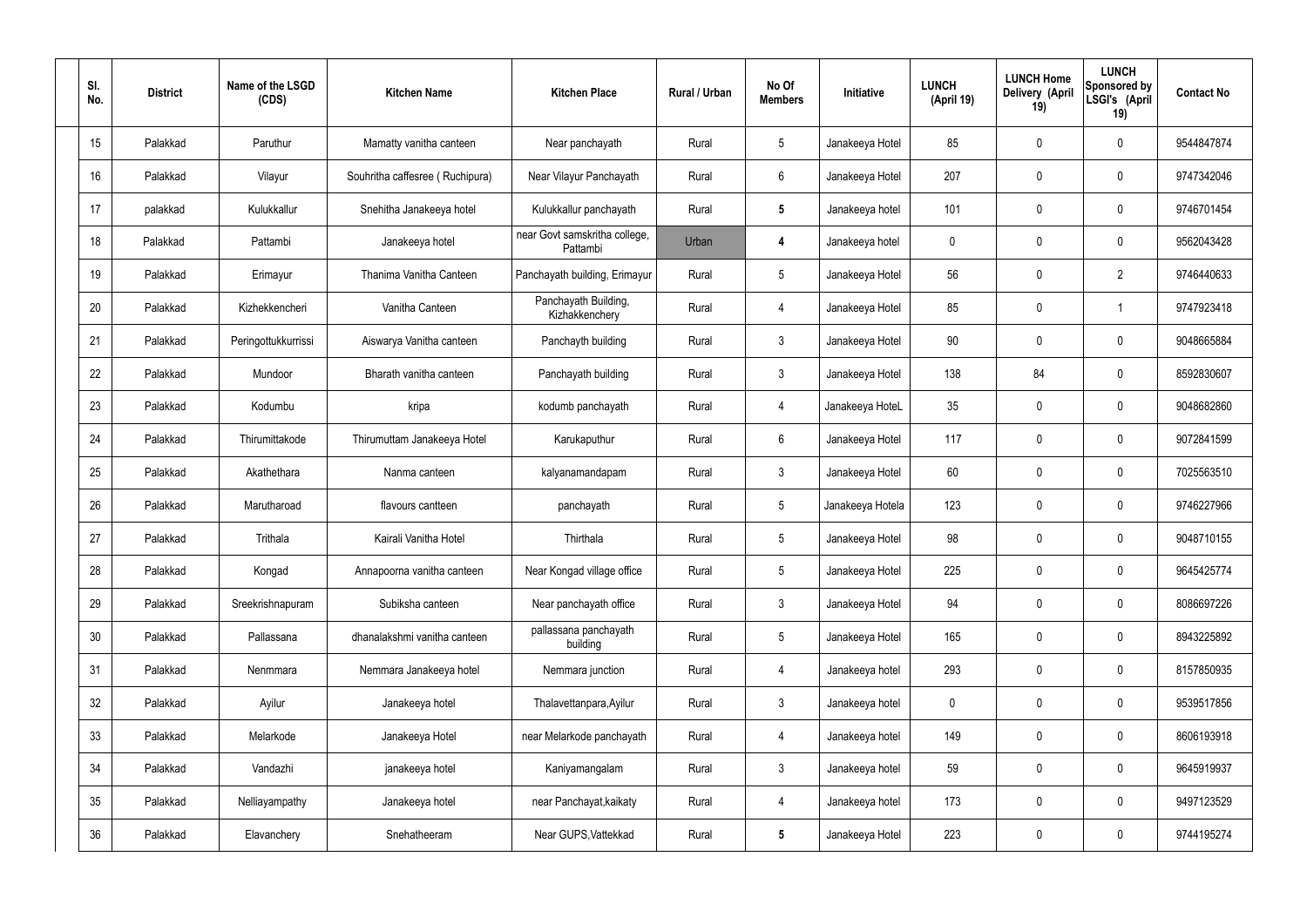|     | SI.<br>No. | <b>District</b> | Name of the LSGD<br>(CDS) | <b>Kitchen Name</b>                      | <b>Kitchen Place</b>                            | <b>Rural / Urban</b> | No Of<br><b>Members</b> | Initiative       | <b>LUNCH</b><br>(April 19) | <b>LUNCH Home</b><br>Delivery (April<br>19) | <b>LUNCH</b><br>Sponsored by<br>LSGI's (April<br>19) | <b>Contact No</b> |
|-----|------------|-----------------|---------------------------|------------------------------------------|-------------------------------------------------|----------------------|-------------------------|------------------|----------------------------|---------------------------------------------|------------------------------------------------------|-------------------|
|     | 37         | Palakkad        | Kollemkode                | Priya Vanitha Canteen                    | Block Panchayath Office,<br>Kollengode          | Rural                | $\overline{4}$          | Janakeeya Hotel  | 246                        | $\mathbf 0$                                 | $\mathbf 0$                                          | 9745456764        |
|     | 38         | Palakkad        | Koduvayur                 | Samridhi Kudumbashree Vanitha<br>Canteen | Panchayath Building                             | Rural                | $5\overline{)}$         | Janakeeya Hotel  | 104                        | $\mathbf 0$                                 | $\mathbf 0$                                          | 8086263595        |
|     | 39         | Palakkad        | Pattanchery               | Sreelakshmi vanitha canteen              | Panchayath Building                             | Rural                | $\overline{4}$          | Janakeeya Hotel  | 32                         | $\mathbf 0$                                 | $\mathbf 0$                                          | 8086916932        |
|     | 40         | Palakkad        | Pudunagaram               | Janakeeya Hotel                          | Near KSEB, Pudunagaram                          | Rural                | 4                       | Janakeeya hotel  | 200                        | $\mathbf 0$                                 | $\mathbf 0$                                          | 9497241598        |
|     | 41         | Palakkad        | Vadavanoor                | Sree Muruka Janakeeya Hotel              | Vydhyasala, Vadavanoor                          | Rural                | $5\phantom{.0}$         | Janakeeya hotel  | 200                        | $\mathbf 0$                                 | $\mathbf 0$                                          | 9567011729        |
|     | 42         | Palakkad        | Peruvemba                 | Samridi Janakeeya Hotel                  | Peruvemba Junction                              | Rural                | 4                       | Jankeeya hotel   | 180                        | $\mathbf 0$                                 | $\mathbf 0$                                          | 918089611261      |
|     | 43         | Palakkad        | Muthalamada               | Janakeeya Hotel                          | Chulliyarmedu                                   | Rural                | 4                       | Jankeeya hotel   | 332                        | $\mathbf 0$                                 | $\mathbf 0$                                          | 9633730067        |
|     | 44         | Palakkad        | Cherppalasseri            | Swad Janakiyahotel, CPY                  | Scheduled caste coperative<br>society hall, cpy | Urban                | 5                       | Janakeeya Hotel  | 223                        | $\mathbf 0$                                 | $\mathbf 0$                                          | 9447746082        |
|     | 45         | Palakkad        | Vellinezhi                | Aiswarya kudumbashree                    | Adakkaputhur                                    | Rural                | $\mathbf{3}$            | Janakeeya Hotel  | 95                         | $\mathbf 0$                                 | $\mathbf 0$                                          | 9747730588        |
|     | 46         | Palakkad        | Keralasseri               | Bhagyasree janakeeya hotel               | Near village office                             | Rural                | $\mathfrak{Z}$          | Janakeeya Hotel  | 60                         | $\mathbf 0$                                 | $\mathbf 0$                                          | 8606125128        |
|     | 47         | Palakkad        | Kottayi                   | Kudumbashree Vanitha canteen             | Near Kottayi Panchayath                         | Rural                | 4                       | Jankeeya hotel   | 83                         | $\mathbf 0$                                 | $\mathbf 0$                                          | 9605699847        |
|     | 48         | Palakkad        | anakkara                  | udayasurya vanitha canteen               | kumbidi                                         | rural                | $5\overline{)}$         | Janakeeya Hotel  | 220                        | $\mathbf 0$                                 | $\mathbf 0$                                          | 9895947614        |
|     | 49         | Palakkad        | kappur                    | jeevanam hotel                           | kumaranellur                                    | rural                | 6                       | Janakeeya Hotel  | 268                        | $\mathbf 0$                                 | $\mathbf 0$                                          | 9605308385        |
| 102 | 50         | Palakkad        | Malampauzha               | Nandhanam canteen                        | near fantasy park                               | Rural                | 5 <sub>5</sub>          | Janakeeya HotelT | 203                        | $\mathbf 0$                                 | $\mathbf 0$                                          | 807587062         |
|     | 51         | Palakkad        | Puduppariyaram            | Anaswara Canteen                         | Panchayath                                      | Rural                | $\overline{4}$          | Janakeeya Hotel  | 86                         | $\pmb{0}$                                   | $\mathbf 0$                                          | 9526677781        |
|     | 52         | Palakkad        | kadambazhipuram           | Reshmi janakeeya hotel                   | 16 mail                                         | Rural                | 5 <sub>5</sub>          | Janakeeya Hotel  | 82                         | $\pmb{0}$                                   | $\mathbf 0$                                          | 9048375891        |
|     | 53         | Palakkad        | Kadambazhipuram           | Ardhram Janakeeya hotel                  | Pulapatta                                       | Rural                | $\mathbf{3}$            | Janakeeya Hotel  | 71                         | $\pmb{0}$                                   | $\mathbf 0$                                          | 9495775246        |
|     | 54         | Palakkad        | Kannambra                 | Sree kurumba canteen                     | kannambra                                       | Rural                | $\overline{4}$          | Janakeeya Hotel  | 206                        | $\mathbf 0$                                 | $\mathbf 0$                                          | 8157815819        |
|     | 55         | Palakkad        | karakkurissi              | Janakiya hotel                           | Near ammus auditorium,<br>Ayappankavu           | Rural                | $\mathbf{3}$            | Janakeeya Hotel  | 134                        | $\mathbf 0$                                 | $\mathbf 0$                                          | 6238788932        |
|     | 56         | Palakkad        | Thenkara                  | Subiksham janakeeya hotel                | Ayurveda hospital compound<br>Then kara         | Rural                | 5 <sub>5</sub>          | Janakeeya Hotel  | 125                        | $\mathbf 0$                                 | $\mathbf 0$                                          | 9747557333        |
|     | 57         | Palakkad        | Alanallur                 | Keerthi vanitha canteen and catering     | Near panchayath Alanallur                       | Rural                | $5\phantom{.0}$         | Janakeeya hotel  | 237                        | $\pmb{0}$                                   | $\mathbf 0$                                          | 9495447569        |
|     | 58         | Palakkad        | Pudur                     | Asil canteen                             | Pudur panchayath                                | Rural                | 4                       | Janakeeya hotel  | 44                         | $\pmb{0}$                                   | $\boldsymbol{0}$                                     | 8086968050        |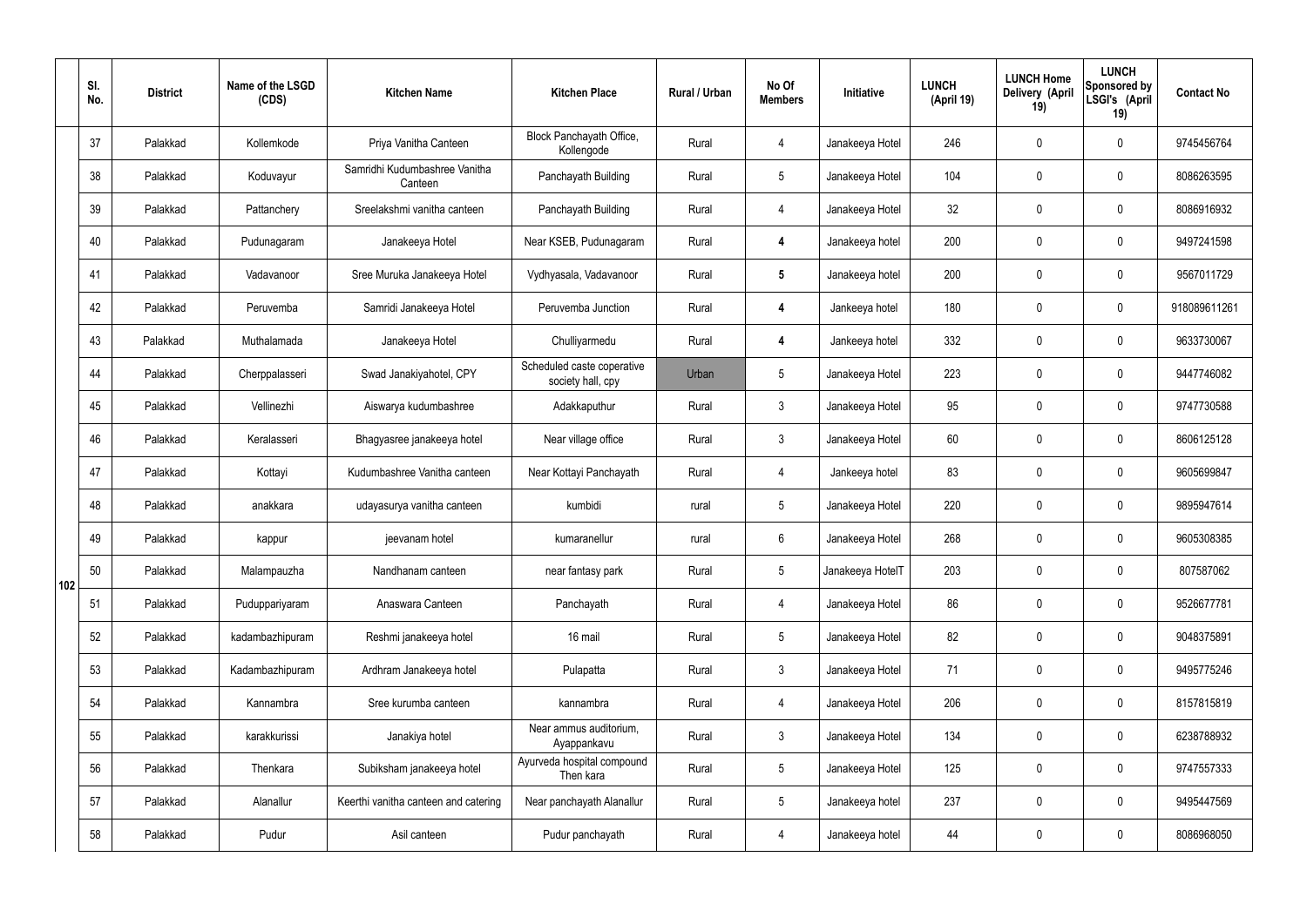| SI.<br>No. | <b>District</b> | Name of the LSGD<br>(CDS) | <b>Kitchen Name</b>                         | <b>Kitchen Place</b>                       | Rural / Urban | No Of<br><b>Members</b> | Initiative       | <b>LUNCH</b><br>(April 19) | <b>LUNCH Home</b><br>Delivery (April<br>19) | <b>LUNCH</b><br>Sponsored by<br>LSGI's (April<br>19) | <b>Contact No</b> |
|------------|-----------------|---------------------------|---------------------------------------------|--------------------------------------------|---------------|-------------------------|------------------|----------------------------|---------------------------------------------|------------------------------------------------------|-------------------|
| 59         | Palakkad        | Parali                    | Annasree Janakeeya hotel                    | Near parali panchayath                     | Rural         | 4                       | Janakeeya hotel  | 218                        | 0                                           | $\pmb{0}$                                            | 8281829238        |
| 60         | Palakkad        | Mannur                    | Kudumbasree janakeeya hotel                 | Mannur panchayath                          | Rural         | $5\overline{)}$         | Janakeeya hotel  | 77                         | 0                                           | $\pmb{0}$                                            | 9495771095        |
| 61         | Palakkad        | Kuzhalmannam              | Janasree jankeeya hotel                     | Kuzhalmannam block<br>panchayth            | Rural         | $\mathbf{3}$            | Jankeeya hotel   | 180                        | 0                                           | $\mathbf 0$                                          | 9847364980        |
| 62         | Palakkad        | Kavassery                 | samridhi Janakeeya Hotel                    | Alathur road, kavasheery                   | Rural         | $6\overline{6}$         | Janakeeya hotel  | 90                         | 0                                           | $\pmb{0}$                                            | 9747570761        |
| 63         | palakkad        | chalissery                | Thanal janakeeya hotel                      | chalissery panchayath building             | Rural         | $\mathbf{3}$            | Janakeeya hotel  | 40                         | 0                                           | $\pmb{0}$                                            | 9562702284        |
| 64         | palakkad        | Kottopadam                | Iva canteen and catering janakeeya<br>hotel | Block building, Near<br>aryambavu junction | Rural         | 4                       | Janakeeya hotel  | 215                        | 0                                           | $\mathbf 0$                                          | 9074818126        |
| 65         | palakkad        | kumaramputhur             | Ruchi cafe janakeeya hotel                  | Panchayath kumaramputhur                   | Rural         | $\mathbf{3}$            | Janakeeya hotel  | 303                        | 0                                           | $\pmb{0}$                                            | 8589968705        |
| 66         | palakkad        | Malampuzha                | Amma janakeeya hotel                        | kadukkamkunnu, Malampuzha                  | Rural         | $3\phantom{a}$          | Janakeeya hotel. | 303                        | 0                                           | $\pmb{0}$                                            | 9446521664        |
| 67         | palakkad        | Alathur                   | Rich Janakeeya hotel                        | Near bus stand, Alathur                    | Rural         | 4                       | Janakeeya hotel  | 231                        | 0                                           | 11                                                   | 9947030779        |
| 68         | palakkad        | Karimpuzha                | Janakeeya hotel                             | Karimpuzha panchayath                      | Rural         | $3\phantom{a}$          | Janakeeya hotel  | 79                         | 0                                           | $\boldsymbol{0}$                                     | 9961502739        |
| 69         | Palakkad        | Thenkurissi               | Eyeshee janakeeya hotel                     | Panchayth building,<br>Thenkurissi         | Rural         | 4                       | Jankeeya hotel   | 95                         | 0                                           | $\boldsymbol{0}$                                     | 9995662723        |
| 70         | Palakkad        | Agali                     | Janakeeya Hotel                             | Block Panchayath building,<br>Agali        | Rural         | $5\phantom{.0}$         | Jankeeya hotel   | $\mathbf 0$                | 0                                           | $\boldsymbol{0}$                                     | 9037878897        |
| 71         | Palakkad        | Sholayur                  | Powrnami janakeeya hotel                    | anakkatty bus stand                        | Rural         | 4                       | Jankeeya hotel   | 71                         | 0                                           | 0                                                    | 9159556404        |
| 72         | Palakkad        | Puthushery                | Janakeeya hotel                             | Puthushery panchayath                      | Rural         | $5\phantom{.0}$         | Janakeeya hotel  | 135                        | 0                                           | $\pmb{0}$                                            | 9562772723        |
| 73         | Palakkad        | Karimba                   | Janakeeya hotel                             | Panchayath premise                         | Rural         | $3\phantom{a}$          | Janakeeya Hotel  | 210                        | 0                                           | $\pmb{0}$                                            | 9562163979        |
| 74         | Palakkad        | Nagalasseri               | Janakeeya hotel                             | near koottanad bus stand                   | Rural         | $5\phantom{.0}$         | Janakeeya hotel  | 160                        | 0                                           | $\pmb{0}$                                            | 8921928291        |
| 75         | Palakkad        | Mathur                    | Nila janakeeya Hotel                        | Near Panchayth, Mathur                     | Rural         | $\overline{\mathbf{4}}$ | Jankeeya hotel   | 0                          | 0                                           | $\pmb{0}$                                            | 9562356483        |
| 76         | Palakkad        | Chalavara                 | Janakeeya hotel                             | Chalavara panchayath                       | Rural         | $5\phantom{.0}$         | Janakeeya hotel  | 115                        | 0                                           | $\pmb{0}$                                            | 9544659942        |
| 77         | Palakkad        | Ananganadi                | vanitha cateen                              | near Ananganadi panchayath                 | Rural         | $\mathbf{3}$            | Janakeeya Hotel  | 79                         | 0                                           | $\pmb{0}$                                            | 8921410495        |
| 78         | Palakkad        | Lakkidiperur              | Janakeeya hotel                             | Lekkidi perur panchayath                   | Rural         | $5\phantom{.0}$         | Jankeeya hotel   | 100                        | 0                                           | $\pmb{0}$                                            | 6238921903        |
| 79         | Palakkad        | Nellaya                   | Janakeeya hotel                             | Nellaya panchayath                         | Rural         | $\overline{\mathbf{4}}$ | Janakeeya hotel  | 0                          | 0                                           | $\pmb{0}$                                            | 9562432883        |
| 80         | Palakkad        | Shornur                   | Oottupura Janakeeya hotel                   | near bus stand, Shoranur                   | Urban         | $\sqrt{5}$              | Janakeeya hotel  | 264                        | 0                                           | $\boldsymbol{0}$                                     | 9747102377        |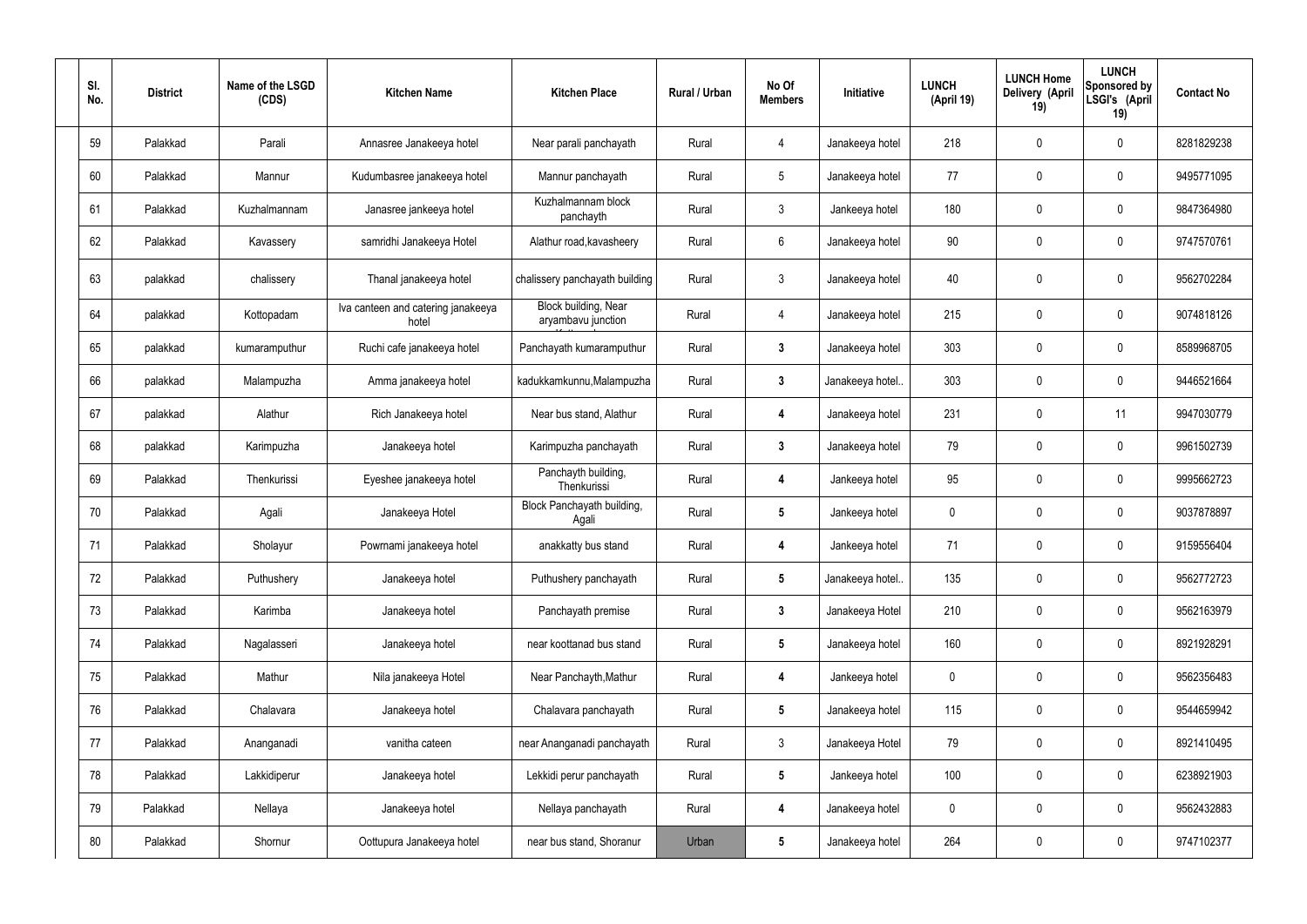| SI.<br>No. | <b>District</b> | Name of the LSGD<br>(CDS) | <b>Kitchen Name</b>             | <b>Kitchen Place</b>                       | Rural / Urban | No Of<br><b>Members</b> | Initiative      | <b>LUNCH</b><br>(April 19) | <b>LUNCH Home</b><br>Delivery (April<br>19) | <b>LUNCH</b><br>Sponsored by<br>LSGI's (April<br>19) | <b>Contact No</b> |
|------------|-----------------|---------------------------|---------------------------------|--------------------------------------------|---------------|-------------------------|-----------------|----------------------------|---------------------------------------------|------------------------------------------------------|-------------------|
| 81         | Palakkad        | Shornur                   | Snehadeepam Janakeeya hotel     | Shoranur municipality                      | Urban         | 4                       | Janakeeya hotel | 122                        | $\mathbf 0$                                 | $\mathbf 0$                                          | 6238755729        |
| 82         | Palakkad        | Thrikkadiri               | Janakeeya hotel                 | Samskarika nilayam                         | Rural         | 4                       | Janakeeya hotel | 53                         | $\mathbf 0$                                 | $\mathbf 0$                                          | 9544806032        |
| 83         | palakkad        | Vaniyamkulam              | Janakeeya hotel                 | near PK DAS hospital                       | Rural         | $3\phantom{a}$          | Janakeeya hotel | 240                        | 0                                           | $\mathfrak{Z}$                                       | 9947408415        |
| 84         | Palakkad        | Ambalappara               | Janakiya hotel                  | ambalappara<br>kalyanamandapam             | Rural         | $5\overline{)}$         | Janakeeya Hotel | $\mathbf 0$                | $\mathbf 0$                                 | $\mathbf 0$                                          | 8129562289        |
| 85         | Palakkad        | Vallappuzha               | Janakeeya hotel                 | Hayath Complex, Vallappuzha                | Rural         | $5\phantom{.0}$         | Janakeeya Hotel | 109                        | $\mathbf 0$                                 | $\mathbf 0$                                          | 8086406897        |
| 86         | Palakkad        | Shoranur                  | Ela janakeeya hotel             | Vpc market, kulappully                     | Urban         | $\mathbf{3}$            | Janakeeya hotel | 118                        | $\mathbf 0$                                 | $\mathbf 0$                                          | 8129769113        |
| 87         | Palakkad        | Mankara                   | Subiksha Janakeeya hotel        | Near Mankara Panchayath                    | Rural         | $5\phantom{.0}$         | Janakeeya hotel | 100                        | $\mathbf 0$                                 | $\mathbf 0$                                          | 8549045637        |
| 88         | Palakkad        | Kanjirapuzha              | Surya Janakeeya hotel,          | Kanjirapuzha, panchayath                   | Rural         | $5\phantom{.0}$         | Janakeeya hotel | 165                        | $\mathbf 0$                                 | $\mathbf 0$                                          | 9048698194        |
| 89         | Palakkad        | Thachanattukara           | Haritham janakeeya hotel        | 53 mile, Thachanattukara                   | Rural         | $3\phantom{a}$          | Janakeeya hotel | 230                        | 0                                           | $\mathbf 0$                                          | 9605097810        |
| 90         | Palakkad        | Puthukode                 | Puthuma jankeeya hotel          | Thachanadi junction                        | Rural         | $6\phantom{1}$          | Janakeeya hotel | 228                        | 0                                           | $\mathbf 0$                                          | 9744459080        |
| 91         | Palakkad        | Tarur                     | Jankeeya Hotel                  | Infront of vilage office, Tarurk           | Rural         | 4                       | Janakeeya hotel | 91                         | $\mathbf 0$                                 | $\mathbf 0$                                          | 8606780959        |
| 92         | Palakkad        | Pirayiri                  | Janakeeya hotel                 | Near Panchayath office                     | Rural         | $5\phantom{.0}$         | Janakeeya hotel | 68                         | 0                                           | $\mathbf 0$                                          | 9037495586        |
| 93         | Palakkad        | Palakkad ulb              | Ruchi                           | Near Balaji hospital, Fort<br>Maidan       | Urban         | 4                       | Janakeeya hotel | 235                        | $\pmb{0}$                                   | $\mathbf 0$                                          | 7994185687        |
| 94         | Palakkad        | Pookkottukavu             | Punya                           | Pookkottukavu Centre                       | Rural         | 4                       | Janakeeya Hotel | 71                         | $\pmb{0}$                                   | $\mathbf 0$                                          | 9745511432        |
| 95         | Palakkad        | Kuthanoor                 | Suryodayam jankeeya hotel       | Kalapara, kuthanoor                        | Rural         | $5\phantom{.0}$         | Jankeeya hotel  | 120                        | $\pmb{0}$                                   | $\mathbf 0$                                          | 9995159738        |
| 96         | Palakkad        | Thiruvegappura            | Janakeeya Hotel                 | Kaippuram                                  | Rural         | $5\phantom{.0}$         | Jankeeya hotel  | 152                        | $\pmb{0}$                                   | $\mathbf 0$                                          | 8921882903        |
| 97         | Palakkad        | Thachampara               | Vanitha canteen Janakeeya Hotel | Thachampara town                           | Rural         | 4                       | Jankeeya hotel  | 137                        | $\pmb{0}$                                   | $\mathbf 0$                                          | 9497826216        |
| 98         | Palakkad        | Kannadi                   | Sweet jankeeya hotel            | Yakkara junction                           | Rural         | $\mathbf{3}$            | Jankeeya hotel  | 329                        | $\pmb{0}$                                   | $\mathbf 0$                                          | 9846918028        |
| 99         | Palakkad        | Pattithara                | Bavana janakeeya hotel          | kottappadam                                | Rural         | $5\phantom{.0}$         | Janakeeya hotel | $\boldsymbol{0}$           | $\pmb{0}$                                   | $\mathbf 0$                                          | 9074163402        |
| 100        | Palakkad        | Mannarkkad                | Janakeeya Hotel                 | muncipal building, busstand,<br>mannarkkad | Urban         | 4                       | Janakeeya hotel | 116                        | $\pmb{0}$                                   | $\mathbf 0$                                          |                   |
| 101        | Palakkad        | Pirayiri                  | Kudumbashree janakeeya hotel    | Kallekkad Block Panchayath                 | Rural         | $5\phantom{.0}$         | janakeeya hotel | 70                         | 0                                           | $\boldsymbol{0}$                                     | 8137940343        |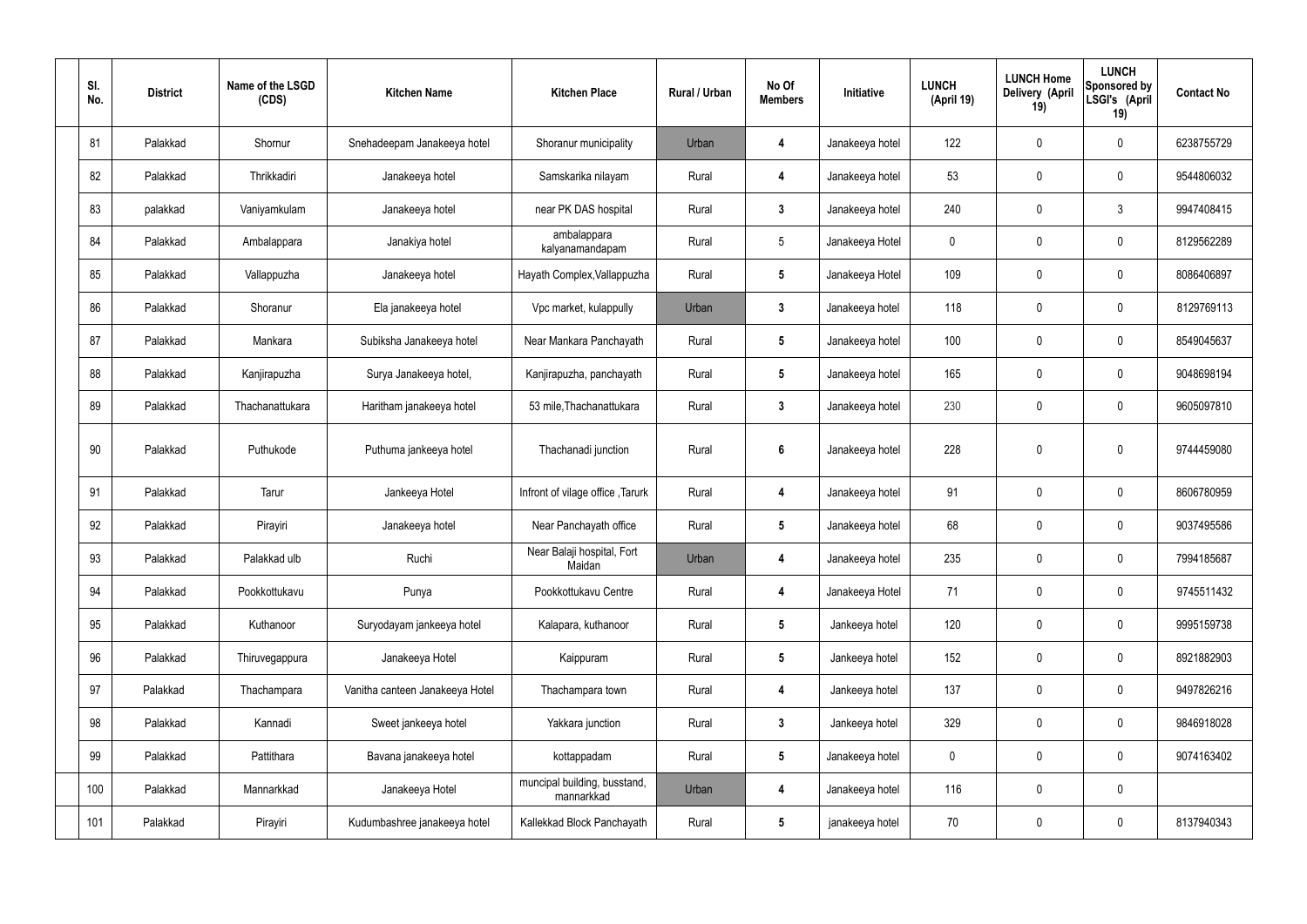|    | SI.<br>No.      | <b>District</b> | Name of the LSGD<br>(CDS) | <b>Kitchen Name</b>             | <b>Kitchen Place</b>  | Rural / Urban | No Of<br><b>Members</b> | Initiative      | <b>LUNCH</b><br>(April 19) | <b>LUNCH Home</b><br>Delivery (April<br>19) | <b>LUNCH</b><br>Sponsored by<br>LSGI's (April<br>19) | <b>Contact No</b> |
|----|-----------------|-----------------|---------------------------|---------------------------------|-----------------------|---------------|-------------------------|-----------------|----------------------------|---------------------------------------------|------------------------------------------------------|-------------------|
|    | 102             | Palakkad        | Marutharoad               | Sreelakshmi janakeeya hotel     | Pirivusala            | Rural         | 4                       | janakeeya hotel | 210                        | 0                                           | $\mathbf 0$                                          | 9048636162        |
|    | 103             | Palakkad        | Puthussery                | Ruchi janakeeya hotel           | puthussery junction   | Rural         | $5\phantom{.0}$         | janakeeya hotel | 85                         | $\mathbf 0$                                 | $\mathbf 0$                                          |                   |
| 99 |                 |                 |                           |                                 |                       |               | 439                     |                 | 13928                      | 84                                          | 17                                                   |                   |
|    |                 | Pathanamthitta  | Anicadu                   | Janatha janakeeya hotel         | Nooromave             | Rural         | $\mathbf{3}$            | Janakeeya Hotel | 56                         | $\mathbf 0$                                 | $\mathbf 0$                                          | 6282875679        |
|    | $\overline{2}$  | Pathanamthitta  | Kaviyoor                  | Janakeeya Hotel                 | Manakkachira          | Rural         | 4                       | Janakeeya Hotel | 163                        | 0                                           | $\mathbf 0$                                          | 9747886172        |
|    | $\mathbf{3}$    | Pathanamthitta  | Kottanadu                 | Janakeeya Hotel                 | Kottanadu             | Rural         | 4                       | Janakeeya Hotel | 80                         | 0                                           | $\overline{0}$                                       | 6282382608        |
|    | $\overline{4}$  | Pathanamthitta  | Kalloopara                | Janakeeya Hotel                 | Kalloopara            | Rural         | $5\overline{)}$         | Janakeeya Hotel | 89                         | 0                                           | $\mathbf 0$                                          | 9947471024        |
|    | $5\phantom{.0}$ | Pathanamthitta  | Kunnamthanam              | Thripthi Hotel                  | Kunnamthanam          | Rural         | $\mathbf{3}$            | Janakeeya Hotel | 70                         | $\mathbf 0$                                 | $\mathbf 0$                                          | 6235908328        |
|    | 6               | pathanamthitta  | mallappally               | janakeeya hotel                 | mallappally           | Rural         | $\mathbf{3}$            | janakeeya hotel | 123                        | 0                                           | $\mathbf 0$                                          | 9744194830        |
|    | 7               | Pathanamthitta  | kottangal                 | janakeeya hotel                 | kottangal             | Rural         | $\mathbf{3}$            | Janakeeya Hotel | 95                         | $\mathbf 0$                                 | $\mathbf 0$                                          | 9526690541        |
|    | 8               | Pathanamthitta  | Nedumpuram                | Nedumpram Janakeeya Hotel       | Podiyadi              | Rural         | $5\overline{)}$         | Janakeeya Hotel | 0                          | 0                                           | $\mathbf 0$                                          | 919188291409      |
|    | 9               | Pathanamthitta  | Niranam                   | Sakhi cafe                      | Niranam               | Rural         | $\mathbf{3}$            | Janakeeya Hotel | 50                         | 0                                           | $\mathbf 0$                                          | 919526423710      |
|    | 10              | Pathanamthitta  | Peringara                 | Haritha samrudhi Catering       | <b>PMVHS Pringara</b> | Rural         | 4                       | Janakeeya Hotel | 0                          | 0                                           | $\mathbf 0$                                          | 919961219550      |
|    | 11              | Pathanamthitta  | Peringara                 | Pulari janakeeya Hotel          | swamipalam            | Rural         | $\overline{4}$          | Janakeeya hotel | 46                         | $\mathbf 0$                                 | $\mathbf 0$                                          | 919656132036      |
|    | 12              | Pathanamthitta  | Kuttor                    | Nanma Catering                  | <b>GHS Kuttoor</b>    | Rural         | 3 <sup>1</sup>          | Janakeeya Hotel | 95                         | 0                                           | $\mathbf 0$                                          | 919526323212      |
|    | 13              | Pathanamthitta  | Kadapra                   | Niradeepam janakeeya hotel      | Kadapra               | Rural         | 4                       | Janakeeya Hotel | 42                         | 0                                           | $\mathbf 0$                                          | 9656512066        |
|    | 14              | Pathanamthitta  | Eraviperoor               | Avi cafe                        | Avi cafe              | Rural         | $\mathbf{3}$            | Janakeeya Hotel | 118                        | 0                                           | $\mathbf 0$                                          | 6238013293        |
|    | 15              | Pathanamthitta  | Koipuram                  | Ammas kudumbashree cafe         | Muttamon              | Rural         | $5\overline{)}$         | Janakeeya Hotel | 81                         | 0                                           | $\mathbf 0$                                          | 9961485931        |
|    | 16              | Pathanamthitta  | Thottappuzhassery         | Thottapuzhassery Jankeeya Hotel | Thottapuzhassery      | Rural         | 4                       | Janakeeya Hotel | $\mathbf 0$                | 0                                           | $\mathbf 0$                                          | 9656403054        |
|    | 17              | Pathanamthitta  | Puramattom                | Top N Taste                     | Puramattom            | Rural         | $\mathbf{3}$            | Janakeeya Hotel | 0                          | 0                                           | $\mathbf 0$                                          | 9526728230        |
|    | 18              | Pathanamthitta  | Ayroor                    | Janakeeya Hotel                 | Ayroor                | Rural         | $6\phantom{.}6$         | Janakeeya Hotel | 30 <sub>o</sub>            | 0                                           | $\mathbf 0$                                          | 8086653951        |
|    | 19              | Pathanamthitta  | Ezhumattor                | Swad Hotel                      | Thadiyoor             | Rural         | $\mathfrak{Z}$          | Janakeeya Hotel | 55                         | 0                                           | $\overline{0}$                                       | 9526857335        |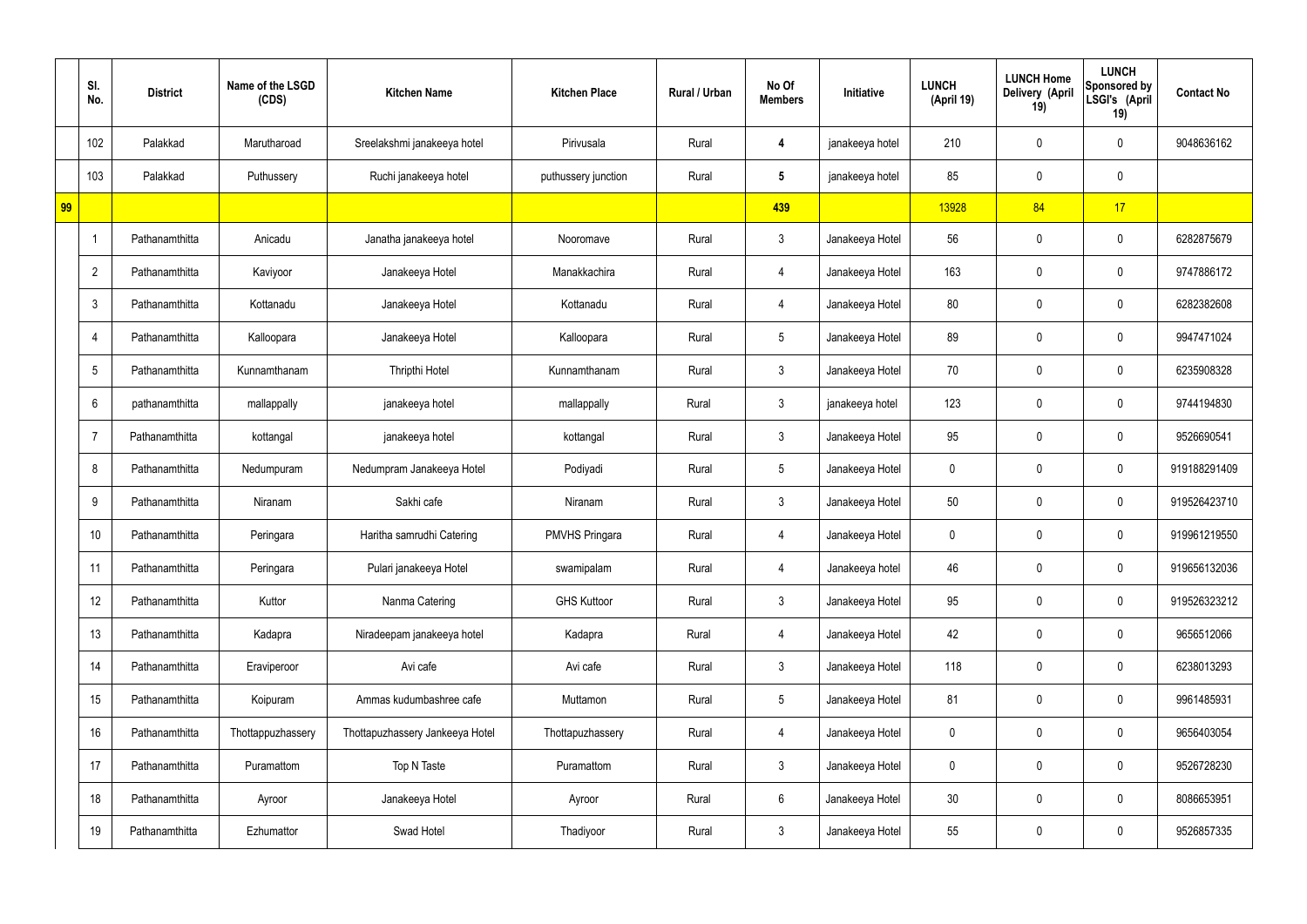|    | SI.<br>No. | <b>District</b> | Name of the LSGD<br>(CDS) | <b>Kitchen Name</b>       | <b>Kitchen Place</b>        | Rural / Urban | No Of<br><b>Members</b> | Initiative      | <b>LUNCH</b><br>(April 19) | <b>LUNCH Home</b><br>Delivery (April<br>19) | <b>LUNCH</b><br>Sponsored by<br>LSGI's (April<br>19) | <b>Contact No</b> |
|----|------------|-----------------|---------------------------|---------------------------|-----------------------------|---------------|-------------------------|-----------------|----------------------------|---------------------------------------------|------------------------------------------------------|-------------------|
|    | 20         | Pathanamthitta  | Kozhencherry              | Ruchi Janakeeya hotel     | Community hall, kozhenchery | Rural         | 4                       | Janakeeya Hotel | 45                         | 0                                           | $\mathbf 0$                                          | 9947387912        |
|    | 21         | Pathanamthitta  | Mallappuzhassery          | Snehadeepam               | Paramootil                  | Rural         | 6                       | Janakeeya Hotel | $\mathbf 0$                | 0                                           | $\pmb{0}$                                            | 9847170052        |
|    | 22         | Pathanamthitta  | Chennerkara               | Thanal Kudumbasree Cafe   | Nallanikunnu                | Rural         | $5\phantom{.0}$         | Janakeeya Hotel | 50                         | 0                                           | $\mathbf 0$                                          | 9747469562        |
|    | 23         | Pathanamthitta  | Cherukole                 | Janakeeya Hotel           | Cherukole                   | Rural         | $\mathbf{3}$            | Janakeeya Hotel | 45                         | 0                                           | $\mathbf 0$                                          | 7907811728        |
|    | 24         | Pathanamthitta  | Elanthoor                 | Janakeeya Hotel           | Vary                        | Rural         | $\overline{4}$          | Janakeeya Hotel | 61                         | 0                                           | $\mathbf 0$                                          | 9946047385        |
|    | 25         | Pathanamthitta  | naranganam                | janakeeya hotel           | kadammanitta                | Rural         | $\mathbf{3}$            | janakeeya hotel | 55                         | 0                                           | $\mathbf 0$                                          | 9744478962        |
|    | 26         | Pathanamthitta  | Omalloor                  | Janakeeya Hotel           | Omalloor                    | Rural         |                         | Janakeeya Hotel | 86                         | 135                                         | $\mathbf 0$                                          |                   |
|    | 27         | Pathanamthitta  | Chittar                   | Chittar janakiya hotel    | Koothattukulam              | Rural         | $\mathbf{3}$            | Janakeeya Hotel | 75                         | 98                                          | $\mathbf 0$                                          | 9072374618        |
|    | 28         | Pathanamthitta  | Naranammoozhi             | Thanima                   | Arakkamon                   | Rural         | $\mathbf{3}$            | Janakeeya Hotel | $\mathbf 0$                | 0                                           | $\mathbf 0$                                          | 9605021278        |
|    | 29         | Pathanamthitta  | Perunadu                  | Perunadu Janakeeya Hotel  | Perunadu                    | Rural         | $5\,$                   | Janakeeya Hotel | $\mathbf 0$                | 0                                           | $\mathbf 0$                                          |                   |
| 58 | 30         | Pathanamthitta  | Ranni-Angadi              | Angadi Janakeeya Hotel    | Thoodathil church hall      | Rural         | $5\phantom{.0}$         | Janakeeya Hotel | 17                         | 86                                          | $\mathbf 0$                                          | 9961190622        |
|    | 31         | Pathanamthitta  | Ranni-Pazhavangadi        | Navami Hotel              | Makkappuzha                 | Rural         | 4                       | Janakeeya Hotel | $\mathbf 0$                | 0                                           | $\boldsymbol{0}$                                     | 9562135824        |
|    | 32         | Pathanamthitta  | Seethathodu               | Thanima catering unit     | Seethathodu                 | Rural         | $5\phantom{.0}$         | Janakeeya Hotel | 72                         | 80                                          | $\boldsymbol{0}$                                     | 9747622310        |
|    | 33         | Pathanamthitta  | Ranni                     | Janakeeya Hotel           | Ranni                       | Rural         | $\overline{4}$          | Janakeeya Hotel | 12 <sup>°</sup>            | 62                                          | $\mathbf 0$                                          | 99462338752       |
|    | 34         | Pathanamthitta  | Vechhoochira              | Annapoorneswary hotel     | Venkurinji                  | Rural         | $\overline{4}$          | Janakeeya Hotel | 13                         | 167                                         | $\mathbf 0$                                          | 8547264134        |
|    | 35         | Pathanamthitta  | Vadasserikara             | Thannal Janakeeya Hotel   | Vadasserikara               | Rural         | $5\phantom{.0}$         | Janakeeya Hotel | 32                         | 40                                          | $\mathbf 0$                                          | 8590107684        |
|    | 36         | Pathanamthitta  | Vallickodu                | Janakeeya Hotel           | Vallicodu                   | Rural         | $5\,$                   | Janakeeya Hotel | $\mathbf 0$                | $\mathbf 0$                                 | $\mathbf 0$                                          | 8547121591        |
|    | 37         | Pathanamthitta  | Pramadom                  | Aishwarya Janakeeya Hotel | Pramadom                    | Rural         | $\mathbf{3}$            | Janakeeya Hotel | $\mathbf 0$                | $\mathbf 0$                                 | $\mathbf 0$                                          | 9495312020        |
|    | 38         | Pathanamthitta  | Aruvappulam               | Janakeeya Hotel           | Kallely                     | Rural         | $\mathfrak{Z}$          | Janakeeya Hotel | $\mathbf 0$                | 0                                           | $\mathbf 0$                                          | 9656700499        |
|    | 39         | Pathanamthitta  | mylapra                   | Manna janakeeya hotel     | mylapra                     | Rural         | $\mathfrak{Z}$          | janakeeya hotel | 0                          | $\boldsymbol{0}$                            | $\mathbf 0$                                          | 9961750470        |
|    | 40         | Pathanamthitta  | Thannithodu               | Flowers janakeeya hotel   | Thannithodu                 | Rural         | $\mathfrak{Z}$          | Janakeeya hotel | $\mathbf 0$                | $\mathbf 0$                                 | $\mathbf 0$                                          | 9061295035        |
|    | 40         | Pathanamthitta  | Malayappuzha              | Janakeeya Hotel           | Malayappuzha                | Rural         | $\mathfrak{Z}$          | Janakeeya Hotel | 0                          | 0                                           | $\pmb{0}$                                            |                   |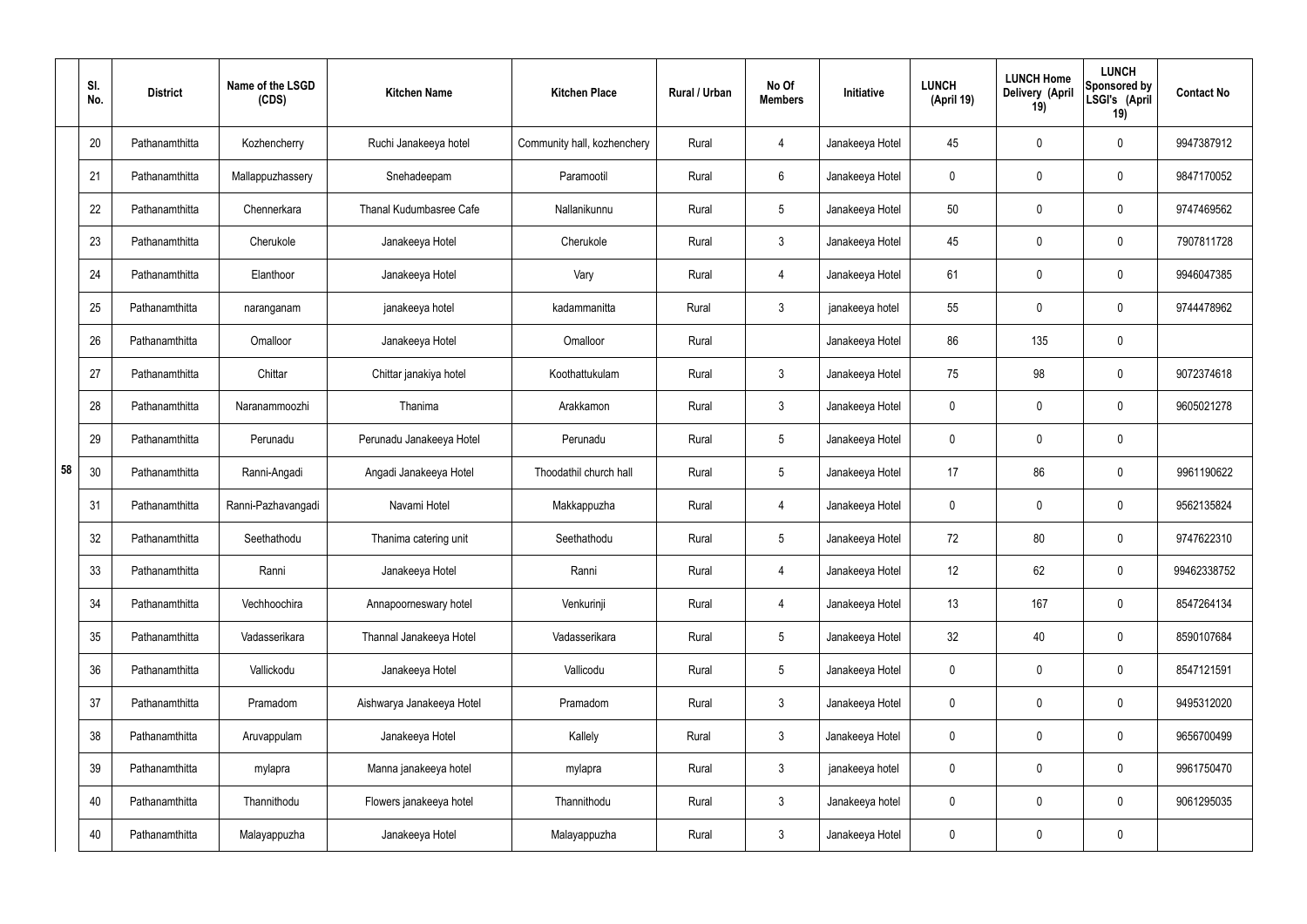|    | SI.<br>No.     | <b>District</b>    | Name of the LSGD<br>(CDS) | <b>Kitchen Name</b>           | <b>Kitchen Place</b>                 | Rural / Urban | No Of<br><b>Members</b> | Initiative      | <b>LUNCH</b><br>(April 19) | <b>LUNCH Home</b><br>Delivery (April<br>19) | <b>LUNCH</b><br>Sponsored by<br>LSGI's (April<br>19) | <b>Contact No</b> |
|----|----------------|--------------------|---------------------------|-------------------------------|--------------------------------------|---------------|-------------------------|-----------------|----------------------------|---------------------------------------------|------------------------------------------------------|-------------------|
|    | 41             | Pathanamthitta     | Konni                     | Janakeeya Hotel               | Konni                                | Rural         | $\mathbf{3}$            | Janakeeya Hotel | $\mathbf 0$                | $\mathbf 0$                                 | $\mathbf 0$                                          |                   |
|    | 43             | Pathanamthitta     | Kalanjoor                 | Kalanjoor janakeeya Hotel     | Kalanjoor                            | Rural         | $\overline{4}$          | Janakeeya Hotel | 128                        | $\mathbf 0$                                 | $\mathbf 0$                                          | 6238045066        |
|    | 44             | Pathanamthitta     | Ezhamkulam                | Swad Catering Unit            | Enathu                               | Rural         | $5\phantom{.0}$         | Janakeeya Hotel | 150                        | $\mathbf 0$                                 | $\mathbf 0$                                          | 9747243317        |
|    | 45             | Pathanamthitta     | Kodumon                   | Ruchiyidam Janakeeya Hotel    | Kodumon                              | Rural         | $\overline{7}$          | Janakeeya Hotel | 72                         | $\mathbf 0$                                 | $\mathbf 0$                                          | 75611017112       |
|    | 46             | Pathanamthitta     | Erathu                    | Janakeeya Hotel               | Erathu                               | Rural         | 4                       | Janakeeya Hotel | 90                         | $\mathbf 0$                                 | $\mathbf 0$                                          | 9645102262        |
|    | 47             | Pathanamthitta     | Enadimangalam             | Janakeeya Hotel               | Elamannoor                           | Rural         | $\overline{4}$          | Janakeeya Hotel | $\mathbf 0$                | $\mathbf 0$                                 | $\mathbf 0$                                          |                   |
|    | 48             | Pathanamthitta     | Kadampanadu               | Janakeeya Hotel               | Mannady                              | Rural         | $\mathbf{3}$            | Janakeeya Hotel | 79                         | $\pmb{0}$                                   | $\mathbf 0$                                          |                   |
|    | 49             | Pathanamthitta     | Pallickal                 |                               |                                      | Rural         |                         | Janakeeya Hotel | 243                        | $\mathbf 0$                                 | $\mathbf 0$                                          |                   |
|    | 50             | Pathanamthitta     | Thumpamon                 | Ruchi Cafe                    | Mampilali                            | Rural         | $5\phantom{.0}$         | Janakeeya Hotel | 156                        | $\mathbf 0$                                 | $\mathbf 0$                                          | 9188300026        |
|    | 51             | Pathanamthitta     | Kulanada                  | Bhagyalekshmi cafe unit       | Kaipuzha                             | Rural         | $\mathbf{3}$            | Janakeeya Hotel | $\mathbf 0$                | $\mathbf 0$                                 | $\mathbf 0$                                          |                   |
|    | 52             | Pathanamthitta     | Pandalam Thekkekara       | Pandalam Thekkekara           | Thatta                               | Rural         | $\mathbf{3}$            | Janakeeya Hotel | 158                        | $\mathbf 0$                                 | $\mathbf 0$                                          | 9526224922        |
|    | 53             | Pathanamthitta     | Aranmula                  | Janakeeya Hotel               | Aranmula                             | Rural         | $5\phantom{.0}$         | Janakeeya Hotel | 210                        | $\pmb{0}$                                   | $\mathbf 0$                                          | 9656296503        |
|    | 54             | Pathanamthitta     | Mezhuveli                 | Thripthi Janakeeya Hotel      | Mezhuveli                            | Rural         | $\mathbf{3}$            | Janakeeya Hotel | 22                         | $\mathbf 0$                                 | $\mathbf 0$                                          | 9495265971        |
|    | 55             | Pathanamthitta     | Adoor                     | Amma Catering Unit            | Adoor                                | Urban         | $5\overline{)}$         | Janakeeya Hotel | 75                         | $\pmb{0}$                                   | $\mathbf 0$                                          | 8606887490        |
|    | 56             | Pathanamthitta     | Pandalam                  | Ruchi catering                | Sivarenjini Auditorium               | Urban         | $5\overline{)}$         | Janakeeya Hotel | $\pmb{0}$                  | $\pmb{0}$                                   | $\mathbf 0$                                          | 9846212739        |
|    | 57             | Pathanamthitta     | Thiruvalla East           | janakeeya hotel               | near private bus stand<br>thiruvalla | Urban         | $5\phantom{.0}$         | Janakeeya Hotel | 326                        | $\pmb{0}$                                   | $\pmb{0}$                                            | 919847729416      |
|    | 58             | Pathanamthitta     | Thiruvalla West           | janakeeya hotel               | kizhakkan muthoor                    | Urban         | $5\phantom{.0}$         | Janakeeya Hotel | 208                        | $\mathbf 0$                                 | $\mathbf 0$                                          | 919656132036      |
|    | 59             | Pathanamthitta     | Pathanamthitta            | Janakeeya Hotel               | Near Municipality Office             | Urban         | $5\phantom{.0}$         | Janakeeya Hotel | 102                        | $\mathbf 0$                                 | $\mathbf 0$                                          |                   |
| 58 |                |                    |                           |                               |                                      |               | 229                     |                 | 3775                       | 668                                         | $\bullet$                                            |                   |
|    |                | Thiruvananthapuram | Parassala                 | Bhagyalekshmi janakeeya hotel | Mundaplavila                         | Rural         | $5\phantom{.0}$         | Janakeeya Hotel | 366                        | $\bm{0}$                                    | $\bf{0}$                                             | 9895463718        |
|    | $\overline{2}$ | Thiruvananthapuram | Karode                    | Karode janakeeya hotel        | Paavaara,<br>pazhaya uchakkada       | Rural         | $5\phantom{.0}$         | Janakeeya Hotel | 405                        | $\bm{0}$                                    | $\bf{0}$                                             | 9605122139        |
|    | $\mathbf{3}$   | Thiruvananthapuram | Thirupuram                | Thirupuram janakeeya hotel    | Pazhayakada                          | Rural         | $5\phantom{.0}$         | Janakeeya Hotel | 229                        | $\pmb{0}$                                   | $\bf{0}$                                             | 7034723987        |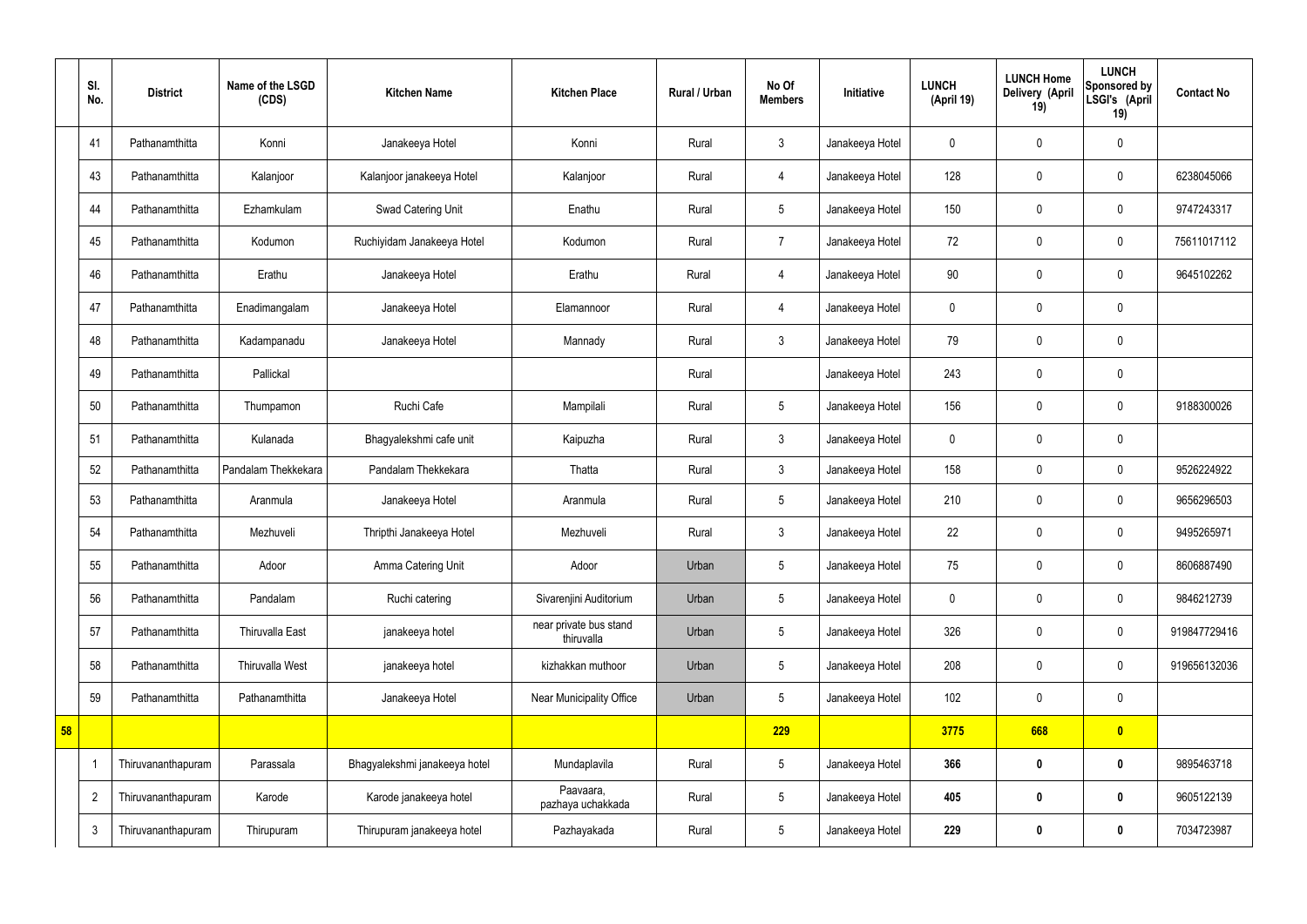| SI.<br>No.     | <b>District</b>    | Name of the LSGD<br>(CDS) | <b>Kitchen Name</b>                       | <b>Kitchen Place</b>                       | Rural / Urban | No Of<br><b>Members</b> | Initiative      | <b>LUNCH</b><br>(April 19) | <b>LUNCH Home</b><br>Delivery (April<br>19) | <b>LUNCH</b><br>Sponsored by<br>LSGI's (April<br>19) | <b>Contact No</b> |
|----------------|--------------------|---------------------------|-------------------------------------------|--------------------------------------------|---------------|-------------------------|-----------------|----------------------------|---------------------------------------------|------------------------------------------------------|-------------------|
| $\overline{4}$ | Thiruvananthapuram | Chenkal                   | Karuna janakeeya hotel                    | Udiyankulangara                            | Rural         | $5\phantom{.0}$         | Janakeeya Hotel | 250                        | 0                                           | $\boldsymbol{0}$                                     | 9746726109        |
| 5              | Thiruvananthapuram | Kulathoor                 | Nakshatra janakeeya hotel                 | Attapuram                                  | Rural         | $5\phantom{.0}$         | Janakeeya Hotel | 297                        | 0                                           | $\boldsymbol{0}$                                     | 8301924221        |
| 6              | Thiruvananthapuram | Neyyattinkara 1           | Oottupura                                 | Neyyattinkara                              | Urban         | $5\phantom{.0}$         | Janakeeya Hotel | 390                        | 0                                           | $\boldsymbol{0}$                                     | 8129192485        |
| $\overline{7}$ | Thiruvananthapuram | Neyyattinkara 1           | Cafesree Janakeeya Hotel                  | Vazhimukku                                 | Urban         | $5\phantom{.0}$         | Janakeeya Hotel | 436                        | 0                                           | $\boldsymbol{0}$                                     | 9995604997        |
| 8              | Thiruvananthapuram | Neyyattinkara 1           | Thripthi janakeeya Hotel                  | perumpazhuthoor                            | urban         | 4                       | janakeeya Hotel | 180                        | 0                                           | $\boldsymbol{0}$                                     | 6282944199        |
| 9              | Thiruvananthapuram | Neyyattinkara 2           | Harsha catering unit                      | Neyyattinkara                              | Urban         | $5\phantom{.0}$         | Janakeeya Hotel | 290                        | 0                                           | $\boldsymbol{0}$                                     | 9048822770        |
| 10             | Thiruvananthapuram | Neyyattinkara 2           | Devarose Janakeeya Hotel                  | Amaravila                                  | Urban         | $5\phantom{.0}$         | Janakeeya Hotel | 124                        | 0                                           | $\boldsymbol{0}$                                     | 9995028659        |
| 11             | Thiruvananthapuram | Kollayil                  | ems janakeeya hotel                       | Dhanuvachapuram                            | Rural         | $5\phantom{.0}$         | Janakeeya Hotel | 495                        | 0                                           | $\boldsymbol{0}$                                     | 8157880624        |
| 12             | Thiruvananthapuram | Kunnathukal               | Aiswarya Janakeeya Hotel -<br>Kunnathukal | Kuruwad, paliyodu                          | Rural         | $\mathfrak{Z}$          | Janakeeya Hotel | 80                         | 0                                           | $\boldsymbol{0}$                                     | 9539549507        |
| 13             | Thiruvananthapuram | Vellarada                 | Eden Janakeeya Hotel                      | Panachamoodu, Vellarada                    | Rural         | $5\phantom{.0}$         | Janakeeya Hotel | 117                        | 0                                           | $\mathbf 0$                                          | 8547973305        |
| 14             | Thiruvananthapuram | Vellarada                 | Chandrika Janakeeya Hotel - Vellarada     | Vellarada                                  | Rural         | $6\phantom{.}$          | Janakeeya Hotel | 670                        | 0                                           | $\mathbf 0$                                          | 9539366295        |
| 15             | Thiruvananthapuram | Aryankode                 | Aryan Janakeeya Hotel - Aryankode         | Aryankode                                  | Rural         | $5\phantom{.0}$         | Janakeeya Hotel | 319                        | 0                                           | $\boldsymbol{0}$                                     | 9746905408        |
| 16             | Thiruvananthapuram | Aryankode                 | stree souhritha jh                        | chemboor                                   | Rural         | $5\phantom{.0}$         | Janakeeya Hotel | 178                        | 0                                           | $\boldsymbol{0}$                                     |                   |
| 17             | Thiruvananthapuram | Ottashekharamangala<br>m  | Minnaram Janakeeya Hotel                  | Kuravara, Near<br>Ottashekharamangalam UPS | Rural         | 4                       | Janakeeya Hotel | 367                        | 0                                           | $\mathbf 0$                                          | 9567553161        |
| 18             | Thiruvananthapuram | Kollayil                  | Janakeeya Hotel                           | Mylakkara                                  | Rural         | $5\phantom{.0}$         | Janakeeya Hotel | 127                        | 0                                           | $\mathbf 0$                                          | 9605076268        |
| 19             | Thiruvananthapuram | perunkadavila             | shankholi janakeeya hotel                 | perunkadavila                              | rural         | $\mathfrak{Z}$          | Janakeeya Hotel | 187                        | $\boldsymbol{0}$                            | $\pmb{0}$                                            |                   |
| 20             | Thiruvananthapuram | Amboori                   | Janakeeya Hotel                           | Amboori                                    | Rural         | $5\phantom{.0}$         | Janakeeya Hotel | 112                        | $\boldsymbol{0}$                            | $\pmb{0}$                                            | 9747169098        |
| 21             | Thiruvananthapuram | Athiyanoor                | Kudumbashree janakeeya hotel              | Venpakal                                   | Rural         | 4                       | Janakeeya Hotel | 328                        | $\boldsymbol{0}$                            | $\mathbf 0$                                          | 919562752580      |
| 22             | Thiruvananthapuram | Kottukal                  | Vismaya janakeeya hotel                   | Uchakkada                                  | Rural         | $5\phantom{.0}$         | Janakeeya Hotel | 415                        | $\boldsymbol{0}$                            | $\mathbf 0$                                          | 6282447041        |
| 23             | Thiruvananthapuram | Kottukal                  | Udaya janakeeya Hotel                     | Punnakkulam                                | Rural         | 4                       | Janakeeya Hotel | 0                          | $\boldsymbol{0}$                            | $\pmb{0}$                                            |                   |
| 24             | Thiruvananthapuram | Karumkulam                | Alil Janakeeya Hotel                      | Pallam                                     | Rural         | $5\phantom{.0}$         | Janakeeya Hotel | 85                         | $\boldsymbol{0}$                            | $\pmb{0}$                                            | 917736513673      |
| 25             | Thiruvananthapuram | Venganoor                 | Venganoor Ruchi janakeeya hotel           | Peringamala                                | Rural         | 10                      | Janakeeya Hotel | 95                         | $\boldsymbol{0}$                            | $\pmb{0}$                                            | 9656309710        |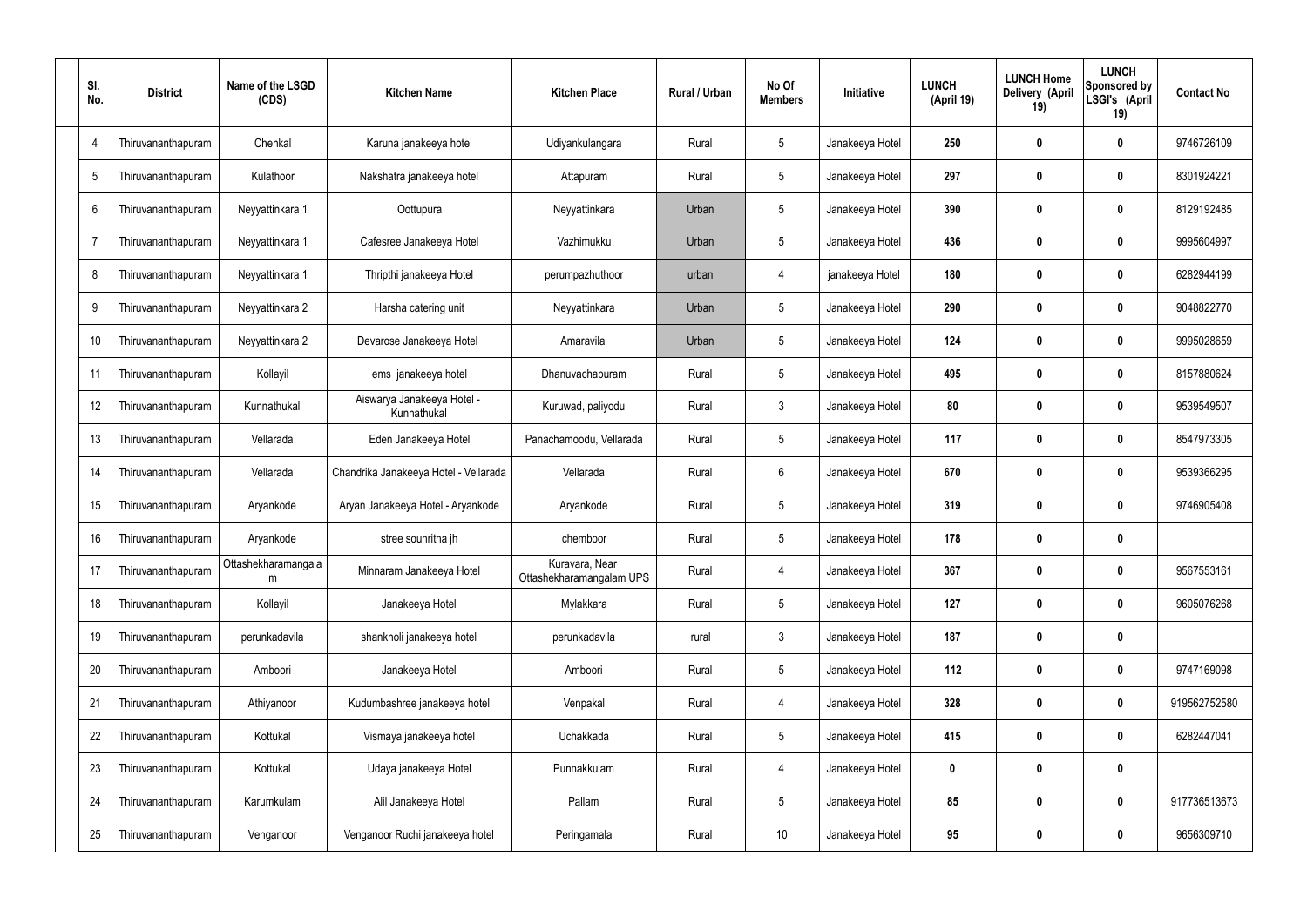| SI.<br>No. | <b>District</b>    | Name of the LSGD<br>(CDS)  | <b>Kitchen Name</b>                           | <b>Kitchen Place</b>                              | Rural / Urban | No Of<br><b>Members</b> | Initiative      | <b>LUNCH</b><br>(April 19) | <b>LUNCH Home</b><br>Delivery (April<br>19) | <b>LUNCH</b><br>Sponsored by<br>LSGI's (April<br>19) | <b>Contact No</b> |
|------------|--------------------|----------------------------|-----------------------------------------------|---------------------------------------------------|---------------|-------------------------|-----------------|----------------------------|---------------------------------------------|------------------------------------------------------|-------------------|
| 26         | Thiruvananthapuram | Vilavoorkkal               | Priyam Janakeeya Hotel                        | Chanthamukku, Peyadu Jn                           | Rural         | $\sqrt{5}$              | Janakeeya Hotel | 321                        | 0                                           | $\mathbf 0$                                          | 7902504494        |
| 27         | Thiruvananthapuram | Vilavoorkal                | Vilavoorkal janakeeya hotel                   | Pottayil                                          | Rural         | $5\phantom{.0}$         | Janakeeya Hotel | 298                        | 0                                           | $\boldsymbol{0}$                                     | 9497883130        |
| 28         | Thiruvananthapuram | Kalliyoor                  | Stree Shakthi Janakeeya Hotel                 | Kalliyoor                                         | Rural         | $5\,$                   | Janakeeya Hotel | 450                        | 0                                           | $\mathbf 0$                                          | 9074998782        |
| 29         | Thiruvananthapuram | Maranalloor                | Mayooram Janakeeya Hotel                      | Mannadikkonam                                     | Rural         | $\overline{4}$          | Janakeeya Hotel | 176                        | 0                                           | $\boldsymbol{0}$                                     | 9847371025        |
| 30         | Thiruvananthapuram | Pallichal                  | Vandhanam Janakeeya hotel                     | Naruvamoodu                                       | Rural         | $\overline{4}$          | Janakeeya Hotel | 179                        | 0                                           | $\boldsymbol{0}$                                     | 9562636222        |
| 31         | Thiruvananthapuram | Vilappil                   | Sreebhadra janakeey a hotel                   | peyad                                             | Rural         | $\sqrt{5}$              | Janakeeya Hotel | 235                        | 0                                           | $\boldsymbol{0}$                                     | 919496194745      |
| 32         | Thiruvananthapuram | Malayinkeezhu              | Thapasya janakeeya hotel                      | Aruvacode                                         | Rural         | $\sqrt{5}$              | Janakeeya Hotel | 224                        | 0                                           | $\boldsymbol{0}$                                     | 9074329707        |
| 3,3        | Thiruvananthapuram | balaramapuram              | Karunya                                       | balaramapuram                                     | Rural         | $\sqrt{5}$              | Janakeeya Hotel | 142                        | 0                                           | $\boldsymbol{0}$                                     |                   |
| 34         | Thiruvananthapuram | Andoorkonam                | Thiruvathira janakeeya hotel                  | Kaniyapuram                                       | Rural         | $\mathbf{3}$            | Janakeeya Hotel | $\mathbf 0$                | 0                                           | $\boldsymbol{0}$                                     | 8921698989        |
| 35         | Thiruvananthapuram | Kadinamkulam               | Sabarmathi janakeeya hotel                    | Chitattumukku                                     | Rural         | $\overline{4}$          | Janakeeya Hotel | 90                         | 0                                           | $\mathbf 0$                                          |                   |
| 36         | Thiruvananthapuram | Azhoor                     | Kudumbadsree janakeeya hotel                  | Azhoor                                            | Rural         | $\overline{4}$          | Janakeeya Hotel | 60                         | 0                                           | 0                                                    | 8129060294        |
| 37         | Thiruvanathapuram  | Pothencode                 | Pothencode Kudumbashree Janakeeya<br>hotel    | Pothencode ayiroorppara<br>Farmers centre         | Rural         | $\sqrt{5}$              | Janakeeya Hotel | 150                        | 0                                           | 0                                                    | 9037832338        |
| 38         | Thiruvananthapuram | Mangalapuram               | Mangalapuram Kudumbashree<br>Janakeeya Hotel  | Managalapuram Junction,<br>Near Panchayath Office | Rural         | 5                       | Janakeeya Hotel | 110                        | 0                                           | 0                                                    | 9995459534        |
| 39         | Thiruvananthapuram | Mangalapuram               | Swad Kudumbashree Janakeeya hotel             | Murukkumpuzha                                     | Rural         | $\mathfrak{Z}$          | Janakeeya Hotel | 120                        | 0                                           | $\pmb{0}$                                            | 8281624670        |
| 40         | Thiruvananthapuram | Mangalapuram               | Ruchisagaram Kudumbashree<br>Janakeeya Hotel  | Chembakamangalam                                  | Rural         | $5\,$                   | Janakeeya Hotel | 110                        | $\boldsymbol{0}$                            | $\mathbf 0$                                          | 8139079929        |
| 41         | Thiruvanathapuram  | <b>TVM Corporation CDS</b> | Krishnakripa Janakeeya hotel                  | Anayara                                           | Urban         | $\sqrt{5}$              | Janakeeya Hotel | 455                        | $\boldsymbol{0}$                            | $\mathbf 0$                                          | 9745823832        |
| 42         | Thiruvanathapuram  | <b>TVM Corporation CDS</b> | Vanitha Janakeeya Hotel                       | Manvila                                           | Urban         | $\overline{4}$          | Janakeeya Hotel | 350                        | $\boldsymbol{0}$                            | $\mathbf 0$                                          | 8129412369        |
| 43         | Thiruvanathapuram  | <b>TVM Corporation CDS</b> | Bhagyalekshmi Kudumbashree<br>Janakeeya Hotel | EK Nayanar Trust, Medical<br>College              | Urban         | $6\,$                   | Janakeeya Hotel | 250                        | $\boldsymbol{0}$                            | $\pmb{0}$                                            |                   |
| 44         | Thiruvanathapuram  | <b>TVM Corporation CDS</b> | Tripthi Janakeeya Hotel                       | Pallithura                                        | Urban         | $\mathfrak{Z}$          | Janakeeya Hotel | 310                        | $\boldsymbol{0}$                            | $\mathbf 0$                                          | 9387738568        |
| 45         | Thiruvanathapuram  | <b>TVM Corporation CDS</b> | soubhagya janakeeya Hotel                     | kazhakoottam                                      | Urban         | $\mathbf{3}$            | janakeeya Hotel | 420                        | $\boldsymbol{0}$                            | $\pmb{0}$                                            | 8921555192        |
| 46         | Thiruvanathapuram  | <b>TVM Corporation CDS</b> | Uthradam Janakeeya Hotel                      | Pattom                                            | Urban         | $\mathfrak{Z}$          | janakeeya Hotel | 793                        | $\boldsymbol{0}$                            | $\mathbf 0$                                          | 8281062575        |
| 47         | Thiruvananthapuram | <b>TVM Corporation CDS</b> | Kismath Janakeeya Hotel                       | Pottakuzhi                                        | Urban         | $\mathfrak{Z}$          | Janakeeya Hotel | 450                        | 0                                           | $\boldsymbol{0}$                                     | 8281088923        |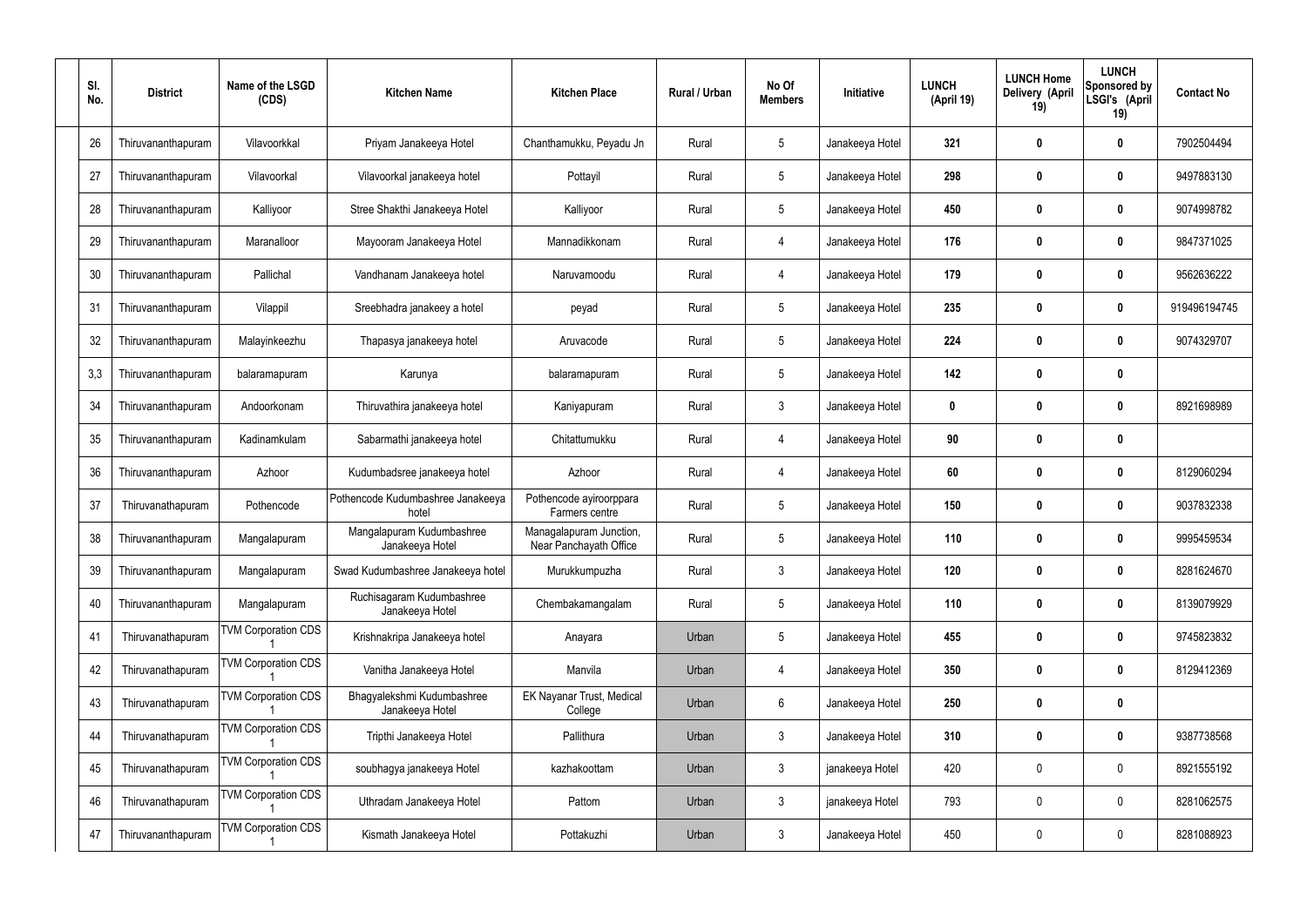|     | SI.<br>No. | <b>District</b>    | Name of the LSGD<br>(CDS)                    | <b>Kitchen Name</b>                  | <b>Kitchen Place</b>                              | Rural / Urban | No Of<br><b>Members</b> | Initiative      | <b>LUNCH</b><br>(April 19) | <b>LUNCH Home</b><br>Delivery (April<br>19) | <b>LUNCH</b><br>Sponsored by<br>LSGI's (April<br>19) | <b>Contact No</b> |
|-----|------------|--------------------|----------------------------------------------|--------------------------------------|---------------------------------------------------|---------------|-------------------------|-----------------|----------------------------|---------------------------------------------|------------------------------------------------------|-------------------|
|     | 48         | Thiruvananthapuram | <b>TVM Corporation CDS</b>                   | Anugraha janakeeya Hotel             | sreekaryam                                        | Urban         | 4                       | Janakeeya Hotel | 310                        | 0                                           | $\mathbf 0$                                          |                   |
|     | 49         | Thiruvananthapuram | <b>TVM Corporation CDS</b>                   | janakeeya hotel                      | mannarakkonam                                     | Urban         | $\mathbf{3}$            | Janakeeya Hotel | 115                        | 0                                           | $\pmb{0}$                                            | 8129179622        |
|     | 50         | Thiruvananthapuram | <b>TVM Corporation CDS</b>                   | Salt and Pepper                      | Poomalliyoorkkonam                                | Urban         | $\mathbf{3}$            | Janakeeya Hotel | 146                        | 0                                           | $\mathbf 0$                                          | 8593986935        |
|     | 51         | Thiruvananthapuram | <b>TVM Corporation CDS</b>                   | Sreebhadra Janakeeya Hotel           | Pettah                                            | Urban         | 4                       | Janakeeya Hotel | 133                        | 0                                           | $\pmb{0}$                                            | 9847227647        |
|     | 52         | Thiruvananthapuram | <b>TVM Corporation CDS</b>                   | kalavara Janakeeya Hotel             | vattiyoorkavu                                     | Urban         | $\mathbf{3}$            | Janakeeya Hotel | 189                        | 0                                           | $\mathbf 0$                                          | 9847655426        |
|     | 53         | Thiruvananthapuram | <b>TVM Corporation CDS</b>                   | punartham kudumbashree               | kudappanakunnu                                    | Urban         | $\mathfrak{Z}$          | Janakeeya Hotel | 154                        | 0                                           | $\pmb{0}$                                            | 9747115789        |
|     | 54         | Thiruvananthapuram | <b>TVM Corporation CDS</b><br>$\overline{2}$ | peroor JH                            | Palayam                                           | Urban         | $\mathbf{3}$            | Janakeeya Hotel | 125                        | 0                                           | 0                                                    | 8086119633        |
| 110 | 55         | Thiruvananthapuram | Aryanadu                                     | Aryanad Janakeeya Hotel              | Aryanad                                           | Rural         | 6                       | Janakeeya Hotel | 218                        | 0                                           | $\pmb{0}$                                            | 9207447839        |
|     | 56         | Thiruvananthapuram | Kuttichal                                    | Kutichal Janakeeya Hotel             | Kuttichal                                         | Rural         | $5\phantom{.0}$         | Janakeeya Hotel | 167                        | 0                                           | $\mathbf 0$                                          | 9446331479        |
|     | 57         | Thiruvananthapuram | Poovachal                                    | Poovachal Janakeeya Hotel            | Poovachal Panchayath                              | Rural         | $5\phantom{.0}$         | Janakeeya Hotel | 138                        | 0                                           | $\boldsymbol{0}$                                     | 9495225046        |
|     | 58         | Thiruvananthapuram | Vithura                                      | Navodaya Janakeeya hotel             | Koppam, Vithura                                   | Rural         | 4                       | Janakeeya Hotel | 0                          | 0                                           | $\mathbf 0$                                          | 9946837014        |
|     | 59         | Thiruvananthapuram | Tholicode                                    | Tholicode Janakeeya Hotel            | Pulimoodu, Near Bharath<br>Petrol Pump, Tholicode | Rural         | 4                       | Janakeeya Hotel | 145                        | 0                                           | $\boldsymbol{0}$                                     | 9539995862        |
|     | 60         | Thiruvananthapuram | uzhamalackal                                 | mazhavil jh                          | Puthukulangara                                    | Rural         | $5\overline{)}$         | Janakeeya Hotel | 267                        | 0                                           | $\mathbf 0$                                          | 96457 54988       |
|     | 61         | Thiruvananthapuram | <b>TVPM Corpn CDS 4</b>                      | Maithri Janakeeya Hotel              | Poozhyakkunnu, Nemom, TVM                         | Urban         | 5                       | Janakeeya Hotel | 0                          | 0                                           | $\mathbf 0$                                          | 9846905594        |
|     | 62         | Thiruvananthapuram | TVPM. Corpn. CDS III                         | Janatha hotel                        | Over bridge                                       | Urban         | 9                       | Janakeeya Hotel | 0                          | 0                                           | $\pmb{0}$                                            | 919746149160      |
|     | 63         | Thiruvananthapuram | TVPM. Corpn. CDS III                         | Asraya Janakeeya Hotel               | <b>DPI</b>                                        | Urban         | 4                       | Janakeeya Hotel | 0                          | 0                                           | $\pmb{0}$                                            | 918113008306      |
|     | 64         | Thiruvananthapuram | TVPM. Corpn. CDS III                         | Ruchikkoott                          | Mudavanmukal                                      | Urban         | 4                       | Janakeeya Hotel | 0                          | 0                                           | $\pmb{0}$                                            | 917907579424      |
|     | 65         | Thiruvananthapuram | TVPM. Corpn. CDS IV                          | Janakeeya hotel tvm corporation cds4 | Vallakkadavu                                      | Urban         | 5                       | Janakeeya Hotel | 0                          | 0                                           | $\pmb{0}$                                            | 8129795072        |
|     | 66         | Thiruvananthapuram | TVPM. Corpn. CDS IV                          | Karuna Janakeeya Hotel               | Avaduthura                                        | Urban         | 5                       | Janakeeya Hotel | 216                        | 0                                           | $\mathfrak{Z}$                                       | 9567523799        |
|     | 67         | Thiruvananthapuram | Anadu                                        | Nanma anad                           | Govt LPS Anad                                     | Rural         | 4                       | Janakeeya Hotel | 0                          | 0                                           | $\pmb{0}$                                            | 9645709754        |
|     | 68         | Thiruvananthapuram | Vembayam                                     | Liya canteen                         | Perumboor near panchayath<br>office               | Rural         | 5                       | Janakeeya Hotel | 200                        | 0                                           | $\mathbf 0$                                          | 9544337362        |
|     | 69         | Thiruvananthapuram | Vembayam                                     | Four's Janakeeya Hotel               | Naduveli Konchira                                 | Rural         | 4                       | Janakeeya Hotel | 220                        | 0                                           | $\pmb{0}$                                            | 9526253578        |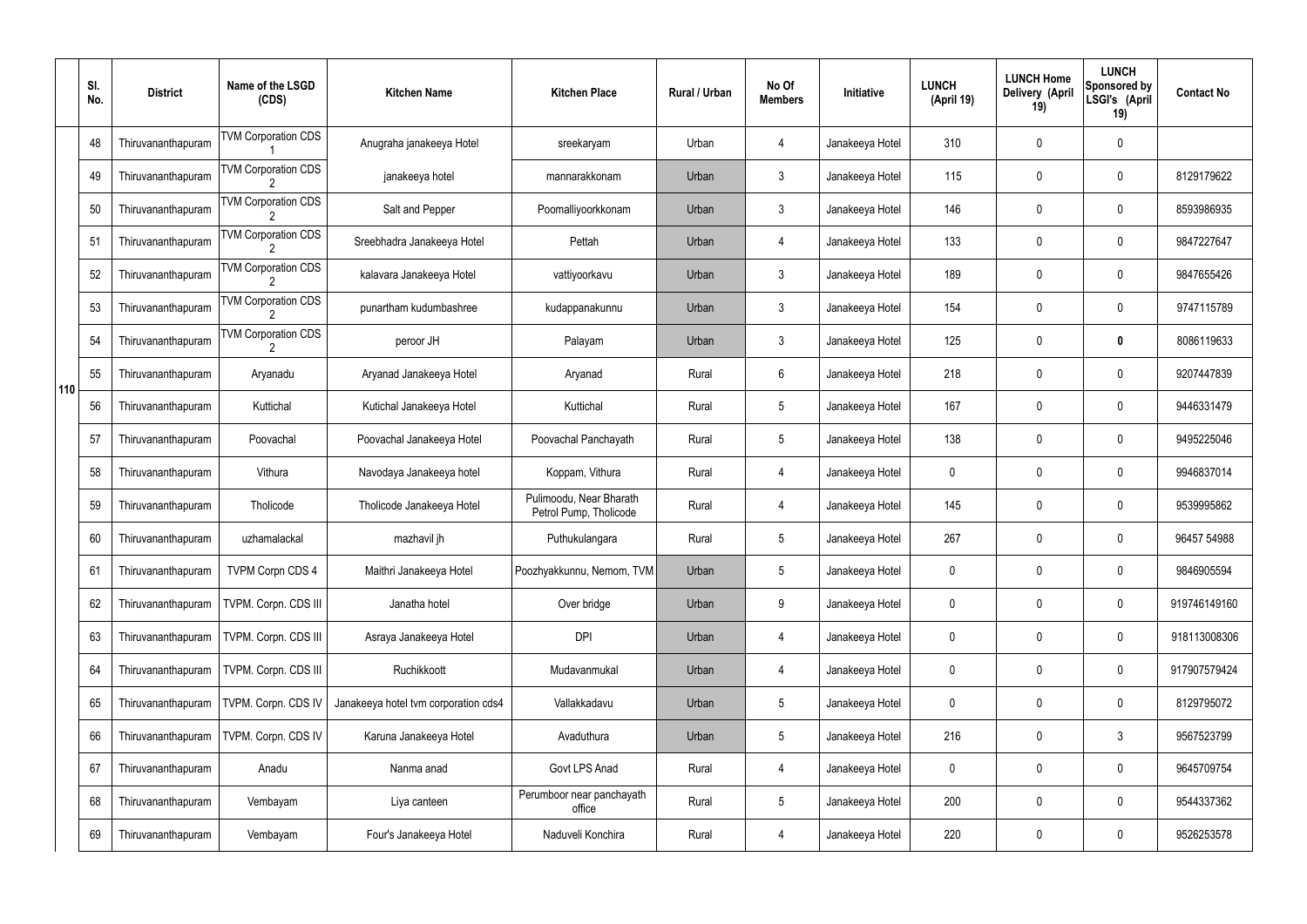| SI.<br>No. | <b>District</b>    | Name of the LSGD<br>(CDS) | <b>Kitchen Name</b>                 | <b>Kitchen Place</b>                      | Rural / Urban | No Of<br><b>Members</b> | Initiative      | <b>LUNCH</b><br>(April 19) | <b>LUNCH Home</b><br>Delivery (April<br>19) | <b>LUNCH</b><br>Sponsored by<br>LSGI's (April<br>19) | <b>Contact No</b> |
|------------|--------------------|---------------------------|-------------------------------------|-------------------------------------------|---------------|-------------------------|-----------------|----------------------------|---------------------------------------------|------------------------------------------------------|-------------------|
| 70         | Thiruvananthapuram | Nedumangad 1              | Subhiksham                          | Irinjayam                                 | Urban         | 4                       | Janakeeya Hotel | 454                        | 0                                           | 0                                                    | 9745606588        |
| 71         | Thiruvananthapuram | Nedumangad 1              | Ootupura                            | Pazhakutty                                | Urban         | 6                       | Janakeeya Hotel | 684                        | 0                                           | $\mathbf 0$                                          | 7510910614        |
| 72         | Thiruvananthapuram | Nedumangad 2              | Niravu                              | Near ksrtc bus stand                      | Urban         | $\overline{4}$          | Janakeeya Hotel | 437                        | 0                                           | $\mathbf 0$                                          | 9645958207        |
| 73         | Thiruvananthapuram | Nedumangad 2              | Ruchiyidam                          | Near Municipality                         | Urban         | $\mathbf 0$             | Janakeeya Hotel | 408                        | 0                                           | $\mathbf 0$                                          | 9846371353        |
| 74         | Thiruvananthapuram | Karakulam                 | Karakulam Vanitha hotel             | Karakulam Junction                        | Rural         | $\overline{4}$          | Janakeeya Hotel | 337                        | 0                                           | $\mathbf 0$                                          | 9747176668        |
| 75         | Thiruvananthapuram | Panavoor                  | Kudumbashree vanitha hotel          | HI auditorium near panavoor<br>panchayath | Rural         | $6\phantom{.}$          | Janakeeya Hotel | 316                        | 0                                           | 12                                                   | 9526740817        |
| 76         | Thiruvananthapuram | Aruvikara                 | Nanma                               | Aruvikara junction                        | Rural         | $\mathbf{3}$            | Janakeeya hotel | 0                          | 0                                           | $\mathbf 0$                                          | 8606524464        |
| 77         | Thiruvananthapuram | Pullampara                | Janakeeya Hotel                     | Kalumkinmukham                            | Rural         | $5\phantom{.0}$         | Janakeeya Hotel | 679                        | 0                                           | $\mathbf 0$                                          |                   |
| 78         | Thiruvananthapuram | Pangode                   | Bhagyalekshmi janakeeya hotel       | Pangodu Panchayath Hall                   | Rural         | $5\phantom{.0}$         | Janakeeya Hotel | 325                        | 0                                           | $\mathbf 0$                                          |                   |
| 79         | Thiruvananthapuram | Manickal                  | Janakeeya hotel                     | Pirappancode                              | Rural         | $6\phantom{.}$          | Janakeeya Hotel | 210\$                      | 0                                           | $\boldsymbol{0}$                                     | 9745874522        |
| 80         | Thiruvananthapuram | Vamanapuram               | Pournami Kalamachal                 | Kalamachal                                | Rural         | $5\phantom{.0}$         | Janakeeya Hotel | 232                        | 0                                           | $\boldsymbol{0}$                                     | 9846825964        |
| 81         | Thiruvananthapuram | kallara                   | Amma janakeeya hotel                | kallara                                   | rural         | 4                       | Janakeeya Hotel | 373                        | 0                                           | $\boldsymbol{0}$                                     | 8111891405        |
| 82         | Thiruvananthapuram | nellanad                  | Nellanad janakeeya hotel            | keezhayikkonam                            | rural         | 6                       | Janakeeya Hotel | 291                        | 0                                           | 0                                                    | 9946994811        |
| 83         | Thiruvananthapuram | Pazhayakunnummel          | Chaitanya janakeeya hotel           | Pazhayakunnumel                           | Rural         | $5\phantom{.0}$         | Janakeeya Hotel | 0                          | 0                                           | $\mathbf 0$                                          | 9496997201        |
| 84         | Thiruvananthapuram | Karavaram                 | Takkolam, Karavaram janakeeya hotel | Pullurmukk, kallambalam                   | Rural         | $5\phantom{.0}$         | Janakeeya Hotel | 162                        | $\mathbf 0$                                 | $\mathbf 0$                                          | 9539723288        |
| 85         | Thiruvananthapuram | Kilimanoor                | Tanima vanitha canteen              | Kilimanoor                                | Rural         | $\overline{4}$          | Janakeeya Hotel | 183                        | 0                                           | $\mathbf 0$                                          | 9846657166        |
| 86         | Thiruvananthapuram | Pulimath                  | Iswarya catering unit               | Pulimath, Karet                           | Rural         | $\overline{4}$          | Janakeeya Hotel | 50                         | 0                                           | $\mathbf 0$                                          | 9645514593        |
| 87         | Thiruvananthapuram | Navaikkulam               | Kudumbashree janakeeya hotel        | Kadambaattukonam                          | Rural         | $5\phantom{.0}$         | Janakeeya Hotel | $\mathbf 0$                | 0                                           | $\boldsymbol{0}$                                     | 9400619476        |
| 88         | Thiruvananthapuram | Nagaroor                  | Janakeeya Hotel                     | Altharamoodu                              | Rural         | $5\phantom{.0}$         | Janakeeya Hotel | $\mathbf 0$                | 0                                           | $\mathbf 0$                                          | 7034964806        |
| 89         | Thiruvananthapuram | Pallikal                  | pallikkal janakeeya hotel           | pakalkkuri                                | rural         | 4                       | Janakeeya Hotel | 121                        | 0                                           | $\mathbf 0$                                          | 9447886364        |
| 90         | Thiruvananthapuram | Madavoor                  | Madavoor janakeeya hotel            | madavoor                                  | rural         | $5\phantom{.0}$         | Janakeeya Hotel | 141                        | $\boldsymbol{0}$                            | $\pmb{0}$                                            | 9526206002        |
| 91         | Thiruvananthapuram | Chirayinkeezh             | Sevenstar Janakeeya Hotel           | Sarkkara                                  | Rural         | $5\,$                   | Janakeeya Hotel | 98                         | 0                                           | $\boldsymbol{0}$                                     | 8921556636        |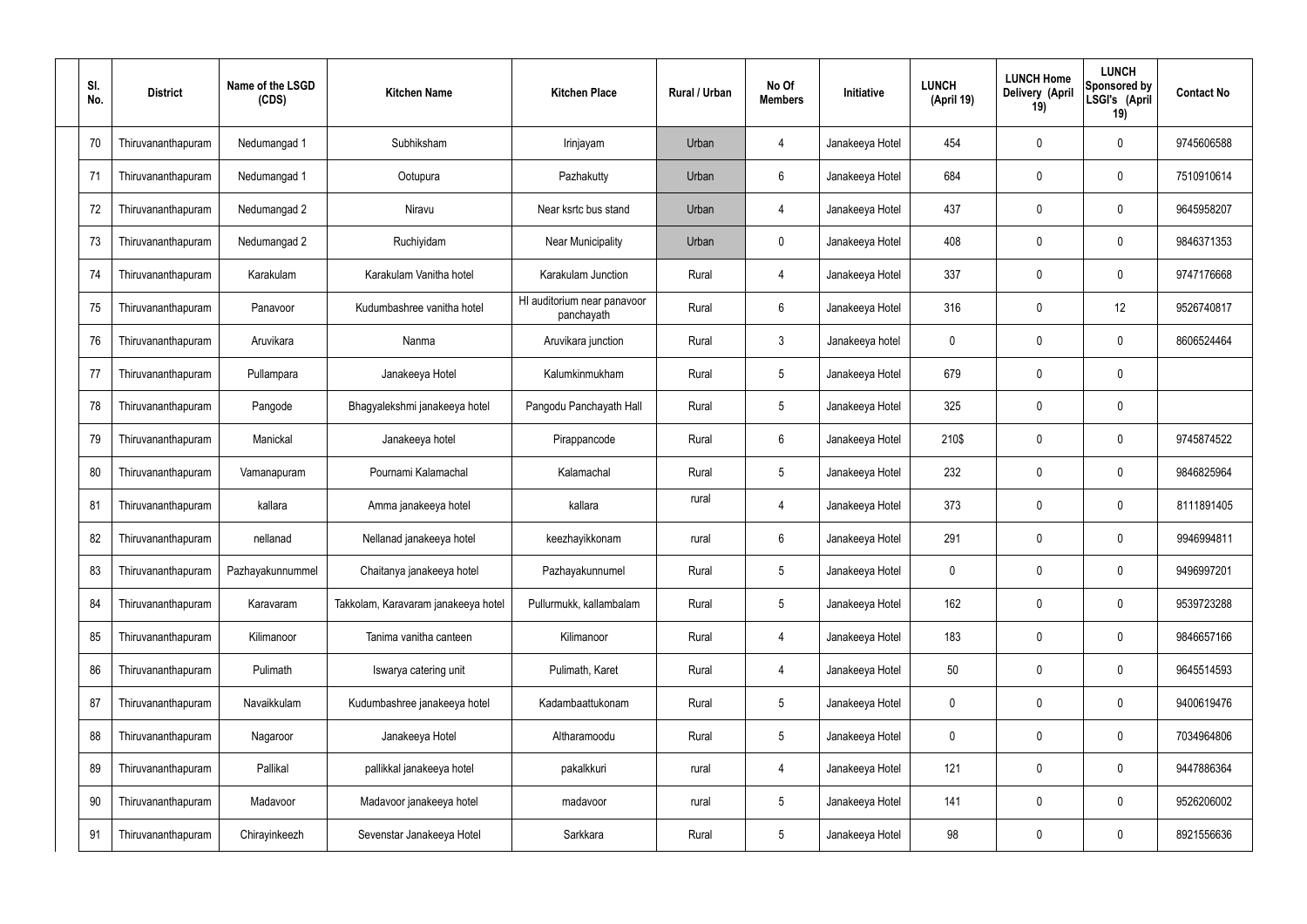|     | SI.<br>No.     | <b>District</b>    | Name of the LSGD<br>(CDS) | <b>Kitchen Name</b>                | <b>Kitchen Place</b>     | Rural / Urban | No Of<br><b>Members</b> | Initiative      | <b>LUNCH</b><br>(April 19) | <b>LUNCH Home</b><br>Delivery (April<br>19) | <b>LUNCH</b><br>Sponsored by<br>LSGI's (April<br>19) | <b>Contact No</b> |
|-----|----------------|--------------------|---------------------------|------------------------------------|--------------------------|---------------|-------------------------|-----------------|----------------------------|---------------------------------------------|------------------------------------------------------|-------------------|
|     | 92             | Thiruvananthapuram | Kadaykkavoor              | Karmalamatha Janakeeya Hotel       | Kadakkavoor              | Rural         | 5                       | Janakeeya Hotel | 115                        | 0                                           | $\mathbf 0$                                          | 9645405591        |
|     | 93             | Thiruvananthapuram | Mudakkal                  | Sarovaram Janakeeya Hotel          | Valakkadu                | Rural         | $\mathbf{3}$            | Janakeeya Hotel | 123                        | $\mathbf 0$                                 | $\mathbf 0$                                          | 8086240900        |
|     | 94             | Thiruvananthapuram | Vakkom                    | Jananai Janakeeya Hotel            | SN Junction, Jeeva Dhara | Rural         | $5\phantom{.0}$         | Janakeeya Hotel | 108                        | $\mathbf 0$                                 | $\mathbf 0$                                          | 8137014724        |
|     | 95             | Thiruvananthapuram | Vakkom                    | Diya Janakeeya Hotel               | Panayile Kadavu          | Rural         | $5\overline{)}$         | Janakeeya Hotel | 145                        | $\mathbf 0$                                 | $\mathbf 0$                                          | 8590439391        |
|     | 96             | Thiruvananthapuram | Kizhuvilam                | Kudumbashree vanitha canteen       | Kizhuvillam              | Rural         | $\overline{4}$          | Janakeeya Hotel | 95                         | $\mathbf 0$                                 | $\mathbf 0$                                          | 9747361312        |
|     | 97             | Thiruvananthapuram | Anchuthengu               | Swad Janakeeya Hotel               | Anchuthengu              | Rural         | $5\phantom{.0}$         | Janakeeya Hotel | 112                        | $\mathbf 0$                                 | $\mathbf 0$                                          |                   |
|     | 98             | Thiruvananthapuram | Attingal                  | Bhagyashree janakeeya hotel        | Attingal                 | Urban         | $5\phantom{.0}$         | Janakeeya Hotel | 98                         | $\mathbf 0$                                 | $\mathbf 0$                                          | 9539968503        |
|     | 99             | Thiruvananthapuram | Cherunniyoor              | Lekshmi janakeeya hotel            | Dhalavapuram             | Rural         | $\mathbf{3}$            | Janakeeya Hotel | 89                         | $\mathbf 0$                                 | $\mathbf 0$                                          | 9995391999        |
|     | 100            | Thiruvananthapuram | Chemmaruthi               | Dreams janakeeya hotel             | Mavinmoodu, muthana      | Rural         | 5                       | Janakeeya Hotel | $\mathbf 0$                | $\mathbf 0$                                 | $\mathbf 0$                                          | 8129240185        |
|     | 101            | Thiruvananthapuram | Chemmaruthi               | Natturuchi janakeeya hotel         | Panayara&sivapuram       | Rural         | $5\phantom{.0}$         | Janakeeya Hotel | 132                        | $\mathbf 0$                                 | $\mathbf 0$                                          | 8129240185        |
|     | 102            | Thiruvananthapuram | Chemmaruthi               | Bhanusree                          | Chavadimukku             | Rural         | 4                       | Janakeeya Hotel | 214                        | $\mathbf 0$                                 | $\mathbf 0$                                          | 8129240185        |
|     | 103            | Thiruvananthapuram | Chemmaruthi               | saphalyam janakeeya Hotel          | chemmaruthi              | Rural         | 5                       | Janakeeya hotel | 158                        | $\mathbf 0$                                 | $\mathbf 0$                                          | 9539925641        |
|     | 104            | Thiruvananthapuram | Manamboor                 | Manamboor janakeeya hotel          | Kavalayoor               | Rural         | 4                       | Janakeeya Hotel | 136                        | 0                                           | 0\$                                                  | 9074388684        |
|     | 105            | Thiruvananthapuram | Edava                     | Sreenandha janakeeyahotel          | Kaappil                  | Rural         | $5\phantom{.0}$         | Janakeeya Hotel | 145                        | $\mathbf 0$                                 | $\mathbf 0$                                          | 9895337334        |
|     | 106            | Thiruvananthapuram | Elakamon                  | Sreenarayana janakeeya hotel       | Elakamon                 | Rural         | $\overline{7}$          | Janakeeya Hotel | $\pmb{0}$                  | $\mathbf 0$                                 | $\mathbf 0$                                          | 8086637798        |
|     | 107            | Thiruvananthapuram | Elakamon                  | kudumbashree janakeeya hotel       | Elakamon                 | Rural         | $5\phantom{.0}$         | janakeeya hotel | 69                         | $\mathbf 0$                                 | $\mathbf 0$                                          | 8590725126        |
|     | 108            | Thiruvananthapuram | Vettoor                   | Kashi janakeeya hotel              | Vettoor                  | Rural         | $\overline{4}$          | Janakeeya Hotel | 52                         | $\mathbf 0$                                 | $\mathbf 0$                                          | 9061547396        |
|     | 109            | Thiruvananthapuram | Ottoor                    | Kudumbashree Janakeeya hotel       | ottoor                   | rural         | $\mathbf{3}$            | Janakeeya Hotel | 48                         | $\pmb{0}$                                   | $\mathbf 0$                                          | 8590570561        |
|     | 110            | Thiruvanathapuram  | Varkala                   | Janakeeya hotel                    | Varkala municipality     | Urban         | $5\phantom{.0}$         | Janakeeya Hotel | 29                         | $\pmb{0}$                                   | $\mathbf 0$                                          | 8943261611        |
| 110 |                |                    |                           |                                    |                          |               | 501                     |                 | 22347                      | $\mathbf{0}$                                | $\overline{7}$                                       |                   |
|     | -1             | Thrissur           | Kadangodu                 | Janakeeya Hotel Kadangod           | Kadangod                 | Rural         | 4                       | Janakeeya Hotel | 61                         | 32                                          | $\overline{7}$                                       |                   |
|     | $\overline{2}$ | Thrissur           | Chalakudy                 | Thripthy Janakeeya Hotel Chalakudy | North Busstand Chalakudy | Urban         | 4                       | Janakeeya Hotel | 263                        | 145                                         | $\mathbf 0$                                          | 9544048190        |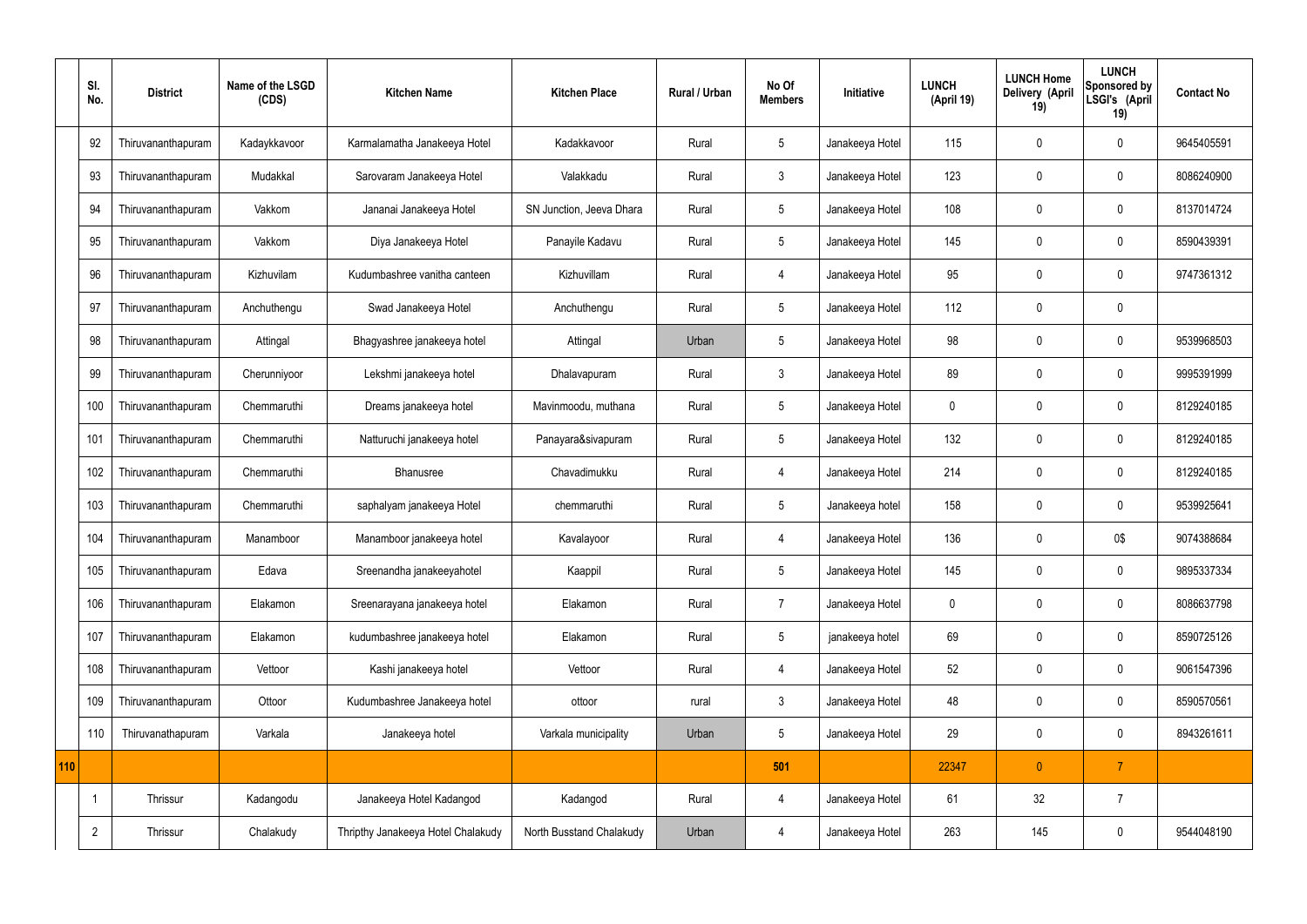| SI.<br>No.      | <b>District</b> | Name of the LSGD<br>(CDS) | <b>Kitchen Name</b>                             | <b>Kitchen Place</b>                       | Rural / Urban | No Of<br><b>Members</b> | <b>Initiative</b> | <b>LUNCH</b><br>(April 19) | <b>LUNCH Home</b><br>Delivery (April<br>19) | <b>LUNCH</b><br>Sponsored by<br>LSGI's (April<br>19) | <b>Contact No</b> |
|-----------------|-----------------|---------------------------|-------------------------------------------------|--------------------------------------------|---------------|-------------------------|-------------------|----------------------------|---------------------------------------------|------------------------------------------------------|-------------------|
| $\mathbf{3}$    | Thrissur        | Pananchery                | Pananchery Janakeeya Hotel                      | Pattikkad                                  | Rural         | $5\phantom{.0}$         | Janakeeya Hotel   | 148                        | 68                                          | $\mathbf 0$                                          | 9746354118        |
| $\overline{4}$  | Thrissur        | Kadavallur                | Janakeeya Hotel Kadavalloor                     | Panjayath Compound                         | Rural         | $\overline{4}$          | Janakeeya Hotel   | 85                         | 60                                          | $\mathbf 0$                                          |                   |
| $5\phantom{.0}$ | Thrissur        | Kattoor                   | Janakeeya Hotel Kattoor                         | Near pompay school, Kattoor                | Rural         | $5\phantom{.0}$         | Janakeeya Hotel   | 88                         | 43                                          | $\mathbf 0$                                          | 9605263717        |
| 6               | Thrissur        | Elavally                  | Janakeeya Hotel Elavally                        | Elavally Panchayath<br>Compound            | Rural         | $\overline{4}$          | Janakeeya Hotel   | 186                        | 0                                           | $\mathbf 0$                                          | 9744738247        |
| $\overline{7}$  | Thrissur        | Paralam                   | Paralam Janakeeya Hotel                         | Nanma Kudumbashree<br>canteen              | Rural         | $\mathbf{3}$            | Janakeeya Hotel   | $\mathbf 0$                | 65                                          | $\mathbf 0$                                          | 9744441594        |
| 8               | Thrissur        | Kadukutty                 | Uppum Mulakum Janakeeya Hotel<br>Kadukutty      | Kottamuri Junction                         | Rural         | $5\phantom{.0}$         | Janakeeya Hotel   | $\mathbf 0$                | 0                                           | $\mathbf 0$                                          | 9846634710        |
| 9               | Thrissur        | Thrissur 2                | Kuttanellur Janakeeya Hotel                     | Kuttanellur                                | Urban         | $5\phantom{.0}$         | Janakeeya Hotel   | 35                         | 0                                           | $\mathbf 0$                                          | 8330800498        |
| 10              | Thrissur        | Pazhayannur               | Janakeeya Hotel, Pazhayanoor                    | Pazhayannur Panchayath                     | Rural         | $\overline{4}$          | Janakeeya Hotel   | 264                        | 0                                           | $\mathbf 0$                                          | 9400257329        |
| 11              | Thrissur        | Aloor                     | Aloor Janakeeya Hotel                           | Aloor                                      | Rural         | $5\phantom{.0}$         | Janakeeya Hotel   | 103                        | 24                                          | $\mathbf 0$                                          | 9946922936        |
| 12              | Thrissur        | Muriyad                   | Jankeeya Hotel, Muriyad                         | Karuna Canteen, Muriyad                    | Rural         | $5\phantom{.0}$         | Janakeeya Hotel   | 78                         | 0                                           | $\mathbf 0$                                          | 9961920358        |
| 13              | Thrissur        | Valapad                   | Janakeeya Hotel Valapad                         | Valapad Chanthapadi                        | Rural         | $6\phantom{.}6$         | Janakeeya Hotel   | 105                        | $\boldsymbol{0}$                            | 8                                                    | 9846972134        |
| 14              | Thrissur        | Kaipamangalam             | Kaipamngalam Janakeeya Hotel                    | Kaipamangalam Panchayath                   | Rural         | $\mathbf{3}$            | Janakeeya Hotel   | 201                        | $\mathbf 0$                                 | -1                                                   |                   |
| 15              | Thrissur        | Annamanada                | Snehitha Catering                               | Annamanada                                 | Rural         | $5\phantom{.0}$         | Janakeeya Hotel   | 33                         | 12                                          | 0                                                    | 9747712615        |
| 16              | Thrissur        | Vellangallur              | Janakeeya Hotel Vellangallur                    | Panchayath Community Hall                  | Rural         | $6\phantom{.}6$         | Janakeeya Hotel   | 43                         | 29                                          | $\mathbf 0$                                          | 9947462258        |
| 17              | Thrissur        | Pavaratty                 | Janakeeya Hotel Pavaratty                       | Akashaya Vanitha Canteen                   | Rural         | $\mathbf{3}$            | Janakeeya Hotel   | 127                        | $\mathbf 0$                                 | $\mathbf 0$                                          |                   |
| 18              | Thrissur        | Edathiruthy               | Janakeeya Hotel Edathuruthi (Nalinam<br>Stores) | Opposite of GLPS,<br>Chenthrappinni Centre | Rural         | $\overline{4}$          | Janakeeya Hotel   | 105                        | $\mathbf 0$                                 | $\mathbf 1$                                          |                   |
| 19              | Thrissur        | Adatt                     | Janakeeya Hotel Adat                            | Muthuvara                                  | Rural         | $\overline{7}$          | Janakeeya Hotel   | 98                         | 47                                          | $\mathbf 0$                                          | 6235203703        |
| 20              | Thrissur        | Irinjalakuda 1            | Janakeeya Hotel Irinjalakuda Cds1               | Irinjalakuda Muncipality                   | Urban         | 4                       | Janakeeya Hotel   | 74                         | 0                                           | $\mathbf 0$                                          | 9526912506        |
| 21              | Thrissur        | Parapookkara              | Janakeeya Hotel, Parapookkara                   | Panchayath Canteen                         | Rural         | $5\phantom{.0}$         | Janakeeya Hotel   | 50                         | 0                                           | $\mathbf 0$                                          | 9605428611        |
| 22              | Thrissur        | Puthanchira               | Annapoorna Janakeeya Hotel<br>Puthenchira       | Panchayath Community Hall                  | Rural         | $5\phantom{.0}$         | Janakeeya Hotel   | 42                         | 25                                          | $\mathbf 0$                                          | 919539164678      |
| 23              | Thrissur        | SreeNarayanapuram         | Sree Narayana Puram Janakeeya<br>Hotel          | Sreenarayanapuram<br>Panchayath            | Rural         | $5\phantom{.0}$         | Janakeeya Hotel   | 218                        | 0                                           | $\overline{1}$                                       |                   |
| 24              | Thrissur        | Nadathara                 | Nadathara Janakeeya Hotel                       | Moorkanikkara                              | Rural         | $5\,$                   | Janakeeya Hotel   | 34                         | 45                                          | $\mathbf 0$                                          | 9744611176        |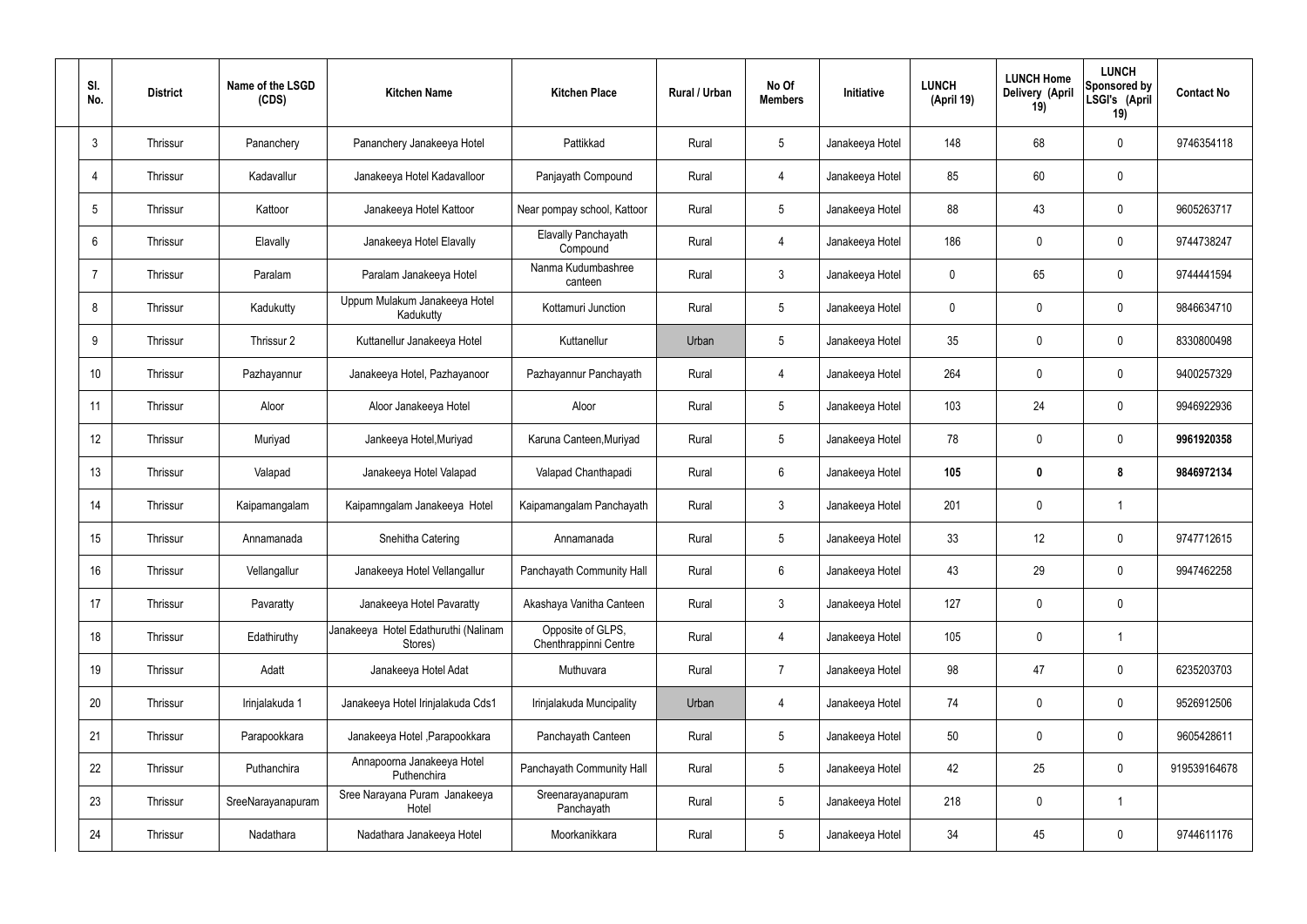| SI.<br>No. | <b>District</b> | Name of the LSGD<br>(CDS) | <b>Kitchen Name</b>                        | <b>Kitchen Place</b>                         | Rural / Urban | No Of<br><b>Members</b> | Initiative      | <b>LUNCH</b><br>(April 19) | <b>LUNCH Home</b><br>Delivery (April<br>19) | <b>LUNCH</b><br>Sponsored by<br>LSGI's (April<br>19) | <b>Contact No</b> |
|------------|-----------------|---------------------------|--------------------------------------------|----------------------------------------------|---------------|-------------------------|-----------------|----------------------------|---------------------------------------------|------------------------------------------------------|-------------------|
| 25         | Thrissur        | Vallachira                | Vallachira Janakeeya Hotel                 | Vallachira Gramapanchayath                   | Rural         | 4                       | Janakeeya Hotel | $\mathbf 0$                | 42                                          | $\mathbf 0$                                          | 9744804256        |
| 26         | Thrissur        | Poyya                     | Janakeeya Hotel , Poyya                    | Poyya Junction                               | Rural         | $5\phantom{.0}$         | Janakeeya Hotel | 24                         | 10                                          | $\mathbf 0$                                          | 7902318250        |
| 27         | Thrissur        | Wadakanchery 1            | Vrindavan Janakeeya Hotel                  | Ottupara                                     | Urban         | $5\phantom{.0}$         | Janakeeya Hotel | 166                        | 54                                          | $\mathbf 0$                                          |                   |
| 28         | Thrissur        | Varandarappilly           | Janakeeya Hotel                            | Varandarappilly Panchayath                   | Rural         | $5\phantom{.0}$         | Janakeeya Hotel | 58                         | 47                                          | $\mathbf 0$                                          | 9048283463        |
| 29         | Thrissur        | Nenmanikkara              | Vanitha Janakeeya Hotel                    | Paliyekkara, Nenmanikkara<br>Gramapanchayath | Rural         | $5\phantom{.0}$         | Janakeeya Hotel | 52                         | 25                                          | $\mathbf 0$                                          | 9747494386        |
| 30         | Thrissur        | Kodakara                  | Nanma Janakeeya Hotel                      | Kodakara Bus Stand                           | Rural         | $5\,$                   | Janakeeya Hotel | 213                        | 225                                         | $\mathbf 0$                                          | 9946283762        |
| 31         | Thrissur        | Thekkumkkara              | Janakeeya Hotel Thekkumkara                | Vanitha Canteen, Thekkumkara                 | Rural         | $\overline{4}$          | Janakeeya Hotel | 50                         | $\mathbf 0$                                 | $\mathbf 0$                                          |                   |
| 32         | Thrissur        | Alagappa Ngar             | Janakeeya Hotel                            | Amballur                                     | Rural         | $5\phantom{.0}$         | Janakeeya Hotel | 180                        | 39                                          | $\mathbf 0$                                          | 8606553521        |
| 33         | Thrissur        | Kolazhy                   | Janakeeya Hotel Kolazhy                    | <b>ZMLP School</b>                           | Rural         | $\overline{4}$          | Janakeeya Hotel | $\mathbf{0}$               | 70                                          | $\overline{0}$                                       | 9645535725        |
| 34         | Thrissur        | Manalur                   | Janakeeya Hotel Manalur                    | Govt High School, Manaloor                   | Rural         | 6                       | Janakeeya Hotel | 61                         | 24                                          | $\mathbf 0$                                          | 9446619441        |
| 35         | Thrissur        | Arimpur                   | Janakeeya Hotel Arimbur                    | Kudumbashree Vanitha<br>Canteen, Arimbur     | Rural         | $5\,$                   | Janakeeya Hotel | 197                        | 78                                          | $\mathbf 0$                                          | 9946789338        |
| 36         | Thrissur        | Thanniyam                 | Thannyam Janakeeya Hotel                   | Peringottukara                               | Rural         | 4                       | Janakeeya Hotel | $\mathbf 0$                | 0                                           | $\boldsymbol{0}$                                     | 9048570194        |
| 37         | Thrissur        | Madakkathara              | Madakkathara Annapoorna Janakeeya<br>Hotel | Madakkathara                                 | Rural         | 6                       | Janakeeya Hotel | 98                         | 58                                          | $\overline{2}$                                       | 9388431507        |
| 38         | Thrissur        | Athirappilly              | Panchayath Kudumbashree Canteen            | Athirappilly                                 | Rural         | $\mathbf{3}$            | Janakeeya Hotel | $\mathbf 0$                | $\mathbf 0$                                 | $\mathbf 0$                                          | 9496151187        |
| 39         | Thrissur        | Kodassery                 | Five Star Janakeeya Hotel                  | Kodassery                                    | Rural         | $\overline{4}$          | Janakeeya Hotel | 156                        | 57                                          | $\mathbf 0$                                          | 9846464927        |
| 40         | Thrissur        | Mattathur                 | Karunya<br>kudumbShree                     | Vellikkulangara                              | Rural         | $\overline{4}$          | Janakeeya Hotel | 212                        | 126                                         | $\mathbf{1}$                                         | 8086449102        |
| 41         | Thrissur        | Koratty                   | Ruchi Janakeeya Hotel                      | Koratty                                      | Rural         | $\overline{4}$          | Janakeeya Hotel | 137                        | 45                                          | 0.00\$                                               | 9496527583        |
| 42         | Thrissur        | Thrikkoor                 | Susthira Janakeeya Hotel                   | Alengaad                                     | Rural         | $\mathfrak{Z}$          | Janakeeya Hotel | 146                        | 42                                          | $\overline{4}$                                       | 8111847055        |
| 43         | Thrissur        | Venkitangu                | Ottupura<br>Janakeeya Hotel Vengidangu     | Vengidangu Panchayath                        | Rural         | $\mathfrak{Z}$          | Janakeeya Hotel | 177                        | 74                                          | $\mathbf 0$                                          | 8156981840        |
| 44         | Thrissur        | Padiyoor                  | Padiyoor<br>Janakeya Hotel                 | HDC School, Kakkathuruthy                    | Rural         | $5\phantom{.0}$         | Janakeeya Hotel | 86                         | 25                                          | $\mathbf 0$                                          | 9048341118        |
| 45         | Thrissur        | Pariyaram                 | Samridhi Janakeeya Hotel                   | Pariyaram                                    | Rural         | $5\phantom{.0}$         | Janakeeya Hotel | 106                        | 94                                          | $\mathbf 0$                                          | 7025950795        |
| 46         | Thrissur        | Wadakanchery cds2         | Janakeeya Hotel, Wadakanchery cds2         | Minaloor                                     | Urban         | $\mathfrak{Z}$          | Janakeeya Hotel | 103                        | 0                                           | $\pmb{0}$                                            |                   |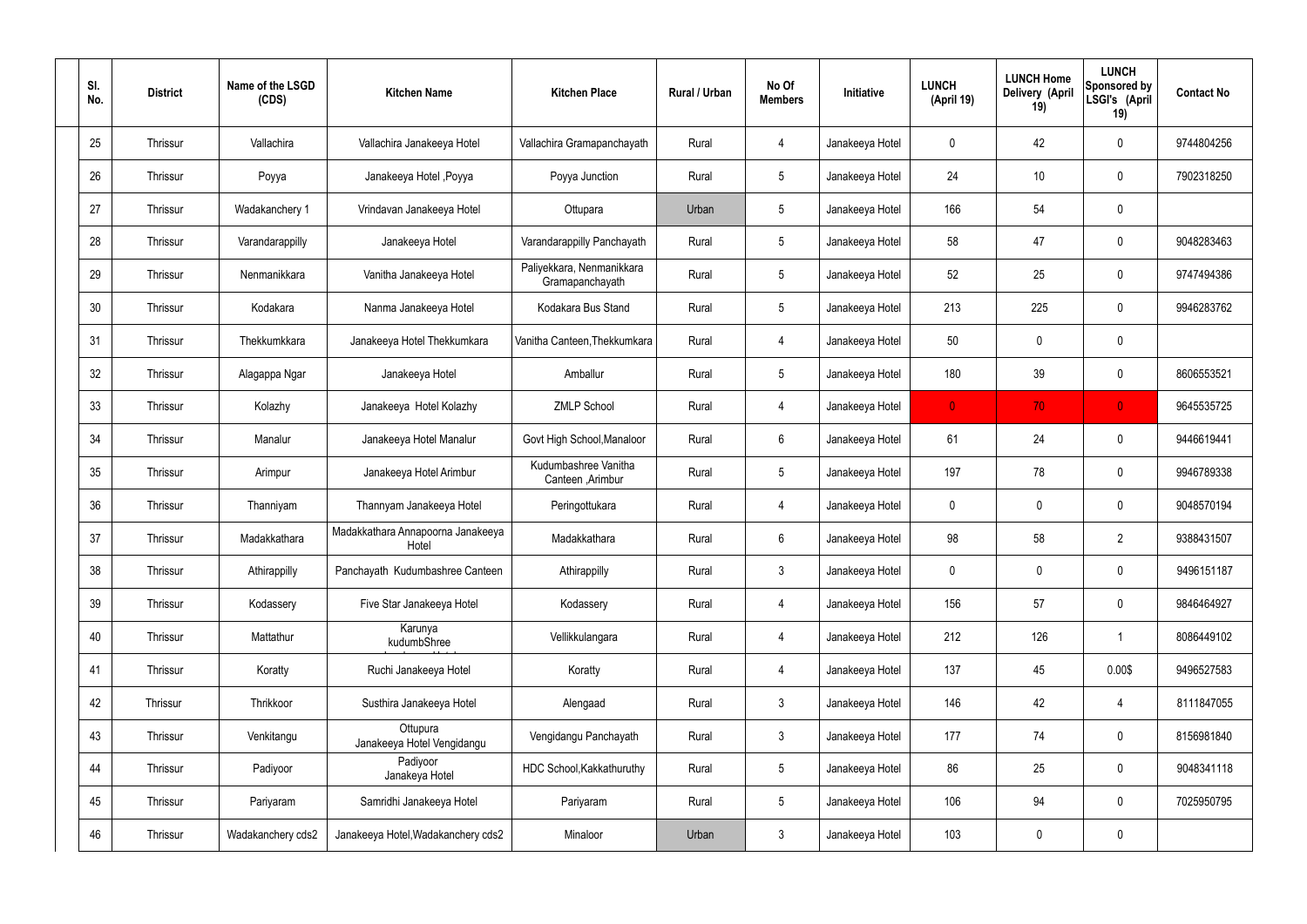|    | SI.<br>No. | <b>District</b> | Name of the LSGD<br>(CDS) | <b>Kitchen Name</b>               | <b>Kitchen Place</b>               | Rural / Urban | No Of<br><b>Members</b> | Initiative      | <b>LUNCH</b><br>(April 19) | <b>LUNCH Home</b><br>Delivery (April<br>19) | <b>LUNCH</b><br>Sponsored by<br>LSGI's (April<br>19) | <b>Contact No</b> |
|----|------------|-----------------|---------------------------|-----------------------------------|------------------------------------|---------------|-------------------------|-----------------|----------------------------|---------------------------------------------|------------------------------------------------------|-------------------|
|    | 47         | <b>Thrissur</b> | Kodungaloor cds2          | Jathikka Janakeeya Hotel          | Arakkulam                          | Urban         | 4                       | Janakeeya Hotel | 90                         | $\mathbf 0$                                 | $\mathbf 0$                                          | 9745397171        |
|    | 48         | <b>Thrissur</b> | Punnayur                  | Kaipunnyam Janakeeya Hotel        | Edakazhiyur                        | Rural         | $5\overline{)}$         | Janakeeya Hotel | 63                         | 52                                          | $\mathbf 0$                                          | 9744680885        |
| 98 | 49         | <b>Thrissur</b> | Velookkara                | Velookkara Janakeeya Hotel        | Panchayath shopping complex        | Rural         | $\mathbf{3}$            | Janakeeya Hotel | $\mathbf 0$                | $\mathbf 0$                                 | $\mathbf 0$                                          | 9048756685        |
|    | 50         | <b>Thrissur</b> | Meloor                    | Thanima Janakeeya Hotel Meloor    | Meloor centre                      | Rural         | $\overline{4}$          | Janakeeya Hotel | 116                        | 32                                          | $\mathbf 0$                                          | 7902354039        |
|    | 51         | <b>Thrissur</b> | Vallathol Nagar           | Janakeeya Hotel, Vallathol Nagar  | near youth welfare center          | rural         | $5\overline{)}$         | Janakeeya Hotel | 155                        | $\mathbf 0$                                 | $\mathbf 0$                                          | 9961296574        |
|    | 52         | Thrissur        | Eriyad                    | janakeeya Hotel, eriyad           | community hall                     | Rural         | $\overline{4}$          | Janakeeya Hotel | $\mathbf 0$                | $\mathbf 0$                                 | $\mathbf 0$                                          |                   |
|    | 53         | <b>Thrissur</b> | Edavilangu                | Janakeeya Hotel, Edavilangu       | <b>Edavilangu Center</b>           | Rural         | $\overline{4}$          | Janakeeya Hotel | 215                        | $\mathbf 0$                                 | $\mathbf 0$                                          |                   |
|    | 54         | Thrissur        | Avanoor                   | Janakeeya Hotel, Avanoor          | near panchayath office,<br>Avanoor | Rural         | $5\overline{)}$         | Janakeeya Hotel | $\mathbf{0}$               | $\mathbf{0}$                                | $\overline{0}$                                       | 9447343516        |
|    | 55         | <b>Thrissur</b> | Mala                      | Janakeeya hotel Mala              | Near panchayath office, Mala       | Rural         | $\overline{4}$          | Janakeeya Hotel | 113                        | 27                                          | $\mathbf 0$                                          | 9946442260        |
|    | 56         | Thrissur        | Guruvayur1                | Guruvayur Janakeeya Hotel         | Guruvayur                          | Urban         | $\mathbf{3}$            | Janakeeya Hotel | 435                        | 226                                         | $\mathbf 0$                                          | 9961227858        |
|    | 57         | <b>Thrissur</b> | Vadakkekad                | Kudumbasree janakeeya hotel       | Nalam kallu                        | Rural         | $\overline{4}$          | Janakeeya Hotel | 86                         | 32                                          | $\mathbf 0$                                          | 9645190166        |
|    | 58         | Thrissur        | Kadappuram                | Kadappuram janakeeya hotel        | Kadappuram panchayath<br>building  | Rural         | 4                       | Janakeeya Hotel | 31                         | 8                                           | $\mathbf 0$                                          | 8156984319        |
|    | 59         | <b>Thrissur</b> | Chavakkad                 | Chavakkad Janakeeya hotel         | Chavakkad, near bus stand          | Urban         | $5\overline{)}$         | Janakeeya Hotel | 205                        | 49                                          | $\mathbf 0$                                          | 7560874804        |
|    | 60         | Thrissur        | Engadiyoor                | pavithra janikeeya hotel          | Pokulangara                        | Rural         | 5 <sup>5</sup>          | Janakeeya Hotel | 58                         | $\pmb{0}$                                   | $\mathbf 0$                                          | 9562239618        |
|    | 61         | Thrissur        | Varavoor                  | Friends janakeeya hotel, Varavoor | Thichur                            | Rural         | $3\phantom{a}$          | Janakeeya Hotel | 91                         | $\pmb{0}$                                   | $\mathbf 0$                                          |                   |
|    | 62         | Thrisssur       | Punnayurkulam             | Punnayurkkulam janakeeya hotel    | Althara centre                     | Rural         | $5\overline{)}$         | Janakeeya Hotel | 85                         | 28                                          | $\mathbf 0$                                          | 8086093454        |
|    | 63         | Thrissur        | Thiruwilamala             | Villuadry Janakeeya hotel         | Thiruwilamala                      | Rural         | $5\overline{)}$         | Janakeeya Hotel | 193                        | 0                                           | $\mathbf 0$                                          | 9846174729        |
|    | 64         | Thrissur        | Kattakampal               | Janakeeya Hotel Kattakampal       | Chirakkal                          | Rural         | $\overline{4}$          | Janakeeya Hotel | 52                         | 31                                          | $\mathbf 0$                                          |                   |
|    | 65         | Thrissur        | Kandanassery              | kandanassery janakeeya hotel      | kandanassery                       | Rural         | $5\overline{)}$         | Janakeeya Hotel | 42                         | 29                                          | $\mathbf 0$                                          |                   |
|    | 66         | Thrissur        | Kaiparambu                | Janakeeya Hotel Kaiparambu        | Near mundoor health center         | Rural         | $5\overline{)}$         | janakeeya hotel | 55                         | 35                                          | $\mathbf 0$                                          | 9645828069        |
|    | 67         | Thrissur        | Thrissur 2(new)           | kitchen girls janakeeya hotel     | Olari                              | urban         | 4                       | janakeeya hotel | 131                        | 173                                         | $\mathbf 0$                                          | 9388828112        |
|    | 68         | Thrissur        | Kuzhur                    |                                   | kuzhur                             | Rural         | 4                       | janakeeya hotel | $\pmb{0}$                  | $\pmb{0}$                                   | $\boldsymbol{0}$                                     | 9526566073        |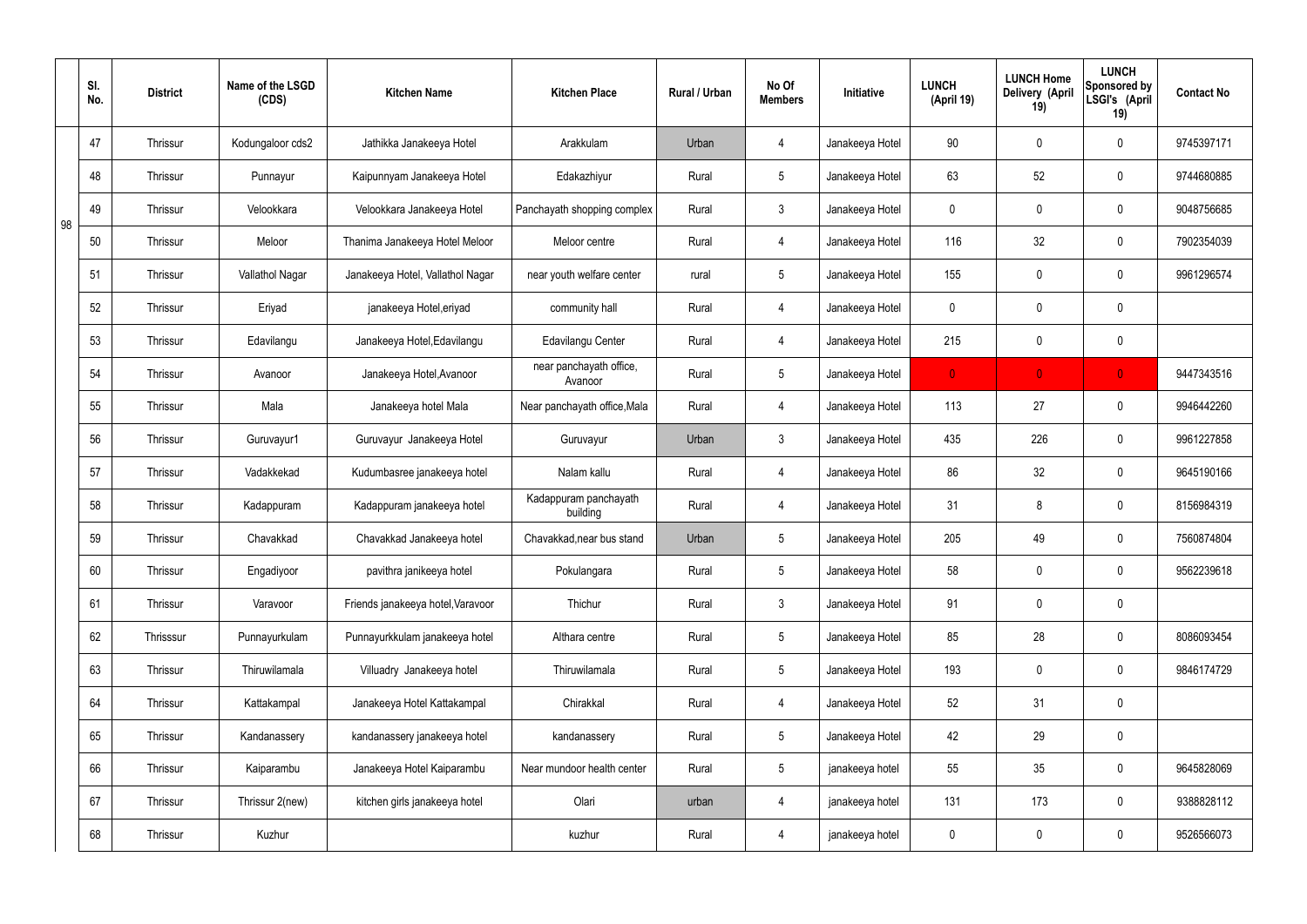| SI.<br>No. | <b>District</b> | Name of the LSGD<br>(CDS) | <b>Kitchen Name</b>          | <b>Kitchen Place</b>                   | Rural / Urban | No Of<br><b>Members</b> | Initiative      | <b>LUNCH</b><br>(April 19) | <b>LUNCH Home</b><br>Delivery (April<br>19) | <b>LUNCH</b><br>Sponsored by<br>LSGI's (April<br>19) | <b>Contact No</b> |
|------------|-----------------|---------------------------|------------------------------|----------------------------------------|---------------|-------------------------|-----------------|----------------------------|---------------------------------------------|------------------------------------------------------|-------------------|
| 69         | Thrissur        | Chazhur                   | Chazur Janakeeya Hotel       | Pazhuvil Center                        | Rural         | 4                       | janakeeya hotel | 50                         | 44                                          | $\mathbf 0$                                          | 9061946216        |
| 70         | Thrissur        | Nattika                   | uttupura                     | Thriprayar                             | Rural         | $5\phantom{.0}$         | janakeeya hotel | 167                        | $\mathbf 0$                                 | $\mathbf 0$                                          | 9544055637        |
| 71         | Thrissur        | Thalikulam                | Nidhi janakeeya hotel        | Puthenthodu                            | Rural         | $5\phantom{.0}$         |                 | 180                        | $\mathbf 0$                                 | $\mathbf 0$                                          | 8606213960        |
| 72         | Thrissur        | Vadanapilly               | vadanappilly janakeeya hotel | vadanapilly                            | Rural         | $5\phantom{.0}$         | janakeeya hotel | $\mathbf 0$                | $\mathbf 0$                                 | $\mathbf 0$                                          | 9947728948        |
| 73         | Thrissur        | orumanayur                | orumanayur janakeeya hotel   | orumanayur                             | rural         | $5\phantom{.0}$         | janakeeya hotel | 78                         | 46                                          | $\mathbf 0$                                          | 9995588758        |
| 74         | Thrissur        | Panjal                    | Five-star Janakeeya hotel    | Panjal                                 | Rural         | $5\overline{)}$         | janakeeya hotel | 189                        | $\mathbf 0$                                 | $\mathbf 0$                                          | 9746847353        |
| 75         | Thrissur        | veloor                    | Veloor Janakeeya hotel       | veloor                                 | Rural         | $5\phantom{.0}$         | janakeeya hotel | 76                         | 42                                          | $\mathbf 0$                                          | 9447724685        |
| 76         | Thrissur        | Chowanoor                 |                              | Chowanoor                              | Rural         | $\mathbf{3}$            | janakeeya hotel | 44                         | 32                                          | $\mathbf 0$                                          | 9,526,340,307     |
| 77         | Thrissur        | Puthur                    | Puthur janakeeyahotel        | puthur                                 | Rural         | $5\overline{)}$         | janakeeya hotel | 57                         | 59                                          | $\mathbf 0$                                          | 6238101595        |
| 78         | Thrissur        | Erumapetty                | subhiksha janakeeya hotel    | Erumapetty                             | Rural         | $5\phantom{.0}$         | janakeeya hotel | 118                        | 39                                          | $\mathbf 0$                                          | 9207201880        |
| 79         | Thrissur        | Kondazhy                  | Santhwanam Janakeeya Hotel   | Kondazhy                               | Rural         | 4                       | janakeeya hotel | 15                         | $\mathbf 0$                                 | $\mathbf 0$                                          | 9526401759        |
| 80         | Thrissur        | Mullurkkara               | Kaniv Janakeeya Hotel        | Atoor                                  | Rural         | 4                       | janakeeya hotel | $\mathbf 0$                | $\mathbf 0$                                 | $\mathbf 0$                                          |                   |
| 81         | Thrissur        | Porkkulam                 | Porkulam janakeeya hotel     | Parempadam                             | Rural         | 5                       | Janakeeya hotel | $\mathbf 0$                | 50                                          | $\mathbf 0$                                          | 8129017841        |
| 82         | Thrissur        | Puthukkad                 | Puthukkad Janakeeya Hotel    | Puthukkad                              | Rural         | 5 <sup>5</sup>          | Janakeeya hotel | 54                         | 18                                          | $\mathbf 0$                                          | 7356668644        |
| 83         | Thrissur        | Choondal                  | Choondal Janakeeya Hotel     | <b>Kechery Centre</b>                  | Rural         | 8                       | Janakeeya Hotel | 100                        | 40                                          | $\mathbf 0$                                          |                   |
| 84         | Thrissur        | Cherpu                    | Cherpu Janakeeya Hotel       | Cherpu                                 | Rural         | $3\phantom{a}$          | Janakeeya Hotel | $\mathbf 0$                | 77                                          | $\mathbf 0$                                          | 9605375648        |
| 85         | Thrissur        | Mathilakam                | Mathilakam Janakeeya hotel   | Mathilakam gramapanchayath<br>compound | Rural         | $3\phantom{a}$          | Janakeeya hotel | 98                         | $\pmb{0}$                                   | $\mathbf 0$                                          | 9995986808        |
| 86         | Thrissur        | Anthikad                  | Anthikad Janakeeya hotel     | Anthikad                               | Rural         | $\overline{4}$          | Janakeeya hotel | $\mathbf 0$                | $\pmb{0}$                                   | $\mathbf 0$                                          |                   |
| 87         | Thrissur        | Mullassery                | Mullassery Janakeeya Hotel   | Mullassery centre                      | Rural         | 5 <sup>5</sup>          | Janakeeya hotel | 85                         | 118                                         | $\mathbf 0$                                          |                   |
| 88         | Thrissur        | Karalam                   | Karalam Janakeeya Hotel      | Chemmada, Karalam                      | Rural         | $\overline{4}$          | Janakeeya hotel | 89                         | $\pmb{0}$                                   | $\mathbf 0$                                          | 6282924636        |
| 89         | Thrissur        | Poomangalam               | Poomangalam Janakeeya Hotel  | Edakkulam                              | Rural         | $3\phantom{a}$          | Janakeeya hotel | 65                         | 21                                          | $\mathbf 0$                                          | 919947255537      |
| 90         | Thrissur        | MG Kavu                   | Annapoorna Janakeeya Hotel   | MG Kavu                                | Rural         | 4                       | Janakeeya hotel | 113                        | 115                                         | $\mathbf 0$                                          | 7558080131        |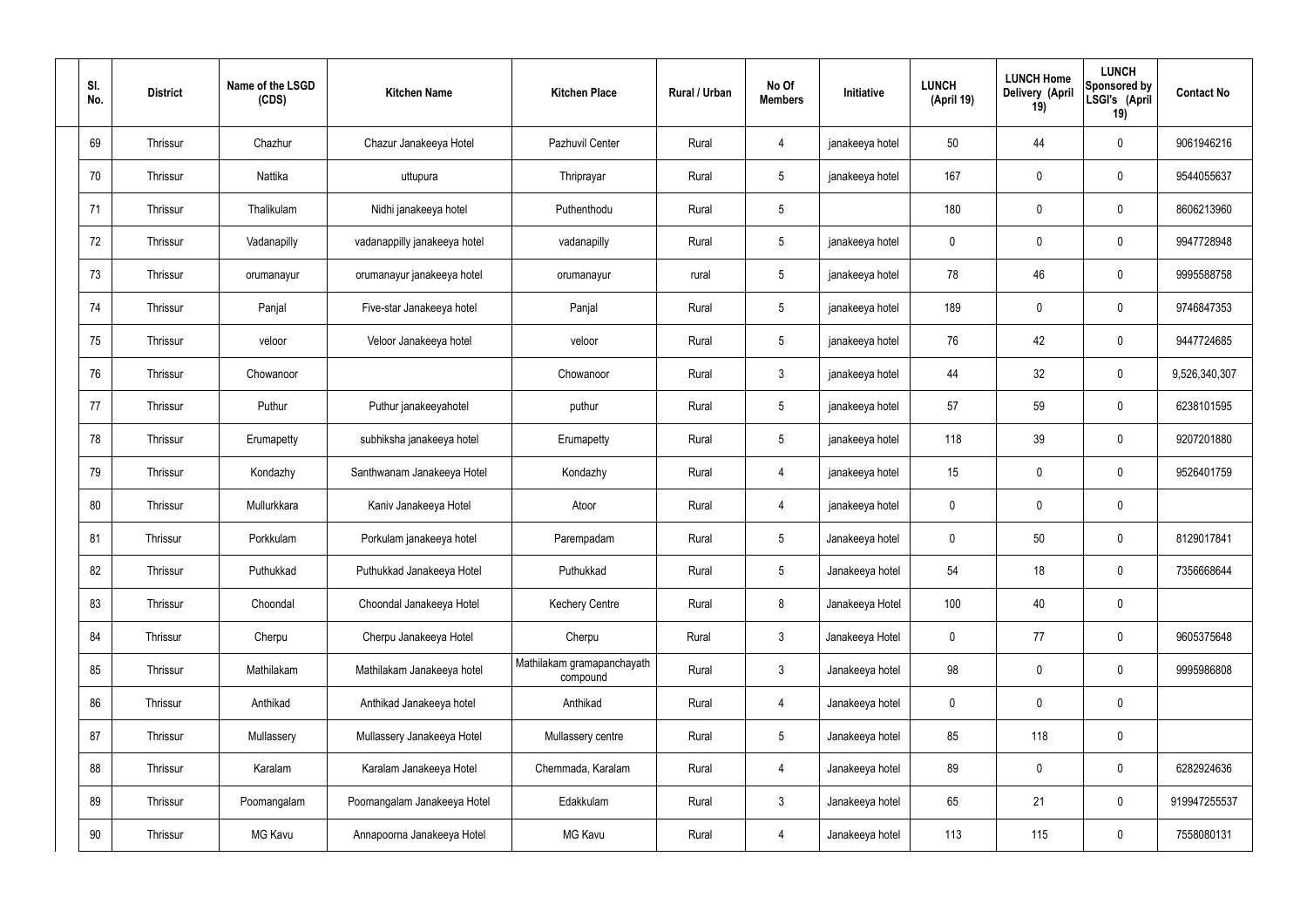| SI.<br>No.     | <b>District</b> | Name of the LSGD<br>(CDS) | <b>Kitchen Name</b>              | <b>Kitchen Place</b>                   | Rural / Urban | No Of<br><b>Members</b> | Initiative      | <b>LUNCH</b><br>(April 19) | <b>LUNCH Home</b><br>Delivery (April<br>19) | <b>LUNCH</b><br>Sponsored by<br>LSGI's (April<br>19) | <b>Contact No</b> |
|----------------|-----------------|---------------------------|----------------------------------|----------------------------------------|---------------|-------------------------|-----------------|----------------------------|---------------------------------------------|------------------------------------------------------|-------------------|
| 91             | Thrissur        | chelakkara                | Nila janakeeya hotel             | chelakkara                             | rural         | $5\overline{)}$         | janakeeya hotel | 101                        | $\mathbf 0$                                 | $\mathbf 0$                                          | 9747856037        |
| 92             | Thrissur        | Avinissery                | Avinissery Janakeeya Hotel       | Palakkal                               | Rural         | $\overline{4}$          | janakeeya hotel | $\mathbf 0$                | 86                                          | $\mathbf 0$                                          |                   |
| 93             | Thrissur        | Nadathara 2               | Grandmaas Janakeeya hotel        | Nadathara                              | Rural         | $5\overline{)}$         | Janakeeya Hotel | 123                        | 203                                         | $6\phantom{.}6$                                      | 7034752180        |
| 94             | Thrissur        | Chavakkad                 | Janakeeya hotel                  | Chavakkad                              | Urban         | $5\phantom{.0}$         | Janakeeya hotel | 155                        | 32                                          | $\mathbf 0$                                          | 9048965884        |
| 95             | Thrissur        | Mala 2                    | Janakeeya hotel                  |                                        | Rural         | $5\overline{)}$         | janakeeya hotel | 169                        | 41                                          | $\mathbf 0$                                          | 9567844586        |
| 96             | Thrissur        | Thrissur1                 | Janakeeya hotel                  | Mannuthy                               | Urban         | $5\phantom{.0}$         | janakeeya hotel | 96                         | 17                                          | $\mathbf 0$                                          | 9746287281        |
| 97             | Thrissur        | Vadanappilly2             | Janakeeya hotel                  | Vadanappilly                           | Rural         | $\mathbf{3}$            | janakeeya hotel | 177                        | 0                                           | $\mathbf 0$                                          | 9947728948        |
| 98             | Thrissur        | Engandiyoor 2             | Ammayoon Janakeeya Hotel         | Engandiyoor                            | Rural         | 4                       | janakeeya hotel | 32                         | 24                                          | $\mathbf 0$                                          | 7025375178        |
|                |                 |                           |                                  |                                        |               | 437                     |                 | 9310                       | 3556                                        | 31                                                   |                   |
|                | Wayanad         | Vellamunda                | Thanima mess                     | 8/4 vellamuda                          | Rural         | 4                       | janakeeya Hotel | 198                        | $\mathbf 0$                                 | $\mathbf 0$                                          | 7025659685        |
| $\overline{2}$ | Wayanad         | Thavinjal                 | Sobhagya Vanitha mess            | Thalappuzha<br>chungam                 | Rural         | 4                       | janakeeya Hotel | 251                        | 45                                          | $\mathbf 0$                                          | 9497247541        |
| $\mathbf{3}$   | Wayanad         | Vythiri                   | Dharshana catering               | Vythiri                                | Rural         | 4                       | janakeeya Hotel | 210                        | 0                                           | $\mathbf 0$                                          | 9074598184        |
| $\overline{4}$ | Wayanad         | Mullankolly               | Kairali catering group           | Mullankolli                            | Rural         | $\mathbf{3}$            | janakeeya Hotel | 195                        | $\mathbf 0$                                 | $\mathbf 0$                                          | 9526706627        |
| 5              | Wayanad         | Poothadi                  | Mary matha mess                  | Kenichira                              | Rural         | $5\phantom{.0}$         | janakeeya Hotel | 174                        | $\pmb{0}$                                   | $\mathbf 0$                                          | 9526376970        |
| 6              | Wayanad         | Meppadi                   | Cafe Kudumbashree                | Meppadi                                | Rural         | $5\phantom{.0}$         | janakeeya Hotel | 192                        | 0                                           | $\mathbf 0$                                          | 9207935764        |
| $\overline{7}$ | Wayanad         | Pozhuthana                | Dhanya mess                      | Pozhuthana                             | Rural         | $3\phantom{a}$          | janakeeya Hotel | 165                        | 0                                           | $\mathbf 0$                                          | 8111838165        |
| 8              | Wayanad         | Thondernad                | Thanima canteen                  | Korom                                  | Rural         | $3\phantom{a}$          | janakeeya Hotel | 103                        | 0                                           | $\mathbf 0$                                          | 8943476943        |
| 9              | Wayanad         | Meenangady                | Haritham Janakeeya Hotel         | Opposite police station,<br>Meenangadi | Rural         | $6\phantom{.}6$         | janakeeya Hotel | 235                        | 0                                           | $\mathbf 0$                                          | 9526895975        |
| 10             | Wayanad         | Nenmeni                   | Minnaram Mess and Chappathi Unit | Cheeral                                | Rural         | $5\phantom{.0}$         | janakeeya Hotel | 148                        | 0                                           | $\mathbf 0$                                          | 8086835886        |
| 11             | Wayanad         | Thirunelli                | Adigamanai Mess and Catering     | Kartikulam                             | Rural         | $5\phantom{.0}$         | janakeeya Hotel | 122                        | 0                                           | $\mathbf 0$                                          | 9207406211        |
| 12             | Wayanad         | Mananthavady              | Dhanasree canteen                | Mananthavadi                           | Urban         | $5\phantom{.0}$         | janakeeya Hotel | 288                        | $\pmb{0}$                                   | $\mathbf 0$                                          | 9496997382        |
| 13             | Wayanad         | Ambalavayal               | <b>Ruchi Catering</b>            | kalathuvayal                           | Rural         | 5 <sub>5</sub>          | janakeeya Hotel | 294                        | $\pmb{0}$                                   | $\pmb{0}$                                            | 9495084437        |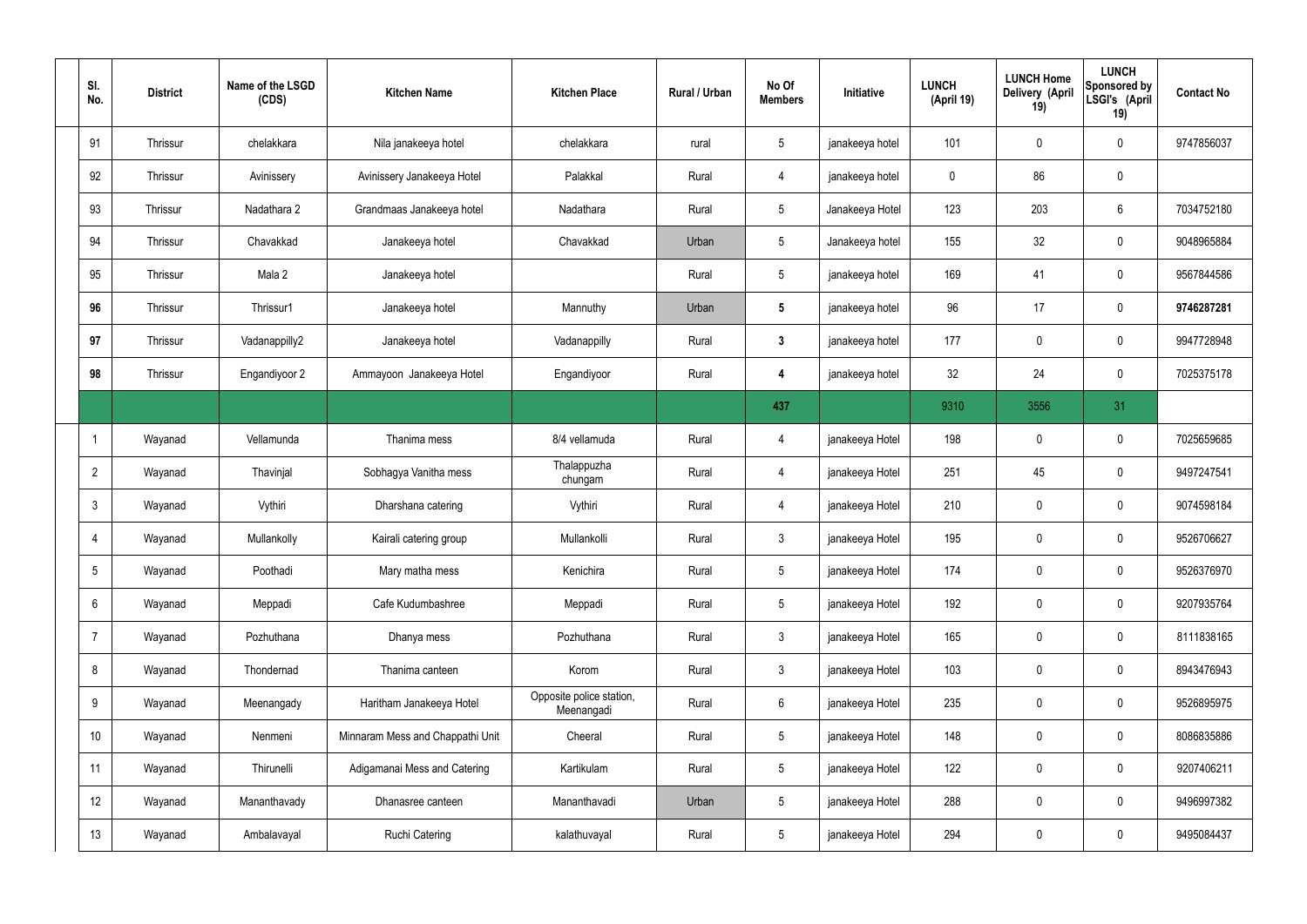|    | SI.<br>No. | <b>District</b> | Name of the LSGD<br>(CDS) | <b>Kitchen Name</b> | <b>Kitchen Place</b>           | <b>Rural / Urban</b> | No Of<br><b>Members</b> | <b>Initiative</b> | <b>LUNCH</b><br>(April 19) | <b>LUNCH Home</b><br>Delivery (April<br>19) | <b>LUNCH</b><br>Sponsored by<br>LSGI's (April<br>19) | <b>Contact No</b> |
|----|------------|-----------------|---------------------------|---------------------|--------------------------------|----------------------|-------------------------|-------------------|----------------------------|---------------------------------------------|------------------------------------------------------|-------------------|
| 28 | 14         | Wayanad         | Kaniyambetta              | sree Vinayaka       | millumukk                      | rural                | $5\phantom{.0}$         | janakeeya Hotel   | 229                        | $\pmb{0}$                                   | $\mathbf 0$                                          | 9061486938        |
|    | 15         | Wayanad         | Pulpally                  | Vinayaka catering   | Pulpally                       | Rural                | $5\overline{)}$         | janakeeya Hotel   | 240                        | $\mathbf 0$                                 | $\mathbf 0$                                          | 9947319307        |
|    | 16         | Wayanad         | Noolpuzha                 | Friends catering    | Naikketty                      | Rural                | $5\overline{)}$         | janakeeya Hotel   | 188                        | $\pmb{0}$                                   | $\mathbf 0$                                          | 7558019388        |
|    | 17         | Wayanad         | Panamaram                 | Testy mess          | Panamaram                      | Rural                | $\overline{4}$          | janakeeya Hotel   | 207                        | $\mathbf 0$                                 | $\mathbf 0$                                          | 9605814620        |
|    | 18         | wayanad         | Moopainad                 | vanitha mess        | vaduvanchal                    | Rural                | $5\overline{)}$         | janakeeya Hotel   | 228                        | $\pmb{0}$                                   | $\mathbf 0$                                          | 974596708         |
|    | 19         | wayanad         | Edavaka                   | <b>Teasty Mess</b>  | Irumbupalam                    | Rural                | $\overline{4}$          | janakeeya Hotel   | 157                        | $\pmb{0}$                                   | $\mathbf 0$                                          | 9847842390        |
|    | 20         | wayanad         | kalpetta                  | shiya catering      | pallithazhe, kalpetta town     | urban                | $\mathbf{3}$            | janakeeya Hotel   | 364                        | $\pmb{0}$                                   | $\mathbf 0$                                          | 6282822890        |
|    | 21         | wayanad         | sulthan bathery           | preethis            | near telephone exchange        | urban                | $5\phantom{.0}$         | janakeeya Hotel   | 382                        | $\pmb{0}$                                   | $\mathbf 0$                                          | 9961088393        |
|    | 22         | wayanad         | Muttil                    | swad cattering      | Muttil bus stand               | Rural                | $5\overline{)}$         | janakeeya Hotel   | 212                        | $\pmb{0}$                                   | $\mathbf 0$                                          | 9074461322        |
|    | 23         | wayanad         | padinjarathara            | oruma               | padinjarathara town            | Rural                | $5\overline{)}$         | janakeeya Hotel   | 305                        | $\mathbf 0$                                 | $\mathbf 0$                                          | 9495814542        |
|    | 24         | wayanad         | kalpetta                  | Anjuse cattering    | kalpetta town                  | Urban                | $5\overline{)}$         | janakeeya Hotel   | 265                        | $\mathbf 0$                                 | $\mathbf 0$                                          | 9745883809        |
|    | 25         | wayanad         | Thariyode                 | Haritham            | kavumadham town                | Rural                | $\mathbf{3}$            | janakeeya Hotel   | 165                        | $\mathbf 0$                                 | $\mathbf 0$                                          | 9074095457        |
|    | 26         | wayanad         | Mananthavady              | chothis mess        | Kozhikode road<br>Mananthavady | Urban                | $\mathbf{3}$            | janakeeya Hotel   | 240                        | $\mathbf 0$                                 | $\mathbf 0$                                          | 9947376596        |
|    | 27         | wayanad         | vengapalli                | Annapoorna          | vengapalli town                | Rural                | $5\overline{)}$         | janakeeya Hotel   | 288                        | $\pmb{0}$                                   | $\mathbf 0$                                          | 7592831851        |
|    | 28         | Wayanad         | Kottathara                | Jyothi vanitha mess | Venniyod                       | Rural                | $\mathbf{3}$            | janakeeya Hotel   | 182                        | $\mathbf 0$                                 | $\mathbf 0$                                          | 9961844026        |
|    | 29         | Wayanad         | <b>Sulthan Bathery</b>    | Elite               | Mysore road, Bathery           | Urban                | $\mathbf{3}$            | janakeeya Hotel   | 346                        | $\mathbf 0$                                 | $\mathbf 0$                                          | 9778180571        |
|    |            |                 |                           | 793                 |                                |                      | 122                     |                   | 6573                       | 45                                          | $\mathbf 0$                                          |                   |
|    | 29         |                 |                           |                     |                                | <b>TOTAL</b>         | 4638                    |                   | 12948                      | 11144                                       | 222                                                  |                   |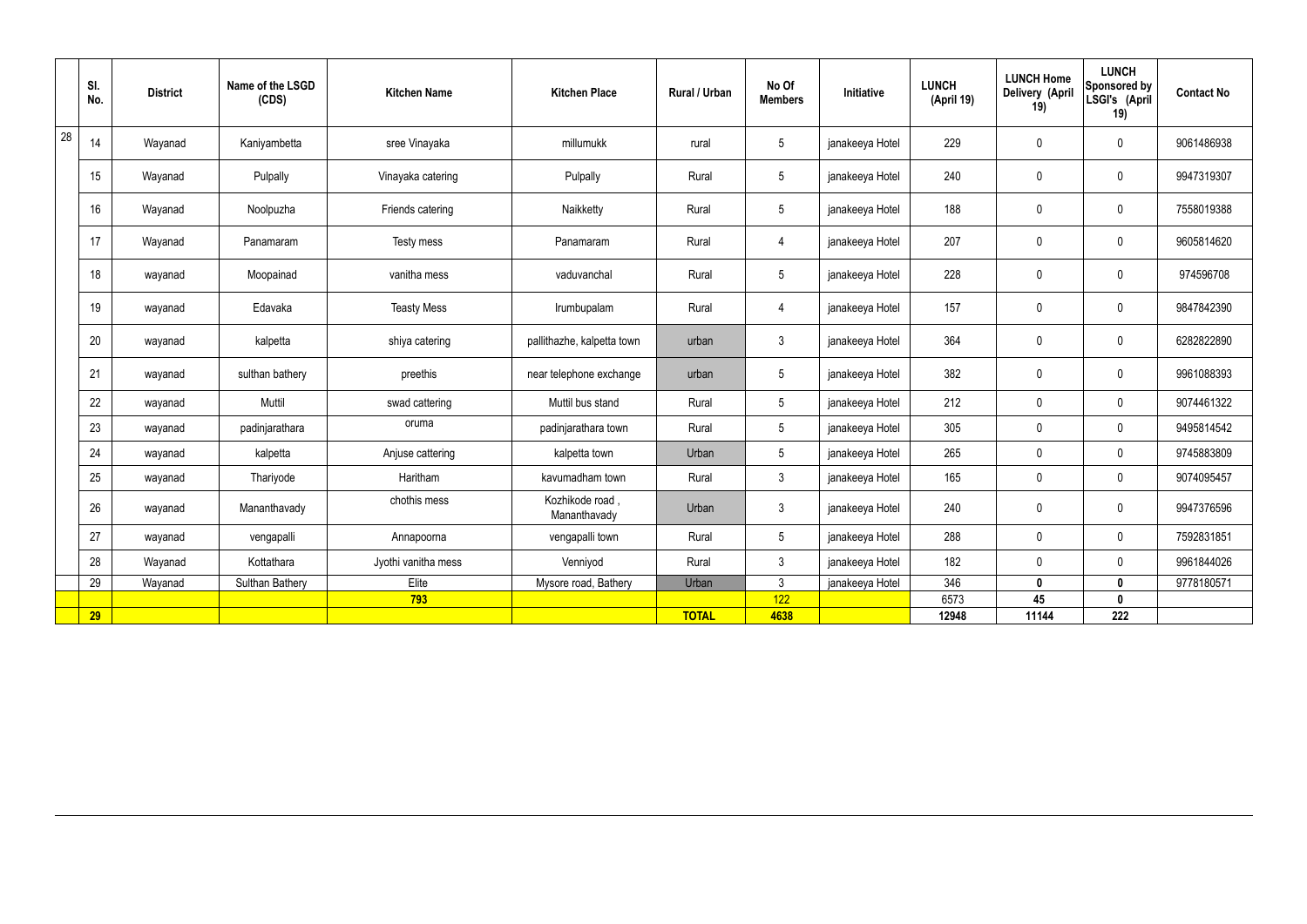| SI.<br>No. | <b>District</b> | Name of the LSGD<br>(CDS)                                                                        | <b>Kitchen Name</b>                                | <b>Kitchen Place</b>  | Rural / Urban                   | No Of<br><b>Members</b>        | Initiative                                                           | <b>LUNCH</b><br>(April 19) | <b>LUNCH Home</b><br>Delivery (April<br>19) | <b>LUNCH</b><br>Sponsored by<br>LSGI's (April<br>19) | <b>Contact No</b> |
|------------|-----------------|--------------------------------------------------------------------------------------------------|----------------------------------------------------|-----------------------|---------------------------------|--------------------------------|----------------------------------------------------------------------|----------------------------|---------------------------------------------|------------------------------------------------------|-------------------|
|            |                 |                                                                                                  | STATUS OF JANAKEEYA HOTELS FUNCTIONING IN DISTRICT |                       |                                 |                                | STATUS OF FOOD DISTRIBUTED THROUGH JANAKEEYA HOTELS AS ON 19.04.2022 |                            |                                             |                                                      |                   |
|            | <b>District</b> | <b>Total</b><br><b>Janakeeya Hotels</b>                                                          | <b>Rural Units</b>                                 | <b>Urban</b><br>units | <b>STATUS OF</b><br><b>FOOD</b> | <b>Home</b><br><b>Delivery</b> | Food Sponsored<br>by LSGIs                                           |                            | <b>TOTAL Meals</b><br><b>Distributed</b>    |                                                      |                   |
|            | <b>TVM</b>      | 110                                                                                              | 79                                                 | 31                    | 22,347                          | $\overline{0}$                 | $\overline{7}$                                                       | 22,354                     |                                             |                                                      |                   |
|            | <b>KLM</b>      | 82                                                                                               | 72                                                 | 10 <sup>°</sup>       | 13199                           | $\overline{0}$                 | $6^{\circ}$                                                          | 13,205                     |                                             |                                                      |                   |
|            | PTA             | 59                                                                                               | 54                                                 | 5 <sub>5</sub>        | 4485                            | 668                            | $\overline{0}$                                                       | 5,153                      |                                             |                                                      |                   |
|            | <b>ALP</b>      | 89                                                                                               | 80                                                 | $\overline{9}$        | 6344                            | 3836                           | 133                                                                  |                            | 10,313                                      |                                                      |                   |
|            | <b>KTM</b>      | 82                                                                                               | 74                                                 | 8 <sup>°</sup>        | 75                              | $\overline{0}$                 | $\overline{0}$                                                       |                            | 75                                          |                                                      |                   |
|            | <b>IDK</b>      | 50                                                                                               | 49                                                 | $\blacktriangleleft$  | 7321                            | $\overline{0}$                 | $\overline{4}$                                                       |                            | 7,325                                       |                                                      |                   |
|            | <b>EKM</b>      | 115                                                                                              | 81                                                 | 34                    | 18271                           | 914                            | $\overline{0}$                                                       |                            | 19,185                                      |                                                      |                   |
|            | <b>TSR</b>      | 98                                                                                               | 87                                                 | 11                    | 9,310                           | 3,556                          | 31                                                                   |                            | 12,897                                      |                                                      |                   |
|            | PGT             | $102$                                                                                            | 92                                                 | 10 <sup>°</sup>       | 13,928                          | 84                             | 17                                                                   |                            | 14,029                                      |                                                      |                   |
|            | <b>MLP</b>      | 128                                                                                              | 107                                                | 21                    | 18,742                          | 4938                           | 28                                                                   |                            | 23,708                                      |                                                      |                   |
|            | <b>WYD</b>      | 29                                                                                               | 24                                                 | 5 <sub>1</sub>        | 6573                            | 45                             | $\overline{0}$                                                       |                            | 6,618                                       |                                                      |                   |
|            | <b>KKD</b>      | 107                                                                                              | 77 <sub>1</sub>                                    | 30                    | 28,417                          | 659                            | 10                                                                   |                            | 29,086                                      |                                                      |                   |
|            | <b>KNR</b>      | 91                                                                                               | 76                                                 | 15 <sub>1</sub>       | 16,969                          | $\overline{0}$                 | 17                                                                   |                            | 16,986                                      |                                                      |                   |
|            | <b>KSG</b>      | 44                                                                                               | 38                                                 | 6 <sup>1</sup>        | 6602                            | $\overline{0}$                 | $\pmb{0}$                                                            |                            | 6,602                                       |                                                      |                   |
|            | <b>Total</b>    | 1186                                                                                             | 990                                                | 196                   | 172,583                         | 14,700                         | 253                                                                  |                            | 187,536                                     |                                                      |                   |
|            |                 |                                                                                                  | 2262                                               |                       |                                 | 187,536                        |                                                                      |                            |                                             |                                                      |                   |
|            | <b>Date</b>     | <b>Grand Total of meals</b><br><b>Distributed through</b><br>Janakeeya hotel as<br>on 19.04.2022 | Urban<br>units                                     | <b>Total</b><br>units | Rs. 20 /Lunch<br><b>Parcel</b>  | Home<br><b>Delivery</b>        | <b>LUNCH</b><br>sponsored by<br><b>LSGIs</b>                         | <b>Total Meals</b>         |                                             |                                                      |                   |
|            |                 | 990                                                                                              | 196                                                | 1186                  | 172,583                         | 14,700                         | 253                                                                  |                            | 187,536                                     |                                                      |                   |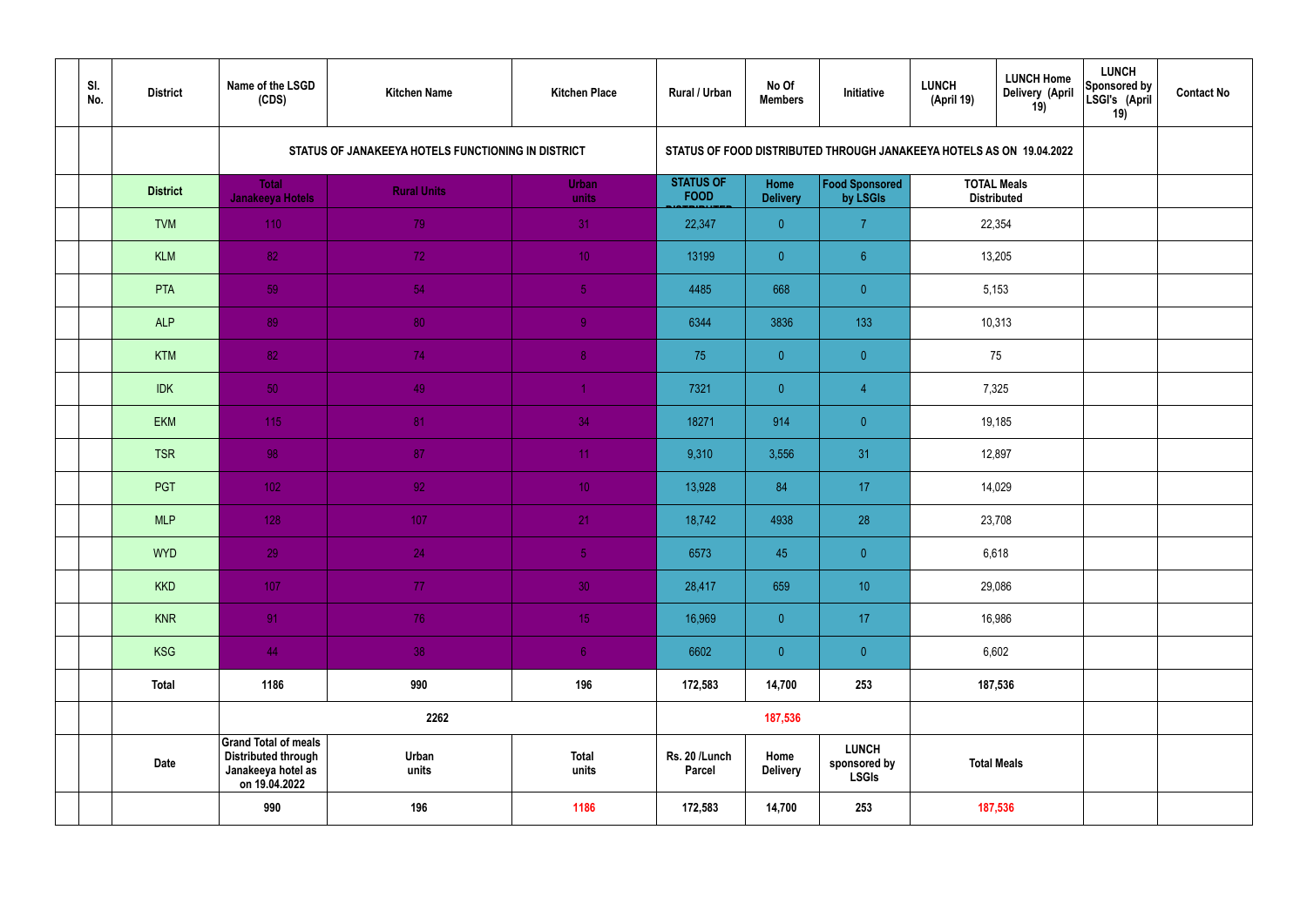| SI.<br>No.                                                   | <b>District</b>                                                                          | Name of the LSGD<br>(CDS)                                                                                                                           | <b>Kitchen Name</b>                                                                                                                                                                                                                                                                                                                                                                                                                                                                                                                                                                                                                                                                                                                                                     | <b>Kitchen Place</b> | Rural / Urban                 | No Of<br><b>Members</b> | Initiative     | <b>LUNCH</b><br>(April 19) | <b>LUNCH Home</b><br>Delivery (April<br>19) | <b>LUNCH</b><br><b>Sponsored by</b><br>LSGI's (April<br>19) | <b>Contact No</b> |  |  |  |
|--------------------------------------------------------------|------------------------------------------------------------------------------------------|-----------------------------------------------------------------------------------------------------------------------------------------------------|-------------------------------------------------------------------------------------------------------------------------------------------------------------------------------------------------------------------------------------------------------------------------------------------------------------------------------------------------------------------------------------------------------------------------------------------------------------------------------------------------------------------------------------------------------------------------------------------------------------------------------------------------------------------------------------------------------------------------------------------------------------------------|----------------------|-------------------------------|-------------------------|----------------|----------------------------|---------------------------------------------|-------------------------------------------------------------|-------------------|--|--|--|
|                                                              |                                                                                          |                                                                                                                                                     |                                                                                                                                                                                                                                                                                                                                                                                                                                                                                                                                                                                                                                                                                                                                                                         |                      |                               |                         |                |                            |                                             |                                                             |                   |  |  |  |
|                                                              | Districts with same number of hotels<br>(Each district use seperate cell for filling the |                                                                                                                                                     | tvm                                                                                                                                                                                                                                                                                                                                                                                                                                                                                                                                                                                                                                                                                                                                                                     | Wayanad              | Alappuzha                     | Malappuram              | Kozhikode      | Thrissur                   | Kollam                                      |                                                             |                   |  |  |  |
|                                                              | details)                                                                                 |                                                                                                                                                     | Ernakulam                                                                                                                                                                                                                                                                                                                                                                                                                                                                                                                                                                                                                                                                                                                                                               | Kasaragod            | Kottayam                      | Palakkad                | Pathanamthitta | Ernakulam                  | Kasaragod                                   |                                                             |                   |  |  |  |
|                                                              | Districts with number of hotels increased                                                |                                                                                                                                                     | Ernakulam(1)                                                                                                                                                                                                                                                                                                                                                                                                                                                                                                                                                                                                                                                                                                                                                            |                      |                               |                         |                |                            |                                             |                                                             |                   |  |  |  |
|                                                              | <b>Each district use seperate cell for filling the</b><br>details)                       |                                                                                                                                                     |                                                                                                                                                                                                                                                                                                                                                                                                                                                                                                                                                                                                                                                                                                                                                                         |                      |                               |                         |                |                            |                                             |                                                             |                   |  |  |  |
|                                                              | Districts with number of hotels with zero entry of<br>meals                              |                                                                                                                                                     | Thrissur(12)                                                                                                                                                                                                                                                                                                                                                                                                                                                                                                                                                                                                                                                                                                                                                            | Kasargod (34         | Kottayam(7)                   | Alappuzha (59)          | Malappuram(20) | Kozhikode (07)             | Kannur- (5)                                 | Ernakulam(26)                                               |                   |  |  |  |
| (Each district use seperate cell for filling the<br>details) |                                                                                          |                                                                                                                                                     | pathanamthitta(17)                                                                                                                                                                                                                                                                                                                                                                                                                                                                                                                                                                                                                                                                                                                                                      | Trivandum (15)       | ERNAKULAM (99)   Palakkad(10) |                         | Wayanad -nill  | Idukki(39)                 | Kollam (10)                                 |                                                             |                   |  |  |  |
| New hotels started (numbers)                                 |                                                                                          |                                                                                                                                                     |                                                                                                                                                                                                                                                                                                                                                                                                                                                                                                                                                                                                                                                                                                                                                                         |                      |                               |                         |                |                            |                                             |                                                             |                   |  |  |  |
|                                                              | New hotels started at (location)                                                         |                                                                                                                                                     | TVM-vithura, tvmcds 4I, Iljanatha ruchikkoott asrayaElakamon - Achoos Aruvikkara, anadandoorkonam Chemmaruthi - Dreams                                                                                                                                                                                                                                                                                                                                                                                                                                                                                                                                                                                                                                                  |                      |                               |                         |                |                            |                                             |                                                             |                   |  |  |  |
|                                                              |                                                                                          |                                                                                                                                                     |                                                                                                                                                                                                                                                                                                                                                                                                                                                                                                                                                                                                                                                                                                                                                                         |                      |                               |                         |                |                            |                                             |                                                             |                   |  |  |  |
|                                                              |                                                                                          |                                                                                                                                                     | kottayam - Ayarkunnam,chemp, Madapally,melukavu,t v puram, Thalanadu, pampady,vechoor vechoor                                                                                                                                                                                                                                                                                                                                                                                                                                                                                                                                                                                                                                                                           |                      |                               |                         |                |                            |                                             |                                                             |                   |  |  |  |
|                                                              |                                                                                          |                                                                                                                                                     | Alappuzha - Ala Alappuzha North Alappuzha South Alappuzha South Alappuzha South Ambalappuzha North Ambalappuzha South Arattupuzha Arookutty Aroor Aryad Budhanoor<br>Chambakulam Chenganoor Chennam Pallippuram Cheriyanad Cherthala Municipality Cherthala Municipality Cherthala South Chingoli Chunakkara Devikulangara Edathua Ezhupunna Harippad<br>Kadakkarappally Kandalloor Kanjikuzhy Karthikappally Kavalam Kodamthurath Krishnapuram Kuthiyathode Mannar Mavelikkara Thamarakulam Mavelikkara Thekkekara Mulakkuzha Muttar Nedumudy<br>Neelamperoor Panavally Pandanad Pattanakkad Pulincunnu Puliyoor Punnapra North Punnapra South Purakad Purakad Ramankary Thaicattussery Thakazhy Thannermukkom Thiruvanvandoor Thuravoor<br>Vayalar Veliyanad Venmoney |                      |                               |                         |                |                            |                                             |                                                             |                   |  |  |  |
|                                                              |                                                                                          |                                                                                                                                                     | Assamannoor,Chendamangalam,cheranelloor,Edakkattuvayal,Edavanakkad,Keezhmad,Kochi East,Kochi South,kochiwest,kuzhuppilly,Kunnukara,manjalloor,Maradu,Paingottoor,Pootrikka, thrikkakkara west,<br>Thrikkakkara east,                                                                                                                                                                                                                                                                                                                                                                                                                                                                                                                                                    |                      |                               |                         |                |                            |                                             |                                                             |                   |  |  |  |
|                                                              |                                                                                          | Kozhikode - Koduvally, Omasery, Kattippara, Atholi, Kkd North, Kodiyathur Narippatta, (today off)                                                   |                                                                                                                                                                                                                                                                                                                                                                                                                                                                                                                                                                                                                                                                                                                                                                         |                      |                               |                         |                |                            |                                             |                                                             |                   |  |  |  |
|                                                              |                                                                                          | Idukki - Edavetty, konnathadi                                                                                                                       |                                                                                                                                                                                                                                                                                                                                                                                                                                                                                                                                                                                                                                                                                                                                                                         |                      |                               |                         |                |                            |                                             |                                                             |                   |  |  |  |
| <b>Remarks</b>                                               |                                                                                          | "Kollam:- Ittiva, Oachira, , West Kalllada,, Karunagapally, Perayam, Kareepra, Kalluvathukkal, Kummil,Nedumpana, Kottamkara, JHs not opened today." |                                                                                                                                                                                                                                                                                                                                                                                                                                                                                                                                                                                                                                                                                                                                                                         |                      |                               |                         |                |                            |                                             |                                                             |                   |  |  |  |
|                                                              |                                                                                          |                                                                                                                                                     | Pathanamthitta: Vallicodu, pramadom, aruvapulam, Mylapra, thannithodu, Malayalappuzha, konni, Nedumbram, Peringara, thottappuzhasherry, puramuttam, mallappuzhashery, perunadu, pazhavangadi,<br>enadimangalam, kulanada, pandalam                                                                                                                                                                                                                                                                                                                                                                                                                                                                                                                                      |                      |                               |                         |                |                            |                                             |                                                             |                   |  |  |  |